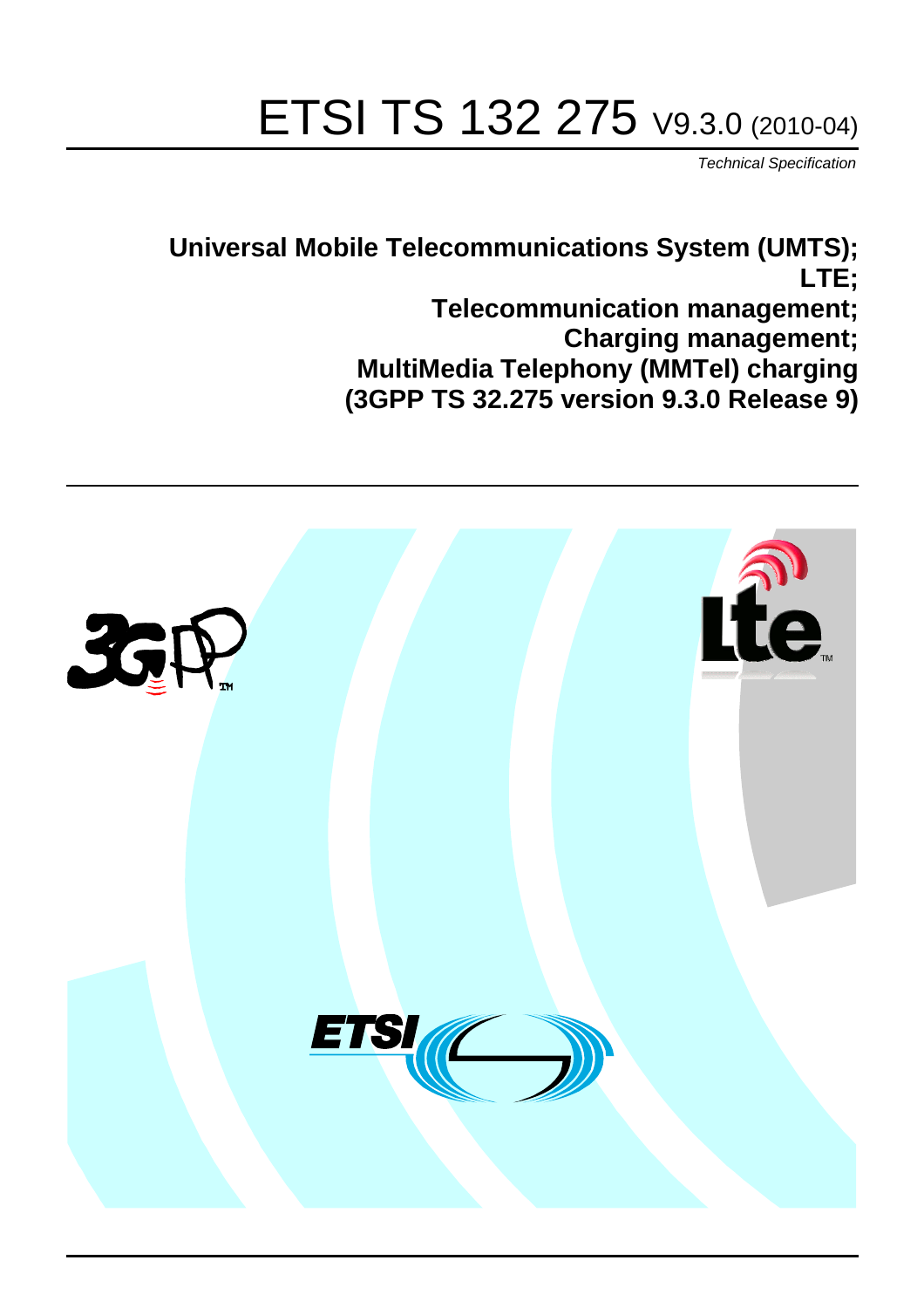Reference RTS/TSGS-0532275v930

> Keywords LTE, UMTS

#### *ETSI*

#### 650 Route des Lucioles F-06921 Sophia Antipolis Cedex - FRANCE

Tel.: +33 4 92 94 42 00 Fax: +33 4 93 65 47 16

Siret N° 348 623 562 00017 - NAF 742 C Association à but non lucratif enregistrée à la Sous-Préfecture de Grasse (06) N° 7803/88

#### *Important notice*

Individual copies of the present document can be downloaded from: [http://www.etsi.org](http://www.etsi.org/)

The present document may be made available in more than one electronic version or in print. In any case of existing or perceived difference in contents between such versions, the reference version is the Portable Document Format (PDF). In case of dispute, the reference shall be the printing on ETSI printers of the PDF version kept on a specific network drive within ETSI Secretariat.

Users of the present document should be aware that the document may be subject to revision or change of status. Information on the current status of this and other ETSI documents is available at <http://portal.etsi.org/tb/status/status.asp>

If you find errors in the present document, please send your comment to one of the following services: [http://portal.etsi.org/chaircor/ETSI\\_support.asp](http://portal.etsi.org/chaircor/ETSI_support.asp)

#### *Copyright Notification*

No part may be reproduced except as authorized by written permission. The copyright and the foregoing restriction extend to reproduction in all media.

> © European Telecommunications Standards Institute 2010. All rights reserved.

**DECT**TM, **PLUGTESTS**TM, **UMTS**TM, **TIPHON**TM, the TIPHON logo and the ETSI logo are Trade Marks of ETSI registered for the benefit of its Members.

**3GPP**TM is a Trade Mark of ETSI registered for the benefit of its Members and of the 3GPP Organizational Partners. **LTE**™ is a Trade Mark of ETSI currently being registered

for the benefit of its Members and of the 3GPP Organizational Partners.

**GSM**® and the GSM logo are Trade Marks registered and owned by the GSM Association.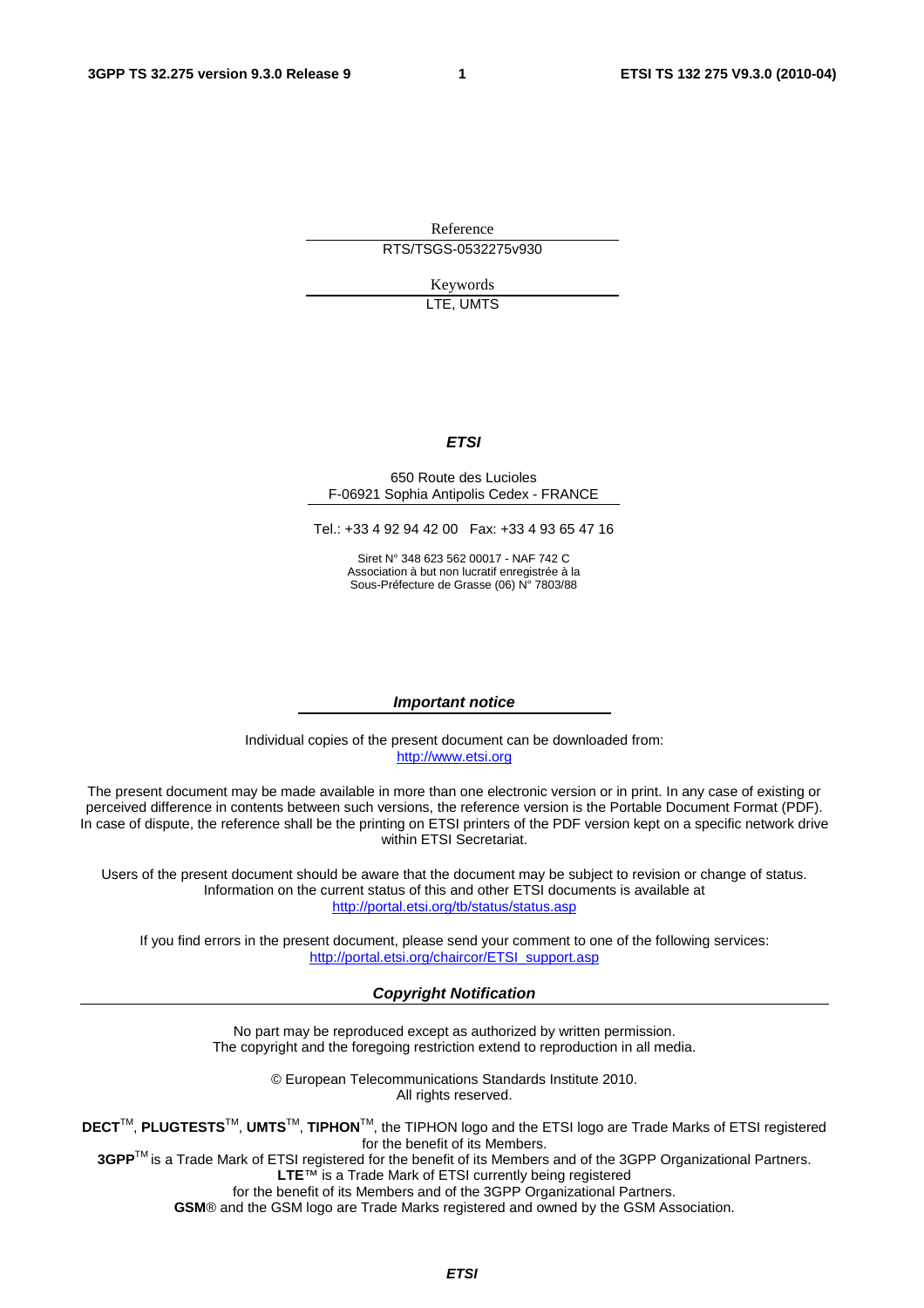### Intellectual Property Rights

IPRs essential or potentially essential to the present document may have been declared to ETSI. The information pertaining to these essential IPRs, if any, is publicly available for **ETSI members and non-members**, and can be found in ETSI SR 000 314: *"Intellectual Property Rights (IPRs); Essential, or potentially Essential, IPRs notified to ETSI in respect of ETSI standards"*, which is available from the ETSI Secretariat. Latest updates are available on the ETSI Web server [\(http://webapp.etsi.org/IPR/home.asp\)](http://webapp.etsi.org/IPR/home.asp).

Pursuant to the ETSI IPR Policy, no investigation, including IPR searches, has been carried out by ETSI. No guarantee can be given as to the existence of other IPRs not referenced in ETSI SR 000 314 (or the updates on the ETSI Web server) which are, or may be, or may become, essential to the present document.

### Foreword

This Technical Specification (TS) has been produced by ETSI 3rd Generation Partnership Project (3GPP).

The present document may refer to technical specifications or reports using their 3GPP identities, UMTS identities or GSM identities. These should be interpreted as being references to the corresponding ETSI deliverables.

The cross reference between GSM, UMTS, 3GPP and ETSI identities can be found under [http://webapp.etsi.org/key/queryform.asp.](http://webapp.etsi.org/key/queryform.asp)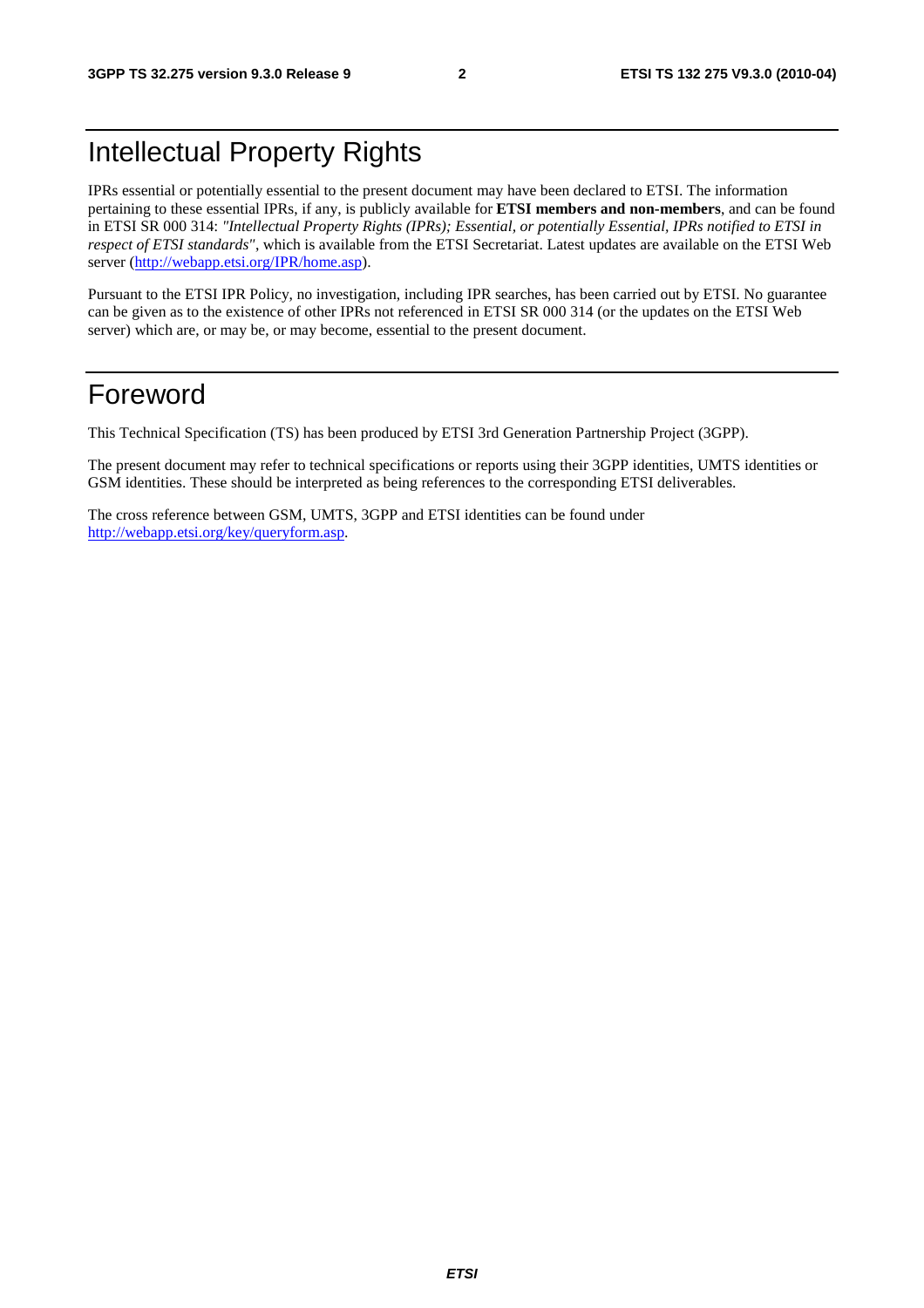$\mathbf{3}$ 

## Contents

| 1                          |  |  |  |
|----------------------------|--|--|--|
| $\overline{2}$             |  |  |  |
| 3                          |  |  |  |
| 3.2                        |  |  |  |
| 4                          |  |  |  |
| 4.1                        |  |  |  |
| 4.2                        |  |  |  |
| 4.3                        |  |  |  |
| 5                          |  |  |  |
| 5.1                        |  |  |  |
| 5.1.1                      |  |  |  |
| 5.1.1.1                    |  |  |  |
| 5.1.1.2                    |  |  |  |
| 5.1.1.3                    |  |  |  |
| 5.1.1.4                    |  |  |  |
| 5.1.1.5                    |  |  |  |
| 5.1.1.6                    |  |  |  |
| 5.1.1.7                    |  |  |  |
| 5.1.1.8                    |  |  |  |
| 5.1.1.9                    |  |  |  |
| 5.1.1.10                   |  |  |  |
| 5.1.1.11                   |  |  |  |
| 5.1.1.12                   |  |  |  |
| 5.1.1.13<br>5.1.1.14       |  |  |  |
| 5.1.1.15                   |  |  |  |
| 5.1.1.16                   |  |  |  |
| 5.1.1.17                   |  |  |  |
| 5.1.1.18                   |  |  |  |
| 5.1.1.19                   |  |  |  |
| 5.1.1.20                   |  |  |  |
| 5.1.2                      |  |  |  |
| 5.2                        |  |  |  |
| 5.2.2                      |  |  |  |
| 5.2.2.1                    |  |  |  |
| 5.2.2.1.1                  |  |  |  |
| 5.2.2.1.2                  |  |  |  |
| 5.2.2.1.3                  |  |  |  |
| 5.2.2.1.4                  |  |  |  |
| 5.2.2.1.5                  |  |  |  |
| 5.2.2.1.6                  |  |  |  |
| 5.2.2.1.6.1                |  |  |  |
| 5.2.2.1.6.2                |  |  |  |
| 5.2.2.1.7                  |  |  |  |
| 5.2.2.1.7.1<br>5.2.2.1.7.2 |  |  |  |
| 5.2.2.1.8                  |  |  |  |
| 5.2.2.1.9                  |  |  |  |
| 5.2.2.1.9.1                |  |  |  |
| 5.2.2.1.9.2                |  |  |  |
|                            |  |  |  |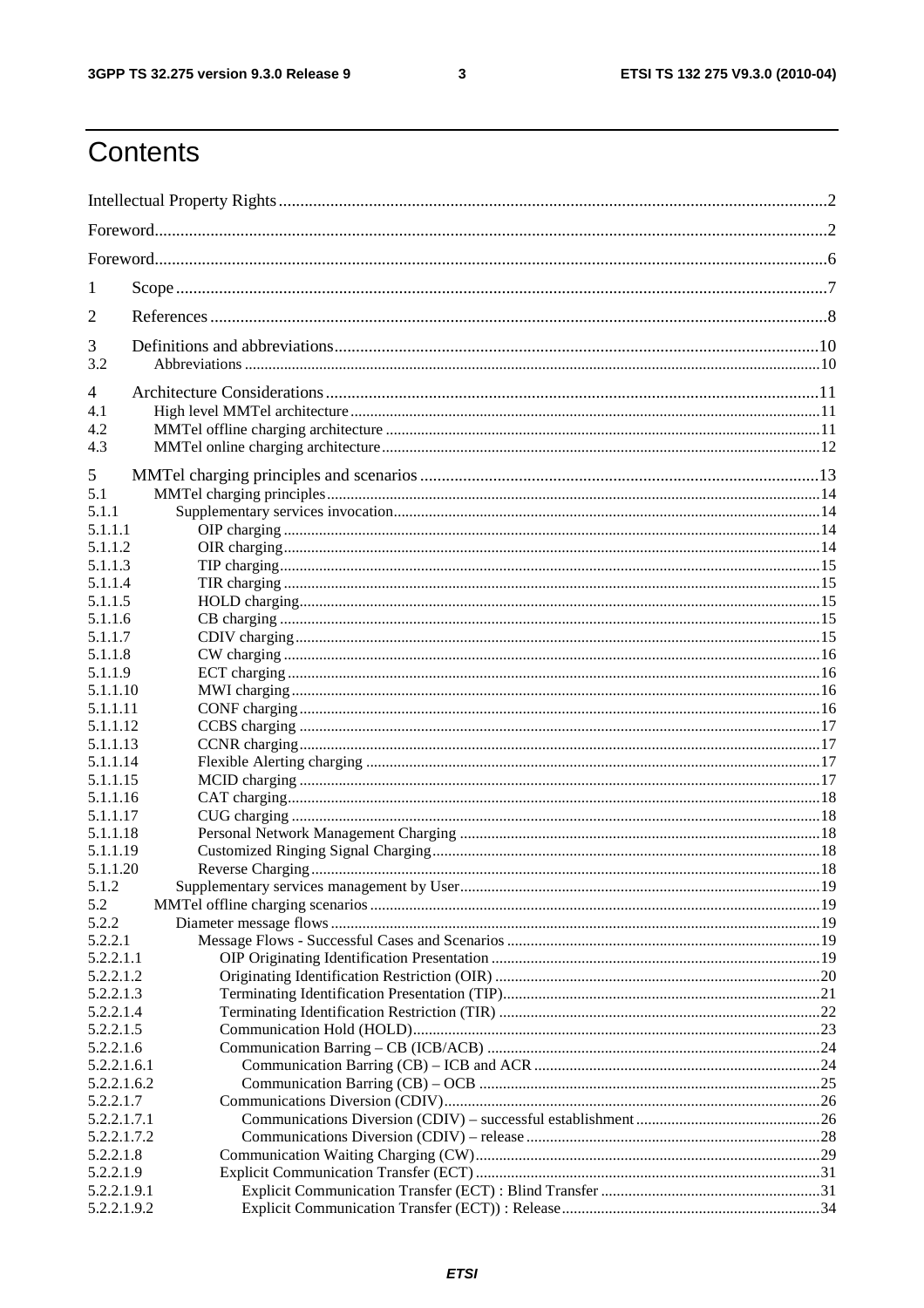| 5.2.2.1.10                 |                                                                              |  |
|----------------------------|------------------------------------------------------------------------------|--|
| 5.2.2.1.11                 |                                                                              |  |
| 5.2.2.1.11.1               |                                                                              |  |
| 5.2.2.1.11.2               |                                                                              |  |
| 5.2.2.1.11.3               |                                                                              |  |
| 5.2.2.1.11.4               |                                                                              |  |
| 5.2.2.1.11.5               |                                                                              |  |
| 5.2.2.1.11.6               |                                                                              |  |
| 5.2.2.1.12                 |                                                                              |  |
| 5.2.2.1.13                 |                                                                              |  |
| 5.2.2.1.14                 |                                                                              |  |
| 5.2.2.1.14.1               |                                                                              |  |
| 5.2.2.1.14.2               |                                                                              |  |
| 5.2.2.1.15                 |                                                                              |  |
| 5.2.2.1.16                 |                                                                              |  |
| 5.2.2.1.17                 |                                                                              |  |
| 5.2.2.1.17.1               |                                                                              |  |
| 5.2.2.1.17.2               |                                                                              |  |
| 5.2.2.1.18                 |                                                                              |  |
| 5.2.2.1.19                 |                                                                              |  |
| 5.2.3                      |                                                                              |  |
| 5.2.4                      |                                                                              |  |
| 5.3                        |                                                                              |  |
| 5.3.1                      |                                                                              |  |
| 5.3.2                      |                                                                              |  |
| 5.3.2.1                    |                                                                              |  |
| 5.3.2.1.0                  |                                                                              |  |
| 5.3.2.1.1                  |                                                                              |  |
| 5.3.2.1.1.1                |                                                                              |  |
| 5.3.2.1.1.2                |                                                                              |  |
| 5.3.2.1.2                  |                                                                              |  |
| 5.3.2.1.3                  |                                                                              |  |
| 5.3.2.1.3.1                |                                                                              |  |
| 5.3.2.1.3.2                |                                                                              |  |
| 5.3.2.1.4                  |                                                                              |  |
| 5.3.2.1.4.1<br>5.3.2.1.4.2 |                                                                              |  |
| 5.3.2.1.4.3                |                                                                              |  |
|                            |                                                                              |  |
| 5.3.2.1.4.4<br>5.3.2.1.4.5 |                                                                              |  |
| 5.3.2.1.4.6                |                                                                              |  |
| 5.3.2.1.5                  |                                                                              |  |
| 5.3.2.1.5.1                | Explicit Communication Transfer (ECT): Blind Transfer with sending REFER  75 |  |
| 5.3.2.1.5.2                |                                                                              |  |
| 5.3.2.1.5.3                |                                                                              |  |
| 5.2.2.2                    |                                                                              |  |
|                            |                                                                              |  |
| 6                          |                                                                              |  |
| 6.1                        |                                                                              |  |
| 6.1.1                      |                                                                              |  |
| 6.1.1.1                    |                                                                              |  |
| 6.1.1.2                    |                                                                              |  |
| 6.1.2                      |                                                                              |  |
| 6.1.3                      |                                                                              |  |
| 6.1.3.1                    |                                                                              |  |
| 6.1.3.2                    |                                                                              |  |
| 6.1.3.3                    |                                                                              |  |
| 6.2                        |                                                                              |  |
| 6.2.1                      |                                                                              |  |
| 6.2.1.1                    |                                                                              |  |
| 6.2.1.2                    |                                                                              |  |
| 6.3                        |                                                                              |  |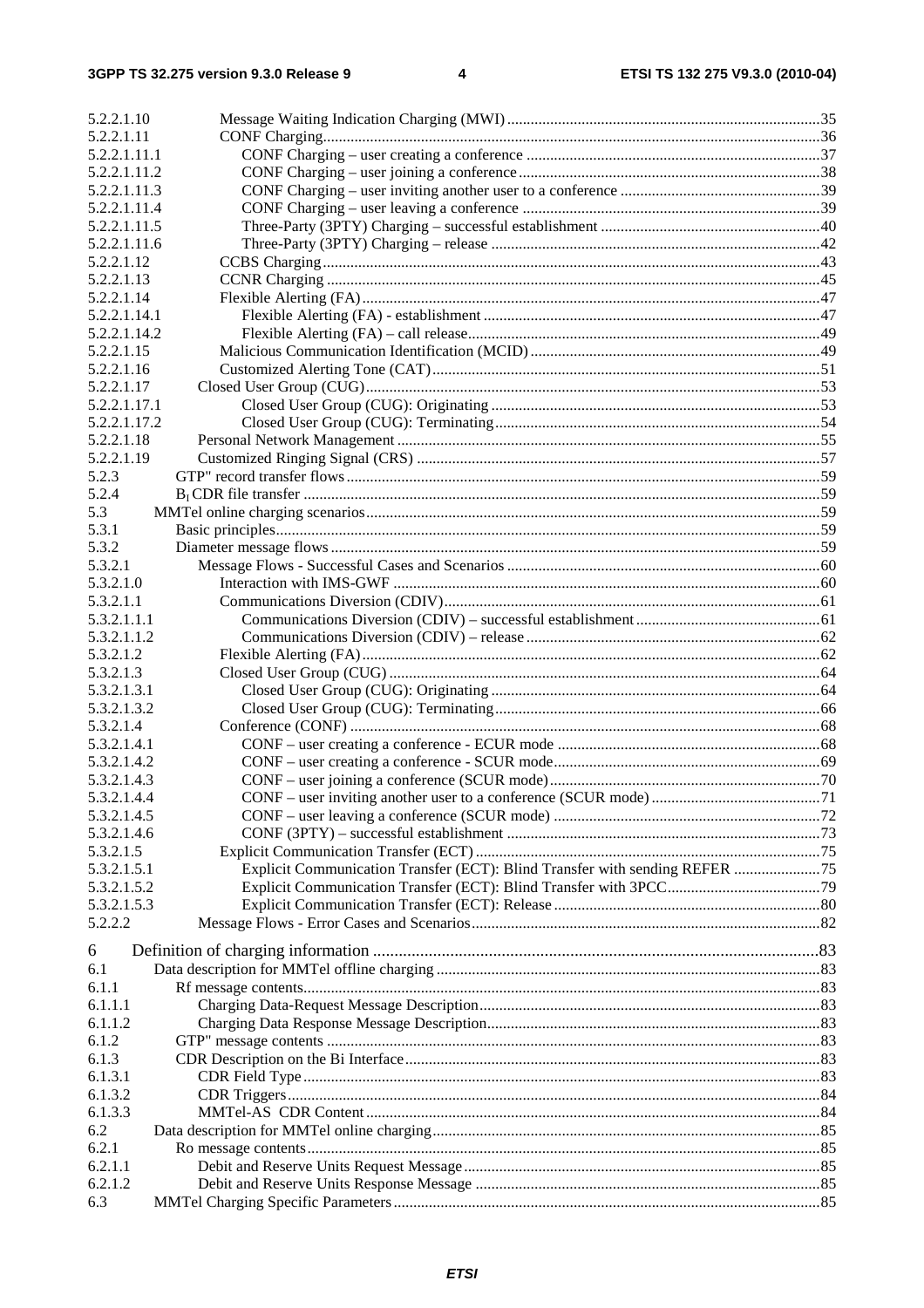| 6.3.1   |                               |  |  |
|---------|-------------------------------|--|--|
| 6.3.1.1 |                               |  |  |
| 6.3.1.2 |                               |  |  |
| 6.3.1.3 |                               |  |  |
| 6.3.1.4 |                               |  |  |
|         | <b>Annex A (informative):</b> |  |  |
|         | <b>Annex B</b> (informative): |  |  |
|         |                               |  |  |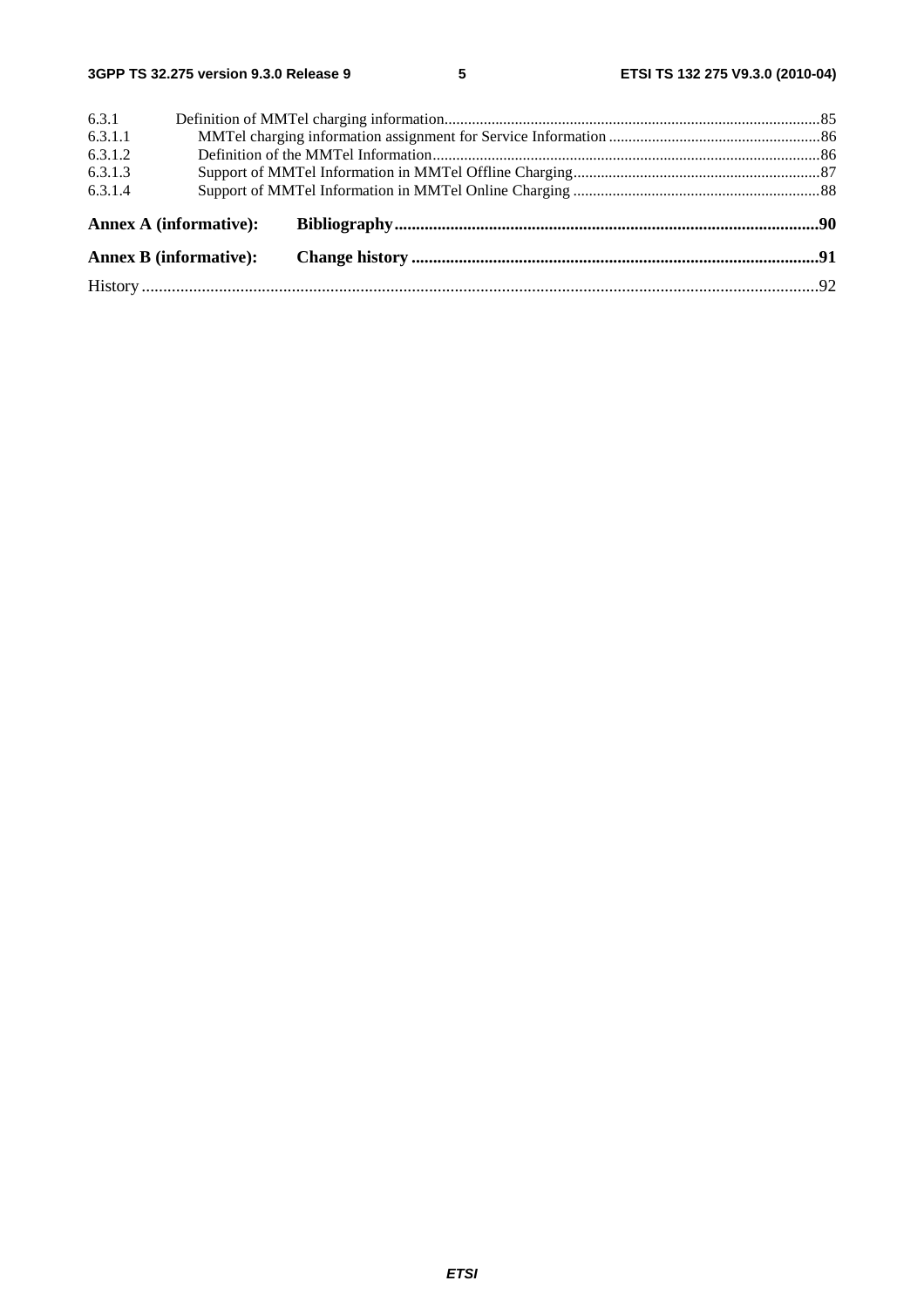### Foreword

This Technical Specification has been produced by the 3<sup>rd</sup> Generation Partnership Project (3GPP).

The contents of the present document are subject to continuing work within the TSG and may change following formal TSG approval. Should the TSG modify the contents of the present document, it will be re-released by the TSG with an identifying change of release date and an increase in version number as follows:

Version x.y.z

where:

- x the first digit:
	- 1 presented to TSG for information;
	- 2 presented to TSG for approval;
	- 3 or greater indicates TSG approved document under change control.
- y the second digit is incremented for all changes of substance, i.e. technical enhancements, corrections, updates, etc.
- z the third digit is incremented when editorial only changes have been incorporated in the document.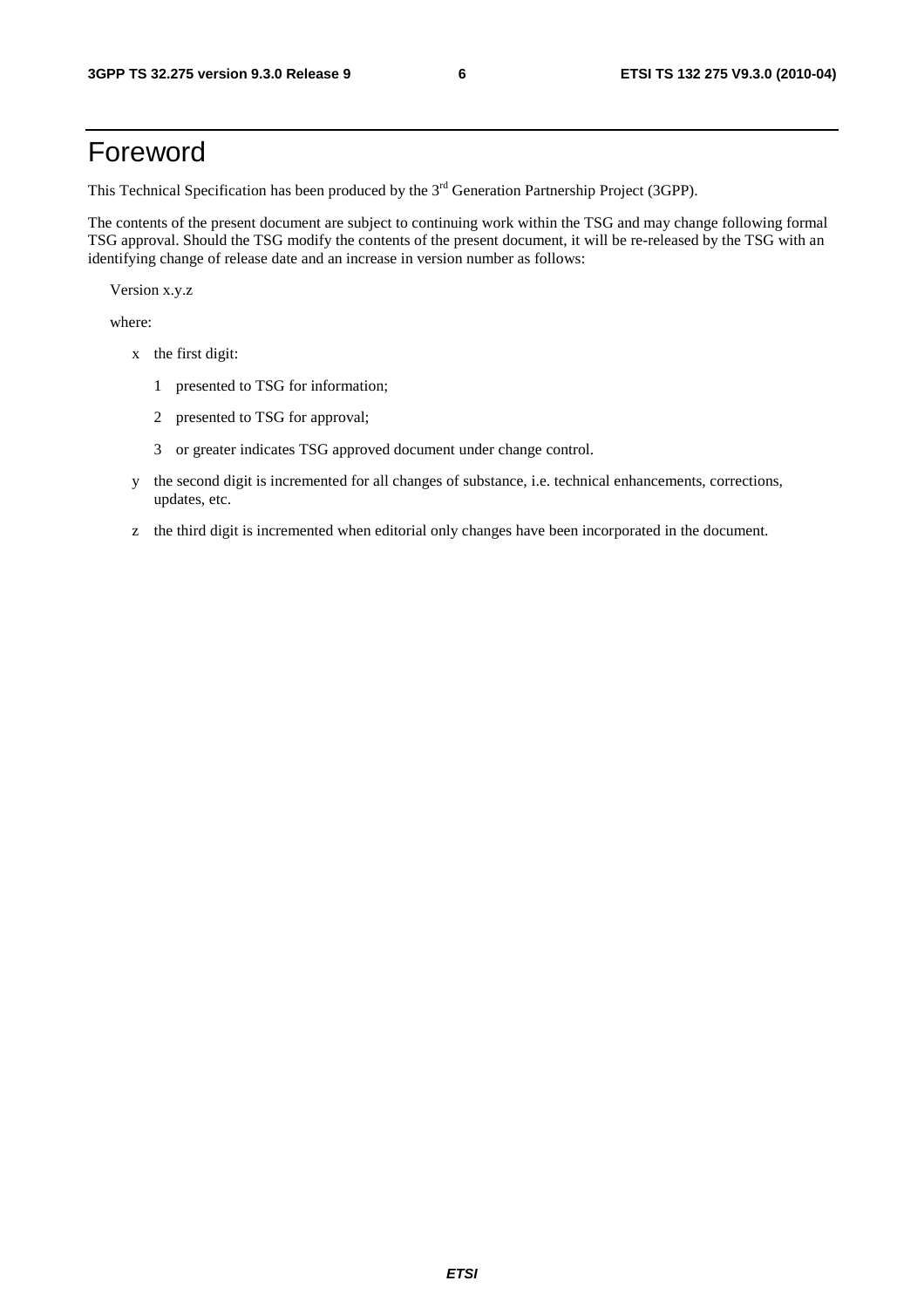### 1 Scope

The present document is part of a series of documents that specify charging functionality and charging management in GSM/UMTS networks. The GSM/UMTS core network charging architecture and principles are specified in 3GPP TS 32.240 [1], which provides an umbrella for other charging management TSs that specify:

- the content of the CDRs per domain and subsystem (offline charging),
- the content of real-time charging messages per domain / subsystem (online charging);
- the functionality of online and offline charging for those domains and subsystems;
- the interfaces that are used in the charging framework to transfer the charging information (i.e. CDRs or charging events)

The complete document structure for these TSs is defined in TS 32.240 [1].

The present document specifies the Offline and Online Charging for MultiMedia Telephony (MMTel) service and supplementary services, based on the functional description of MMTel in 3GPP TS 22.173 [200]. Charging for the following supplementary services is specified:

- Communications Diversion (CDIV)
- Communication Hold (HOLD)
- CONFerence (CONF)
- Message Waiting Indication (MWI)
- Originating Identity Presentation (OIP) / Originating Identity Restriction (OIR)
- Terminating Identity Presentation (TIP) / Terminating Identity Restriction (TIR)
- Call Barring (CB)
- Explicit Call Transfer (ECT)
- Communication Wait (CW)
- Completion of Communications to Busy Subscriber (CCBS)
- Completion of Communications by No Reply (CCNR)
- Malicious Communication Identification (MCID)
- Customized Alerting Tone (CAT)
- Closed User Group (CUG)
- Personal Network Management (PNM)
- Customized Ringing Signal (CRS)
- Reverse Charging

Charging of these supplementary services is performed at the respective MMTel AS. The MMTel charging aspects are an extension of the basic IMS charging capabilities as specified in the TS 32.260 [20].

This charging description includes the offline and online charging architecture and scenarios specific to the MMTel, as well as the mapping of the common 3GPP charging architecture specified in TS 32.240 [1] onto the MMTel. It further specifies the structure and content of the CDRs for offline charging, and the charging events for online charging.

The present document is related to other 3GPP charging TSs as follows:

The common 3GPP charging architecture is specified in TS 32.240 [1];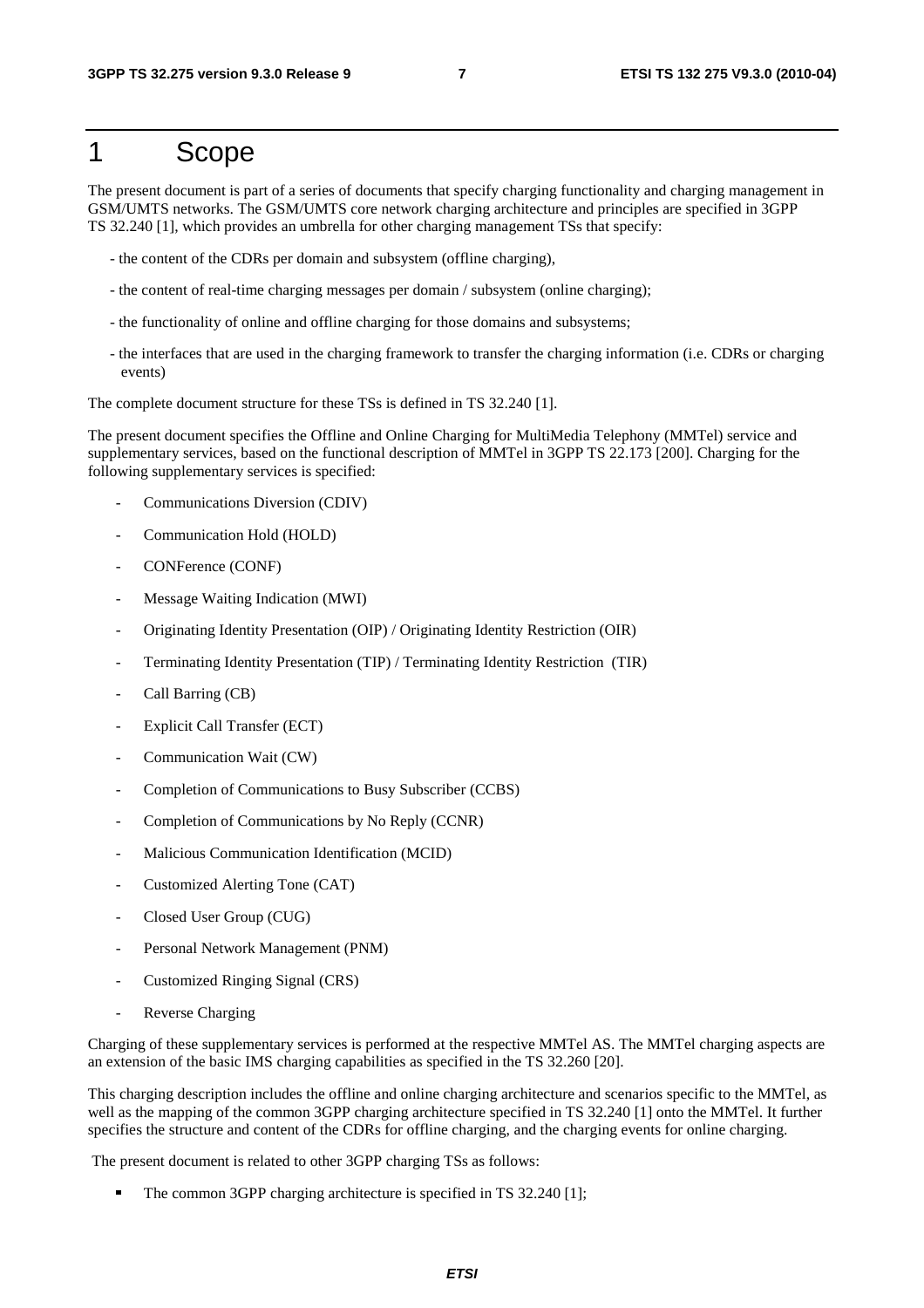- The common IMS charging principles are specified in the TS 32.260 [20].<br>The parameters abstract syntax and encoding rules for these CDR types at
- The parameters, abstract syntax and encoding rules for these CDR types are specified in TS 32.298 [51].<br>A transaction based mechanism for the transfer of CDBs within the network is specified in TS 32.295.15
- A transaction based mechanism for the transfer of CDRs within the network is specified in TS 32.295 [54].
- The file based mechanism used to transfer the CDRs from the network to the operator"s billing domain (e.g. the billing system or a mediation device) is specified in TS 32.297 [52].
- The 3GPP Diameter application that is used for MMTel offline and online charging is specified in TS 32.299 [50].

All references, abbreviations, definitions, descriptions, principles and requirements, used in the present document, that are common across 3GPP TSs, are defined in the 3GPP Vocabulary, TR 21.905 [100]. Those that are common across charging management in GSM/UMTS domains or subsystems are provided in the umbrella document TS 32.240 [1]. Finally, those items that are specific to the present document are defined exclusively in the present document.

### 2 References

The following documents contain provisions which, through reference in this text, constitute provisions of the present document.

- References are either specific (identified by date of publication, edition number, version number, etc.) or non-specific.
- For a specific reference, subsequent revisions do not apply.
- For a non-specific reference, the latest version applies. In the case of a reference to a 3GPP document (including a GSM document), a non-specific reference implicitly refers to the latest version of that document *in the same Release as the present document*.
- [1] 3GPP TS 32.240: "Telecommunication management; charging management; charging architecture and principles".
- [2]-[19] Void
- [20] 3GPP TS 32.260: "Telecommunication management; Charging management; IP Multimedia Subsystem (IMS) charging".
- [21]-[49] Void.
- [50] 3GPP TS 32.299: "Telecommunication management; Charging management; Diameter charging application".
- [51] 3GPP TS 32.298: "Telecommunication management; Charging management; Charging Data Record (CDR) parameter description".
- [52] 3GPP TS 32.297: "Telecommunication management; Charging management; Charging Data Record (CDR) file format and transfer".
- [53] 3GPP TS 32.296: "Telecommunication management; Charging management; Online Charging System (OCS) applications and interfaces".
- [54] 3GPP TS 32.295: "Telecommunication management; Charging management; Charging Data Record (CDR) transfer".
- [55]-[99] Void.
- [100] 3GPP TR 21.905: "Vocabulary for 3GPP Specifications".
- [101] 3GPP TS 22.101: "Service aspects; Service Principles".
- [102] 3GPP TS 22.115: "Service aspects; Charging and billing".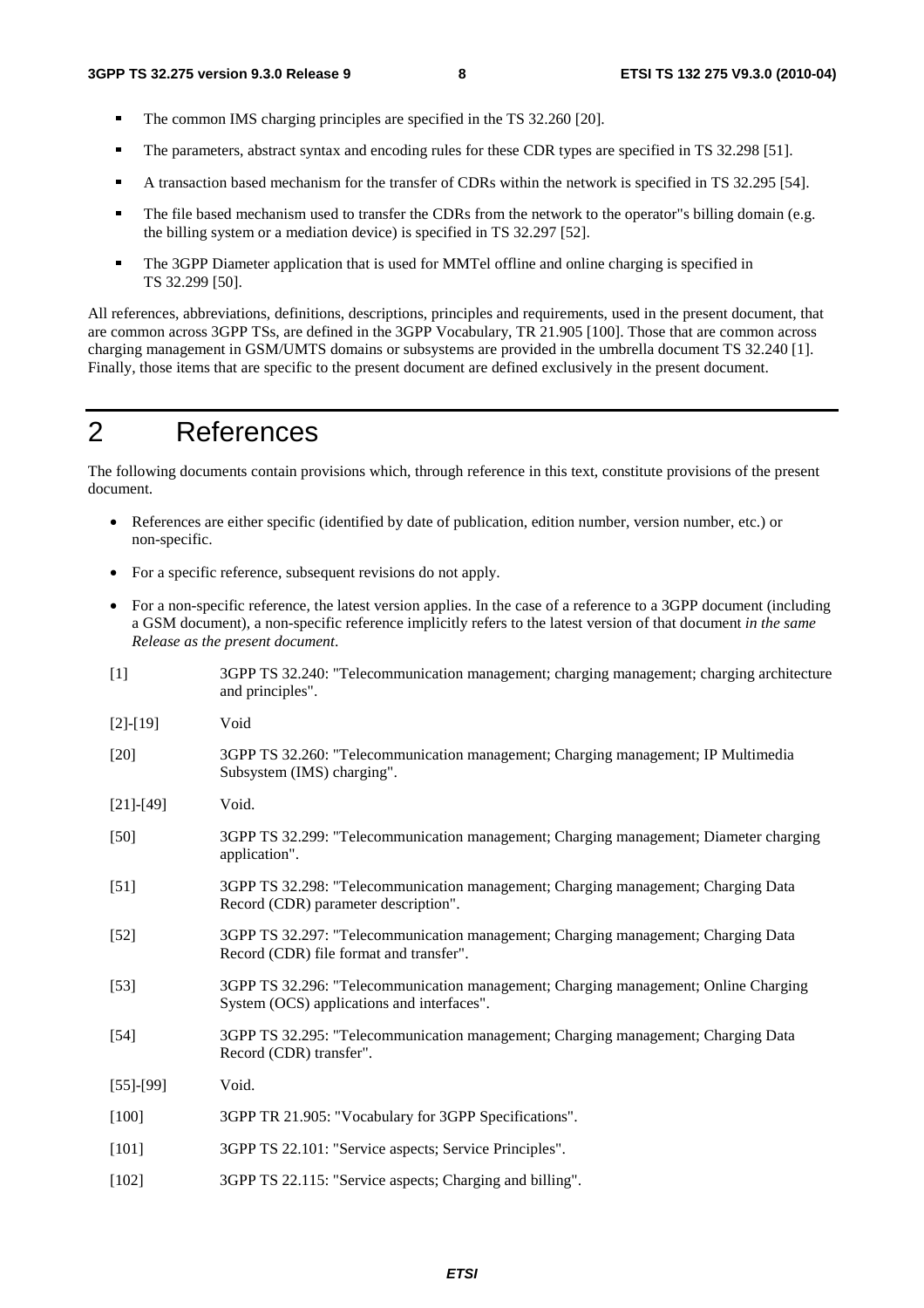| $[103]$           | 3GPP TS 23.002: "Network Architecture".                                                                                                                                                                         |
|-------------------|-----------------------------------------------------------------------------------------------------------------------------------------------------------------------------------------------------------------|
| $[104]$ - $[199]$ | Void.                                                                                                                                                                                                           |
| $[200]$           | 3GPP TS 22.173: " Multimedia Telephony Service and supplementary services; stage 1".                                                                                                                            |
| $[201]$           | 3GPP TS 24.173: "IMS multimedia telephony communications service and supplementary<br>services stage3".                                                                                                         |
| $[202]$           | 3GPP TS 24.604: "TISPAN- PSTN/ISDN simulation services: Communication Diversion (CDIV);<br>Protocol specification".                                                                                             |
| $[203]$           | 3GPP TS 24.605: . "Conference (CONF) using IP Multimedia (IM) Core Network (CN)<br>subsystem; Protocol specification".                                                                                          |
| $[204]$           | 3GPP TS 24.606: "Message Waiting Indication (MWI) using IP Multimedia (IM) Core Network<br>(CN) subsystem; Protocol specification". .                                                                           |
| $[205]$           | 3GPP TS 24.607: "Originating Identification Presentation (OIP) and Originating Identification<br>Restriction (OIR) using IP Multimedia (IM) Core Network (CN) subsystem; Protocol<br>specification".            |
| [206]             | 3GPP TS 24.608: "Terminating Identification Presentation (TIP) and Terminating Identification<br>Restriction (TIR)using IP Multimedia (IM) Core Network (CN) subsystem; Protocol<br>specification".             |
| $[207]$           | 3GPP TS 24.610: "Communication HOLD (HOLD) using IP Multimedia (IM) Core Network<br>(CN) subsystem; Protocol specification".                                                                                    |
| $[208]$           | 3GPP TS 24.611: "Anonymous Communication Rejection (ACR) and Communication Barring<br>(CB)using IP Multimedia (IM) Core Network (CN) subsystem; Protocol specification".                                        |
| [209]             | 3GPP TS 24.615: "Communication Waiting (CW) using IP Multimedia (IM) Core Network (CN)<br>subsystem; Protocol Specfication".                                                                                    |
| $[210]$           | 3GPP TS 24.616: "Malicious Communication Identification (MCID) using IP Multimedia (IM)<br>Core Network (CN) subsystem; Protocol specification".                                                                |
| $[211]$           | 3GPP TS 24.623: "Extensible Markup Language (XML) Configuration Access Protocol (XCAP)<br>over the Ut interface for Manipulating Simulation Services".                                                          |
| $[212]$           | 3GPP TS 24.629: "Explicit Communication Transfer (ECT) using IP Multimedia (IM)Core<br>Network (CN) subsystem;; Protocol specification".                                                                        |
| $[213]$           | 3GPP TS 24.642: "Completion of Communications to Busy Subscriber (CCBS) and Completion of<br>Communications by No Reply (CCNR) using IP Multimedia (IM)Core Network (CN) subsystem;<br>Protocol Specification". |
| [214]             | 3GPP TS 24.647: "Advice Of Charge (AOC) using IP Multimedia (IM)Core Network (CN)<br>subsystem; Protocol Specification".                                                                                        |
| $[215]$           | 3GPP TS 24.654: "Closed User Group (CUG) using IP Multimedia (IM) Core Network (CN)<br>subsystem, Protocol Specification".                                                                                      |
| $[216]$           | 3GPP TS 24.239: "Flexible Alerting (FA) using IP Multimedia (IM) Core Network (CN)<br>subsystem, Protocol Specification".                                                                                       |
| $[217]$           | 3GPP TS 24.182: "IP Multimedia Subsystem (IMS) Customized Alerting Tones (CAT); Protocol<br>specification".                                                                                                     |
| $[218]$           | 3GPP TS 23.259: "Personal Network Management (PNM); Procedures and Information Flows;<br>Stage 2".                                                                                                              |
| $[219]$           | 3GPP TS 24.183: "IP Multimedia Subsystem (IMS) Customized Ringing Signal CRS); Protocol<br>specification".                                                                                                      |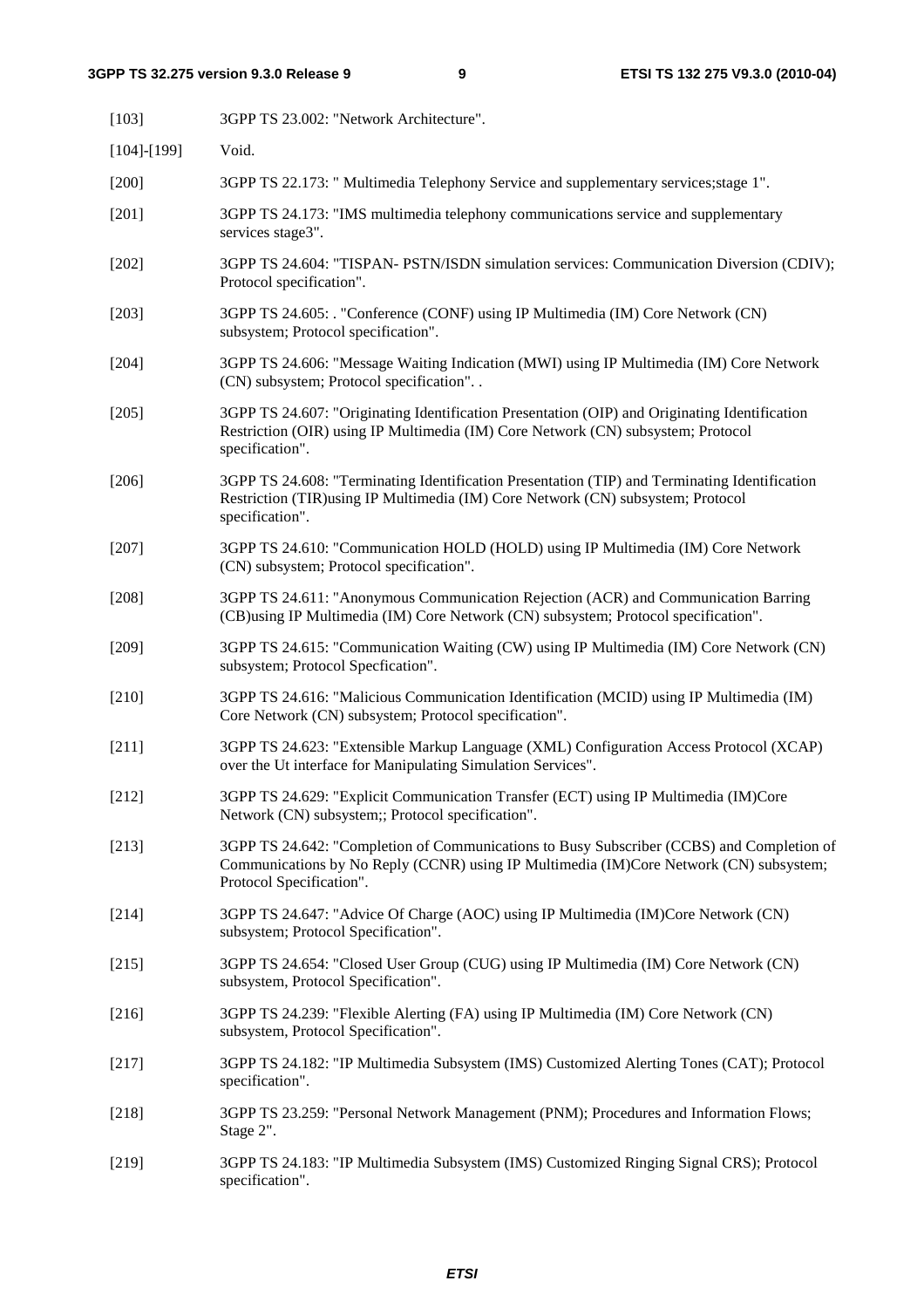| $[220] - [400]$ | Void.                                                 |
|-----------------|-------------------------------------------------------|
| [401]           | IETF RFC 3588: "diameter base protocol".              |
| [402]           | IETF RFC 4006: "Diameter Credit Control Application". |
| [403]-[499]     | Void.                                                 |

### 3 Definitions and abbreviations

For the purposes of the present document, the following terms and definitions given in 3GPP TR 21.905 [100], 3GPP TS 32.240 [1].

### 3.2 Abbreviations

For the purposes of the present document, the abbreviations defined in 3GPP TR 21.905 [100], 3GPP TS 32.240 [1] and the following apply:

| Third Party Call Control                                |
|---------------------------------------------------------|
| MultiMedia Telephony                                    |
| <b>Customized Alerting Tone</b>                         |
| <b>Communication session Barring</b>                    |
| Completion of Communication sessions to Busy Subscriber |
| Completion of Communications on No Reply                |
| <b>Communication Deflection</b>                         |
| <b>Communication DIVersion</b>                          |
| <b>CDIV</b> Notification                                |
| <b>Communication Forwarding Busy</b>                    |
| <b>Communication Forwarding Unconditional</b>           |
| Communication Forwarding on Not Logged-in               |
| Communication Forwarding No Reply                       |
| Communication Forwarding on Subscriber Not Reachable    |
| <b>Communication Forwarding User Determined Busy</b>    |
| <b>CONFerence</b>                                       |
| Closed User Group                                       |
| <b>Communication Waiting</b>                            |
| <b>Explicit Communication Transfer</b>                  |
| <b>Flexible Alerting</b>                                |
| <b>Communication HOLD</b>                               |
| <b>Incoming Communication Barring</b>                   |
| <b>Malicious Communication Identification</b>           |
| Three-Party                                             |
| <b>Message Waiting Indication</b>                       |
| <b>Outgoing Communication Barring</b>                   |
| Originating Identity Presentation                       |
| Originating Identity Restriction                        |
| Personal Network Management                             |
| <b>Customized Ringing Signal</b>                        |
| <b>Terminating Identity Presentation</b>                |
| <b>Terminating Identity Restriction</b>                 |
|                                                         |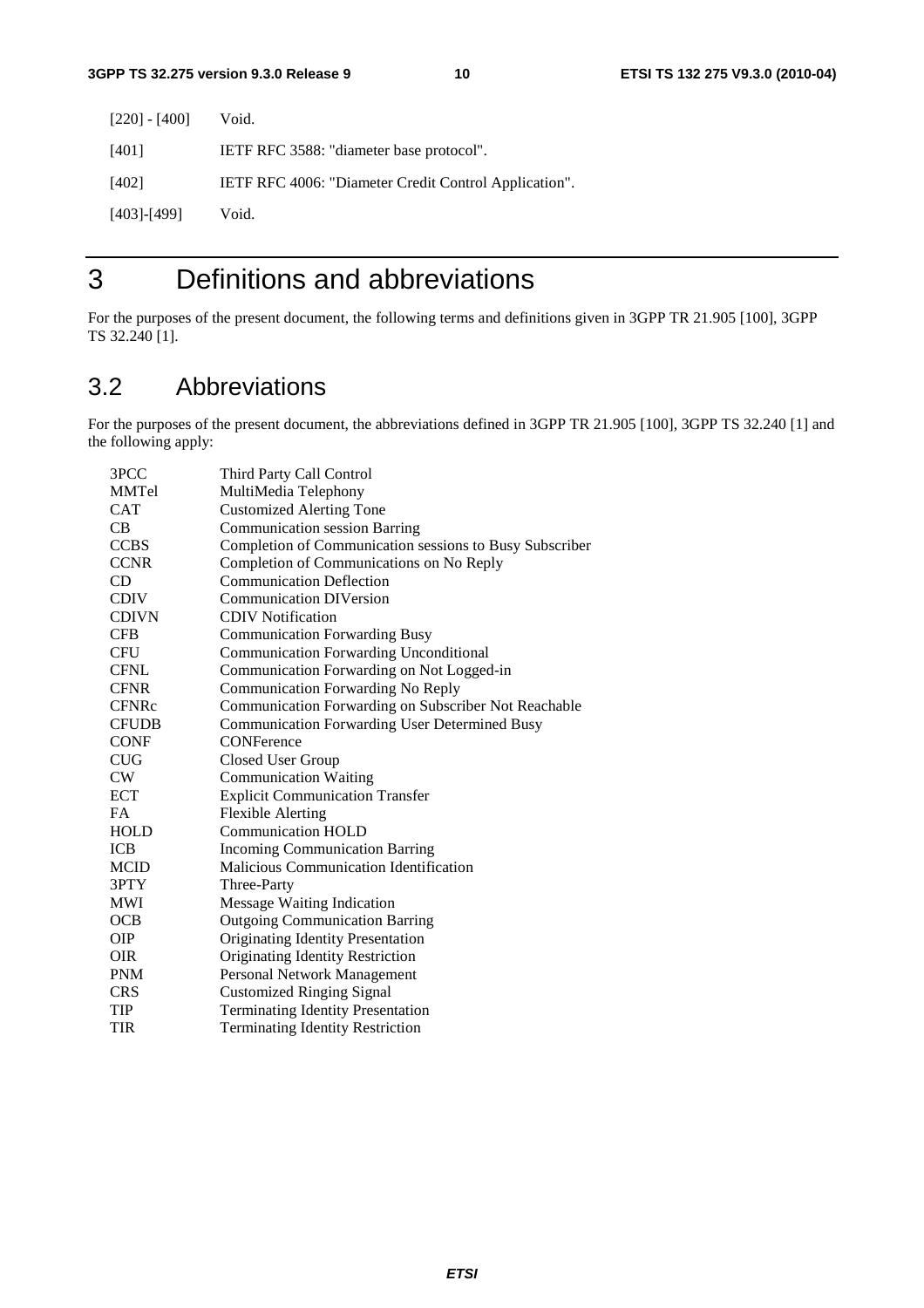## 4 Architecture Considerations

### 4.1 High level MMTel architecture

Figure 4.1 depicts the IMS reference architecture, as described in 3GPP TS 23.002 [103], with "colorized " AS as entity involved in MMTel service and supplementary services charging described in this specification.



#### **Figure 4.1-1: Entities involved in MMTel service charging in IMS logical architecture**

The AS provides the application level network functionality for MMTel service and supplementary services, whereas the overall IMS Network provides the basic IMS capabilities supporting MMTel service.

### 4.2 MMTel offline charging architecture

Figure 4.2 depicts the MMTel offline charging architecture.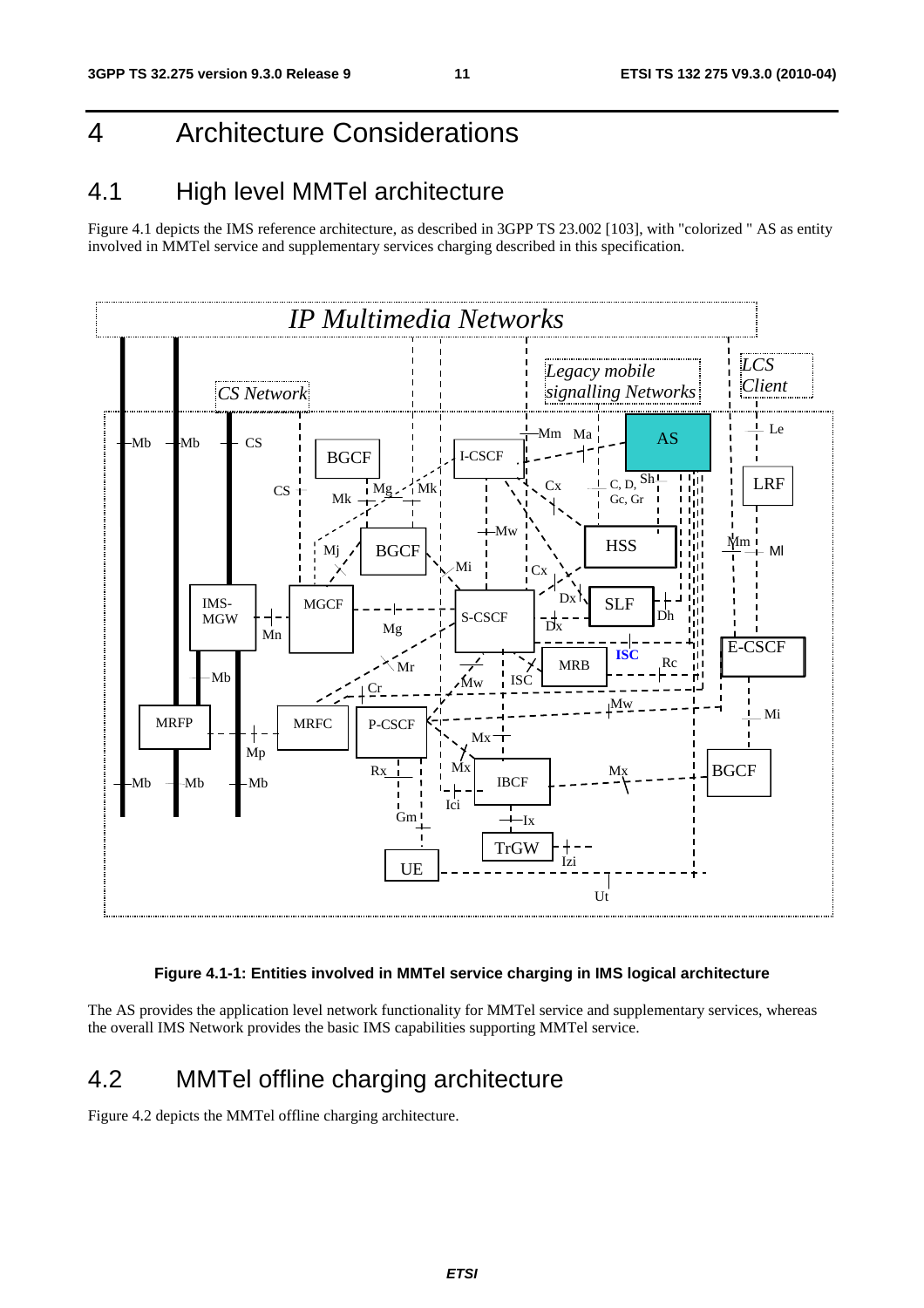

**Figure 4.2-1: MMTel Offline Charging architecture** 

This MMtel Offline Charging architecture is based on the IMS offline charging architecture described in TS 32.260 [20], with service CTFs supporting MMtel specific service charging, interfacing the CDF through the Rf reference point.

The CTFs considered in the MMTel Offline Charging architecture reside in the Application level network functionality providing MMTel service and supplementary services.

The CTFs related to charging for the IMS basic capabilities supporting MMTel service, are described in TS 32.260 [20], and reside in the set of IMS Nodes (S-CSCF, MRFC…) reflected in IMS offline architecture.

### 4.3 MMTel online charging architecture

The architecture for MMTel online charging is described in the following figure.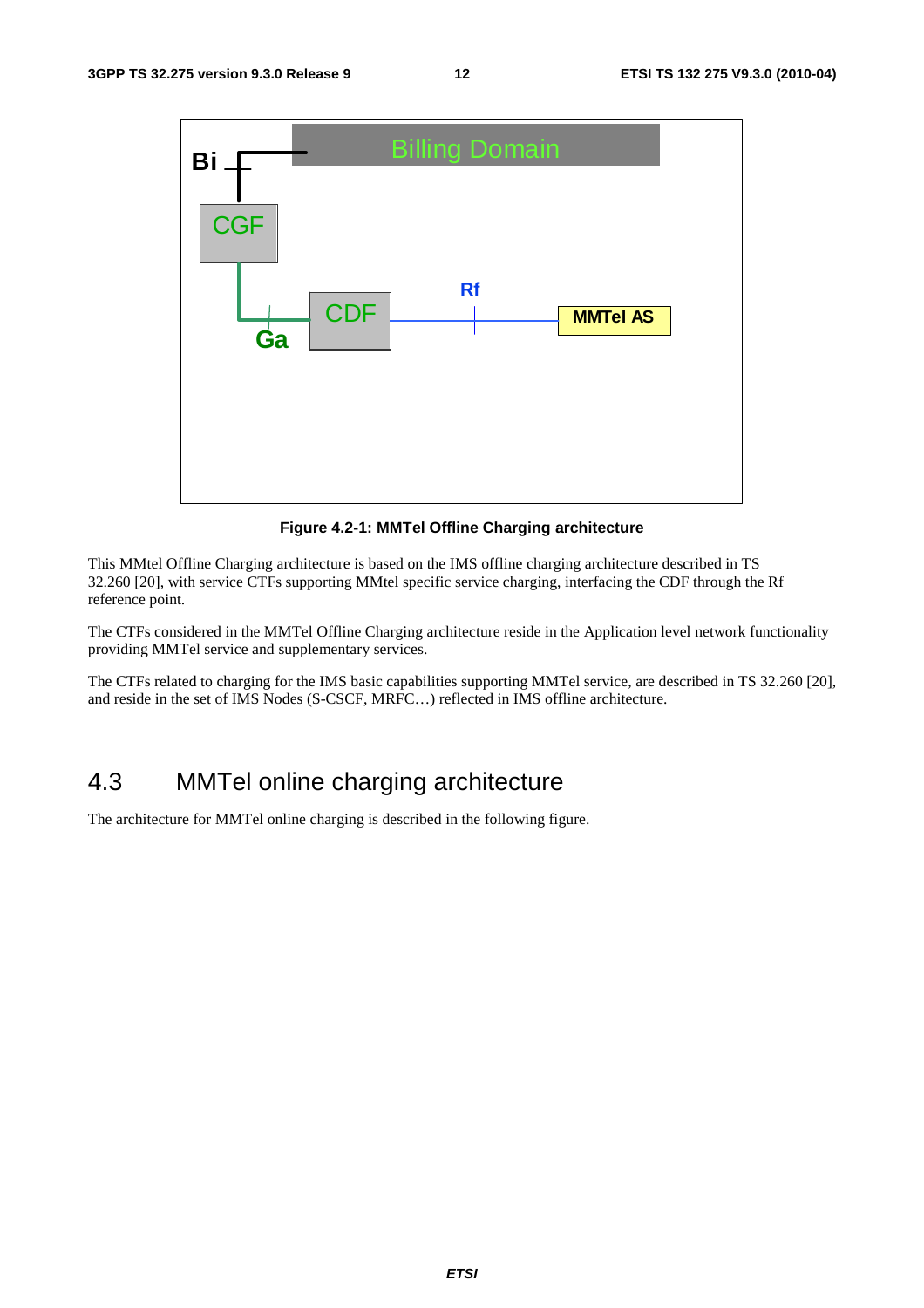

#### **Figure 4.3-1: MMTel Online Charging architecture**

This MMtel Online Charging architecture is based on the IMS online charging architecture described in TS 32.260 [20], with service CTFs supporting MMtel specific service charging, interfacing the OCS through the Ro reference point.

The CTFs considered in the MMTel Online Charging architecture reside in the Application level network functionality providing MMTel service and supplementary services.

The CTFs related to charging for the IMS basic capabilities supporting MMTel service, are described in TS 32.260 [20], and reside in the set of IMS Nodes (S-CSCF, MRFC…) reflected in IMS online architecture.

### 5 MMTel charging principles and scenarios

There are a variety of multimedia telephony supplementary services implemented at different IMS nodes. All the services should support subscription based charging, and some also consumption based charging. The subscription based charging is out of the scope of the present specifications.

The following table 5.1 summarizes which of the services are applicable for offline and online charging.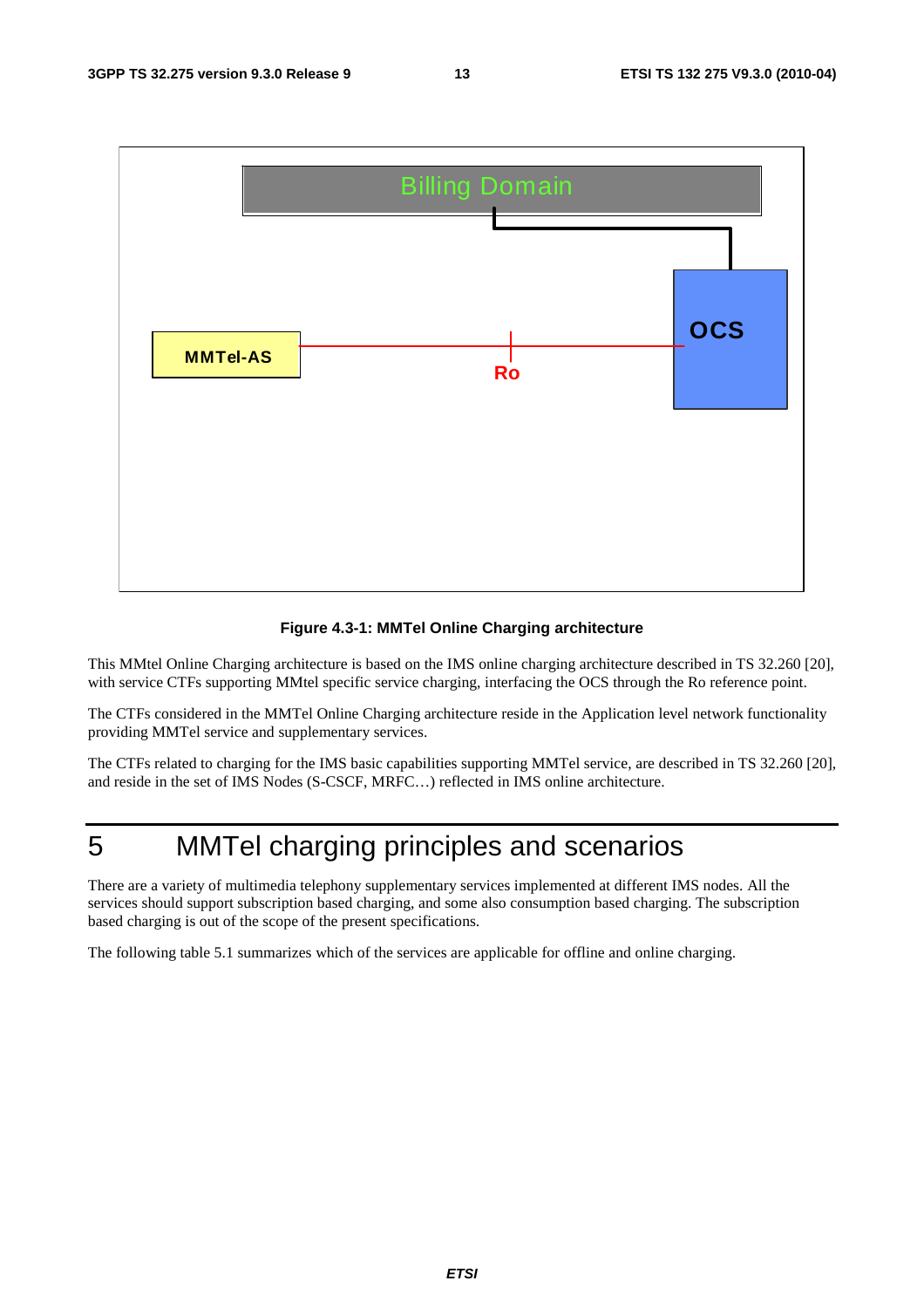| Supplementary services | Offline Charging | Online Charging |
|------------------------|------------------|-----------------|
| OIP                    | х                |                 |
| <b>OIR</b>             | X                |                 |
| TIP                    | X                |                 |
| <b>TIR</b>             | X                |                 |
| <b>CW</b>              | Χ                | -               |
| <b>HOLD</b>            | X                |                 |
| CВ                     | X                |                 |
| <b>MWI</b>             | X                |                 |
| <b>CONF</b>            | Χ                | X               |
| <b>CCBS</b>            | X                |                 |
| <b>CCNR</b>            | Χ                |                 |
| <b>CDIV</b>            | X                | X               |
| <b>CDIVN</b>           | X                | X               |
| <b>ECT</b>             | X                | Χ               |
| FA                     | X                | X               |
| <b>MCID</b>            | X                |                 |
| <b>CAT</b>             | X                |                 |
| <b>CUG</b>             | X                | X               |
| <b>PNM</b>             | X                |                 |
| <b>CRS</b>             | X                |                 |

**Table 5.1: Relevance of the services for offline and online charging** 

### 5.1 MMTel charging principles

The MMTel charging encompasses the Multimedia telephony service (e.g. multimedia conversational communications between two or more users, with speech as a typical usage, and also others combinations of media) together with the associated supplementary services charging aspects.

Every Supplementary services described in TS 22.173 [202] are subject to be involved in MMTel charging function description.

MMTel service and supplementary services charging function focuses on charging information provided by the CTFs supporting MMtel specific service charging: calling user identification, called user identification, media component characteristics and usage (speech only, speech with other component, add/retrieve components..), supplementary services applied …It enables to apply different flexible charging based on supplementary service type and options.

All the CTFs supporting MMtel specific service charging (AS) pertain to IMS domain, and as explained in TS 32.260 [20], it is possible to correlate session/transaction related charging data generated from these different Nodes (AS), and others IMS Nodes involved in the session used for MMTel service handling , based on IMS Charging Identifier (ICID).

### 5.1.1 Supplementary services invocation

#### 5.1.1.1 OIP charging

The OIP service provides the terminating user with the possibility of receiving trusted (i.e. network-provided) identity information in order to identify the originating user.

The charging of the OIP subscribers is measured by the MMTel AS handling OIP in offline charging only.

#### 5.1.1.2 OIR charging

The OIR service is a service offered to the originating user. It restricts presentation of the originating user's identity information to the terminating user.

The charging of the OIR subscribers is measured by the MMTel AS handling OIR in offline charging only.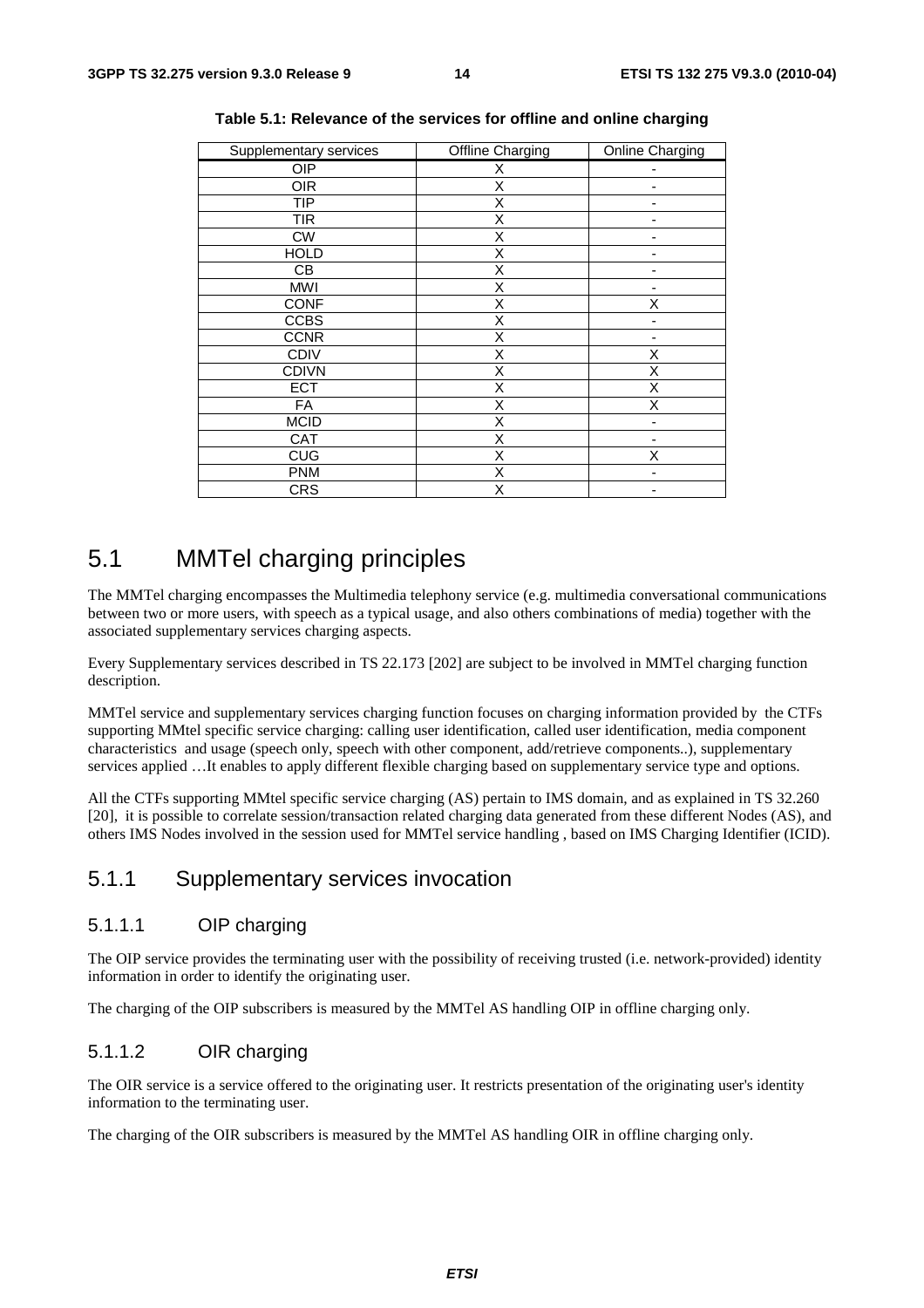#### 5.1.1.3 TIP charging

The Terminating Identification Presentation (TIP) service provides the originating party with the possibility of receiving trusted information in order to identify the terminating party.

The charging of the TIP subscribers is measured by the MMTel AS handling TIP in offline charging only.

#### 5.1.1.4 TIR charging

The Terminating Identification Restriction (TIR) is a service offered to the terminating party which enables the terminating party to prevent presentation of the terminating identity information to originating party.

The charging of the TIP subscribers is measured by the MMTel AS handling TIR in offline charging only.

#### 5.1.1.5 HOLD charging

The Communication Hold supplementary service enables a user to suspend the media stream(s) of an established IP multimedia session, and resume the media stream(s) at a later time.

The charged parties may be any of the Hold parties. These roles are:

- Calling Party;
- Called Party;

#### 5.1.1.6 CB charging

The Communication Barring (CB) service offers the following services:

- The Incoming Communications Barring (ICB) is a service that rejects incoming communications that fulfil certain provisioned or configured conditions on behalf of the terminating user.
- The Anonymous Communication Rejection (ACR) is a particular case of the ICB service, that allows barring of incoming communications from an anonymous originator on behalf of the terminating user.
- The Outgoing Communication Barring (OCB) is a service that rejects outgoing communications that fulfil certain provisioned or configured conditions on behalf of the originating user.

The charging of the CB subscribers is measured by the MMTel AS handling CB in offline charging only.

#### 5.1.1.7 CDIV charging

The Communications Diversion (CDIV) services enables the diverting user, to divert the communications addressed to the diverting user to another destination.

There are three actors active in a CDIV service of one diversion with the following roles:

- Diverting user; the party that initiates the diversion of an incoming communication.
- Originating user; the party which has initiated the communication and that stays in the communication which is diverted;
- Diverted to user:

In case there is another diversion, the user that was first the diverting user (user B), will be the originating user in the second diversion. The diverted to user of the first diversion (user C) will be the diverting user of the second diversion.

Editor"s note: When one of the parties originates a new call to a third party and the new call overbooks the bearer resource reserved by the held call, overbooking may be taken into account in charging. The solution for that is ffs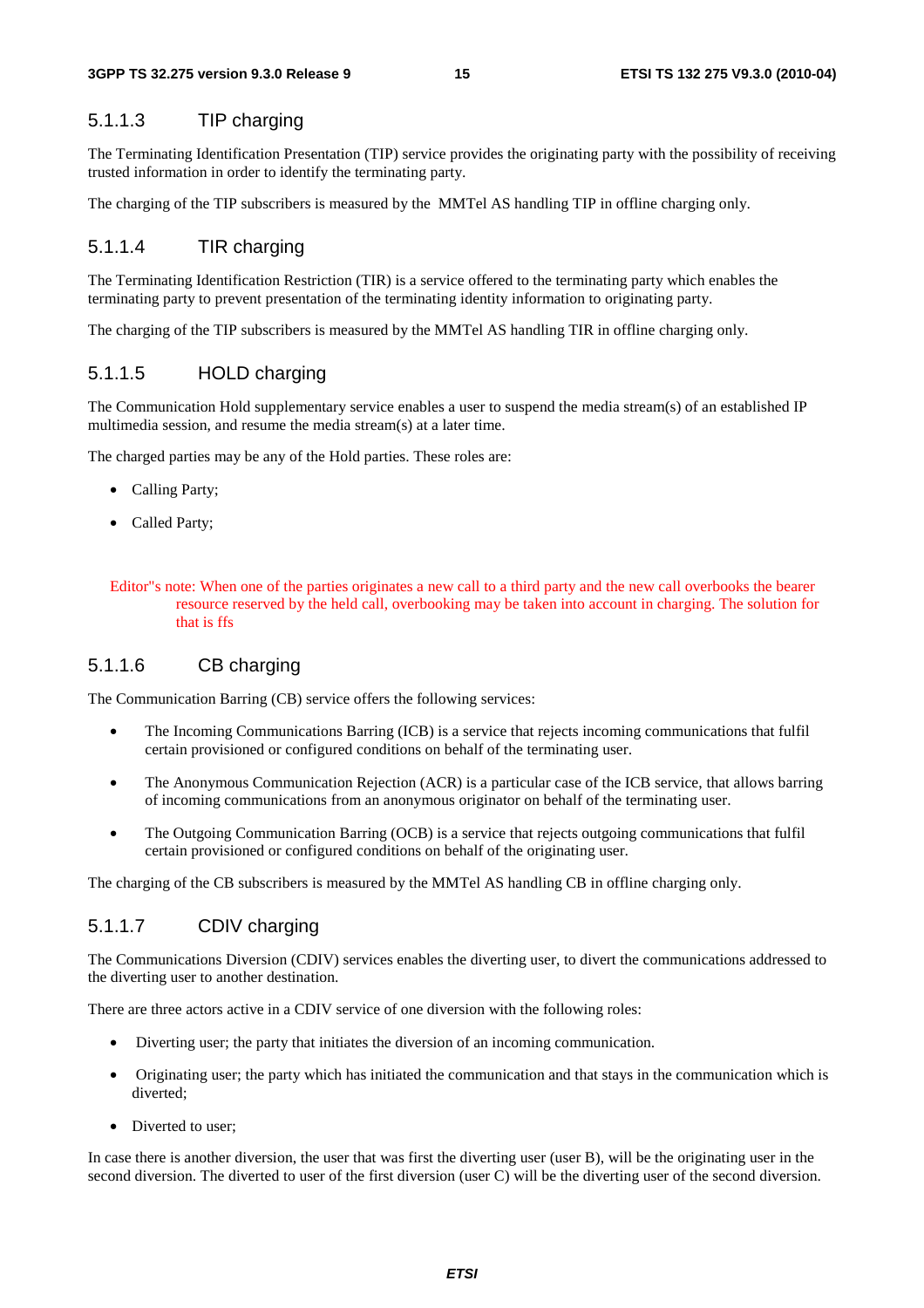#### **3GPP TS 32.275 version 9.3.0 Release 9 16 ETSI TS 132 275 V9.3.0 (2010-04)**

The charging of the diverting user for the B-C leg is measured by the MMTel AS handling the CDIV service, i.e. by the MMTel AS of the diverting user (user B). For the diverting user a separate charging dialog (online and/or offline charging) is needed. Charging of the originating and the terminating user (user C) is done in alignment with the TS 32.260 [20].

Typically the diverting user is charged for the forwarded leg (B-C leg), however, normal roaming charging principles apply for the diverted to user also in case of communication diversion. If there is another diversion, the user that performs the second diversion (user C) is charged (typically) for the new forwarded leg (C-D leg).

Charging at the S-CSCF is done in alignment with the TS 32.260 [20] but the S-CSCF has no knowledge of the CDIV service.

#### 5.1.1.8 CW charging

The CW (Communication Waiting) service enables the application server to indicate to the subscriber, that there is at least one new communication is requested, and that no resources are available for that incoming communication. The user has then the choice of accepting, rejecting or ignoring the incoming communication. The maximum number of communications that may be waiting is a service provider option. If the current number of communications waiting is equal to the maximum, then any new attempted incoming communication request shall be rejected with a busy cause.

The charging of the CW subscribers is measured by the MMTel AS handling CW in offline charging only.

#### 5.1.1.9 ECT charging

The Explicit Communication Transfer (ECT) service provides a party involved in a communication to transfer that communication to a third party.

There are three actors active in a transfer, they are acting in the following roles:

- transferor: the party that initiates the transfer of the active communication that it has with the transferee;
- transferee: the party which stays in the communication which is transferred;
- transfer target: the party which the communication is transferred to and which replaces the transferor in the communication.

The charging of the Transferor is measured by the MMTel AS handling the ECT service for the Transferor. The charging of the Transferee is measured by the MMTel AS handling the ECT service for the Transferee.

#### 5.1.1.10 MWI charging

The MWI service enables the application server to indicate to the subscriber, that there is at least one message waiting. The indication is delivered to the subscriber's UE after successful subscription to the Message Waiting Indication service as described in the present document.

The charging of the MWI subscribers is measured by the MMTel AS handling MWI in offline charging only.

#### 5.1.1.11 CONF charging

The CONFerence (CONF) service enables a user to participate in and control a simultaneous communication involving a number of users.

CONF Charging for the conference owner could be based on:

- establishment of the conference
- number of participants
- duration

CONF Charging for the conference participants could be based on: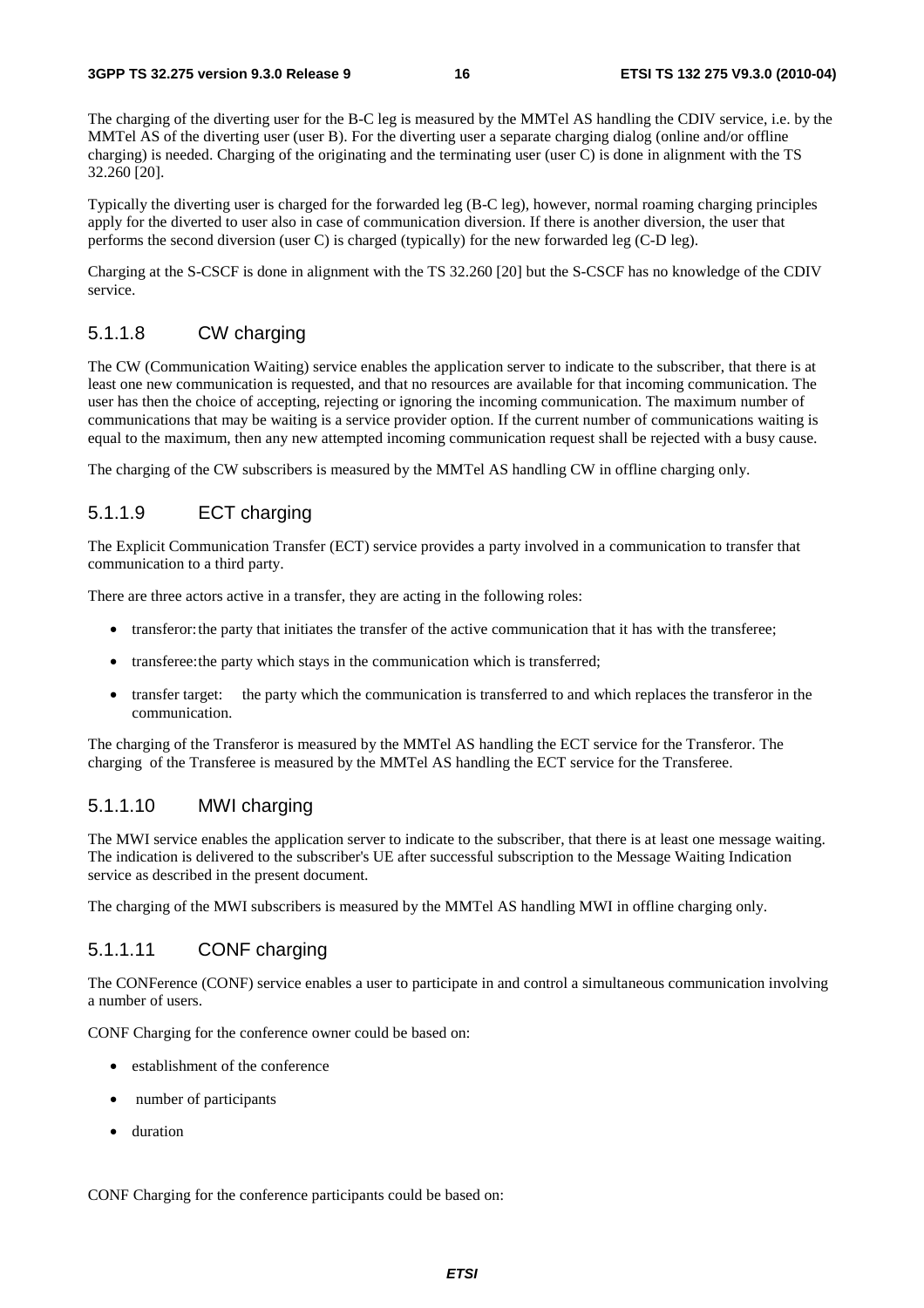• duration

The charging of the conference owners and participants is measured by the SIP AS and MRFC handling conference service. For each participant (call leg) a separate charging dialog (online and/or offline charging) at the SIP AS is needed.

#### 5.1.1.12 CCBS charging

The CCBS (Completion of Communication to Busy Subscriber) service enables user A, encountering a busy destination B, to have the communication completed without the user having to manually initiate a new communication attempt when the destination B becomes not busy.

When user A requests the CCBS supplementary service, the network will monitor for destination B becoming free again.

When destination B becomes free again, the network will wait a short time in order to allow the resources to be re-used for originating a communication. If the resources are not re-used by destination B within this time, the network will automatically recall user A.

When user A accepts the CCBS recall, the network will automatically generate a CCBS call to destination B.

The charging of the CCBS suscribers is measured by the MMTel AS handling CCBS in offline charging only.

#### 5.1.1.13 CCNR charging

The CCNR (Completion of Communications on No Reply) service enables user A, encountering a destination B which does not answer the communication (No Reply), to have the communication completed without the user having to manually initiate a new communication attempt when the destination becomes not busy after having initiated and completed a new communication.

When user A encounters a destination B which does not answer the communication (No Reply), user A can request the CCNR supplementary service.

When user A requests the CCNR supplementary service, the network will monitor for destination B becoming not busy after having initiated and completed a new communication.

When destination B becomes not busy after having initiated and completed a new communication, the network will wait a short time (as defined by the destination B idle guard timer) in order to allow the resources to be reused for originating a communication. If the resources are not reused by destination B within this time, the network will automatically recall user A.

When user A accepts the CCNR recall, then the network will automatically generate a CCNR call to destination B.

The charging of the CCNR suscribers is measured by the MMTel AS handling CCNR in offline charging only.

#### 5.1.1.14 Flexible Alerting charging

Flexible Alerting (FA) causes a call to a 'Pilot Identity' to branch the call into several legs to alert several termination addresses (FA group members) simultaneously. Additional calls may be delivered to the FA Pilot Identity at any time. The first leg to be answered is connected to the calling party. The other call legs are abandoned.

The FA group, identified by the 'Pilot Identity' consists of a list of FA group members alerted through their the public addressable identity.

The charging of the 'Pilot Identity' is measured by the MMTel AS handling Flexible Alerting for the 'Pilot Identity'.

#### 5.1.1.15 MCID charging

The MCID service enables an incoming communication to be identified as malicious and registered.

The Network shall register the communication related information (such as Terminating Identity Information, Originator Identity Information, Local Time and Date…), which shall be kept under Network Operator"s control (i.e not available to the terminating entity nor the originating entity).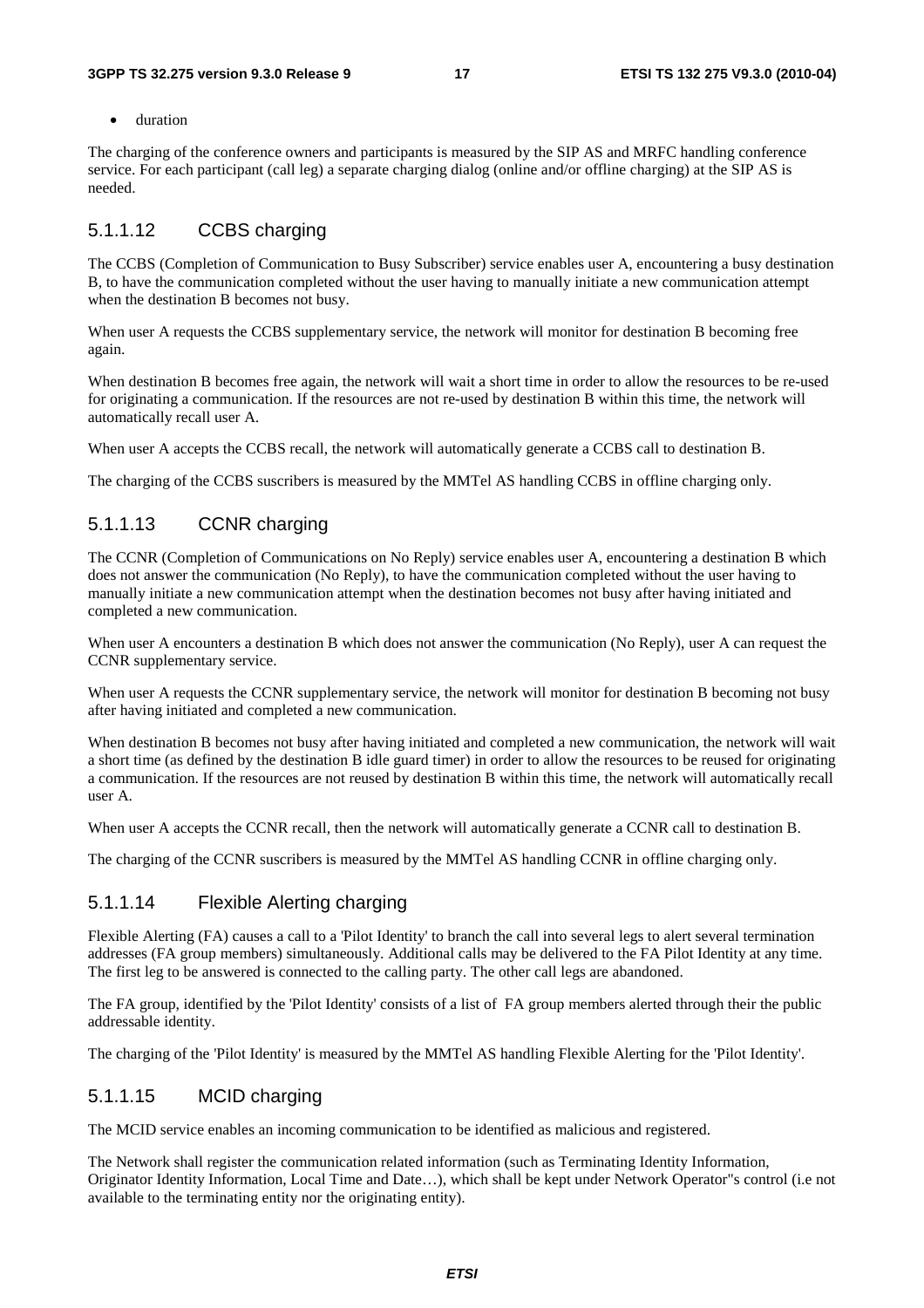This service has two modes: permanent mode and temporary mode. The permanent mode is active for all incoming communications, and the temporary mode is active only for the incoming communications declared by the served user.

The MCID service can be invoked during the active phase of the communication, or after the active phase for a limited period (but never after communication termination) by the served user, or, automatically invoked during the alerting phase.

The charging of the MCID subscriber is measured by the MMTel AS handling MCID service for the called subscriber in offline charging only.

#### 5.1.1.16 CAT charging

The Customized Alerting Tone Service (CAT service) is an operator specific service by which an operator enables the subscriber to customize the alerting tone which is played to the calling party.

The charging of the CAT subscriber is measured by the MMTel AS handling CAT service for the called subscriber, in offline charging only.

#### 5.1.1.17 CUG charging

The CUG service enables users to form groups of members, whose communication profile is restricted for incoming and outgoing communications. Members of a specific CUG can communicate among themselves but not, in general, with users outside the group.

Specific CUG members can have additional capabilities that allow them to initiate outgoing communications to users outside the group, and/or to accept incoming communications from users outside the group. Specific CUG members can have additional restrictions that prevent outgoing communications to other members of the CUG, or prevent incoming communications from other members of the CUG.

A specific user may be a member of one or more CUGs.

The charging of the CUG subscribers is measured by the MMTel AS handling CUG service for offline and online charging.

#### 5.1.1.18 Personal Network Management Charging

The Personal Network Management (PNM) service allows a user to manage his UEs in regard to terminating services according to preferences set by the user, capabilities and availabilities of devices. Charging for the 'PN UE redirection' functionality of the defined PNM service, is considered in the scope of MMTel supplementary service charging, and applies to the active UE the terminating services are delivered to.

The charging of the PNM subscribers is measured by the MMTel AS handling PNM in offline charging only.

#### 5.1.1.19 Customized Ringing Signal Charging

The Customized Ringing Signal (CRS service) is an operator specific service by which an operator enables the subscriber to customize the ringing signal which is played to the called party.

The charging of the CRS subscriber is measured by the MMTel AS handling CRS service for the called or the calling subscriber, in offline charging only.

#### 5.1.1.20 Reverse Charging

The Reverse Charging at communication set up time service allows the terminating party to be charged for the entire communication. The service, requested by the originating party at communication set up time, is explicitly indicated to the terminating party so he can accept or deny the reverse charge communication request.

Editor"s Note: no stage 3 description for Reverse Charging in this Release: ffs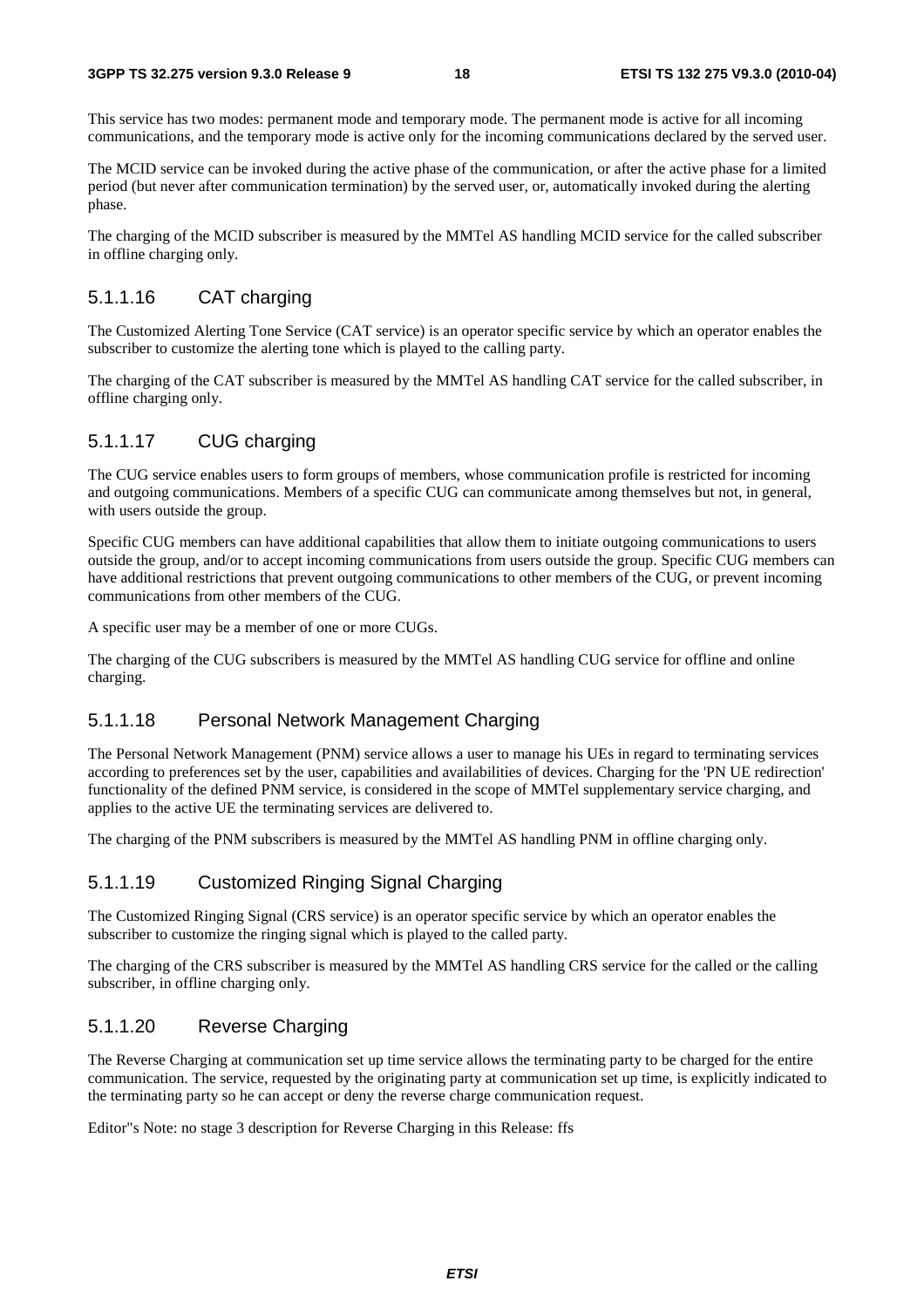### 5.1.2 Supplementary services management by User

When an IMS supplementary service control can be provided to the UE as a subscription option, every action performed by the user for this service (Provision/Withdrawal, Registration/Erasure, Activation/Deactivation, interrogation) may be subject to produce charging information, but this aspect is out of the scope of the present specification.

### 5.2 MMTel offline charging scenarios

### 5.2.1 Basic principles

The MMTel offline charging functionality is based on the CTFs reporting accounting information, by sending Diameter *Accounting Requests* (ACR) [Start, Interim, Stop and Event] to the CDF.

The circumstances on which the Diameter client uses ACR Start, Interim and Stop, or Events depend on the supplementary service type and is determined for each of them. Further details are specified in clause 5.2.2.

These Diameter Accounting Request triggers may be configured in such a way several MMTel supplementary services can be regrouped. Providing this flexibility will allow to improve situations where several MMTel supplementary services are handled within the same AS for complying with interactions requirements associated to these MMTel supplementary services.

### 5.2.2 Diameter message flows

The flows described in the present document specify the charging communications between the different CTF entities and the charging functions for different charging scenarios. The SIP messages and Diameter transactions associated with these charging scenarios are shown primarily for general information and to illustrate the charging triggers. They are not intended to be exhaustive of all the SIP message flows discussed in TS 24.228 [200] and they depend on the Diameter Accounting Requests triggers configured by the operator.

Although each MMTel supplementary service is described by separated flows illustrating the dedicated trigger(s) for this MMTel supplementary service, the Diameter Accounting Request triggers (as stated in 5.2.1), may be configured with several MMtel supplementary services information.

### 5.2.2.1 Message Flows - Successful Cases and Scenarios

Following message flows are defined in TS 32.260 [20], and can be re-used for charging the basic multimedia telephony capabilities:

- Session Establishment IMS Origination
- Session Establishment IMS Termination
- Mid-Session Procedures
- Session Release Mobile Initiated

#### 5.2.2.1.1 OIP Originating Identification Presentation

Figure 5.2.2.1.1-1 shows the Diameter transactions that are required between Application Server and CDF, which implements the OIP service, and CDF after service execution.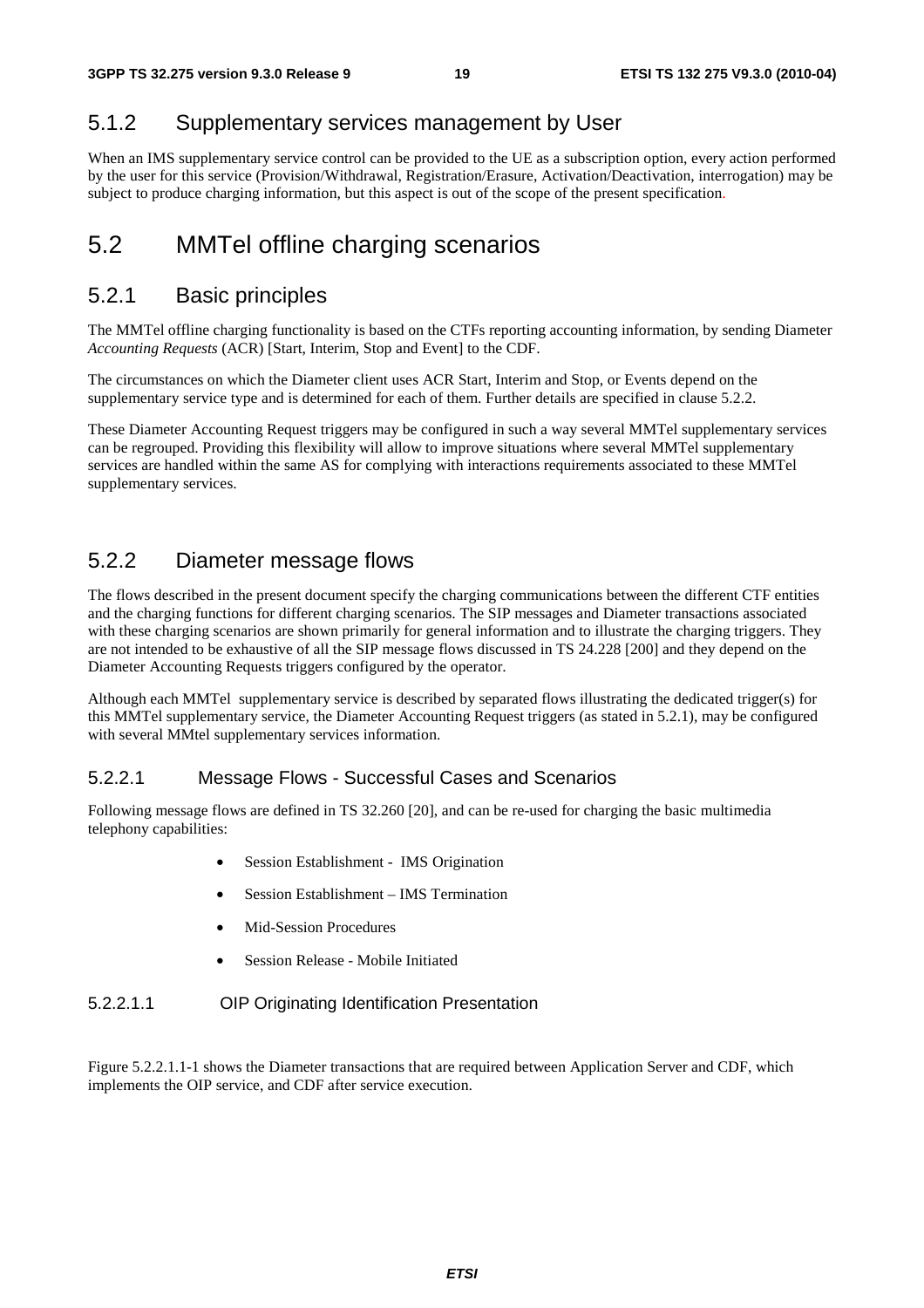



**Figure 5.2.2.1.1-1: Message Sequence Chart for Offline charging of OIP service.** 

#### 5.2.2.1.2 Originating Identification Restriction (OIR)

Figure 5.2.2.1.2-1 shows the Diameter transactions that are required between Application Server and CDF, which implements the OIR service, and CDF after service execution.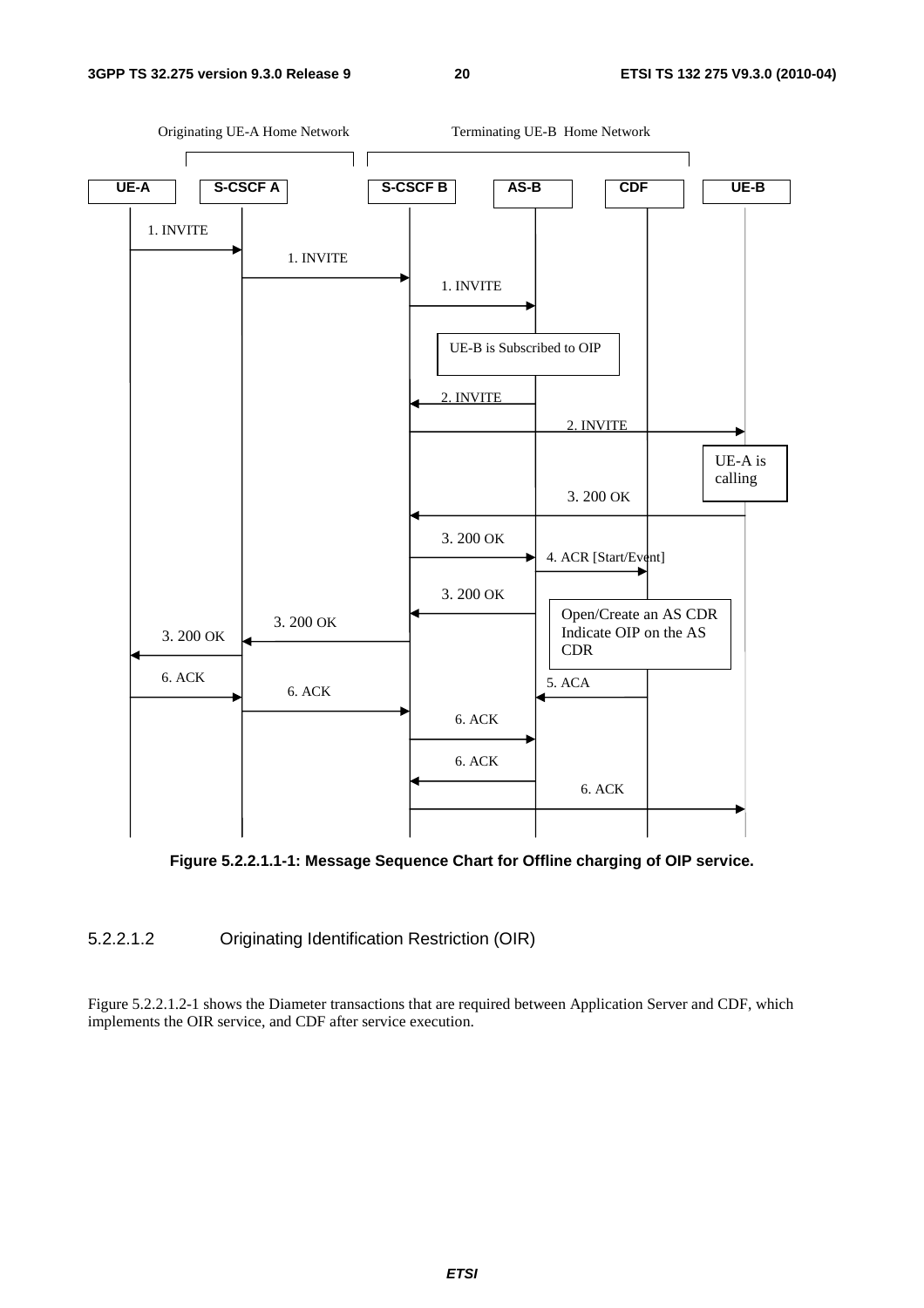

#### **Figure 5.2.2.1.2-1: Message Sequence Chart for Offline charging of OIR service.**

#### 5.2.2.1.3 Terminating Identification Presentation (TIP)

Figure 5.2.2.1.3-1 shows the Diameter transactions that are required between Application Server and CDF, which implements the TIP service, and CDF after service execution.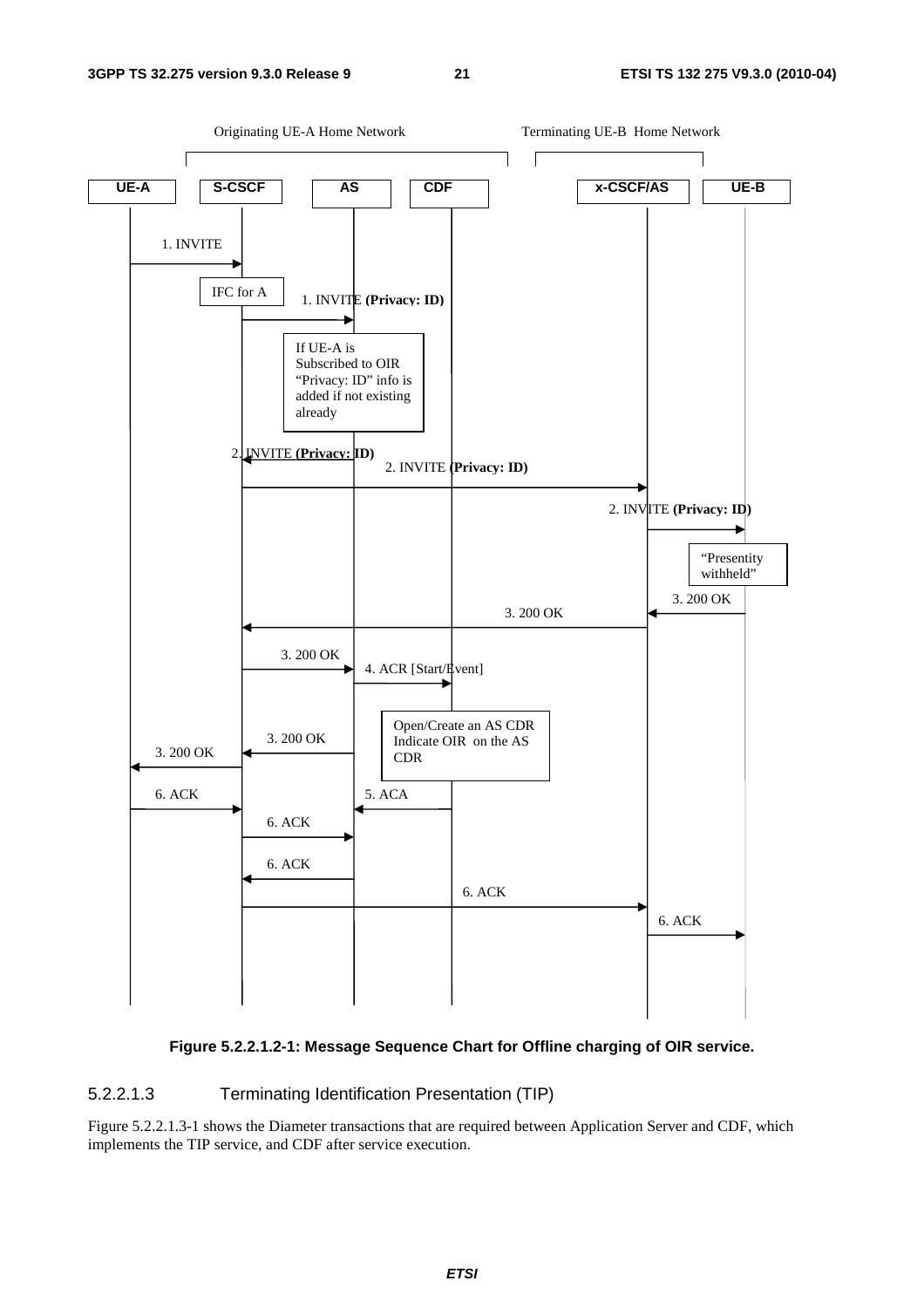

**Figure 5.2.2.1.3-1: Message Sequence Chart for Offline charging of TIP service.** 

#### 5.2.2.1.4 Terminating Identification Restriction (TIR)

Figure 5.2.2.1.4-1 shows the Diameter transactions that are required between Application Server and CDF, which implements the TIR service, and CDF after service execution.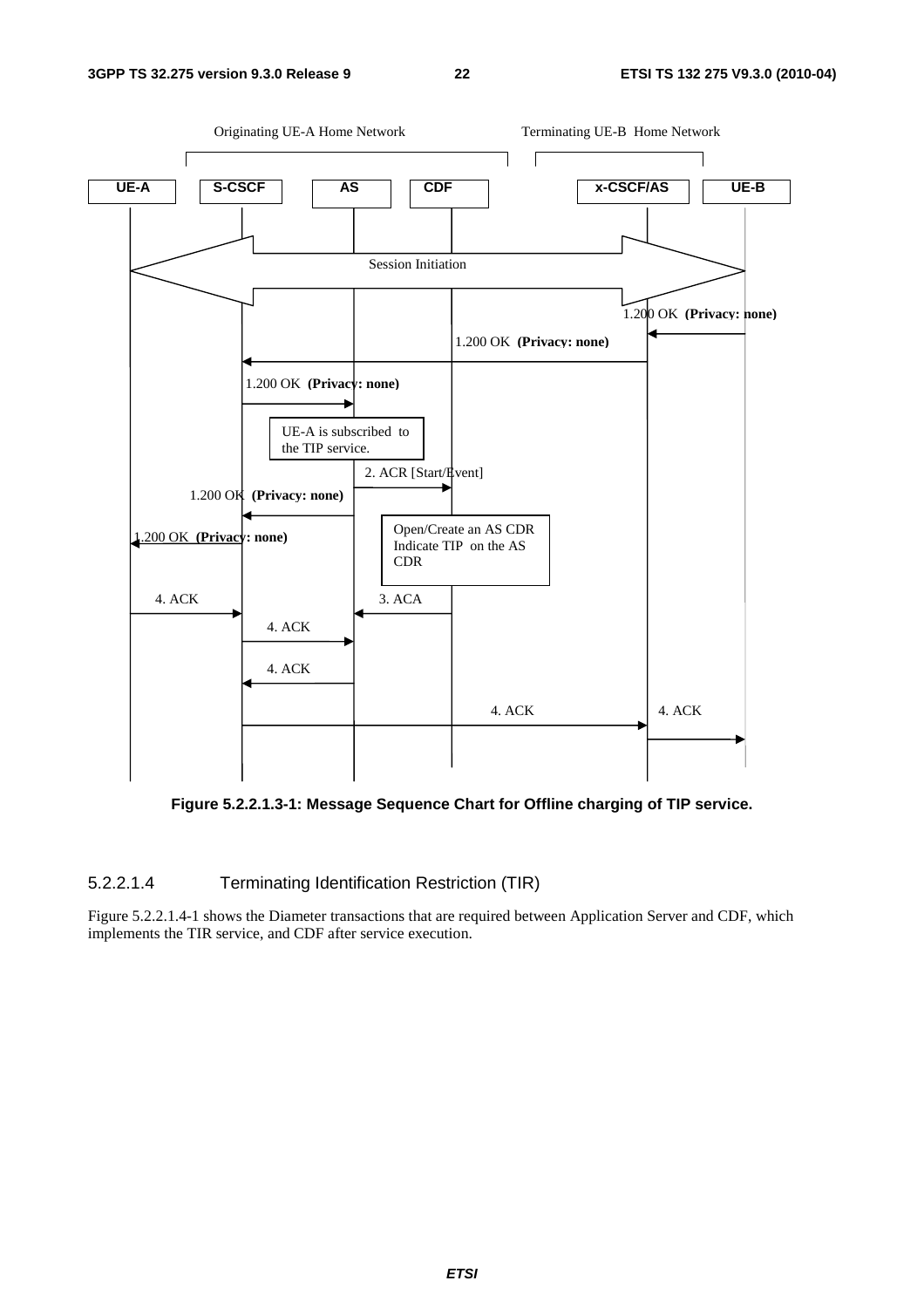

**Figure 5.2.2.1.4-1: Message Sequence Chart for Offline charging of TIR service.** 

#### 5.2.2.1.5 Communication Hold (HOLD)

Figure 5.2.2.1.5-1 shows the Diameter transactions that are required between AS which implements the HOLD service, and CDF after service execution. The involvement of the AS is optional as it is involved to the HOLD service provision only for announcement purposes.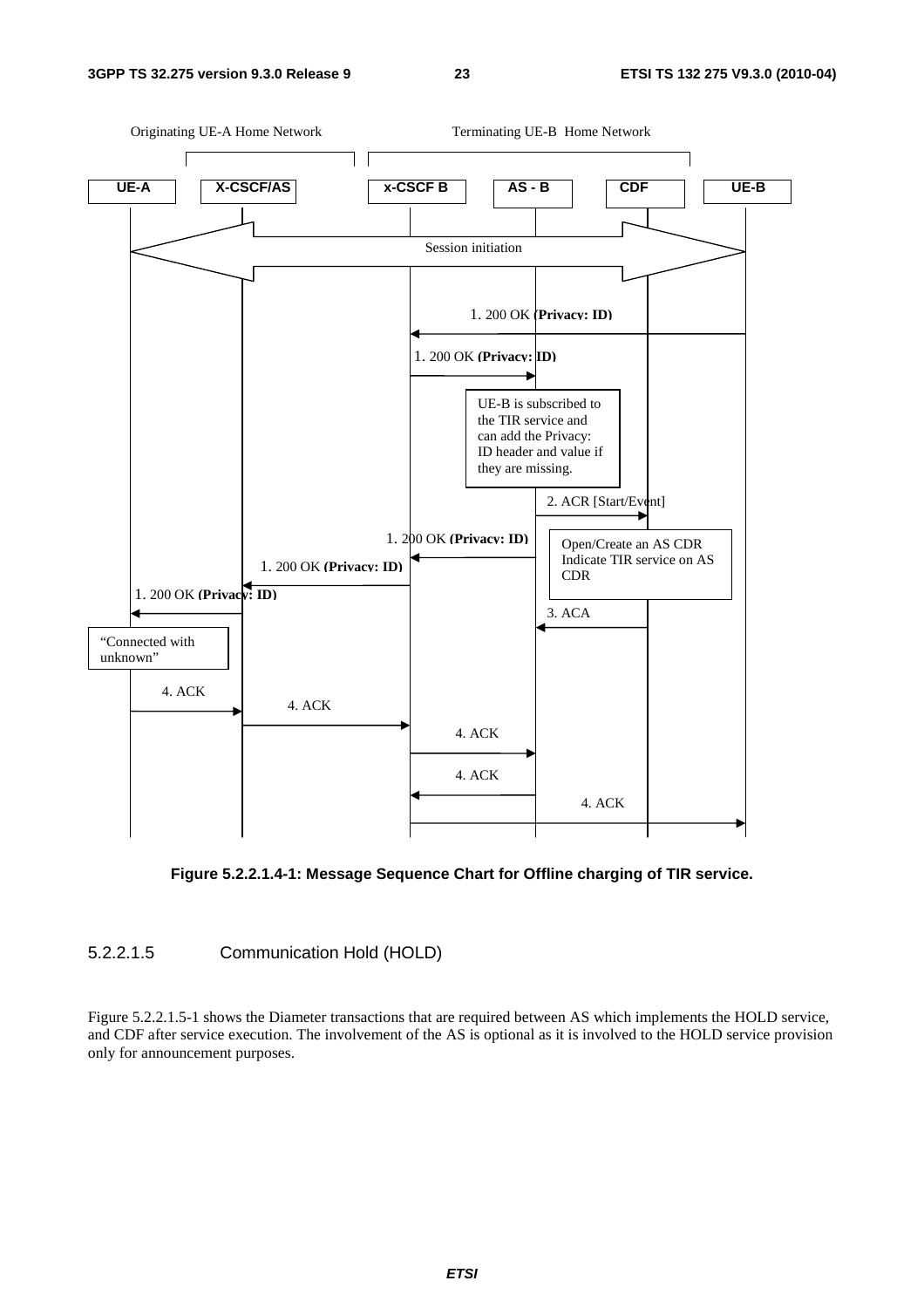



Note: Based on TS 24.610 a scenarion triggerted by Re-Invite is also possible.

5.2.2.1.6 Communication Barring – CB (ICB/ACB)

5.2.2.1.6.1 Communication Barring (CB) – ICB and ACR

Figure 5.2.2.1.6.1-1 shows the Diameter transactions that are required between Application Server and CDF, which implements the CB service, and CDF after service execution.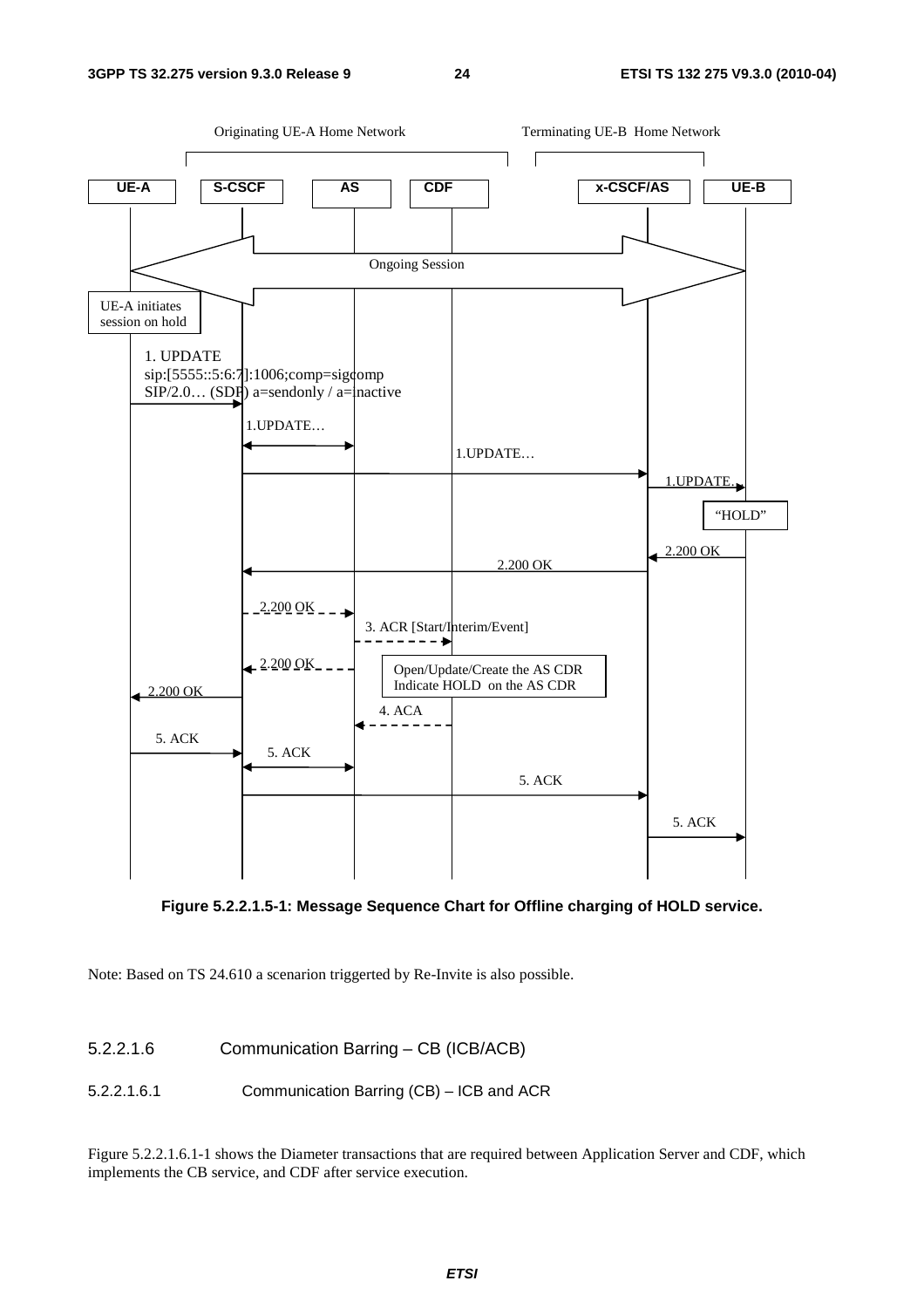#### **3GPP TS 32.275 version 9.3.0 Release 9 25 ETSI TS 132 275 V9.3.0 (2010-04)**



**Figure 5.2.2.1.6.1-1: Message Sequence Chart for Offline charging of CB service.** 

5.2.2.1.6.2 Communication Barring (CB) – OCB

Figure 5.2.2.1.6.2-1 shows the Diameter transactions that are required between Application Server and CDF, which implements the CB service, and CDF after service execution.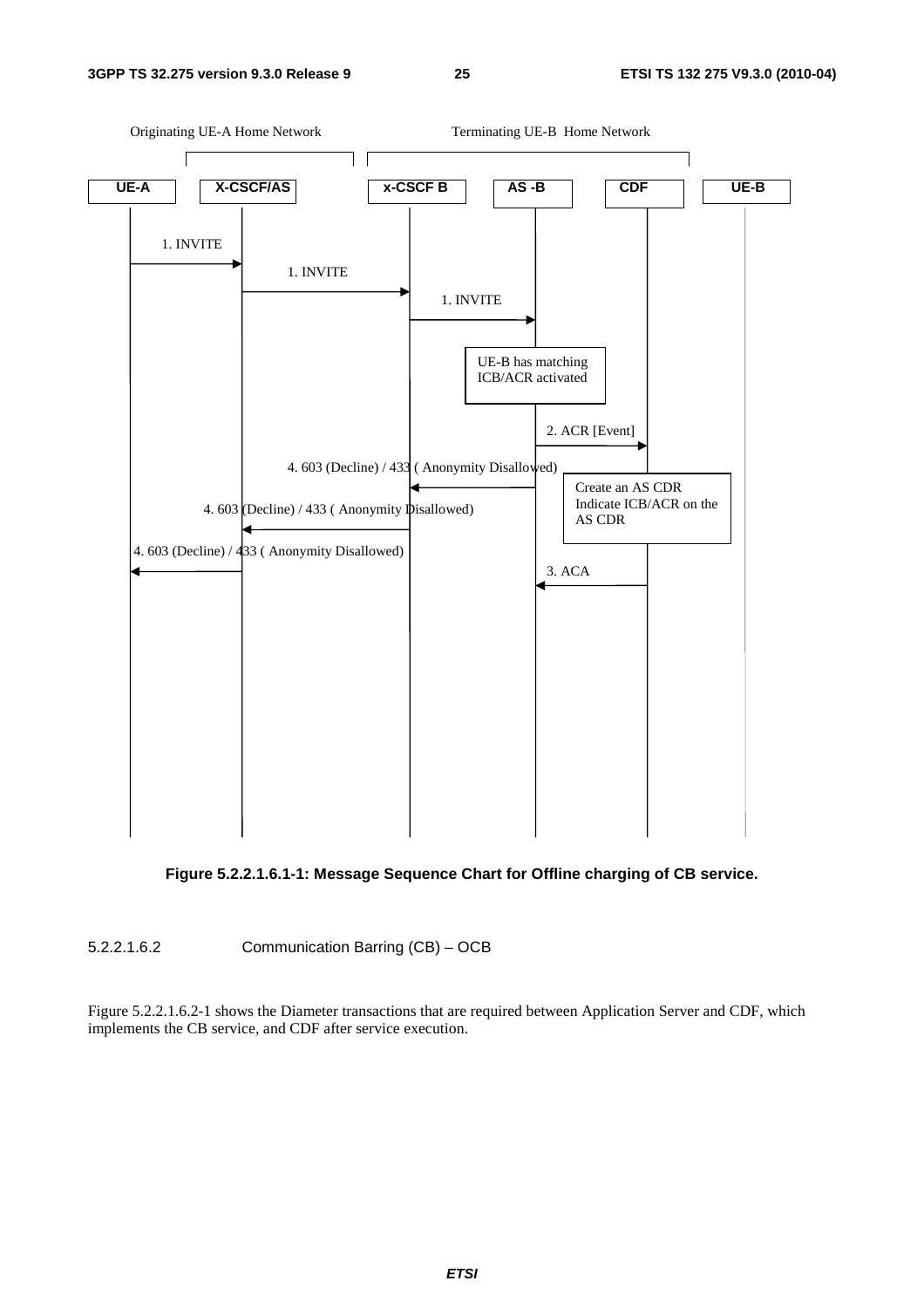

**Figure 5.2.2.1.6.2-1: Message Sequence Chart for Offline charging of CB service.** 

5.2.2.1.7 Communications Diversion (CDIV)

5.2.2.1.7.1 Communications Diversion (CDIV) – successful establishment

The following figure shows the Diameter transactions that are required between Application Server,implementing the CDIV service and CDF for a successful communication forwarding on no reply.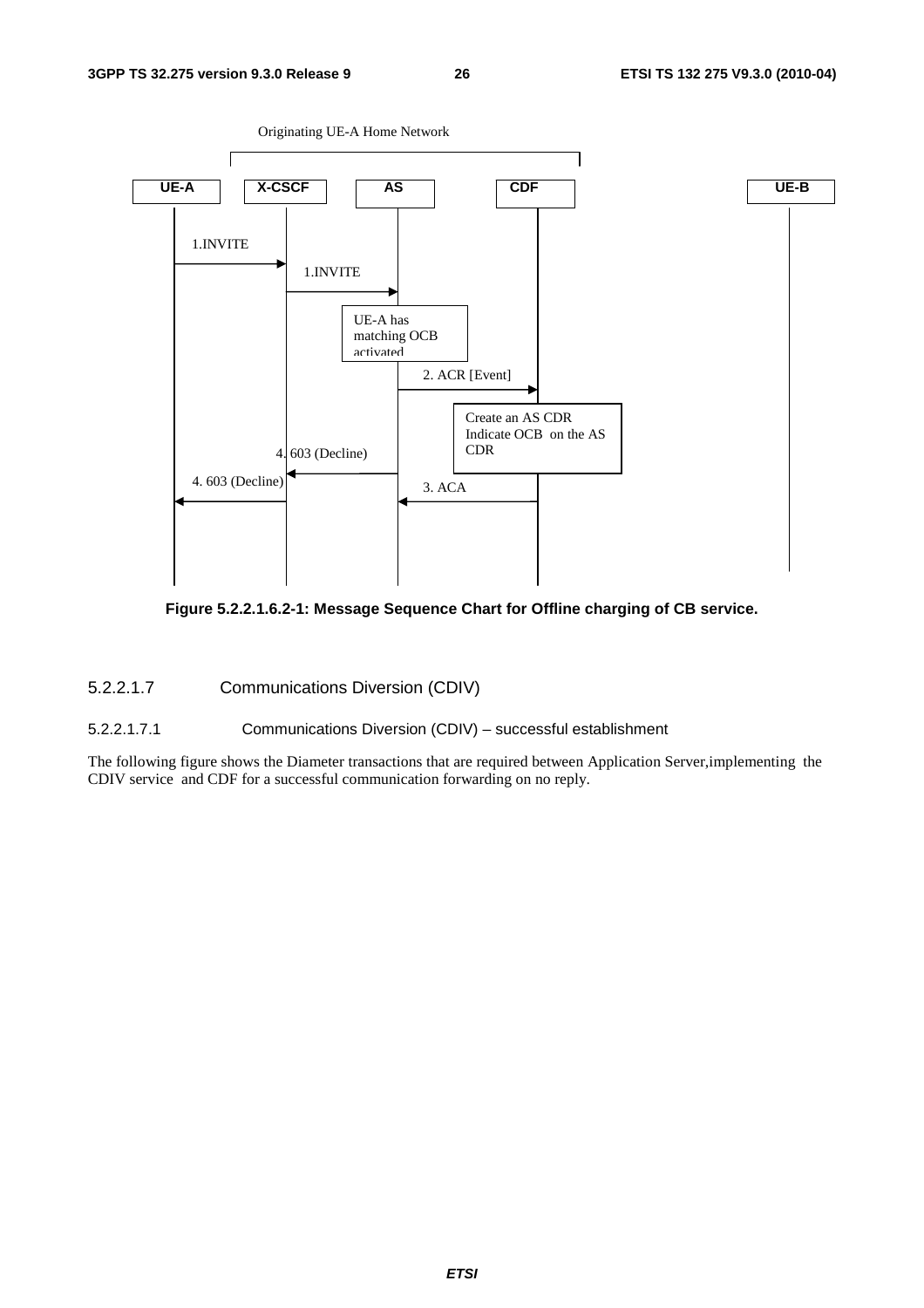

#### **Figure 5.2.2.1.7.1-1 : Message Sequence Chart for Offline charging of CDIV service - establishment**

A communication is requested towards User B, user B has activated the CFNR

- 1) INVITE request incoming for User B. Based on the Initial Filter Criteria (IFC) Rules, indicating that User B is subscribed to the CDIV supplementary services, the communication is forwarded to an AS implementing AS implementing CDIV. Then INVITE is forwarded to User B.
- 2) 180 ringing is sent back from User B.
- 3) The non-reply timer in the AS is started .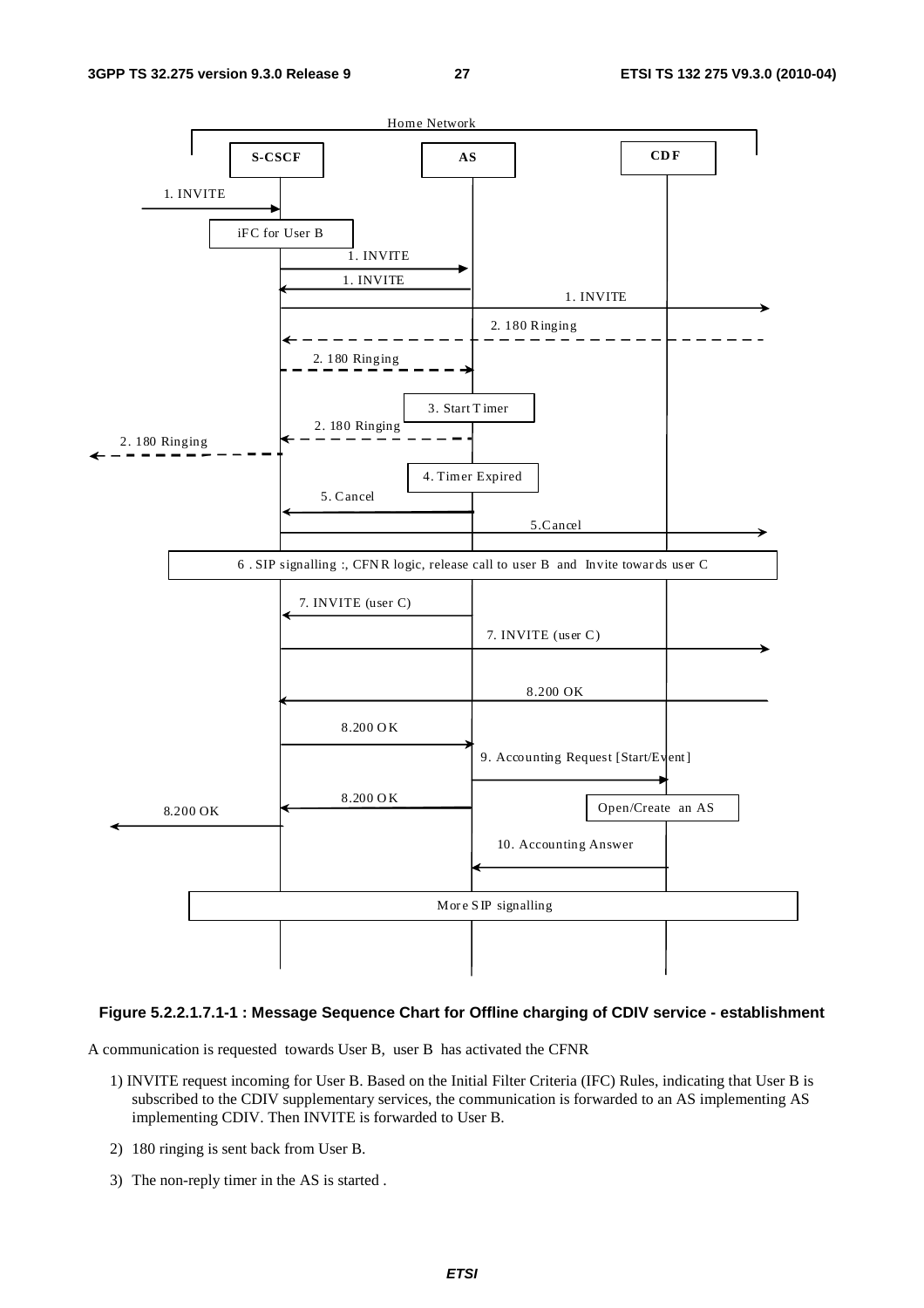4) The timer expires.

5 to 7) The AS implementing the CDIV service performs the Call Forwarding No Reply logic : release the communication to User B, and forward the call towards user C (INVITE request including URI-C as destination).

 Depending on the value of subscription option '*Originating* user receives notification that his communication has been diverted (forwarded or deflected)', a 181 (Call Is Being Forwarded) response is sent towards the User A indicating that the communication is diverted (not shown in the call flow).

- 8) The destination User C party answers and a final response is received.
- 9) Upon reception of the final response, the AS implementing the CDIV service sends an *Accounting-Request* with *Accounting-Record-Type* indicating START\_RECORD/EVENT\_RECORD to record call forwarding execution (start of the forwarded leg from User B to User C): basic communication information are transferred with specific call forwarding information ( service mode= 'CFNR', associated number = ' user B' as the user who invoked the call forwarding).
- 10) The CDF acknowledges the reception of the data and opens/creates an AS CDR to record the forwarded leg from User B to User C.
- NOTE : Although only the 'call forwarding on no reply' case is depicted here , it serves as a basis for all other call forwarding modes description (Call Forwarding Unconditional, Call Deflection, Call Forwarding on Busy, Call Forwarding Not Logged-in ) for ACR generation : In all these cases, the AS AS implementing the CDIV service sends an *Accounting-Request* with *Accounting-Record-Type* indicating START\_RECORD to record call forwarding execution (whatever the mode), when the final response is received from user-C.

5.2.2.1.7.2 Communications Diversion (CDIV) – release

The next figure shows the Diameter transactions occurring on release of the previous established communication, initiated by user C:



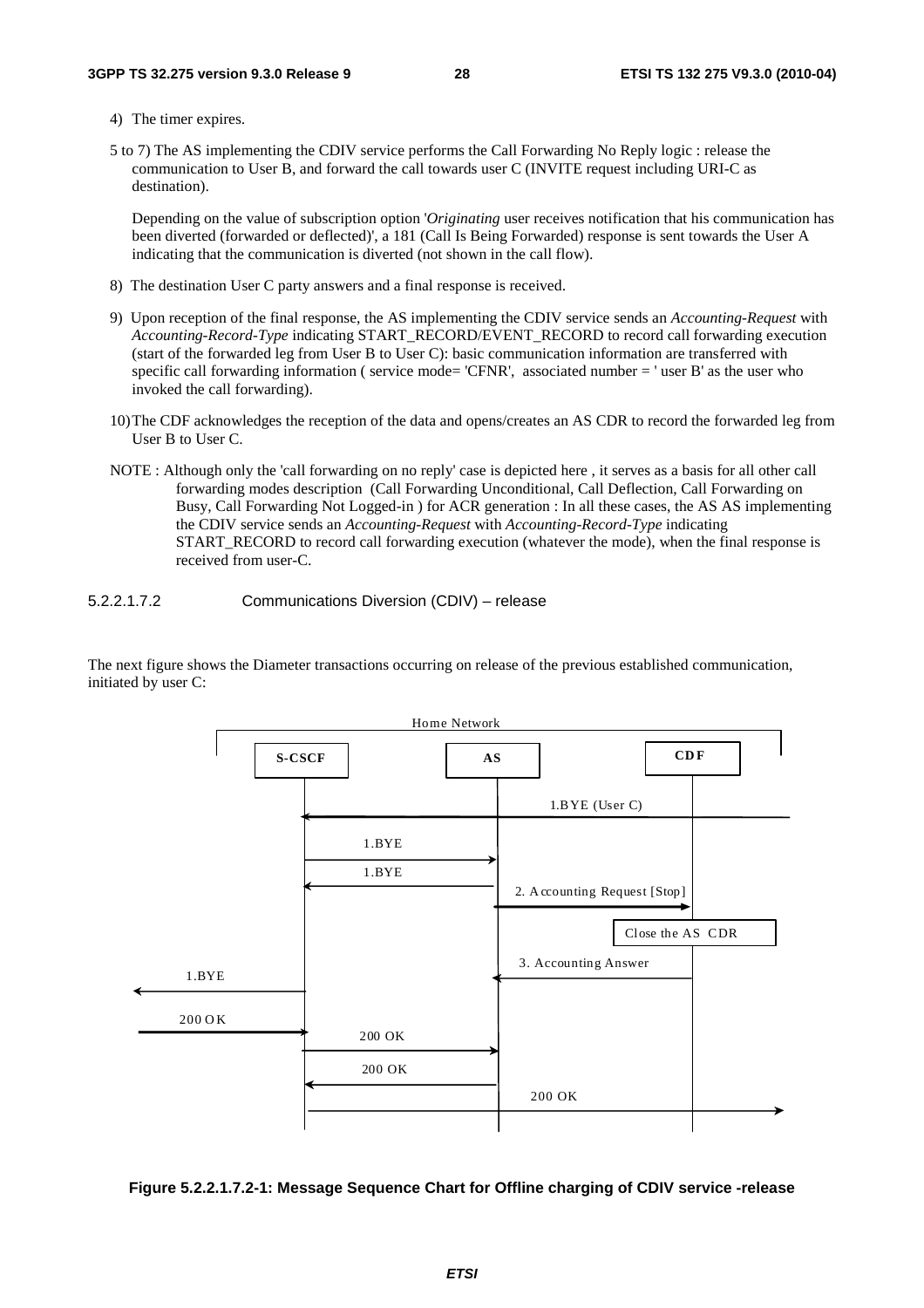- 1) User C initiates release of the communication
- 2) At session termination the AS implementing the CDIV service, sends an *Accounting-Request* with *Accounting-Record-Type* indicating STOP\_RECORD to record stop the call for which User B has been forwarded. The AS CDR is closed.

#### 5.2.2.1.8 Communication Waiting Charging (CW)

The following figure shows the Diameter transactions that are required between Application Server, which implements the CW service and CDF for the callee (subscriber of CW).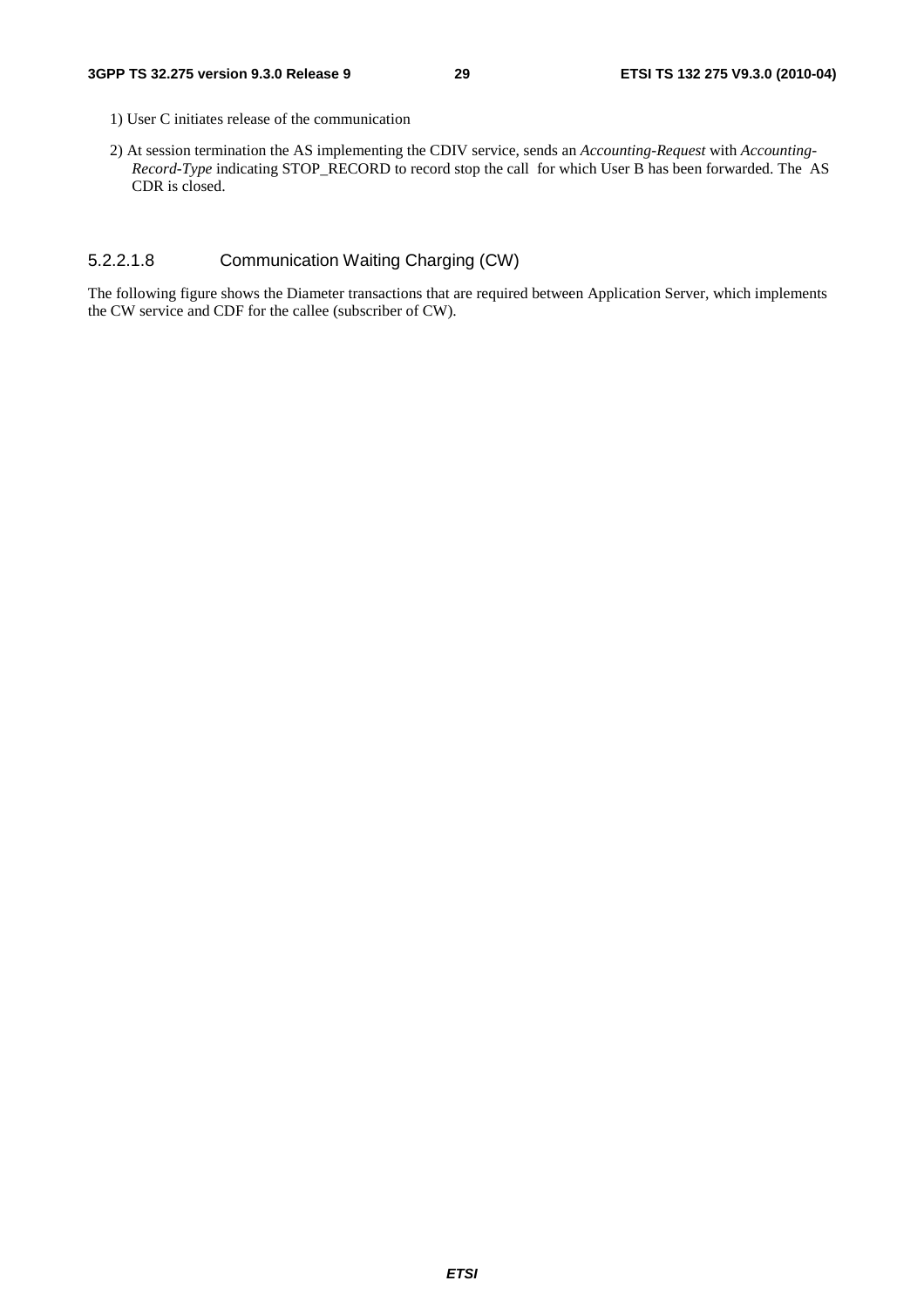

**Figure 5.2.2.1.8-1 : Message Sequence Chart for Offline charging of CW service** 

1-2). The communication is initiated by UE-A by sending an INVITE request. The Request URI will include the URI of UE-B. After IFC evaluation in the S-CSCF the INVITE request is routed to the CW AS.

2a). The AS detects the CW condition and inserts a CW indication into the INVITE request per procedures.

3-4). The INVITE is routed to UE-B.

- 5). UE-B recognizes the CW indication per procedures.
- 6). UE-B sends back a 180 (Ringing) response.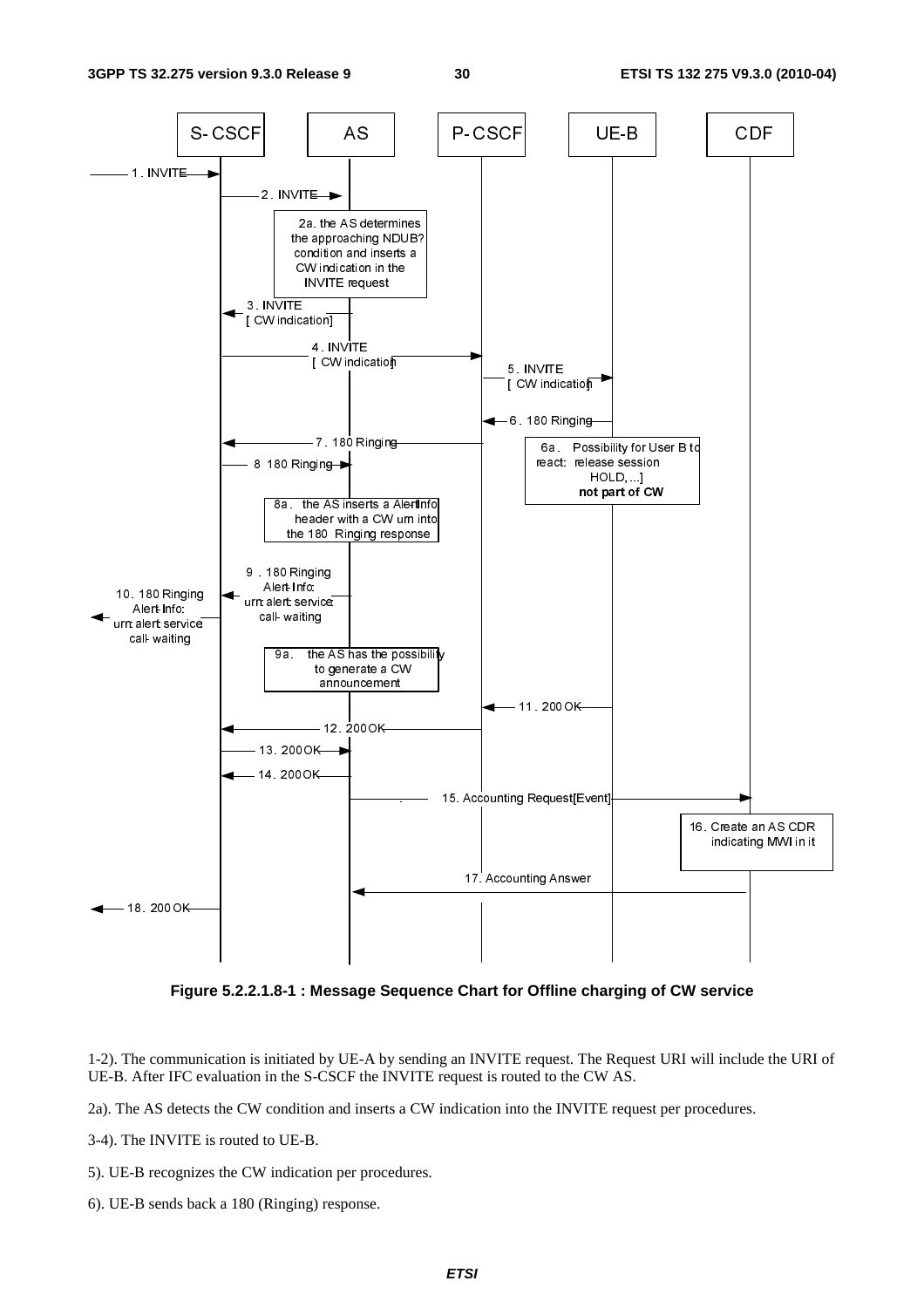[6a. out of scope: user B uses the HOLD service or releases a session in order to free resources]

- 7-8). The 180 (Ringing) response is routed back to the AS.
- 8a). The AS optionally inserts a Alert-Info with a 'CW' urn into the 180 (Ringing) response.

9-10). The 180 (Ringing) response is routed back to the communication origin.

[9a. The AS may initiate an announcement to the calling user that the communication is a waiting communication, in accordance with 3GPP TS 24.628 [4].]

11-14). UE-B sends back a 200 (OK) response to the CW AS and CW AS sends it to the S-CSCF.

15-17). The CW AS sends Accounting Request[Event] to CDF, CDF creates an AS CDR and returns Accounting Answer to the CW AS.

18). S-CSCF sends back a 200(OK) response to UE-A.

#### 5.2.2.1.9 Explicit Communication Transfer (ECT)

#### 5.2.2.1.9.1 Explicit Communication Transfer (ECT) : Blind Transfer

The following figure shows the Diameter transactions that are required between Application Servers implementing the ECT service for the transferor and for the transferee, and CDF: a successful Blind Transfert from User A to User C, initiated by User B

For diagram simplification, only one CDF is shown.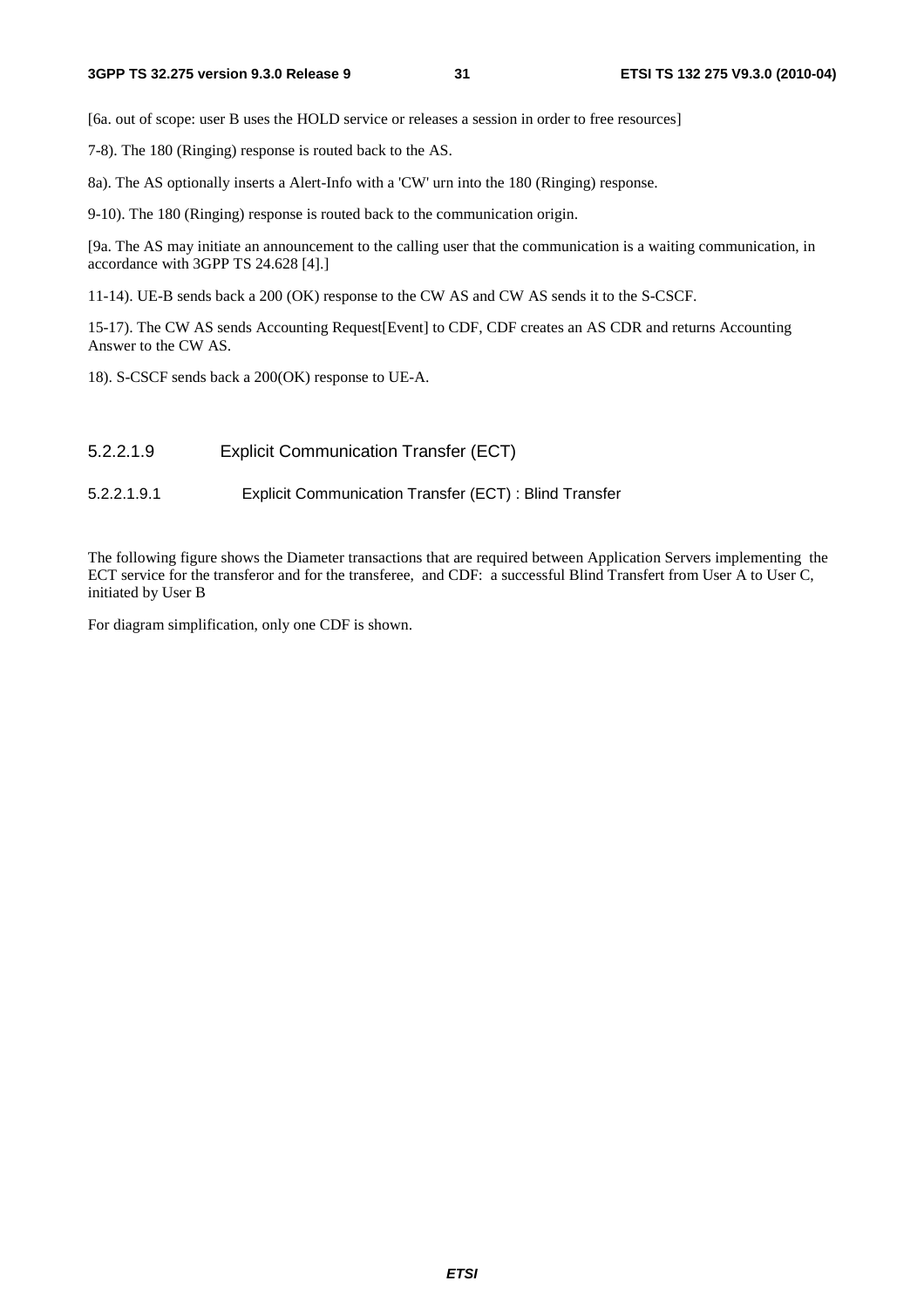

**Figure 5.2.2.1.9.1-1 : Message Sequence Chart for Offline charging of ECT service – Blind Transfer (part1)**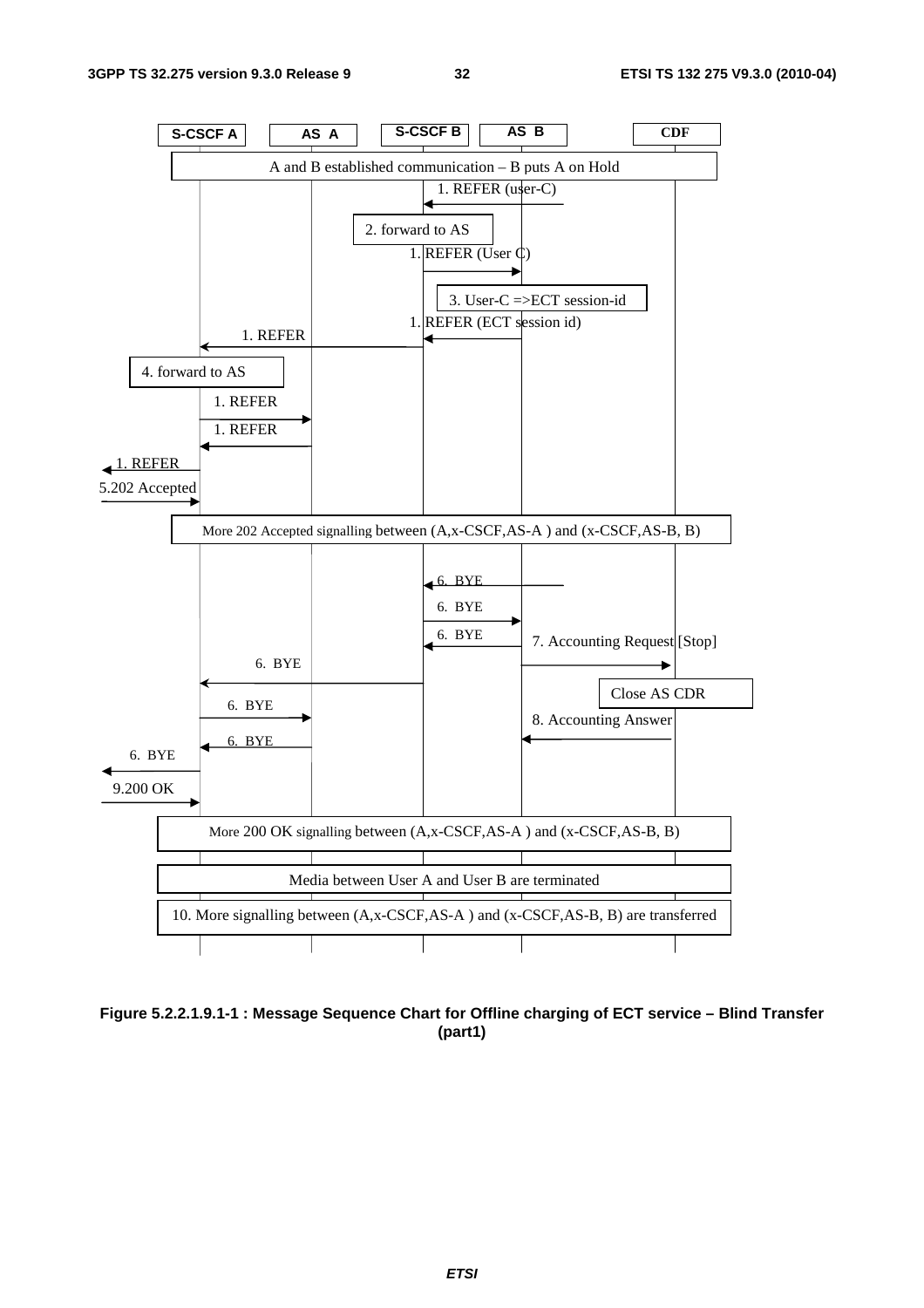

**Figure 5.2.2.1.9.1-2 : Message Sequence Chart for Offline charging of ECT service – Blind Transfert (part 2)** 

In this scenario User A is the transferee, User B is the transferor, and User C is the transfer target.

 User A and User B are in an established communication for which, based on the Initial Filter Criteria (IFC) Rules indicating that User B is subscribed to the ECT supplementary service, the INVITE was forwarded to an AS implementing ECT (for User A and User B).

User B puts User A on Hold

1) User B sends REFER request in the existing A-B dialog, to initiate transfer User A to User C.

2) this subsequent request is forwarded to the AS implementing ECT.

3) AS generates an 'ECT Session Identifier' replacing User C as the new destination information, for remaining in the loop, for transferor"s role.

4) On REFER receipt, this request is forwarded the AS implementing ECT.

5) The REFER is accepted by User A, and 202 Accepted is transferred from User A to User B.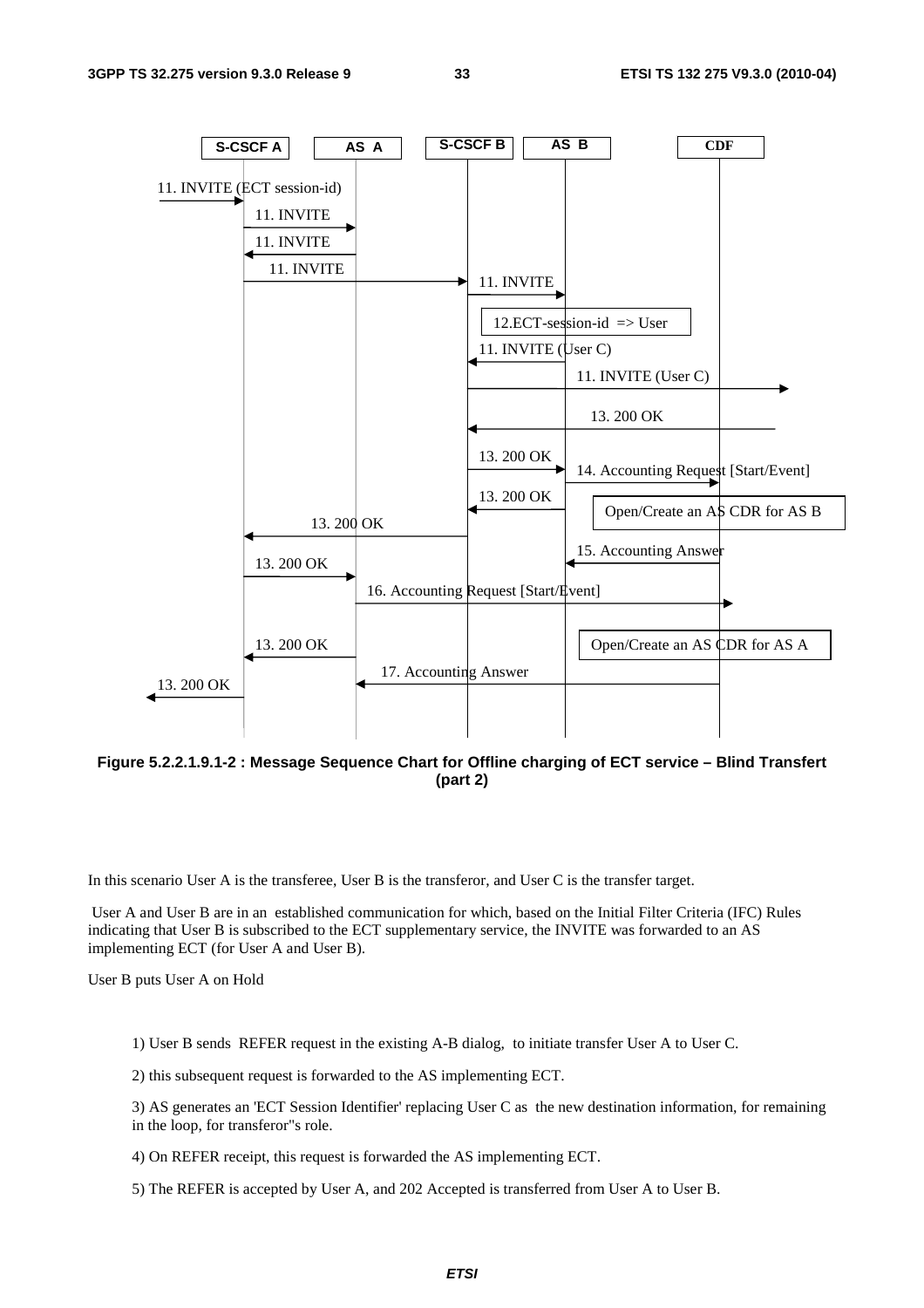6-9) User B sends BYE for terminating original INVITE with User A, acknowledged by 200 OK from User A. AS B releases the media between User A and User B which are on hold, then sends an *Accounting-Request* with *Accounting-Record-Type* indicating STOP\_RECORD to record termination of the dialogue between User A and User B.

10) More signalling between (User A,x-CSCF,AS-A ) and (x-CSCF,AS-B,User B) :

User A sends NOTIFY(100 Trying) associated to the received REFER, and User B acknowledges by 200 OK

11) User A initiates a new session by sending an INVITE request with ' ECT Session Identifier' .

12) AS implementing the ECT service correlates this INVITE to the initial session to be transferred and replaces 'ECT Session Identifier' with User C for creating an INVITE towards UE-C.

- 13) The destination User C party answers and a final response is received.
- 14) Upon reception of the final response, the AS implementing the ECT service for the transferor, sends an Accounting-Request with Accounting-Record-Type indicating START\_RECORD/EVENT\_RECORD to record Transfer execution.
- 15) The CDF acknowledges the reception of the data and opens/creates an AS CDR.

16) Upon reception of the final response, the AS implementing the ECT service for the transferee, sends an Accounting-Request with Accounting-Record-Type indicating START\_RECORD/EVENT\_RECORD to record User A is transferred, with specific indicator on the transferee"s 'subscriber role' (whether the transferee was engaged in an originating call or in a terminating call) before the transfer execution.

17) The CDF acknowledges the reception of the data and opens/creates an AS CDR.

NOTE : The "Consultative Transfer" scenario mainly differs from the "Blind transfer" on the transfer establishment phase : when User B has put User A on Hold, User B establishes a communication towards User C and puts User C on Hold, then User B initiates the REFER for the transfer triggering. The Accounting-Record-Type indicating START\_RECORD for recording Transfer execution occurs at the same steps for both scenario: on the final response associated to INVITE towards User C for the transferor and for the transferee.

#### 5.2.2.1.9.2 Explicit Communication Transfer (ECT)) : Release

The following figure shows the Diameter transactions that are required between Application Servers implementing the ECT service for the transferor and for the transferee, and CDF: release from User A, after a successful Blind Transfer from User A to User C, initiated by User B.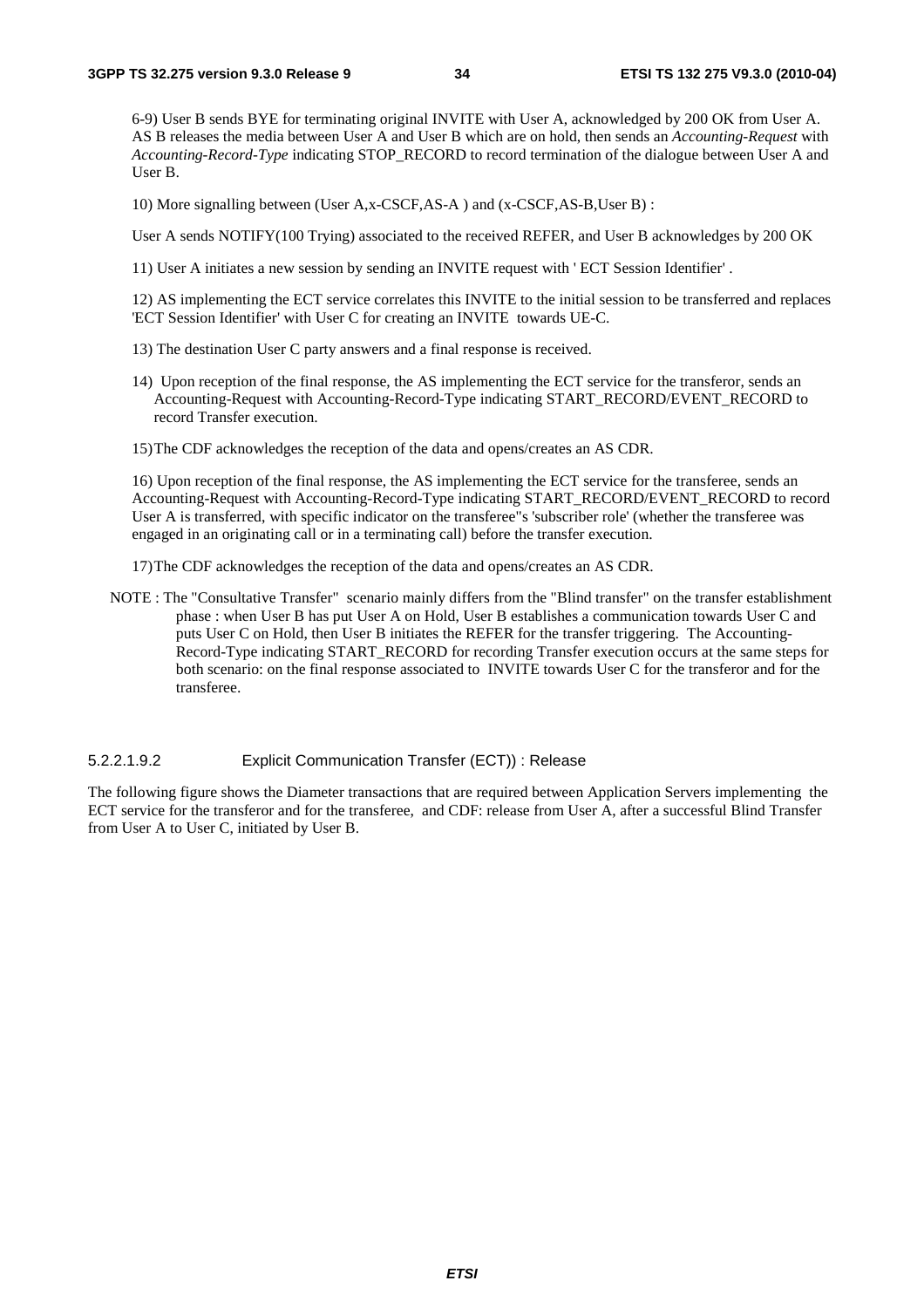

**Figure 5.2.2.1.9.2-1 : Message Sequence Chart for Offline charging of ECT service – Release** 

- 1) User A initiates release of the communication
- 2-3) At session termination the AS implementing the ECT service for the transferee, sends an *Accounting-Request* with *Accounting-Record-Type* indicating STOP\_RECORD to record stop the call for which User A has been transferred.
- 4-5) At session termination the AS implementing the ECT service for the transferor, sends an *Accounting-Request* with *Accounting-Record-Type* indicating STOP\_RECORD to record stop the call transferred by User B. The AS CDR is closed.

#### 5.2.2.1.10 Message Waiting Indication Charging (MWI)

The following figure shows the Diameter transactions that are required between Application Server (MWI), which implements the MWI service and CDF.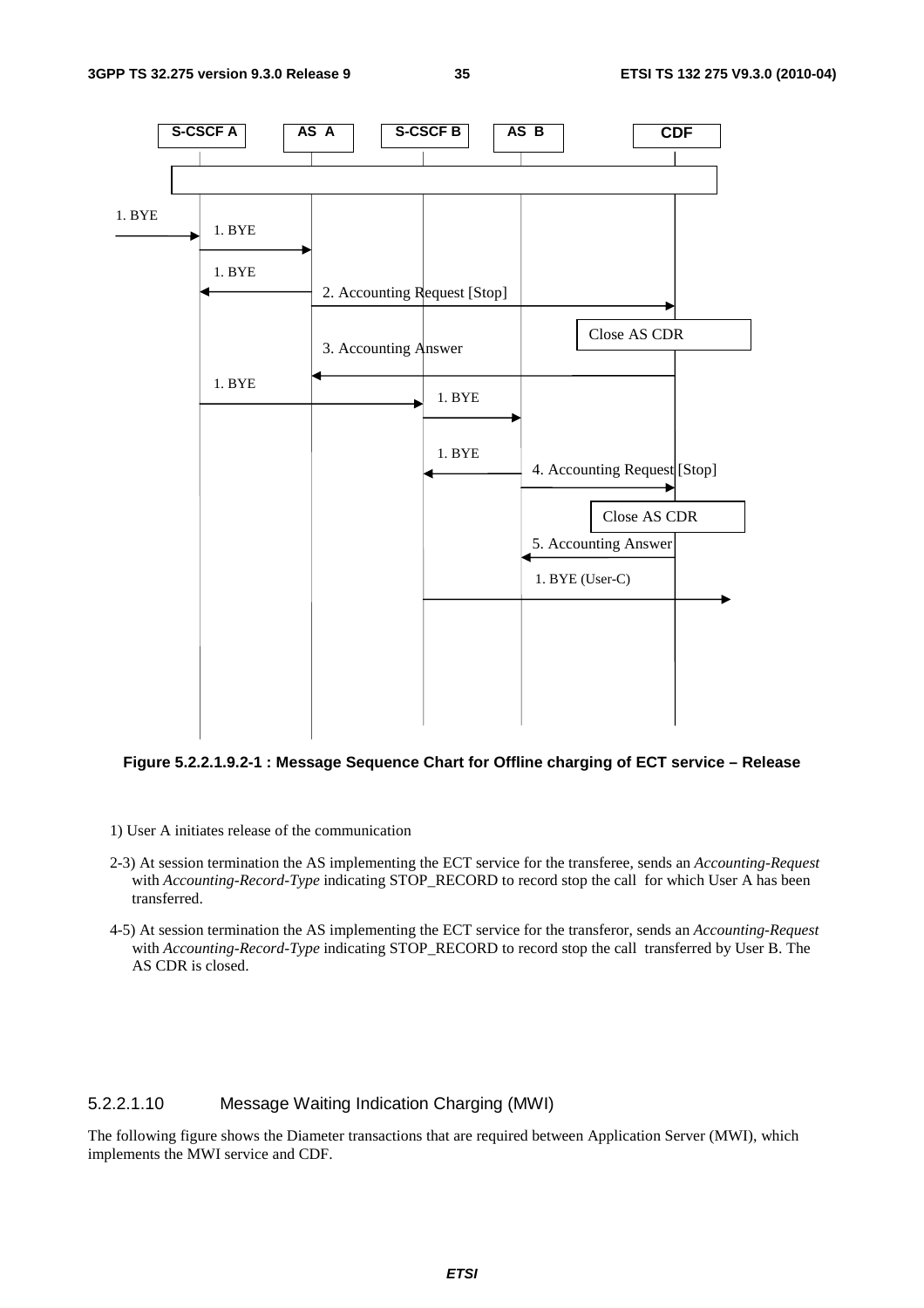

# **Figure 5.2.2.1.10-1 : Message Sequence Chart for Offline charging of MWI service**

1-6) UE subscribes to AS (MWI) and the AS (MWI) returns 200 OK.

7-10) The AS (MWI) sends NOTIFY request to S-CSCF and the subscriber UE acknowledges the NOTIFY request.

11-13) The AS (MWI) sends Accounting Request [Event] message to CDF, CDF creates an AS CDR and returns Accounting Answer to the AS (MWI).

# 5.2.2.1.11 CONF Charging

During a conference, user could create the conference, join the conference, invite another user to the conference and leave the conference, according to 3GPP TS24.605. The following subclauses respectively show the Diameter transactions that are required between Application Server, which implements the CONF service and CDF corresponding different conference scenarios.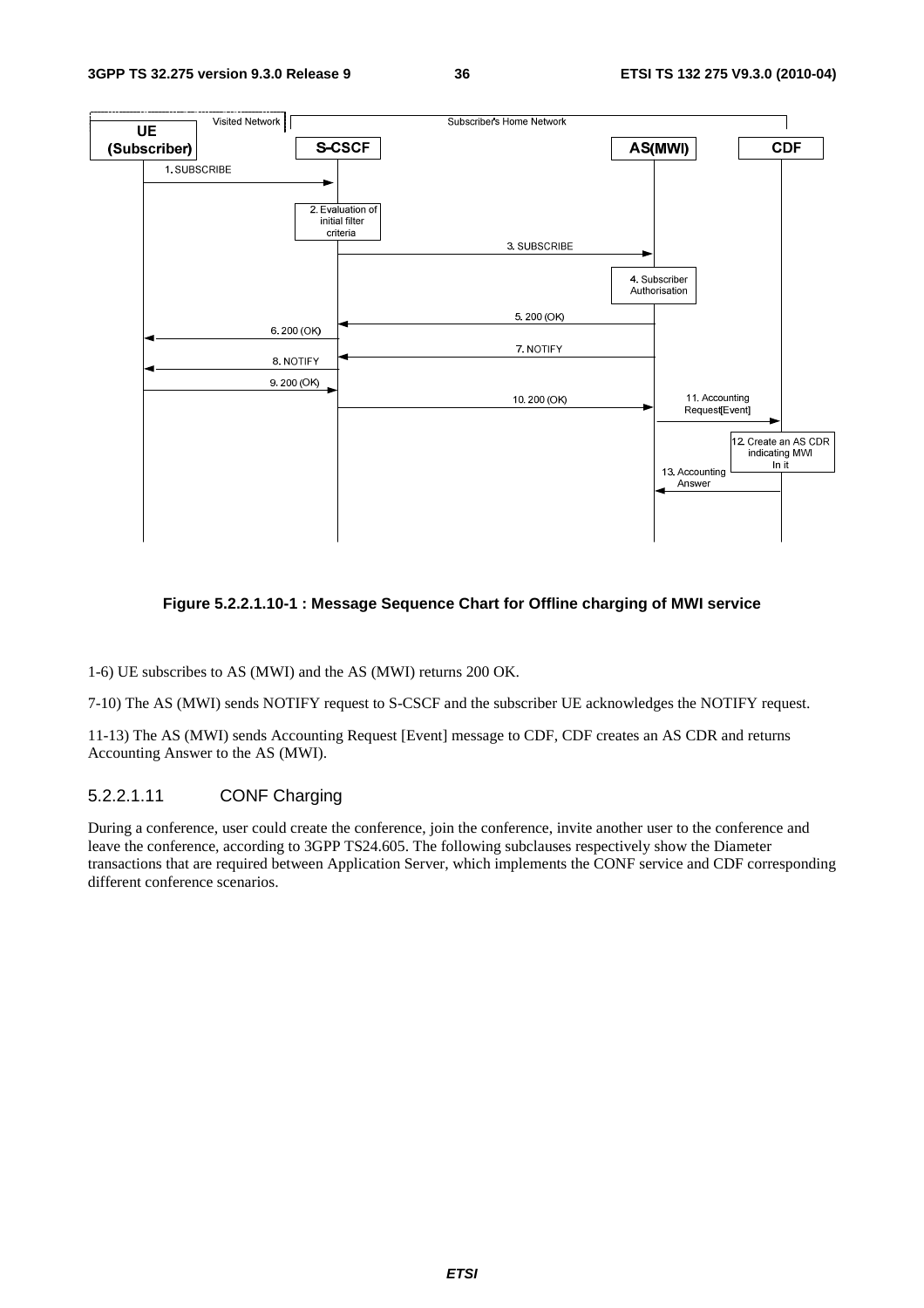

5.2.2.1.11.1 CONF Charging – user creating a conference



## **Figure 5.2.2.1.11.1-1 : Message Sequence Chart for Offline charging of CONF service- User creating a conference**

1-2). The communication is initiated by UE#1 by sending an INVITE request to S-CSCF. And S-CSCF sends back 100 Trying reponse to inform UE#1 to wait for a while because the request is being treated.

3-4). S-CSCF transfers INVITE request from UE#1 to CONF AS and the CONF AS sends back 100 Trying response to inform S-CSCF to wait for a while because the request is being treated.

5). The CONF AS allocates the conference URI.

6-16). After the media resource negociation process, the CONF AS sends back 200 ok response.

17-19). The CONF AS sends Accounting Request[Start]/Accounting Request[Event] to CDF, then the CDF opens/creates an AS CDR for the conference with CONF indication on the AS CDR and renturns Accounting Answer to the CONF AS.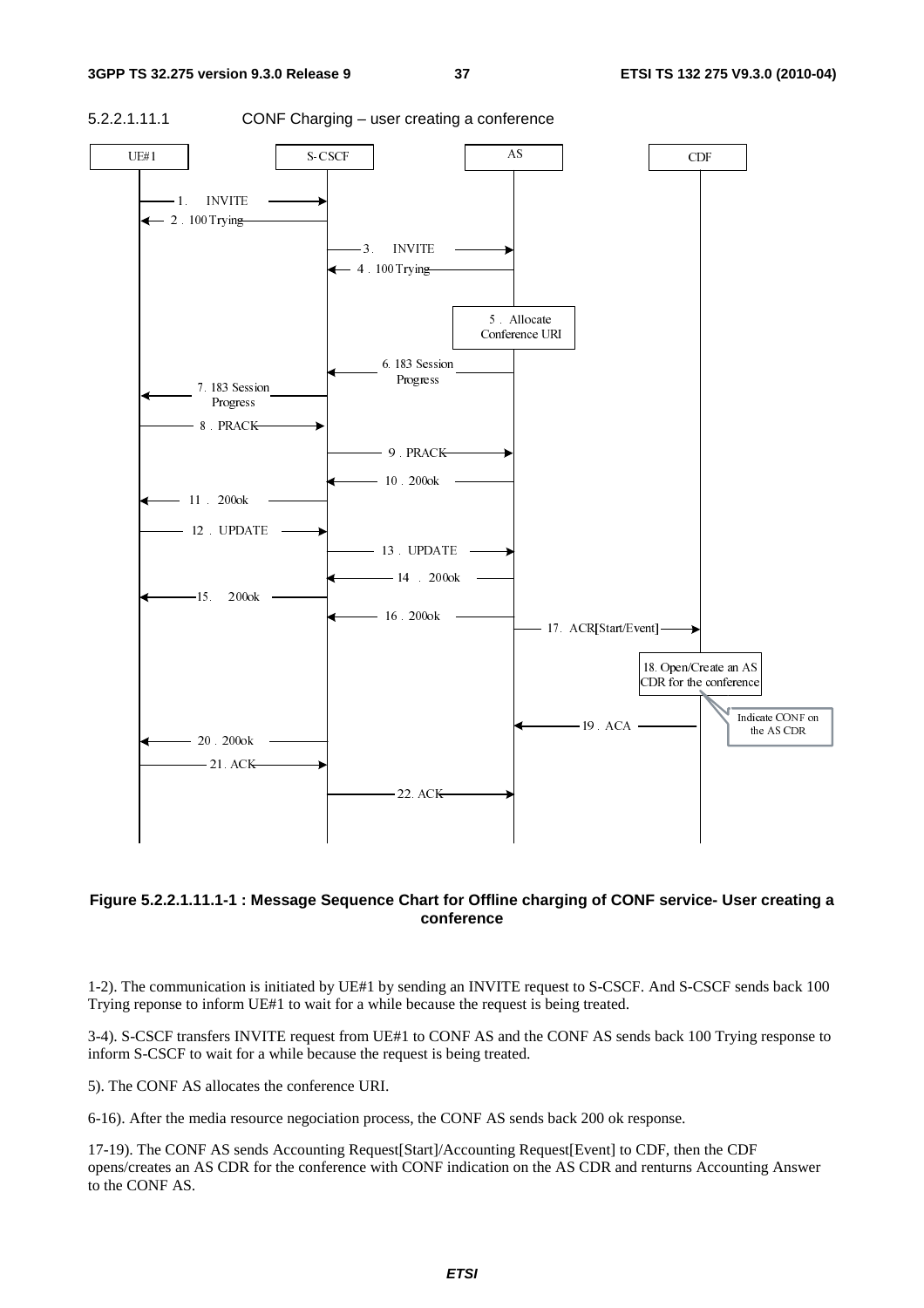#### 5.2.2.1.11.2 CONF Charging – user joining a conference

The following figure shows the Diameter transactions that are required between Application Server, which implements the CONF service and CDF corresponding to the conference scenario: user joining a conference.



**Figure: 5.2.2.1.11.2-1 CONF Charging – user joining a conference** 

1-2). The conference has already been created. UE#1 sends an INVITE request to S-CSCF in order to join in the conference. And S-CSCF sends back SIP 100 Trying reponse to inform UE#1 to wait for a while because the request is being treated.

3-4). S-CSCF transfers INVITE request from UE#1 to CONF AS and the CONF AS sends back SIP 100 Trying response to inform S-CSCF to wait for a while because the request is being treated.

5-15). After the media resource negociation process, the CONF AS sends back SIP 200 ok response.

16-18). The CONF AS sends Accounting Request[Interim/Event] to CDF, CDF updates or creates an AS CDR for the conference and renturns Accounting Answer to the CONF AS.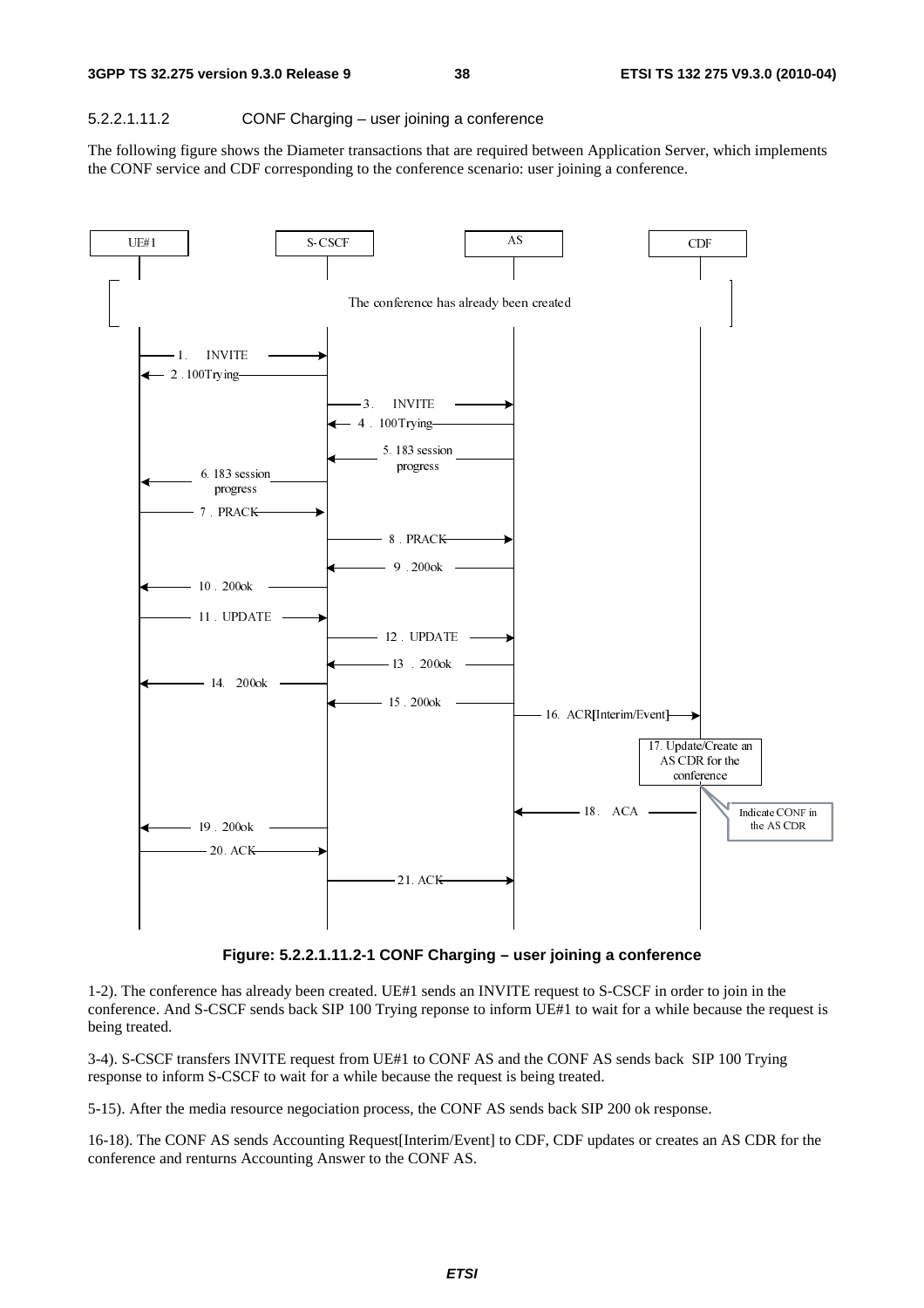#### 5.2.2.1.11.3 CONF Charging – user inviting another user to a conference

The following figure shows the Diameter transactions that are required between Application Server, which implements the CONF service and CDF corresponding to the conference scenario: user being invited into a conference.



**Figure: 5.2.2.1.11.3-1 CONF Charging – user inviting another user to a conference** 

1-2). The conference has already been created. UE#1 sends a REFER request to S-CSCF in order to invite UE#2 into the conference.

3-4). The CONF AS sends back 202 Accepted response to UE#1 via some related NEs like S-CSCF to indicate that he has received the REFER request successfully.

5-6). The CONF AS sends a NOTIFY request corresponding the REFER request to UE#1.

7-8). UE#1 sends back SIP 200 ok reponse to the CONF AS.

9-10). The CONF AS sends an INVITE request to UE#2 in order to invite him into the conference. And UE#2 sends back SIP 200 ok response to the CONF AS.

11-13) The CONF AS sends Accounting Request [Interim/Event] to CDF, CDF updates or creates an AS CDR for the conference and renturns Accounting Answer to the CONF AS.

5.2.2.1.11.4 CONF Charging – user leaving a conference

The following figure shows the Diameter transactions that are required between Application Server, which implements the CONF service and CDF corresponding to the conference scenario: user leaving a conference.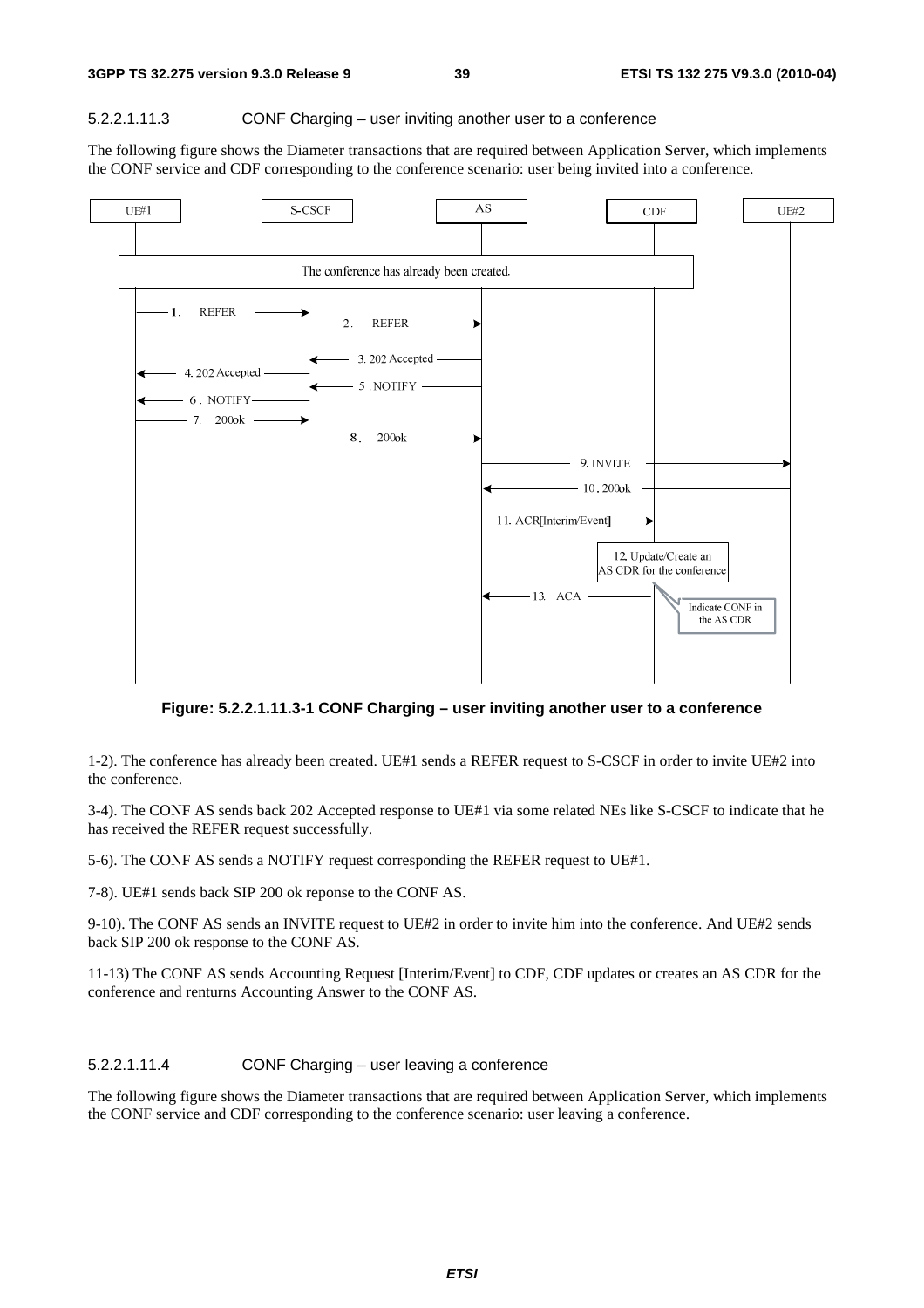

**Figure: 5.2.2.1.11.4-1 CONF Charging – user leaving a conference** 

1-2). The conference has already been created. UE#1 sends a BYE request to the CONF AS in order to quit the conference.

3-5). The CONF AS sends Accounting Request[Interim/Event] to CDF, CDF updates or creates an AS CDR for the conference and renturns Accounting Answer to the CONF AS. Conference termination should refer to the description of subclause 5.3.2.7 in TS 24.147, e.g. If there isn"t any conference policy and the last online conference user quits the conference could be considered as the conference termination, when the last online conference user quits the conference (sends a BYE request to the CONF AS), the CONF AS sends Accounting Request [Stop/Event] to CDF, CDF stops or creates an AS CDR for the conference and returns Accounting Answer to the CONF AS.

6-7). The CONF AS sends back SIP 200 ok response to UE#1.

8-10). The CONF AS sends a NOTIFY request to other conference participants that UE#1 has quitted the conference.

11-12). Other conference participants sends back SIP 200 ok response to the CONF AS.

5.2.2.1.11.5 Three-Party (3PTY) Charging – successful establishment

The following figure shows the Diameter transactions that are required between Application Server, which implements the 3PTY service and CDF corresponding to the 3PTY scenario: 3PTY service successful establishment.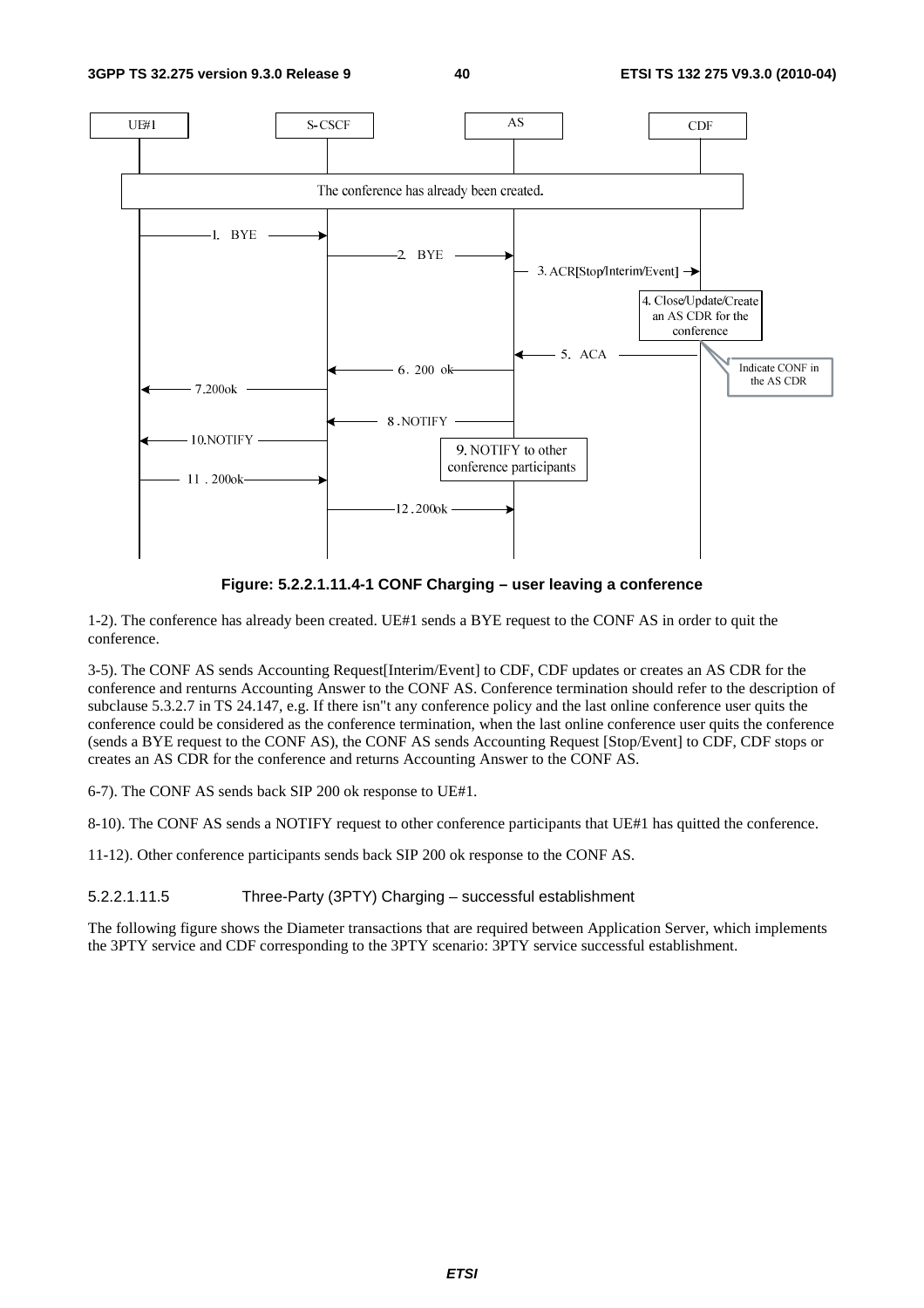$\overline{\phantom{a}}$ 

| $UE-A$                         | S-CSCF<br>AS (3PTY)                                                                  |                                                 | CDF                        | $UE-C$ | $UE-B$ |
|--------------------------------|--------------------------------------------------------------------------------------|-------------------------------------------------|----------------------------|--------|--------|
|                                | 1. UE-A and UE-B has established communication. UE-A puts UE-B on hold               |                                                 |                            |        |        |
| 2. Invite (UE-C)               |                                                                                      | 2. Invite (UE-C)                                |                            |        |        |
| 3.200OK                        |                                                                                      | 3.200OK                                         |                            |        |        |
| 4. ACK                         |                                                                                      |                                                 |                            |        |        |
|                                |                                                                                      | 4. ACK                                          |                            |        |        |
| 5. Invite $(3PTY \text{ A}\$)$ |                                                                                      | Media path between UE-A and UE-C                |                            |        |        |
|                                | 5. Invite $(3PTY \text{ A}\$)$                                                       |                                                 |                            |        |        |
| 6.200OK                        | 6.2000K                                                                              |                                                 |                            |        |        |
| 7. ACK                         | 7. ACK                                                                               |                                                 |                            |        |        |
| 8. REFER Refer-Tp: 3PTY AS     |                                                                                      |                                                 | 8. REFER Refer-To: 3PTY AS |        |        |
| 9.200 Accepted                 |                                                                                      | 9.200 Accepted                                  |                            |        |        |
|                                |                                                                                      | 10. NOTIFY                                      |                            |        |        |
| 10. NOTIFY                     |                                                                                      |                                                 |                            |        |        |
| 11.200OK                       |                                                                                      | 11.200OK                                        |                            |        |        |
|                                |                                                                                      | 12. Invite                                      |                            |        |        |
|                                | 12. Invite                                                                           |                                                 |                            |        |        |
|                                | 13.200OK                                                                             | 13.200OK                                        |                            |        |        |
|                                |                                                                                      | 14. ACK                                         |                            |        |        |
|                                | 14. ACK                                                                              |                                                 |                            |        |        |
| 15. NOTIFY                     |                                                                                      | 15. NOTIFY                                      |                            |        |        |
| 16.200OK                       |                                                                                      | 16.200OK                                        |                            |        |        |
| 17. BYE                        |                                                                                      | 17. BYE                                         |                            |        |        |
| 18.200 OK                      |                                                                                      | 18.200 OK                                       |                            |        |        |
|                                |                                                                                      |                                                 |                            |        |        |
|                                | 19. Repeats step 8 to 17 on UE-Aand UE-C to terminate the call between UE-A and UE-C | 20.200 OK                                       |                            |        |        |
|                                | 20.200 OK                                                                            |                                                 |                            |        |        |
| 20.200 OK                      |                                                                                      | 21. Accounting Request [Start/Interim/Event]    |                            |        |        |
|                                |                                                                                      | 22. Open/Update /Create<br>an AS CDR indicating |                            |        |        |
|                                |                                                                                      | 23. Accounting Answer                           |                            |        |        |
|                                |                                                                                      |                                                 |                            |        |        |
|                                |                                                                                      |                                                 |                            |        |        |

**Figure 5.2.2.1.11.5-1: Three-Party (3PTY) Charging – successful establishment**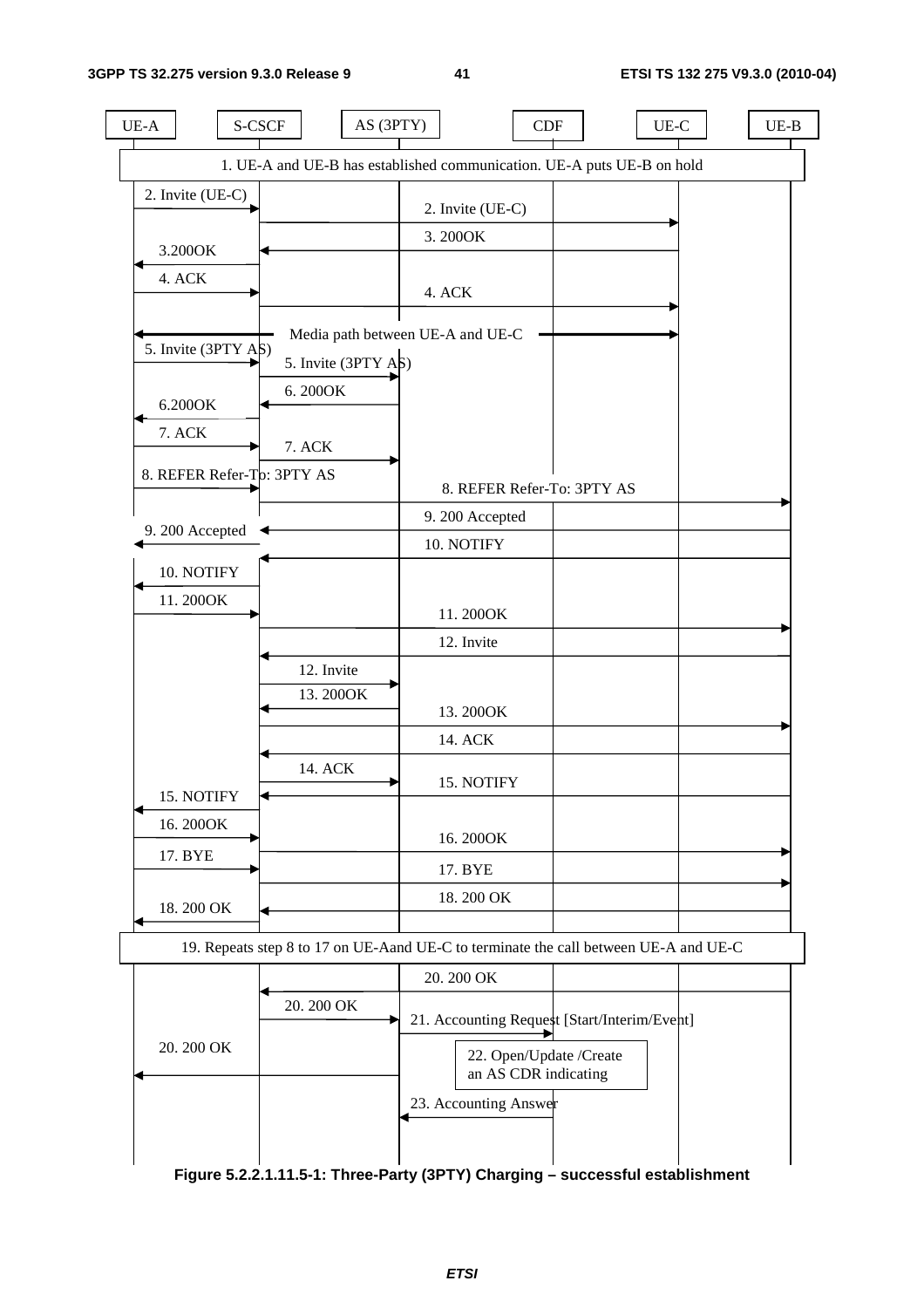1) UE-A and UE-B has established communication. UE-A puts UE-B on hold before invoking the 3-Way Calling with UE-C.

2-4) UE-A establishes a call with UE-C following normal call setup procedure and gets UE-C"s permission to start the 3-Way Calling.

5) UE-A sends an INVITE request to the 3PTY AS to establish a 3PTY session.

6-7) The 3PTY AS sends a 200 OK response and receives an ACK request from UE-A.

8-9) UE-A sends a REFER request to UE-B with the Refer-To header set to the address of the 3PTY AS; UE-B accepts the REFER request.

10-11) UE-B sends a NOTIFY request to UE-A to indicate that UE-B is acting on the REFER request.

12) UE-B sends an INVITE request to the 3PTY AS to join the 3PTY session.

13-14) The 3PTY AS sends a 200 OK response to UE-B and receives an ACK request.

15-16) UE-B sends a NOTIFY request to UE-A to indicate that it has finished action required by the REFER request.

17-18) UE-A sends a BYE request to terminate the call between UE-A and UE-B.

19-20) Repeats step 8 to 18 on UE-Aand UE-C to terminate the call between UE-A and UE-C.

21-23) 3PTY AS sends an *Accounting Request [Start/Interim/Event]* to CDF, CDF opens or updates or create an 3PTY AS CDR for the 3PTY service and returns *Accounting Answer* to the 3PTY AS.

### 5.2.2.1.11.6 Three-Party (3PTY) Charging – release

The following figure shows the Diameter transactions that are required between Application Server, which implements the 3PTY service and CDF corresponding to the 3PTY scenario: release the 3PTY service.



## **Figure 5.2.2.1.11.6-1: Three-Party (3PTY) Charging – release**

1) The 3PTY has already been established. UE-A sends a BYE request to the 3PTY AS in order to release from the 3PTY service.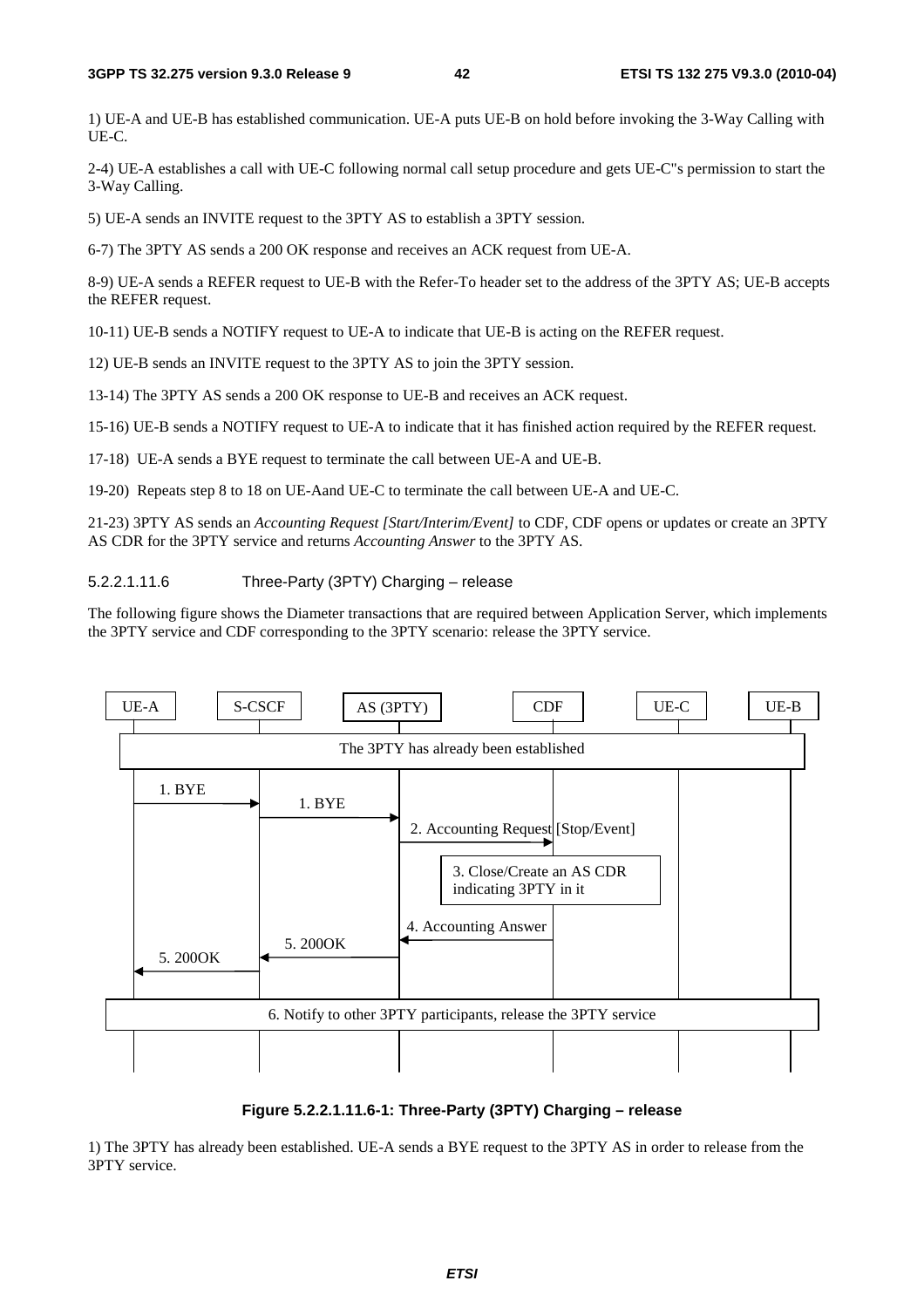2-4) At session termination 3PTY AS, sends an *Accounting-Request [Stop/Event]* to CDF, CDF stops or creates an AS CDR for the 3PTY service and returns *Accounting Answer* to the 3PTY AS.

5) The 3PTY AS sends back SIP 200 OK response to UE-A.

6) The 3PTY AS sends a NOTIFY request to other participants that 3PTY service has released.

# 5.2.2.1.12 CCBS Charging

The following figure shows the Diameter transactions that are required between Application Server and CDF, which implements the CCBS service, and CDF after service execution.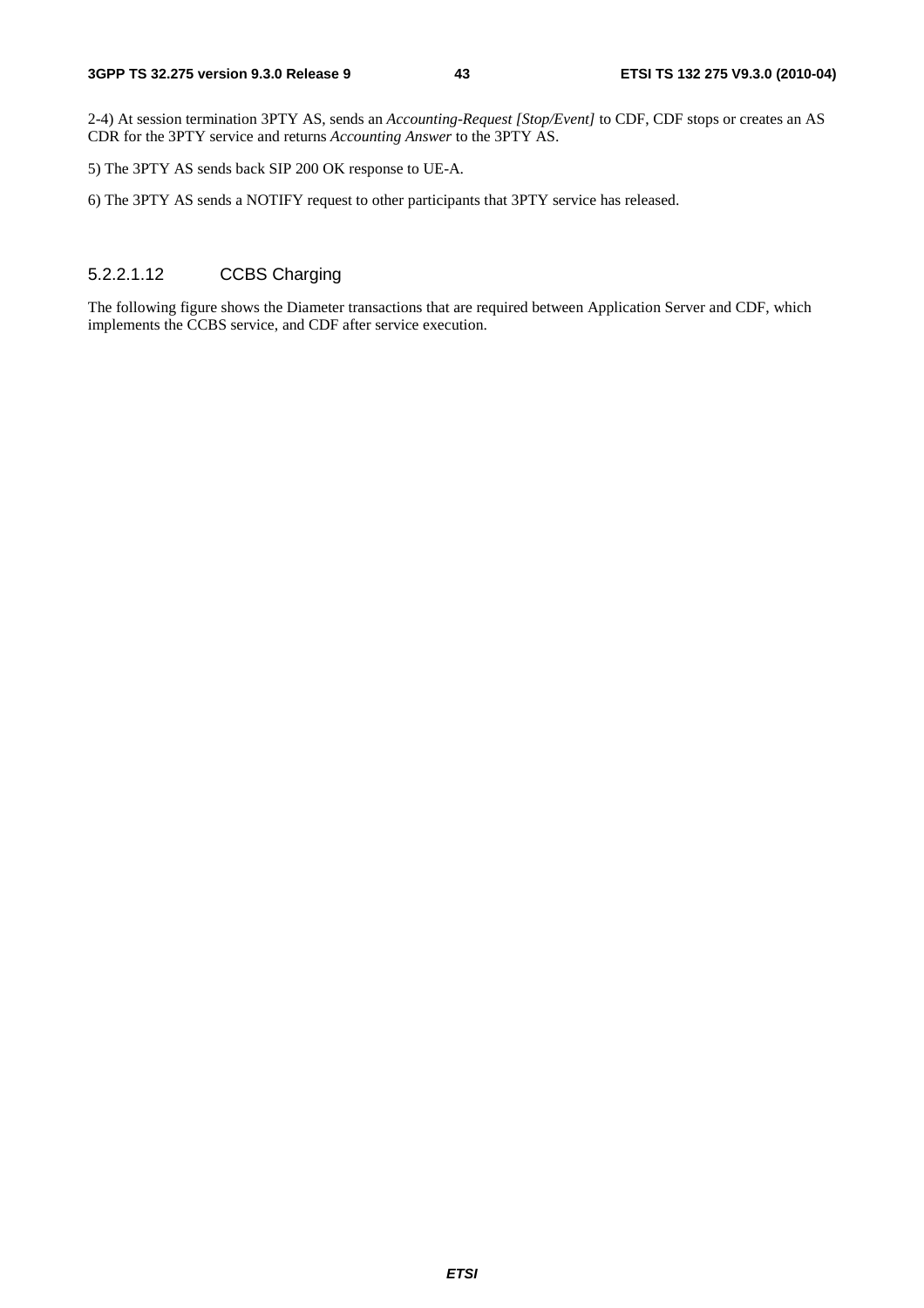

**Figure 5.2.2.1.12-1 : Message Sequence Chart for Offline charging of CCBS service** 

<sup>1-5).</sup> The communication is initiated by UE-A by sending an INVITE request.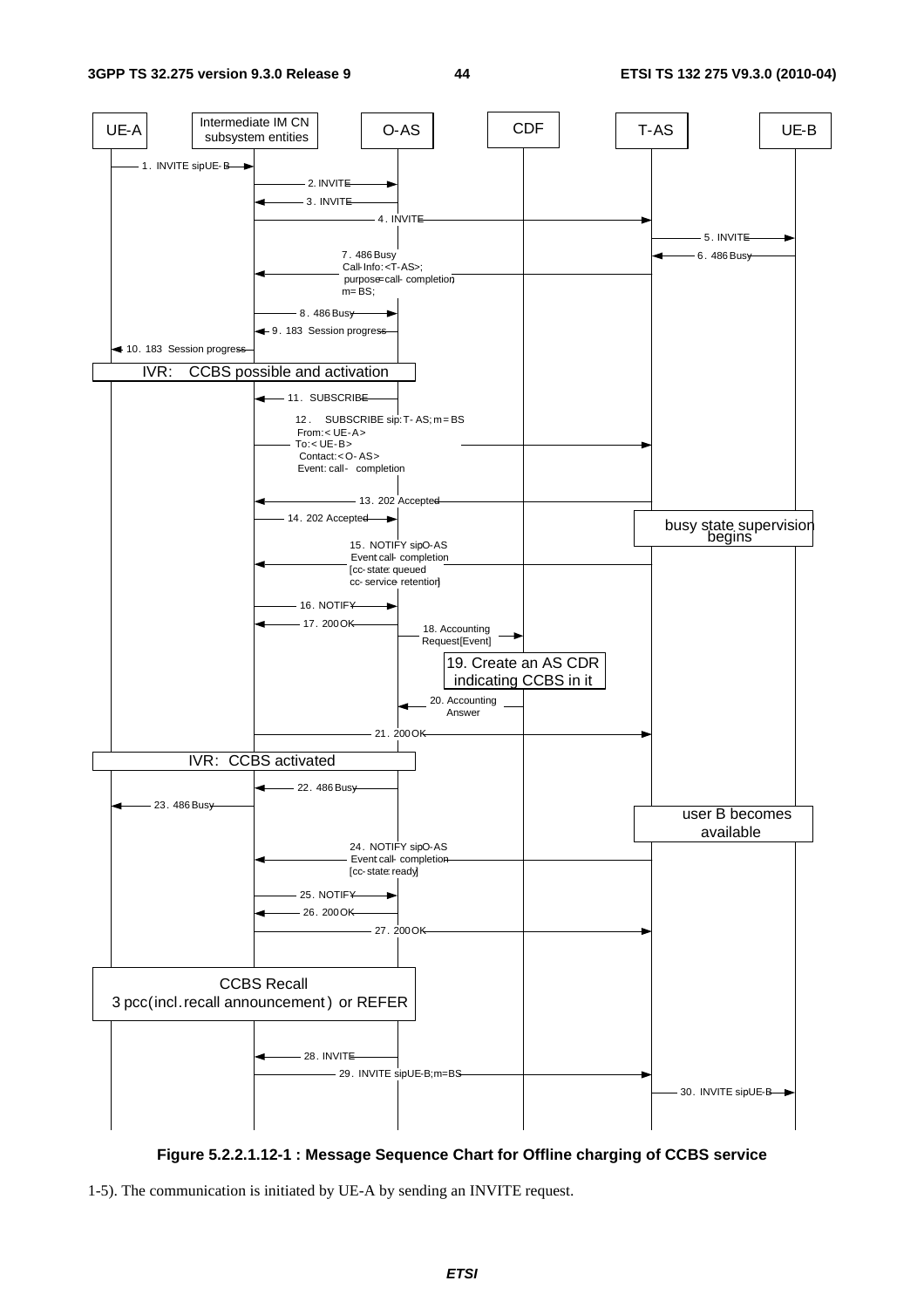6). UE-B answers with a 486 (Busy Here) response. The 486 (Busy Here) response is routed back to the terminating AS.

7-8). The terminating AS inserts a Call-Info header field in the 486 (Busy Here) response. The Call-Info header field will contain the URI of the terminating AS with an "m" header field parameter set to "BS" (busy subscriber). It further includes a "purpose" header field parameters set to "call-completion". The 486 (Busy Here) response is routed back to the originating AS.

9-10). The originating AS sends back a 183 (Session Progress) response to UE-A and initiates IVR procedures. User A is informed that CCBS is possible. User A activates CCBS.

11-14). The originating AS subscribes for the call-completion event package. The terminating AS accepts the subscription and starts busy state supervision procedures on the callee.

15-17). The terminating AS sends a notification to the originating AS.

18-20). The originating AS sends Accounting Request[Event] to CDF, then the CDF creates an AS CDR for the CCBS service subscriber with CCBS indication on the AS CDR and returns Accounting Answer to the originating AS.

21). After confirmation of the notification the originating AS starts announcements procedures informing about the activation of CCBS.

22-23). The originating AS forwards the 486 (Busy Here) response to UE-A.

24-27). When UE-B becomes available, the terminating AS sends a NOTIFY request to the originating AS,

28-29). The originating AS starts the CCBS recall by sending an INVITE request to UE-B. In order to mark the INVITE request as a prioritized request for call-completion, the originating AS adds the "m" SIP URI parameter with the value 'BS' to the Request-URI.

## 5.2.2.1.13 CCNR Charging

The following figure shows the Diameter transactions that are required between Application Server and CDF, which implements the CCNR service, and CDF after service execution.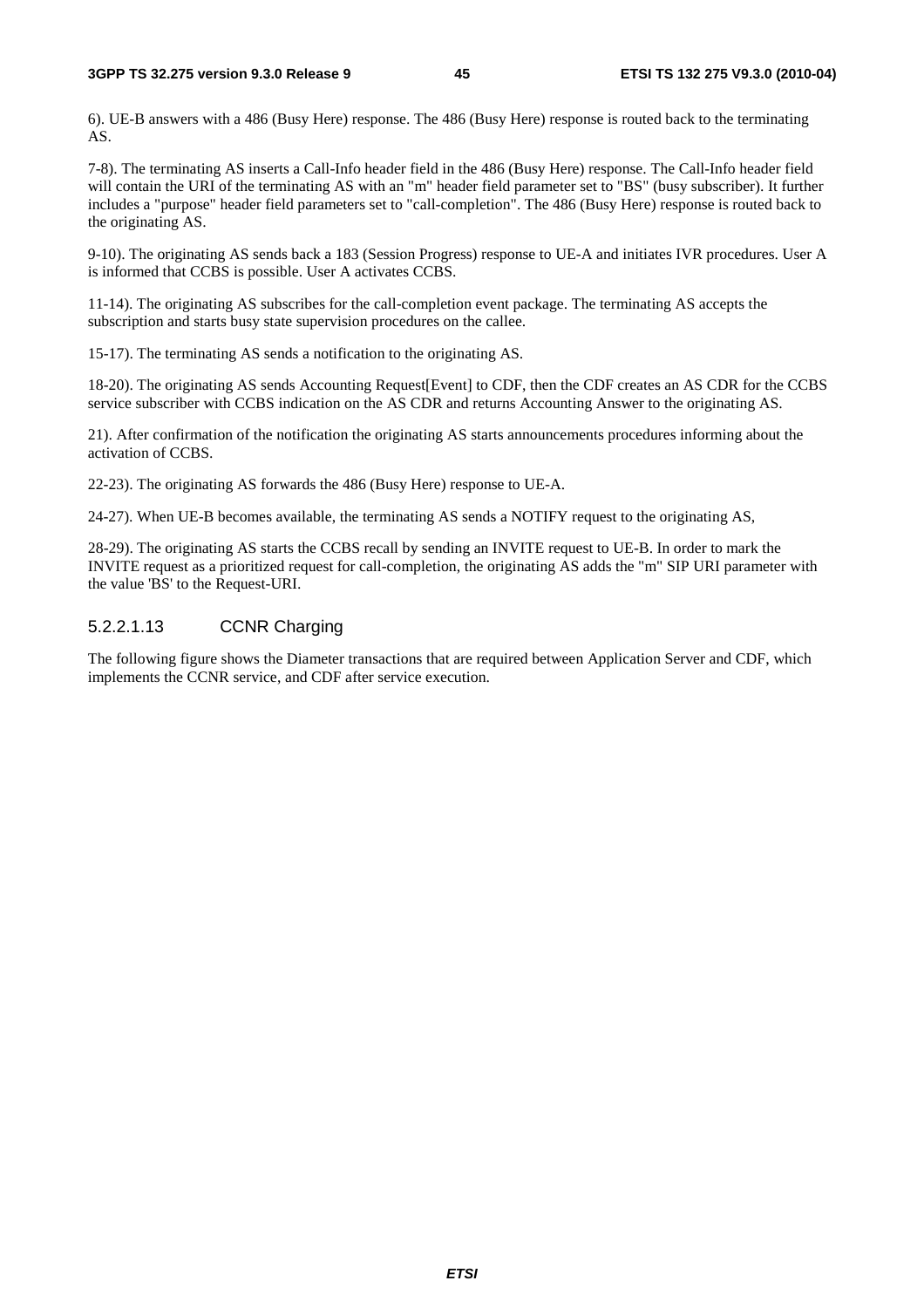

## **Figure 5.2.2.1.13-1 : Message Sequence Chart for Offline charging of CCNR service**

1-5). The communication is initiated by UE-A by sending an INVITE request.

6). UE-B answers with a 180 (Ringing) response. The 180 (Ringing) response is routed back to the terminating AS.

7-8). The terminating AS inserts a Call-Info header field in the 180 (Ringing) response. The Call-Info header field will contain the URI of the terminating AS with a "m" header field parameter set to "NR" (no reply). It further includes a "purpose" header field parameter set to "call-completion". The 180 (Ringing) response is routed back to the originating AS.

9-10). The originating AS removes the Call-Info header field, forwards the 180 (Ringing) response to UE-A and initiates IVR procedures. User A is informed that CCNR is possible. User A activates CCNR.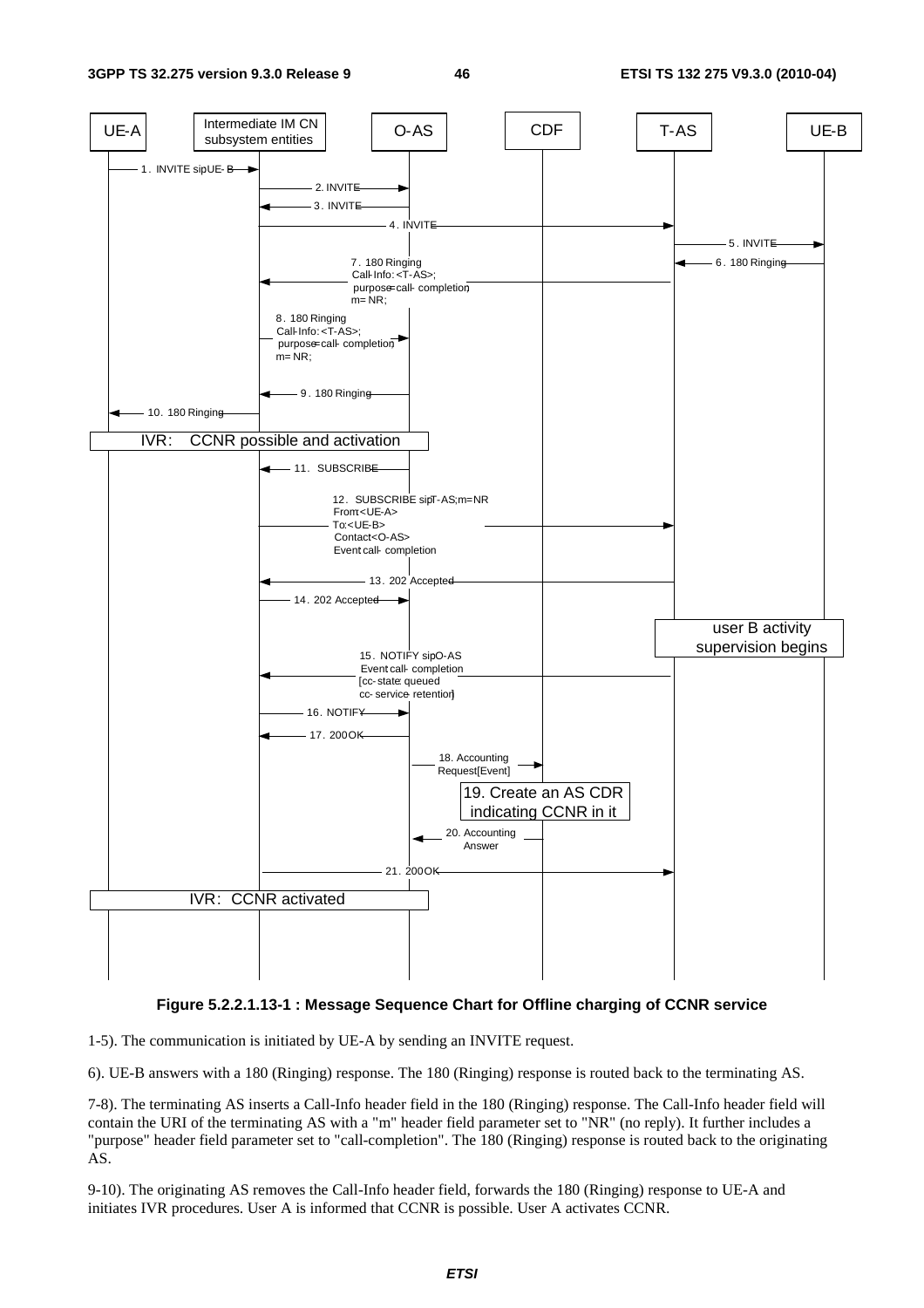11-14). The originating AS subscribes for the call-completion event package. The terminating AS accepts the subscription and starts activity supervision procedures on the callee.

15-17). The terminating AS sends a notification to the originating AS,.

18-20). The originating AS sends Accounting Request[Event] to CDF, then the CDF creates an AS CDR for the CCNR service subscriber with CCNR indication on the AS CDR and returns Accounting Answer to the originating AS.

21). After confirmation of the notification the originating AS starts announcements procedures informing about the activation of CCNR.

5.2.2.1.14 Flexible Alerting (FA)

5.2.2.1.14.1 Flexible Alerting (FA) - establishment

The following figure shows the Diameter transactions that are required between Application Server, implementing the FA service and CDF, with answer from one of FA group members.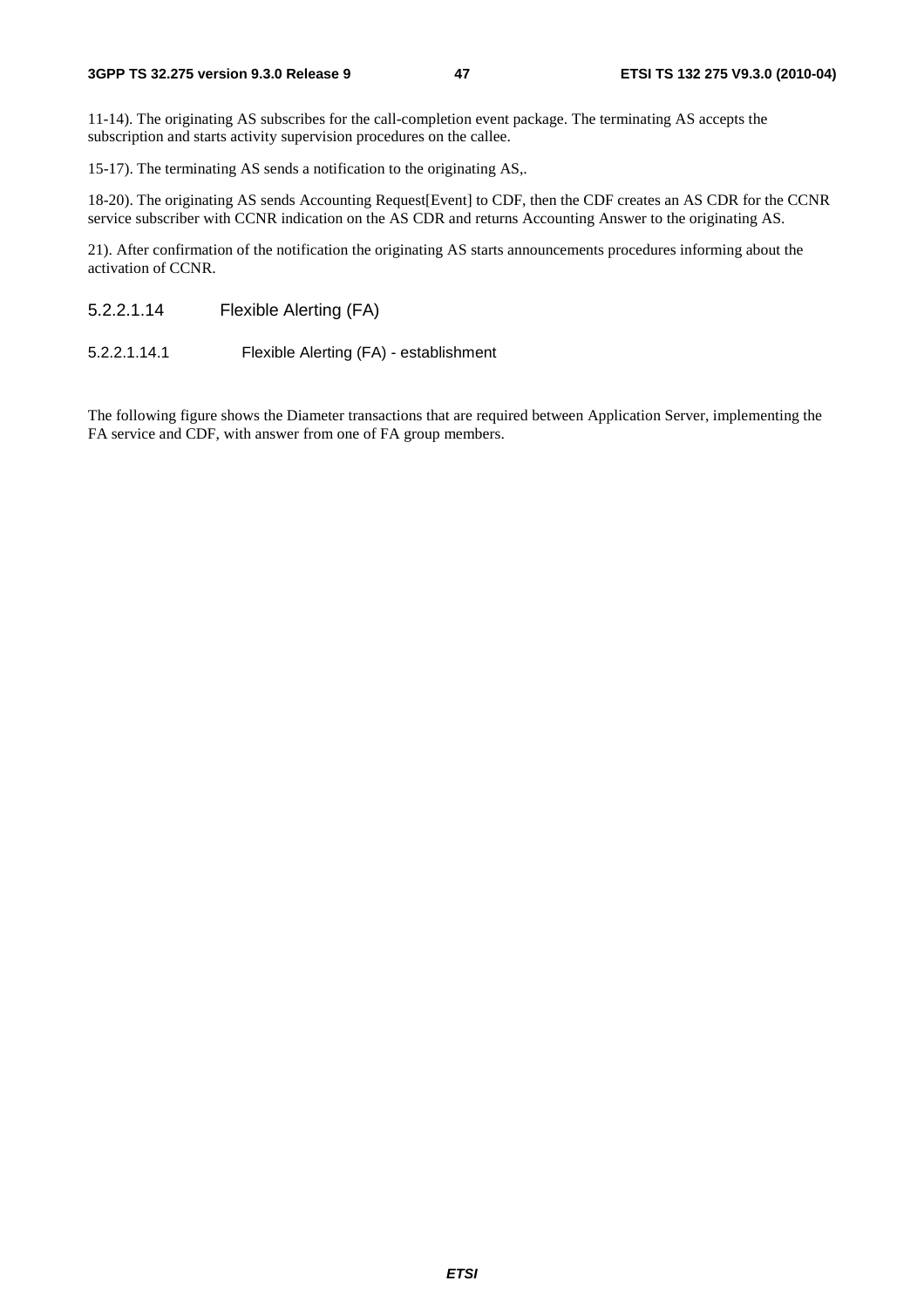



UE-B and UE-C are FA group members of the FA group identified by the 'Pilot Identity'.

A communication is requested from UE-A towards the 'Pilot Identity'.

1) INVITE request incoming for 'Pilot Identity'. Based on the Initial Filter Criteria (IFC), indicating the request must be forwarded to an AS implementing FA for this 'Pilot Identiry'.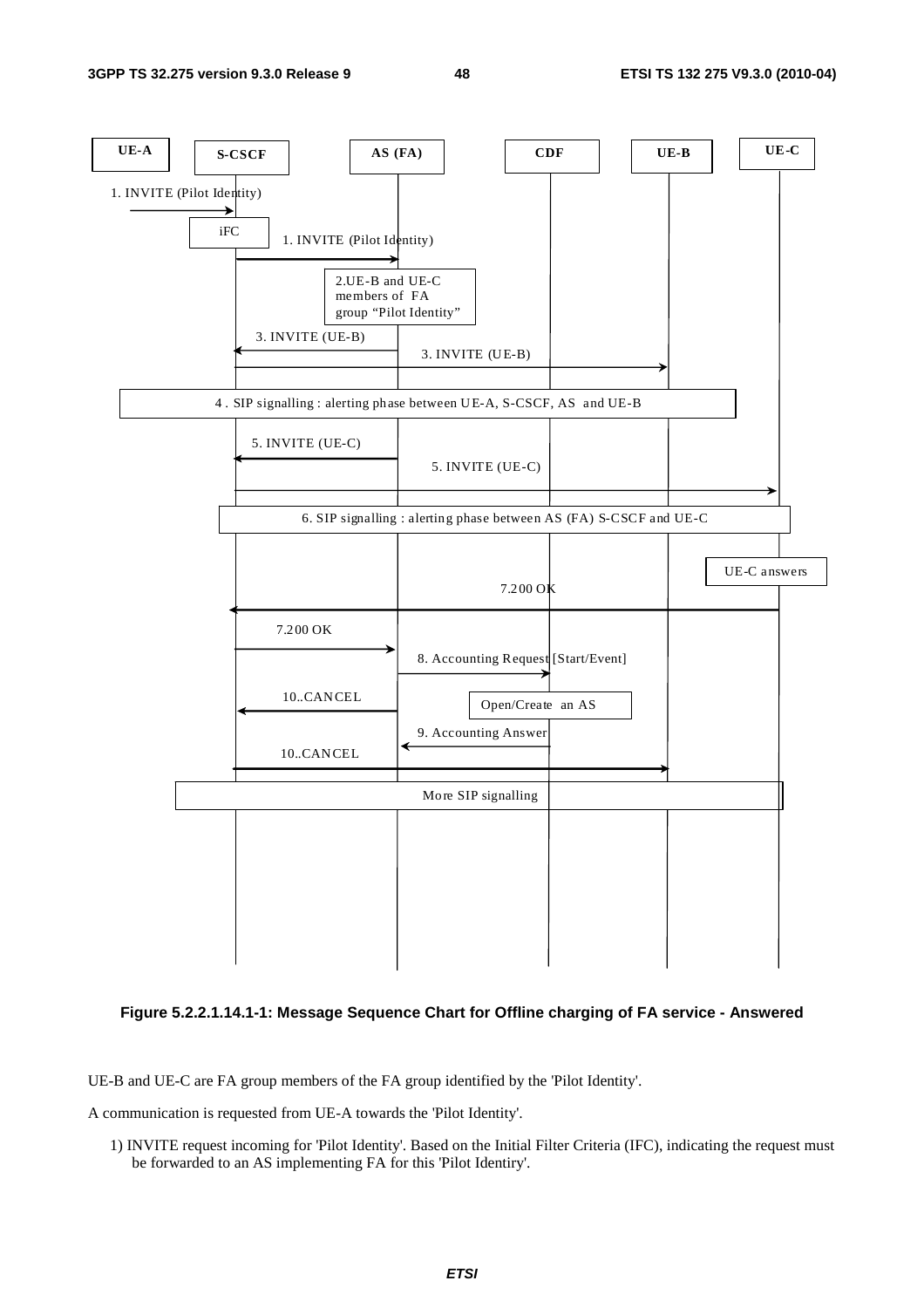- 2) The AS implementing FA maps the Pilot Identity to the list of FA group members: UE-B and UE-C, and forwards INVITE to all FA members.
- 3 to 4) INVITE forwarded towards UE-B and alerting phase signalling occurs with UE-A.

5 to 6) INVITE forwarded towards UE-C and alerting phase signalling occurs with UE-A.

7) UE-C answers.

8 to 10) Upon reception of the 200 OK answer from UE-C, AS implementing the FA service:

- o Sends an Accounting-Request [Start] with FA MMTel supplementary service indication.The CDF creates an AS CDR and returns Accounting Answer to the AS.
- o Sends CANCEL to other FA group member being alerted, UE-B.

5.2.2.1.14.2 Flexible Alerting (FA) – call release

The following figure shows the Diameter transactions that are required between Application Server, implementing the FA service and CDF, when previous successfully established call is released.



#### **Figure 5.2.2.1.14.2-1: Message Sequence Chart for Offline charging of FA service - Release**

- 1) UEC initiates release of the communication
- 2 to 3) At session termination the AS implementing the FA service, sends an Accounting-Request [Stop] and the AS CDR is closed.

# 5.2.2.1.15 Malicious Communication Identification (MCID)

The following figure shows the Diameter transactions that are required between Application Server implementing the MCID service and CDF for a successful MCID delivery for permanent mode or temporary mode.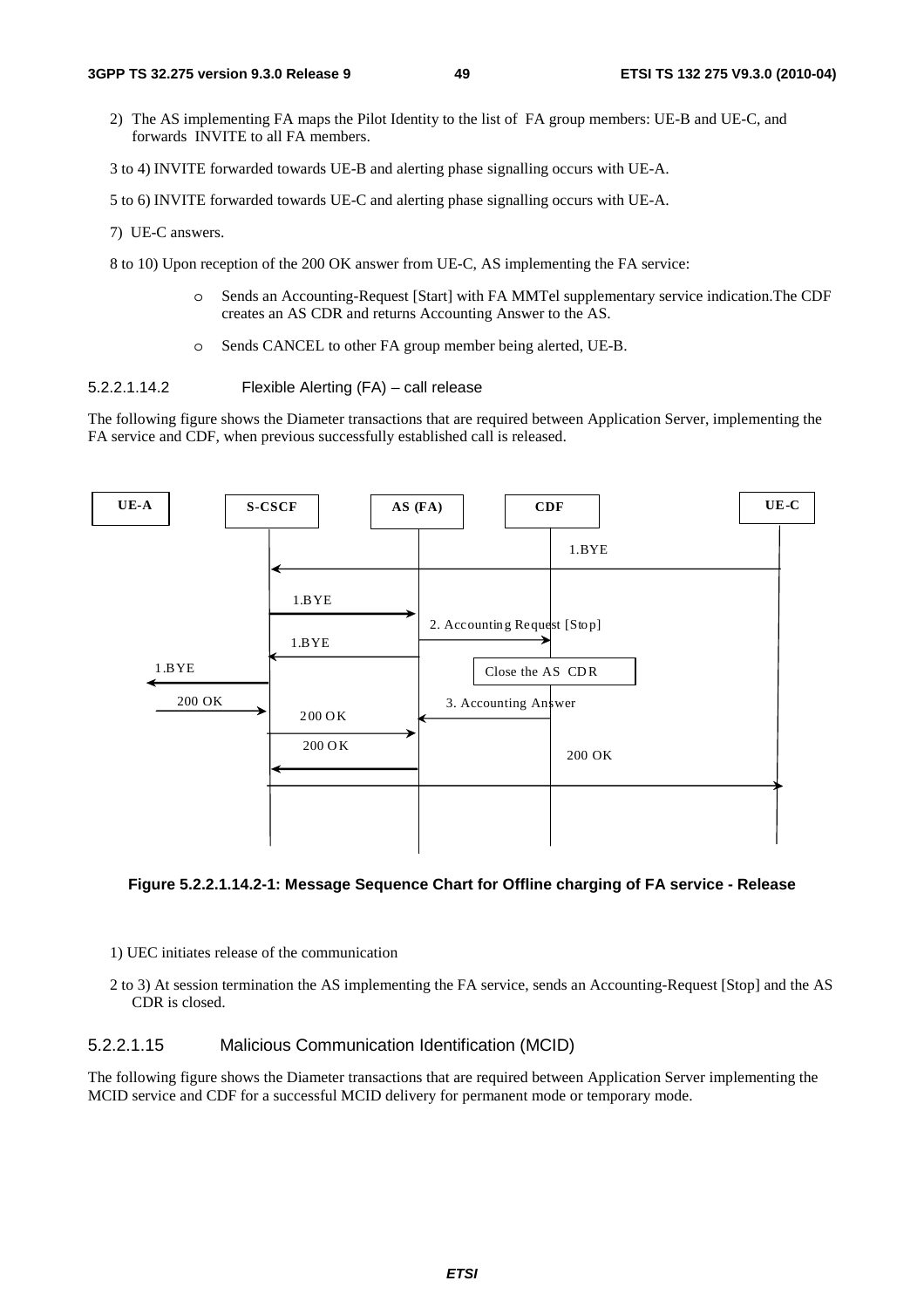

Terminating UE-B Home Network

**Figure 5.2.2.1.15-1: Message Sequence Chart for Offline charging of MCID service** 

A communication is requested towards User B, and User B is subscribed to MCID service.

- 1) INVITE request incoming for User B. Based on the Initial Filter Criteria (IFC) Rules, indicating that User B is subscribed to the MCID supplementary services, the communication is forwarded to an AS implementing MCID.
- 2-4) In case of MCID temporary mode, AS stores relevant data temporarily, in case permanent mode AS registers the data and sends *Accounting-Request* [Event] to record invocation of MCID, acknowledged by the CDF when AS CDR is created.Then INVITE is forwarded to User B.
- 5) 200 OK answer received from User B.
- 6) Further SIP signalling for communication establishment, or mid-communication take place, before BYE from User-B.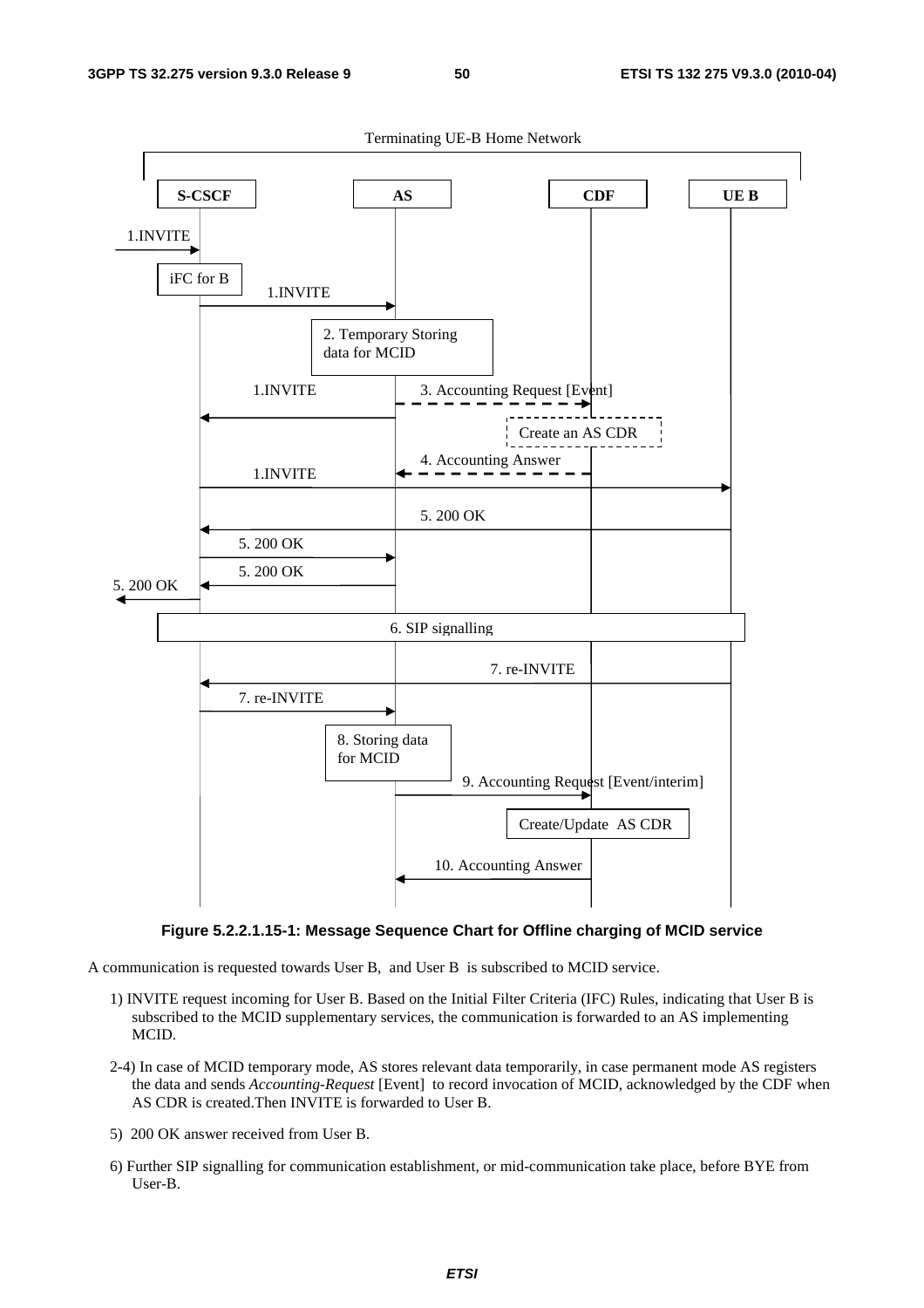7-10) Upon reception of re-INVITE from User-B, indicating temporary MCID request, AS registers the data previously stored and sends *Accounting-Request* [Event/interim] message to CDF to record invocation of MCID, the CDF creates/updates AS CDR and returns Accounting Answer.

# 5.2.2.1.16 Customized Alerting Tone (CAT)

Although CAT Supplementary services may be delivered according to different models (CAT forking, CAT early session, CAT Gateway) as described in TS 24.182 [217], only one scenario is depicted here, and serves as a basis for CAT charging description, as the same principle applies.

The following figure shows the Diameter transactions that are required between Application Server implementing the CAT service and CDF for a successful communication establishment with CAT delivery.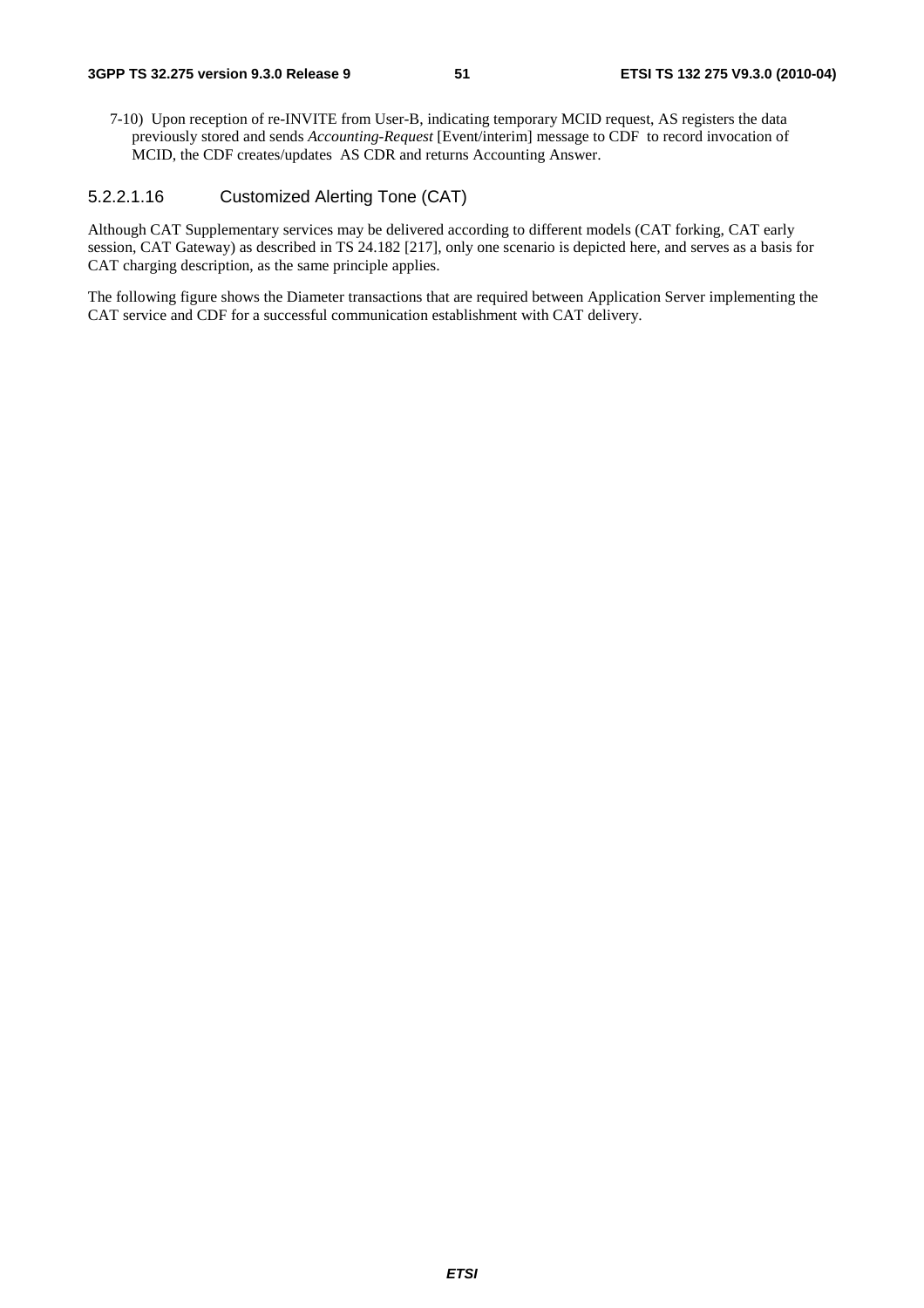

# **Figure 5.2.2.1.16-1: Message Sequence Chart for Offline charging of CAT service delivery**

A communication is requested towards User B, user B has subscribed to CAT service.

- 1) INVITE request incoming for User B. Based on the Initial Filter Criteria (IFC) Rules, indicating that User B is subscribed to the CAT supplementary service, the communication is forwarded to an AS implementing CAT.
- 2) The AS proceeds to CAT resources reservation and forwards INVITE towards User B..
- 3) 180 ringing is sent back from User B.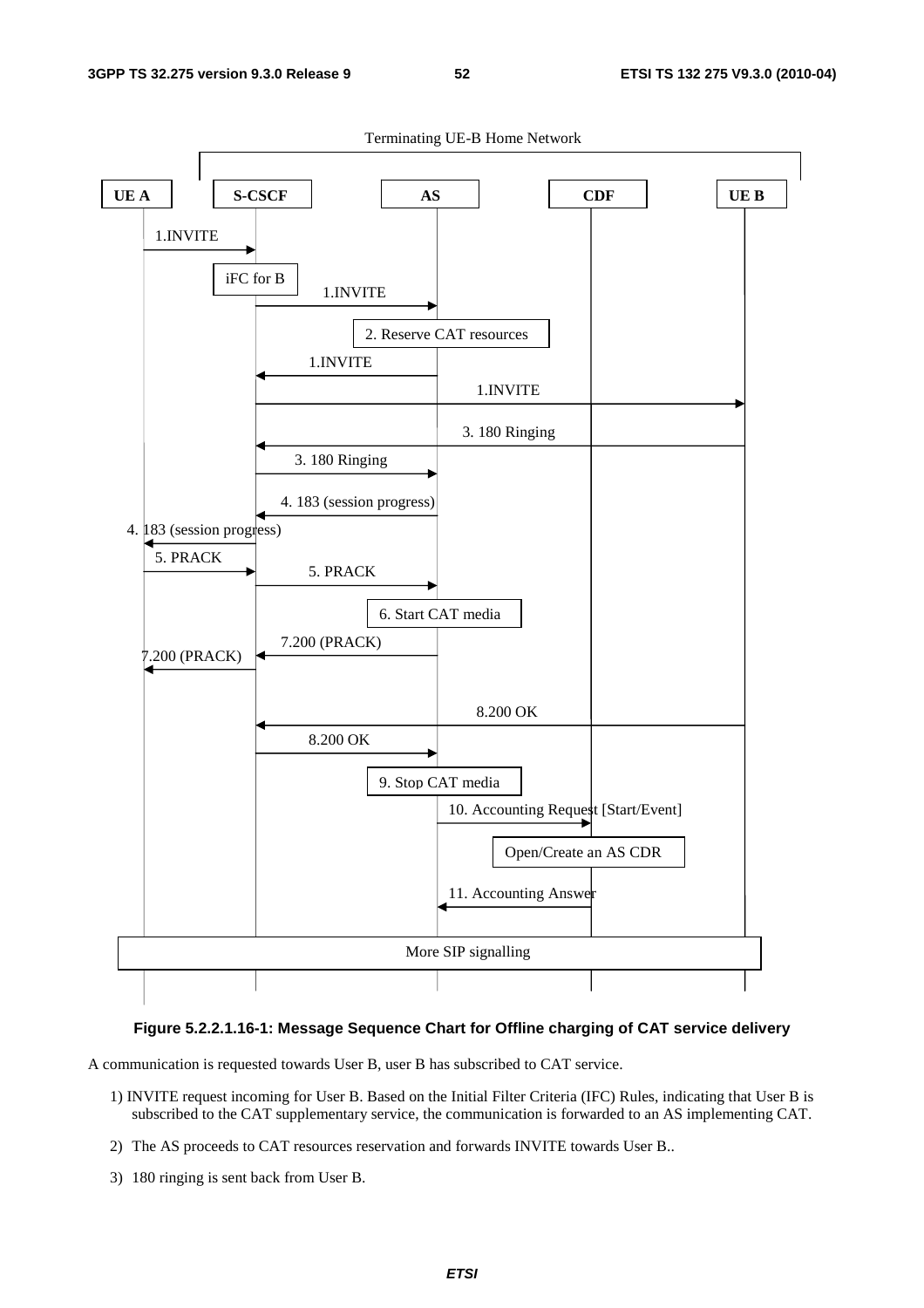- 4) The AS sends a reliable 183 (session progress) response to User A with codecs to be used for CAT., acknowledged by PRACK from User A.
- 5 to 7) Upon acknowledgment from User A (PRACK), the AS starts CAT media playing (alerting tone), and sends 200 response to PRACK towards User A.
	- 8 to 11) Upon 200 OK answer received from User B, AS stops CAT media playing (alerting tone), and sends an *Accounting-Request* [Start/Event] message to CDF, CDF opens/creates an AS CDR and returns Accounting Answer.
- NOTE: The same following principle applies for all others CAT delivery scenarii : an *Accounting-Request* [START] is sent from AS to record beginning of alerting tone playing, and *Accounting-Request* [STOP] is sent to record end of alerting tone playing .

# 5.2.2.1.17 Closed User Group (CUG)

## 5.2.2.1.17.1 Closed User Group (CUG): Originating

The following figure shows the Diameter transactions that are required between Application Server implementing the CUG service and CDF for a successful originating communication from User-A CUG member.



#### Originating UE-A Home Network

### **Figure 5.2.2.1.17.1-1: Message Sequence Chart for Offline charging of CUG service - originating call**

User-A is subscribed to CUG service. and initiates a communication towards User B.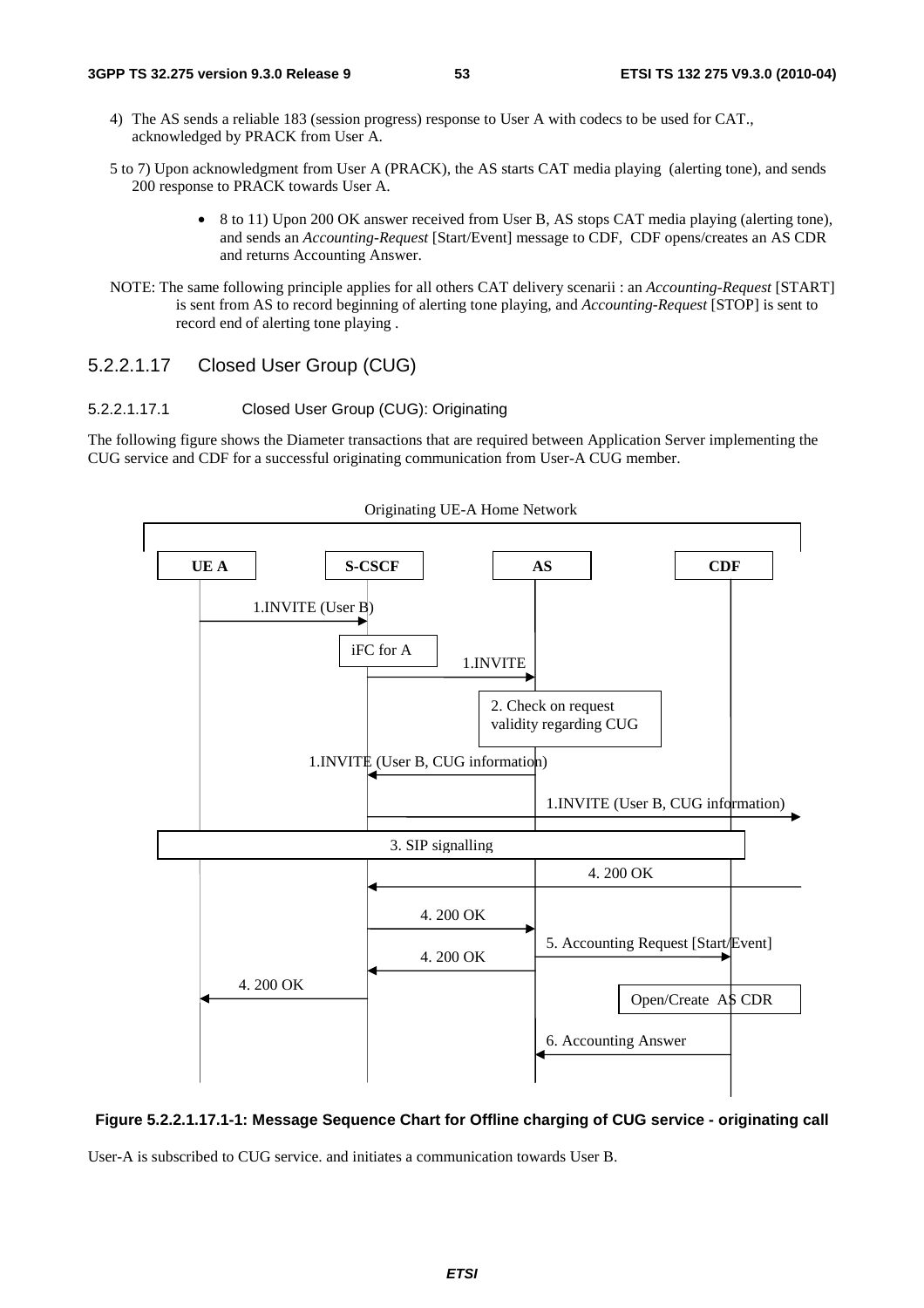- 1) User-A initiates a communication towards User B sending INVITE request. Based on the Initial Filter Criteria (IFC) Rules, indicating that User A is subscribed to the CUG supplementary service, the communication is forwarded to an AS implementing CUG.
- 2) AS performs checks from the request received regarding User A CUG subscription profile, and determines the CUG-communication is allowed for CUG member User-A towards User-B : AS forwards INVITE towards User-B with CUG information included.
- Note: In case the result from AS checks indicates non-CUG communication behaviour (for CUG communication with outgoing access...), CUG information is not included, and non-CUG communication charging applies.
- 3) SIP signalling for communication establishment.
- 4-6) 200 OK answer received from User B, and AS sends *Accounting-Request* [Start/Event] message to CDF to record start of the CUG-communication for User A CUG member. The CDF opens/creates an AS CDR and returns Accounting Answer.
- 5.2.2.1.17.2 Closed User Group (CUG): Terminating

The following figure shows the Diameter transactions that are required between Application Server implementing the CUG service and CDF for a successful terminating communication towards User-B CUG member.



Terminating UE-B Home Network

**Figure 5.2.2.1.17.2-1: Message Sequence Chart for Offline charging of CUG service - terminating call** 

User-B is subscribed to CUG service.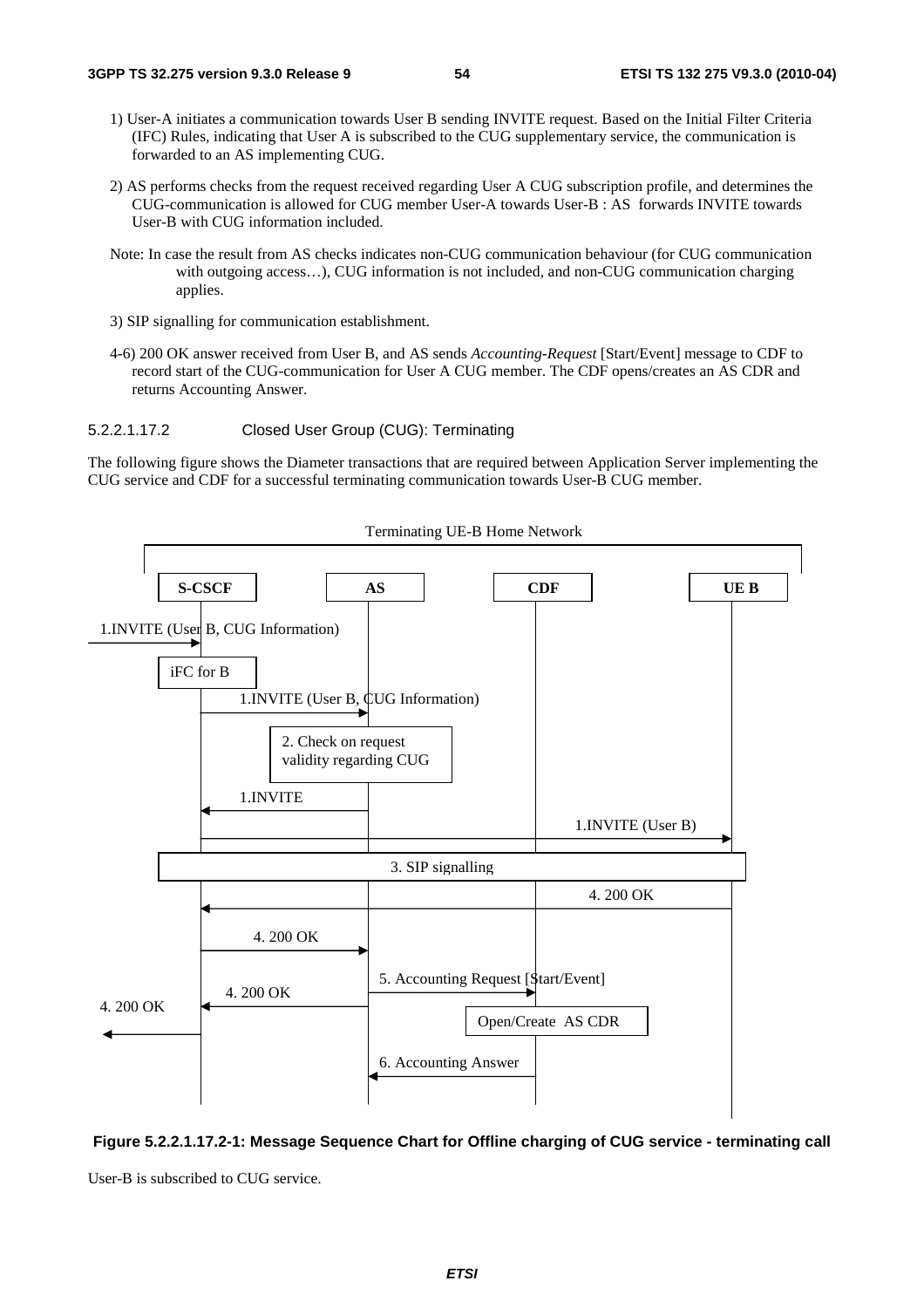- 1) incoming INVITE request towards User-B. Based on the Initial Filter Criteria (IFC) Rules, indicating that User B is subscribed to the CUG supplementary services, the communication is forwarded to an AS implementing CUG.
- 2) AS performs checks from the request received regarding User B CUG subscription profile, and determines the CUG-communication is allowed for CUG member User-B from User A: AS forwards INVITE towards User-B.
- Note: In case the result from AS checks indicates non-CUG communication behaviour (incoming access from non-CUG member…), non-CUG communication charging applies.
- 3) SIP signalling for communication establishment.
- 4-6) 200 OK answer received from User B, and AS sends *Accounting-Request* [Start/Event] message to CDF to record start of the CUG-communication for User B CUG member. The CDF opens/creates an AS CDR and returns Accounting Answer.

# 5.2.2.1.18 Personal Network Management

The following figure shows the Diameter transactions that are required between Application Server implementing the 'Personal Network Management' service and CDF for a successful 'PN UE redirection' for a terminating communication, as described in TS 23.259 [218].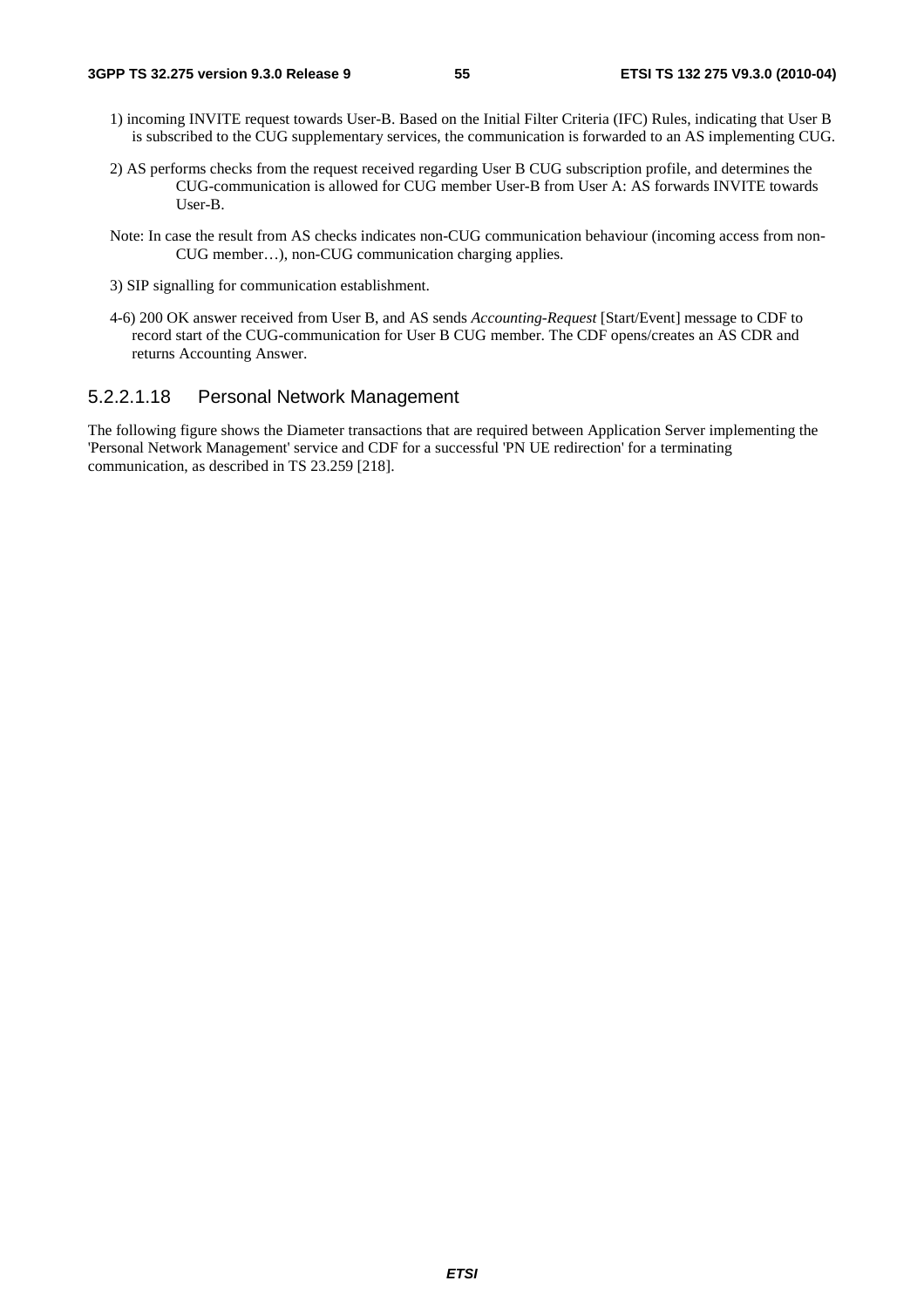

#### **Figure 5.2.2.1.18-1: Message Sequence Chart for Offline charging of 'PNM-redirection' service.**

- 1) Incoming INVITE request for UE-1 of User B. Based on the Initial Filter Criteria (IFC) Rules, for UE-1, the communication is forwarded to the AS implementing PNM. From PN-user"s PN configuration, the PNM AS determines the initial request is to be redirected to the default UE of the PN, i.e. to the UE-2.
- 2) INVITE is forwarded towards UE-2.
- 3) Based on the Initial Filter Criteria (IFC) Rules, for UE-2, the communication is forwarded to the AS implementing PNM.
- 4) From PN-user"s PN configuration, the PNM AS determines the initial request is to be sent to the default UE of the PN, i.e. to the UE-2. INVITE is forwarded towards UE-2.
- 5) The destination UE-2 party answers and a final response is received.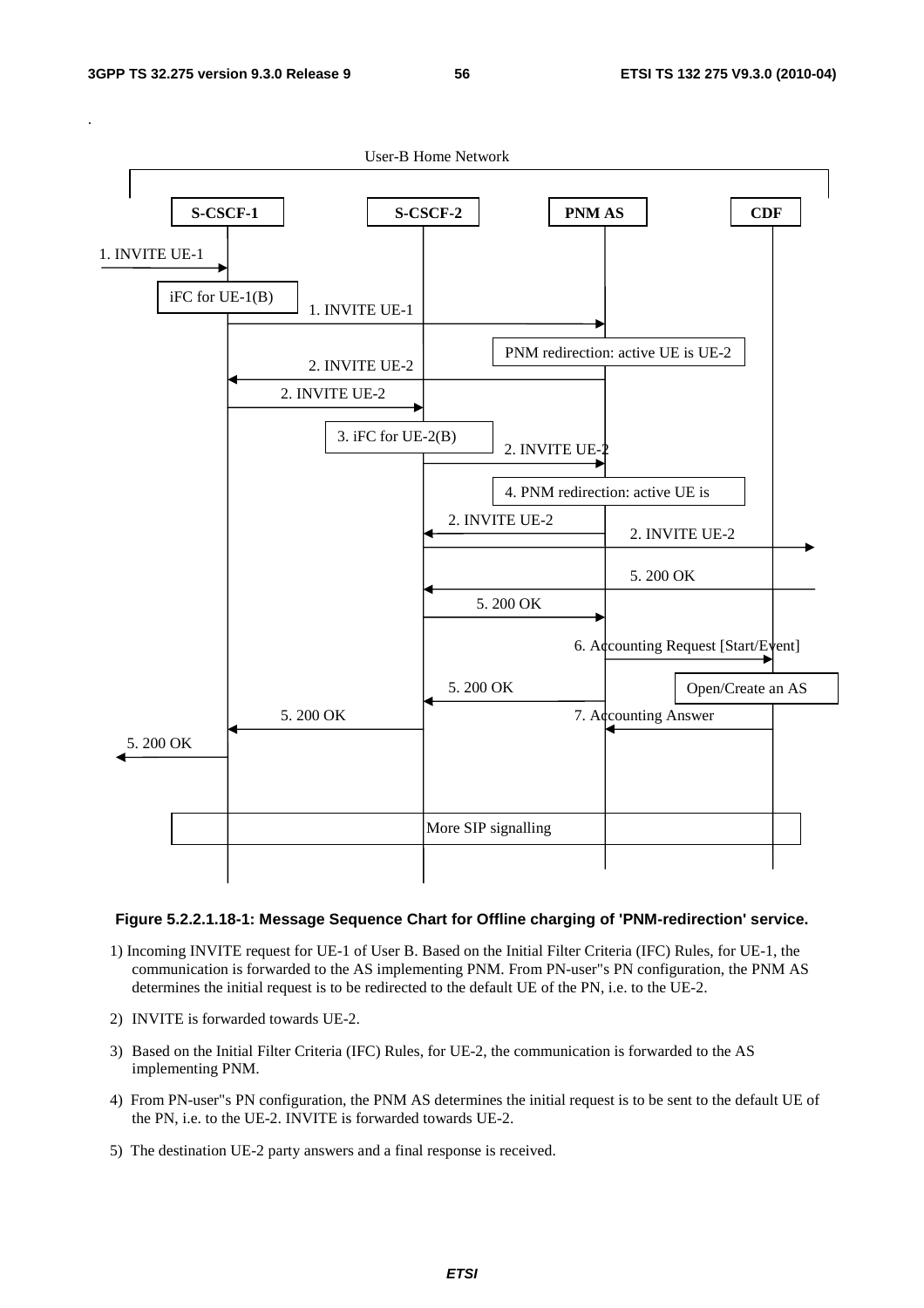- 5) Upon reception of the final response, the AS implementing the PNM service sends an *Accounting-Request* with *Accounting-Record-Type* indicating [START\_RECORD/EVENT\_RECORD] to record 'PN UE redirection' execution to CDF.
- 6) The CDF acknowledges the reception of the data and opens/creates an AS CDR.

# 5.2.2.1.19 Customized Ringing Signal (CRS)

Although CRS Supplementary services may be delivered according to different models (download and play model, DTMF...) as described in TS 24.183 [219], only one scenario is depicted here, and serves as a basis for CRS charging description, as the same principle applies.

The following figure shows the Diameter transactions that are required between Application Server implementing the CRS service and CDF for a successful communication establishment with CRS delivery.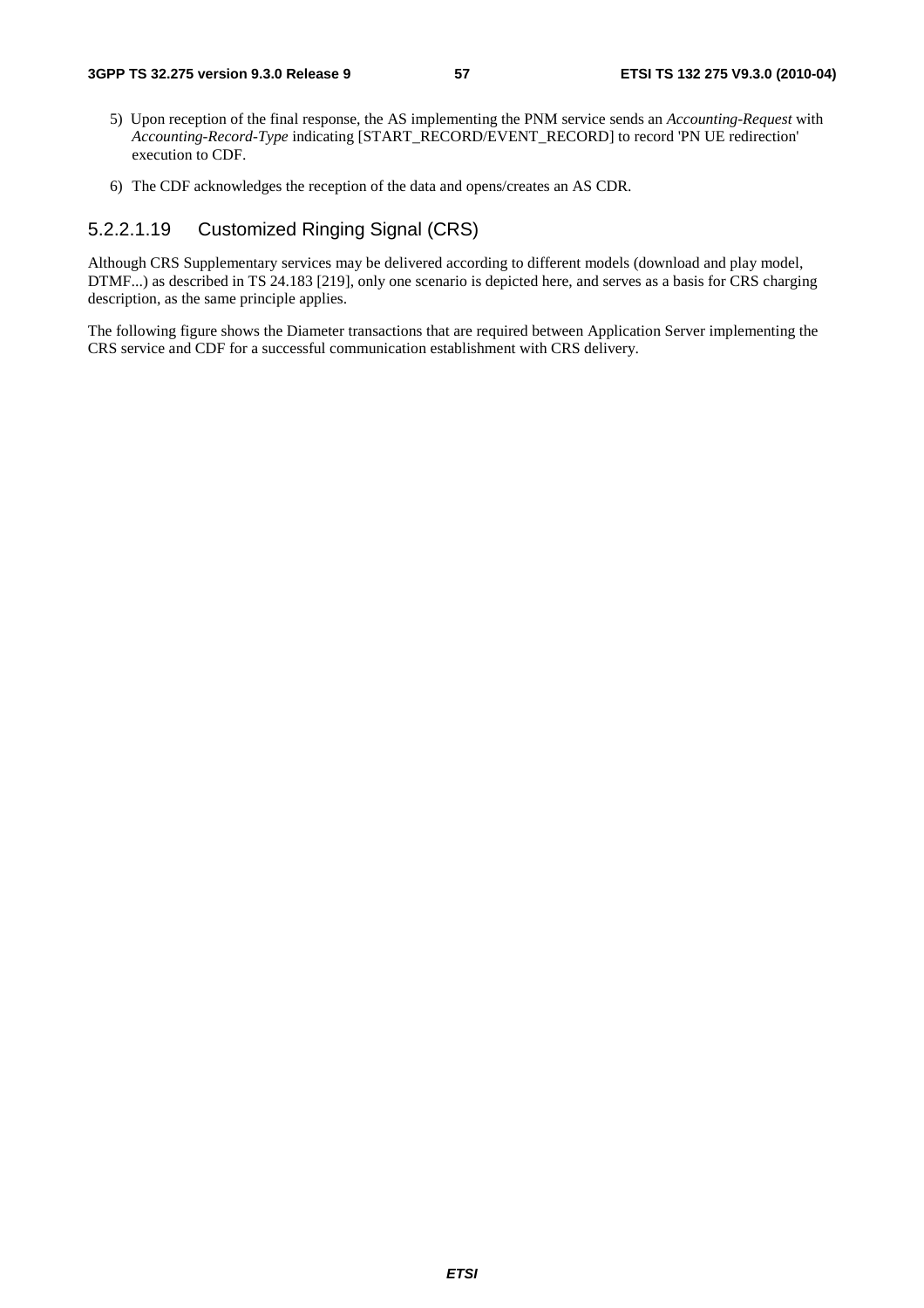

**Figure 5.2.2.1.19-1: Message Sequence Chart for Offline charging of 'CRS' service delivery.** 

A communication is requested towards User B, user B has subscribed to CRS service.

- 1) INVITE request incoming for User B. Based on the Initial Filter Criteria (IFC) Rules, indicating that User B is subscribed to the CRS supplementary service, the communication is forwarded to an AS implementing CRS. The INVITE is forwarded towards User B.
- 2) 180 ringing is sent back from User B.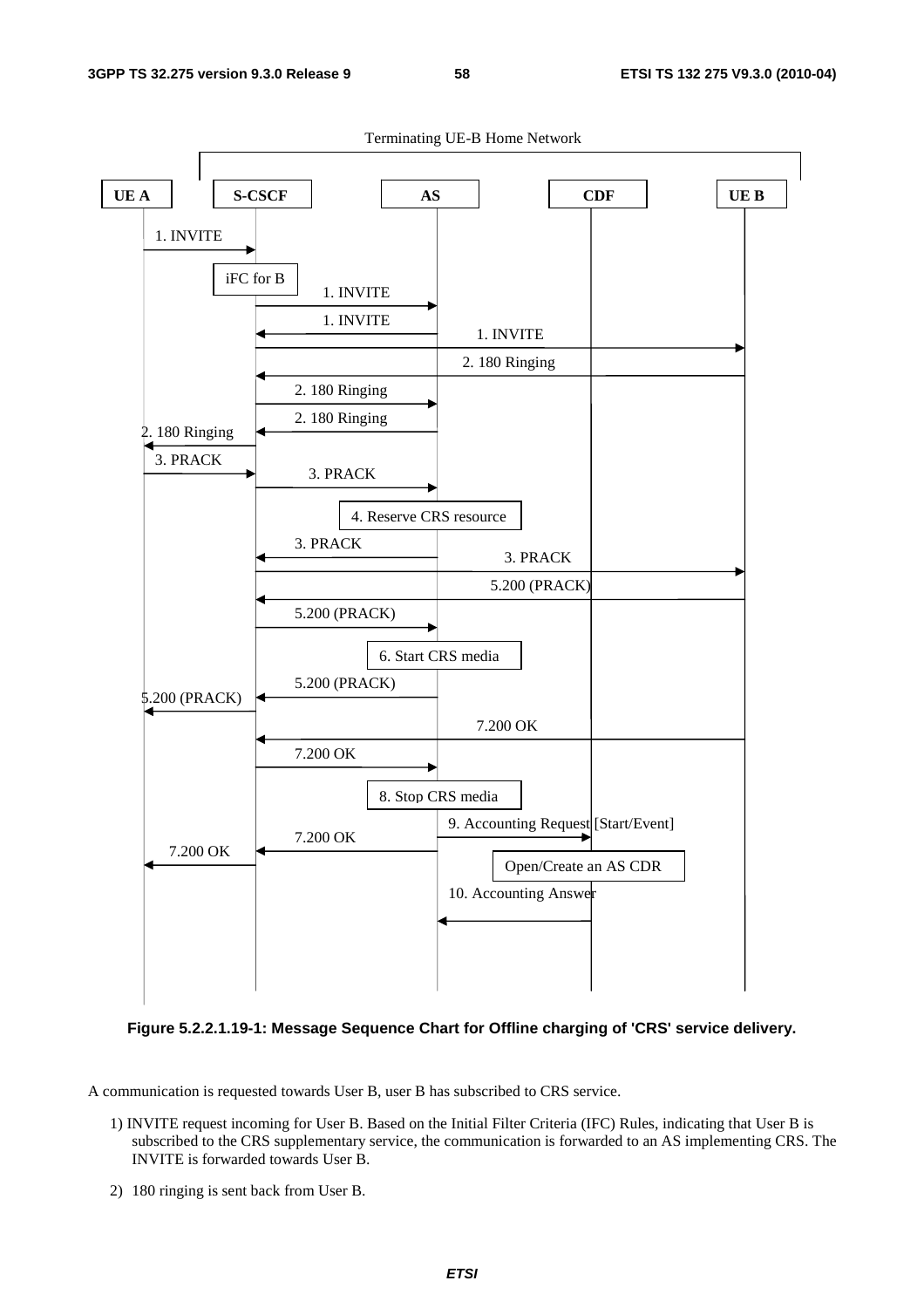- 3 to 4) Upon acknowledgment from User A (PRACK), the AS reserves CRS media, and forwards PRACK towards User B.
- 5-6) Upon 200 OK(PRACK acknowledgment) from User B, the AS starts CRS media playing, and forwards 200 OK towards User A.
- 7-10) Upon 200 OK answer received from User B, the AS stops CRS media playing, and sends an Accounting-Request [Start/Event] message to CDF, CDF opens/creates an AS CDR and returns Accounting Answer. The AS forwards 200 OK towards User A.
- NOTE: The same following principle applies for all others CRS delivery scenarii: an *Accounting-Request* [Start/Event] is sent from AS to record CRS service delivery.

# 5.2.3 GTP" record transfer flows

As in IMS offline charging, GTP" is not used between CDF and CGF for MMTel offline charging, because CDF and CGF are combined into CCF.

# 5.2.4 BI CDR file transfer

For further details on the  $B_i$  protocol application refer to 3GPP TS 32.297 [52].

# 5.3 MMTel online charging scenarios

# 5.3.1 Basic principles

Online charging of MMTel services is done according to the general principles of Diameter Credit-Control Applications (DCCA) as specified in TS 32.299 [50].

The CTFs implementing the MMTel online charging functionality may apply:

- Immediate Event Charging (IEC) with CCR [event] generated, or
- Event Charging with Unit Reservation (ECUR), or Session Charging with Unit Reservation (SCUR), both with CCR [Initial or Termination] generated.

The circumstances on which IEC, ECUR or SCUR are applied, depend on the MMTel supplementary service and/or operator's policy. Further details are specified in clause 5.3.2.

# 5.3.2 Diameter message flows

The flows described in the present document specify the charging communications between the different CTF entities and the charging functions for different online charging scenarios. The SIP messages and Diameter transactions associated with these online charging scenarios are shown primarily for general information and to illustrate the charging triggers. They are not intended to be exhaustive of all the SIP message flows discussed in TS 24.228 [200] and they depend on the Diameter Credit Control Request triggers configured by the operator.

Each MMTel supplementary service is described by specific flows illustrating the dedicated trigger(s) for this MMTel supplementary service.

Following message flows are defined in TS 32.260 [20], and can be re-used for charging the basic multimedia telephony capabilities:

- Successful Session Establishment
- Successful Session Establishment with Early Media Negotiation
- Mid-Session Procedures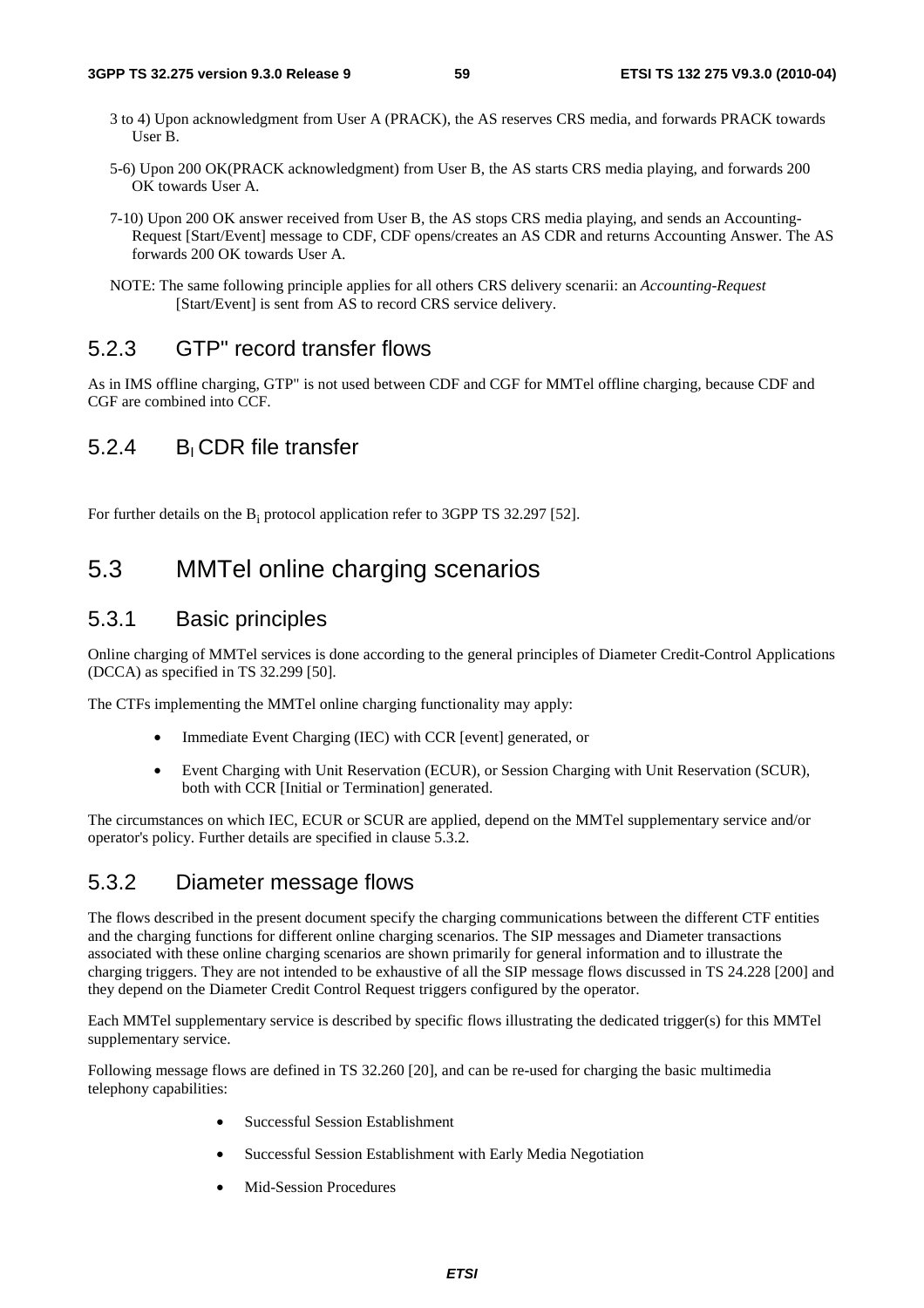• Session Release

# 5.3.2.1 Message Flows - Successful Cases and Scenarios

## 5.3.2.1.0 Interaction with IMS-GWF

As an MMTel principle, when Online Charging has to be applied for an MMTel supplementary service, and the trigger list includes IMS-GWF together with MMTel AS (implementing the MMTel supplementary service), filter criteria should be configured to have the MMTel AS triggered before IMS-GWF, in order to prevent improper charging.

The following figure shows the Diameter transactions that are required between MMTel AS, IMS-GWF and OCS, when online charging is applied for MMTel supplementary service.





## **Figure 5.3.2.1.0-1: Message Sequence Chart for Online charging – IMS-GWF, MMTel AS and OCS**

- 1) User-A initiates a session by sending INVITE request. Based on the Initial Filter Criteria (IFC) Rules, indicating that User A is subscribed to the MMTel supplementary service X, the communication is forwarded to an AS implementing this service.
- 2-3) As 'online charging' is activated for User A, the AS sends a Credit-Control-Request (INITIAL\_REQUEST, service X, ICID.) to the OCS for requesting units for the X supplementary service.The OCS grants units in the Credit-Control-Answer response for this request. The AS forwards INVITE via the S-CSCF.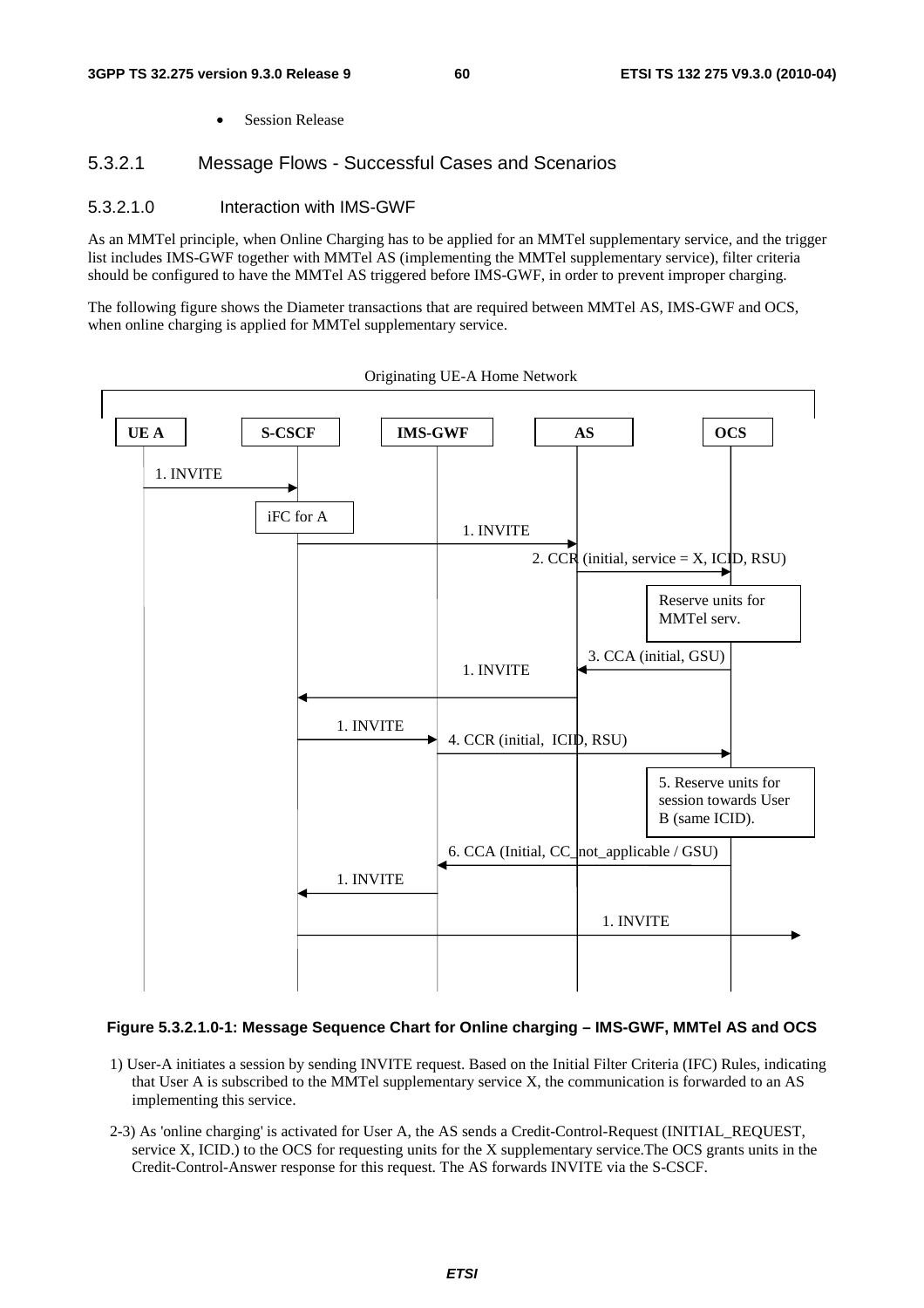4) As 'online charging' is activated for User A, IMS-GWF is triggered by the S-CSCF, and IMS-GWF sends a Credit-Control-Request (INITIAL\_REQUEST, ICID.) to the OCS for requesting units for the session identified by ICID.

5-6) The OCS detects this request is within a session for which there is already an ongoing online credit control Diameter session (same ICID). Based on operator policy the OCS can use either Credit Control not applicable to supersede online charging in S-CSCF or grant appropriate service units (GSU).

## 5.3.2.1.1 Communications Diversion (CDIV)

#### 5.3.2.1.1.1 Communications Diversion (CDIV) – successful establishment

The following figure shows the Diameter transactions that are required between Application Server implementing the CDIV service and OCS, when online charging is applied to a successful CFU communication.



## **Figure 5.3.2.1.1.1-1 : Message Sequence Chart for online charging of CDIV service - establishment**

A communication is requested towards User B: CFU and online-based charging activated for user B.

1) INVITE request incoming for User B. Based on the iFC, indicating that User B is subscribed to the CDIV supplementary service, the communication is forwarded to AS implementing CDIV, where CFU is detected.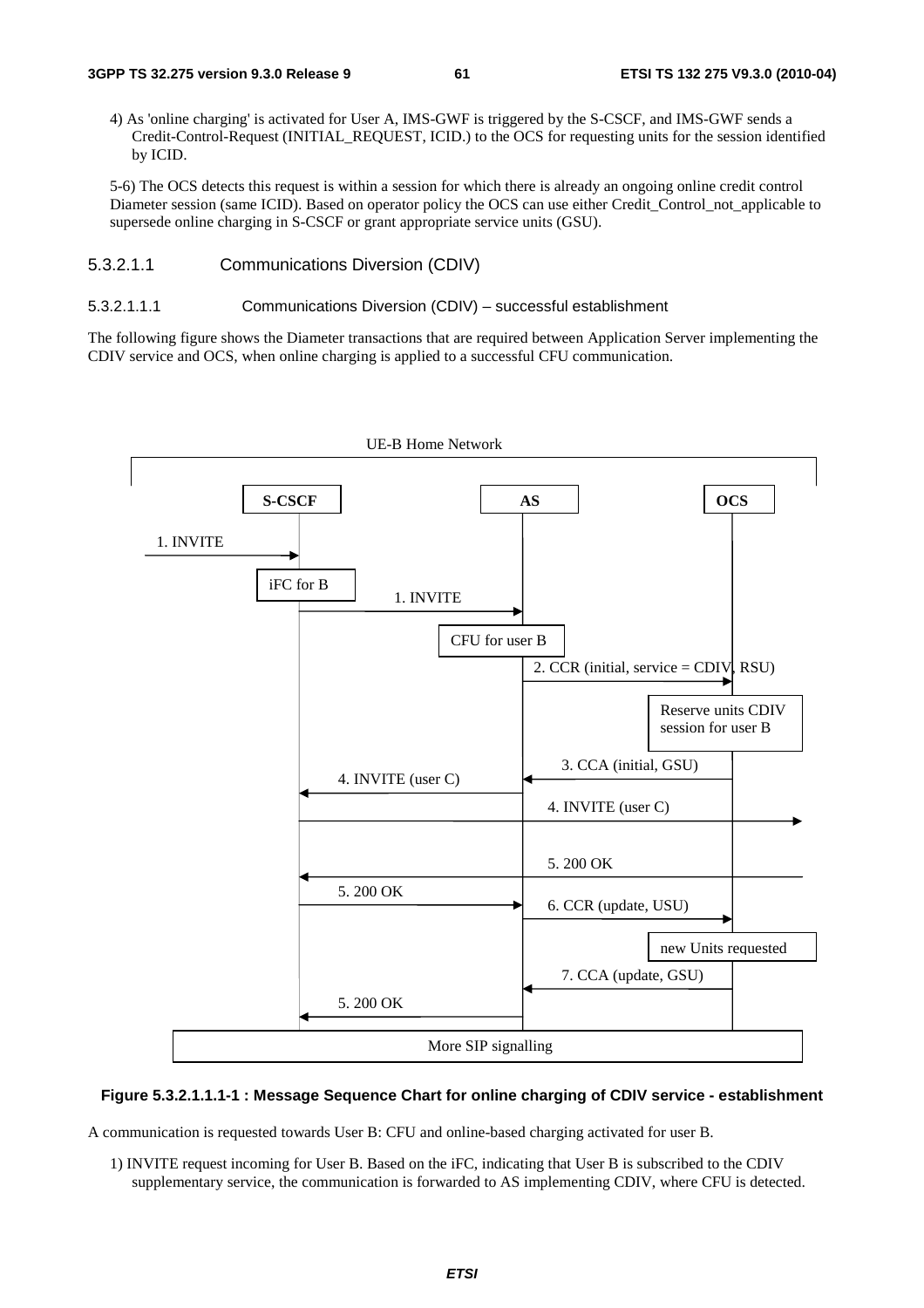- 2) As the subscriber is 'online charging', the AS sends a Credit-Control-Request (INITIAL\_REQUEST, service CDIV, ICID..) to the OCS for requesting units for the CDIV (CFU) supplementary service.
- 3) The OCS grants units in the Credit-Control-Answer response for this request.
- 4) The CDIV (CFU) can now be delivered: an Invite is sent towards user C via the S-CSCF.
- 5-6) On answer from User-C (200 OK), the AS sends a Credit-Control-Request (UPDATE, USU) with possible already used units and requests new units to continue.
- 7) New units are granted via Credit-Control-Answer and the 200 OK is propagated.

5.3.2.1.1.2 Communications Diversion (CDIV) – release

The next figure shows the Diameter transactions occurring on release of the previous established communication, initiated by user C:



### **Figure 5.3.2.1.1.2-1: Message Sequence Chart for Offline charging of CDIV service -release**

- 1) User C initiates release of the communication
- 2) At session termination the AS implementing the CDIV service, sends a Credit-Control-Request (TERMINATION\_REQUEST, used service units) for ending credit control.

## 5.3.2.1.2 Flexible Alerting (FA)

The following figure shows the Diameter transactions that are required between Application Server implementing the FA service and OCS, when online charging is applied to a successful FA communication.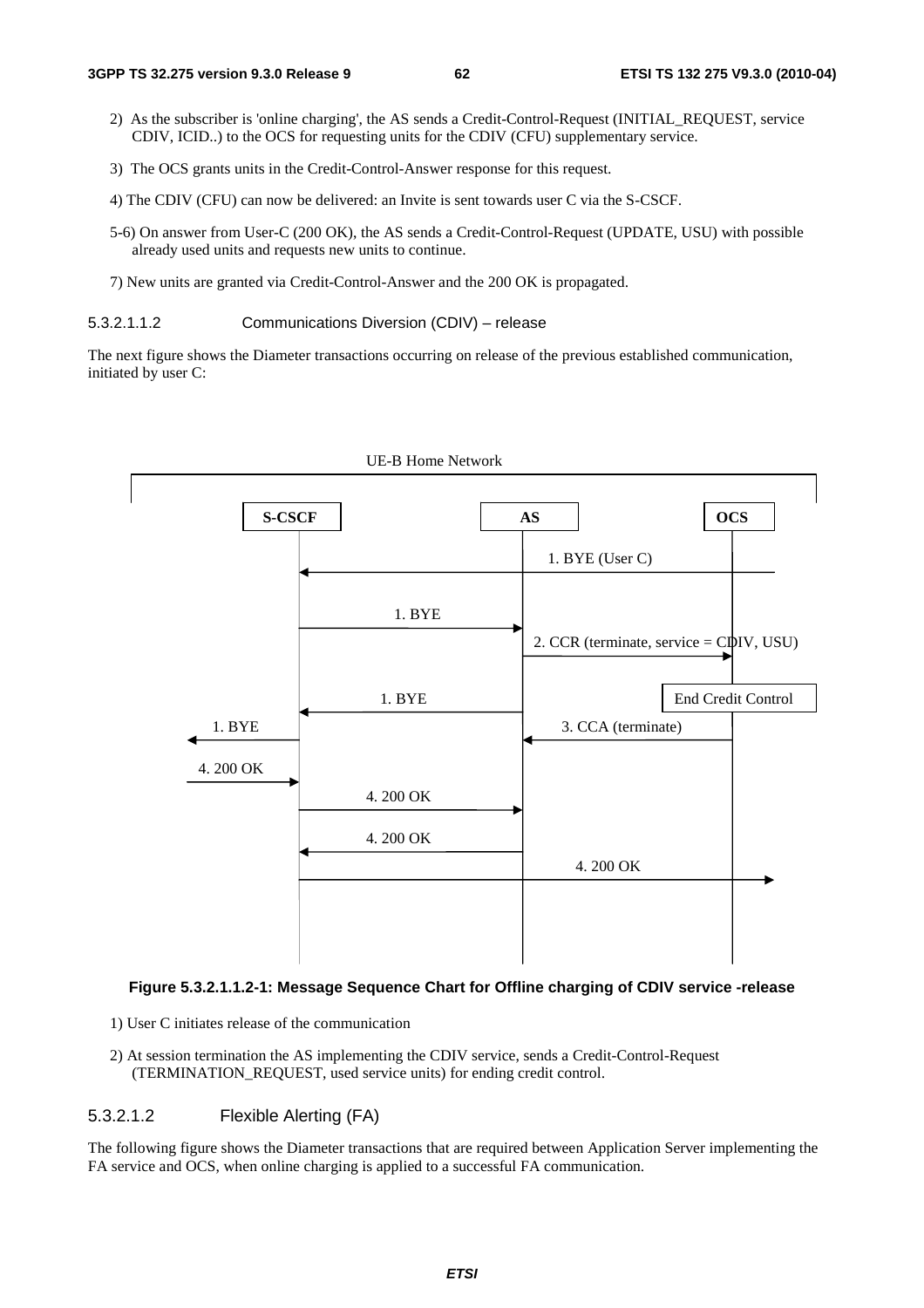

**Figure 5.3.2.1.2-1: Message Sequence Chart for Online charging of FA service** 

UE-B and UE-C are FA group members of the FA group identified by the 'Pilot Identity'.

A communication is requested from UE-A towards the 'Pilot Identity'.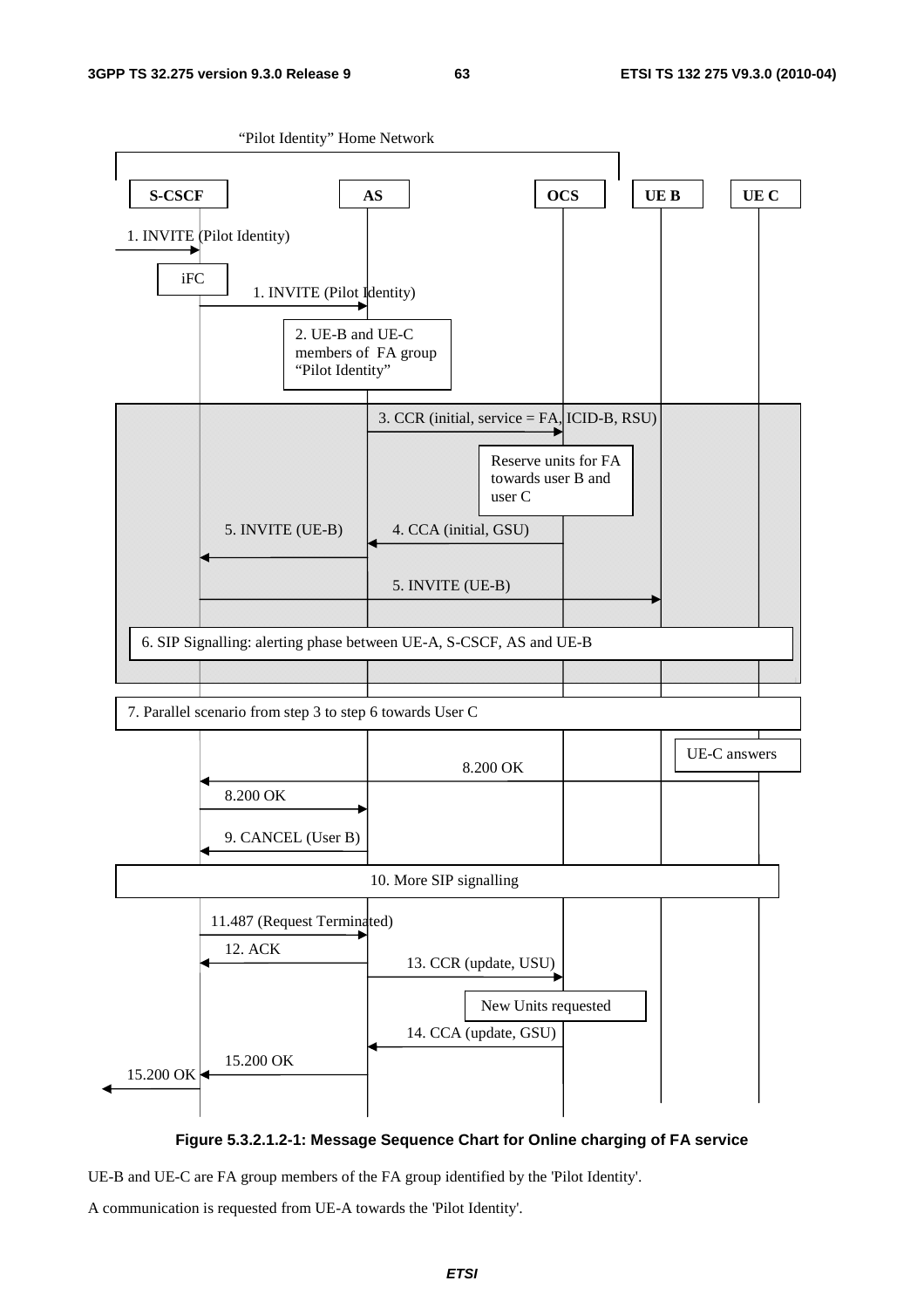- 1) INVITE request incoming for 'Pilot Identity'. Based on the Initial Filter Criteria (IFC), indicating the request must be forwarded to an AS implementing FA for this 'Pilot Identity'.
- 2) As 'online charging' is activated for the 'Pilot Identity', the AS implementing FA has to initiate parallel Invite towards each of FA group members.
- 3) For FA member User B, the AS sends a Credit-Control-Request (INITIAL\_REQUEST, service FA, ICID-B) to the OCS for requesting units for the FA supplementary service.
- 4) The OCS grants units in the Credit-Control-Answer response for this request.
- 5) INVITE is sent towards User B via the S-CSCF.
- 6) Alerting phase signalling occurs with UE-A.
- 7) A parallel (from step 3 to step 6) scenario occurs towards User-C with session identified by ICID-C.
- 8-9) Upon reception of the 200 OK answer from UE-C, AS sends CANCEL to other FA group member being alerted (UE-B).
- 10) More signalling for CANCEL transactions
- 11-13) When the last CANCEL transaction is terminated, AS sends a Credit-Control-Request (UPDATE, USU) with possible already used units, and requests new units to continue the communication between User A and User C.
- 14) New units are granted via Credit-Control-Answer
- 15) 200 OK is propagated towards User A.
- 5.3.2.1.3 Closed User Group (CUG)

### 5.3.2.1.3.1 Closed User Group (CUG): Originating

The following figure shows the Diameter transactions that are required between Application Server implementing the CUG service and OCS, when online charging is applied to a successful originating communication from User-A CUG member.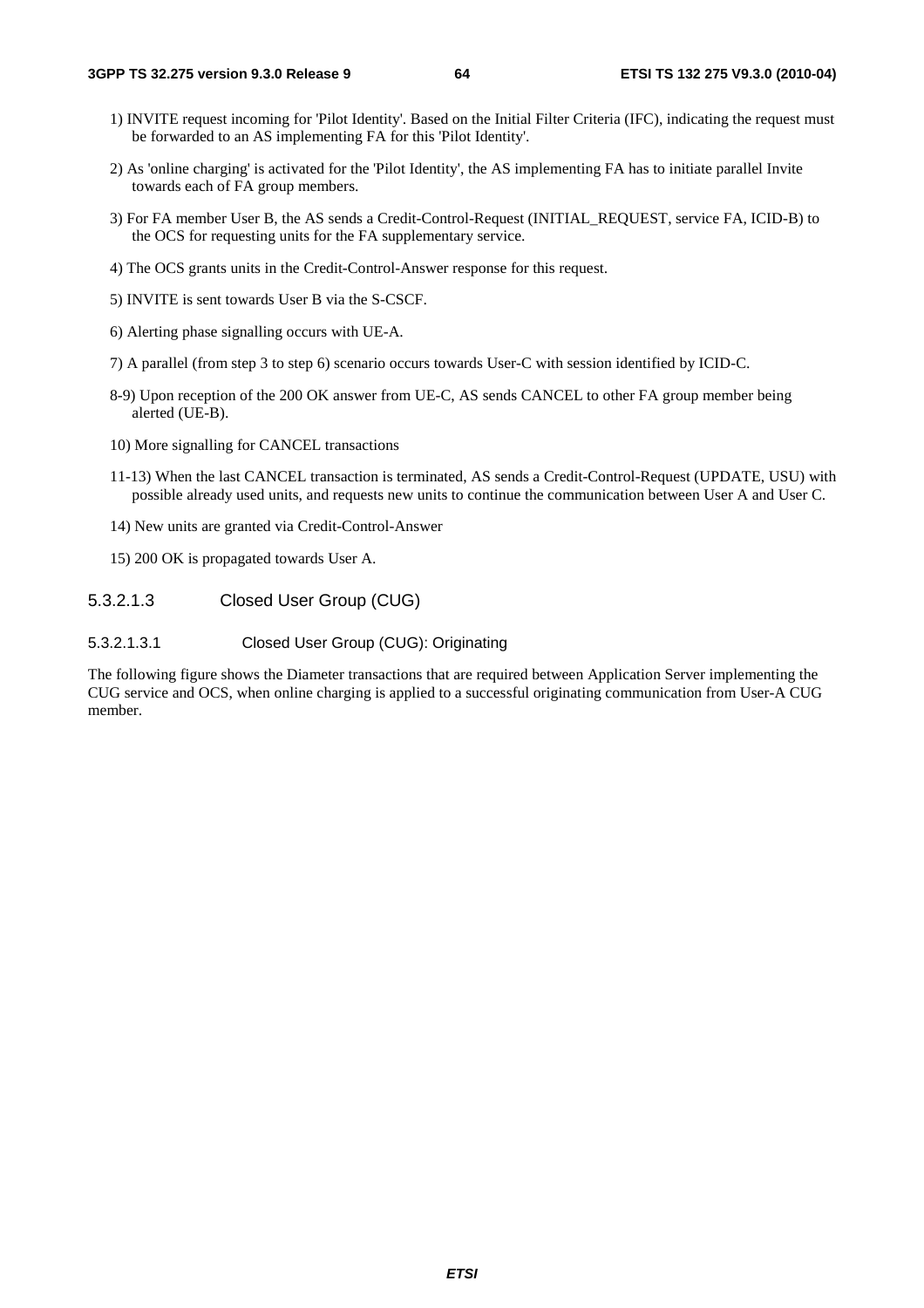

## **Figure 5.3.2.1.3.1-1: Message Sequence Chart for Online charging of CUG service - originating call**

User-A is subscribed to CUG service, and initiates a communication towards User B.

1) User-A initiates a communication towards User B sending INVITE request. Based on the Initial Filter Criteria (IFC) Rules, indicating that User A is subscribed to the CUG supplementary service, the communication is forwarded to an AS implementing CUG.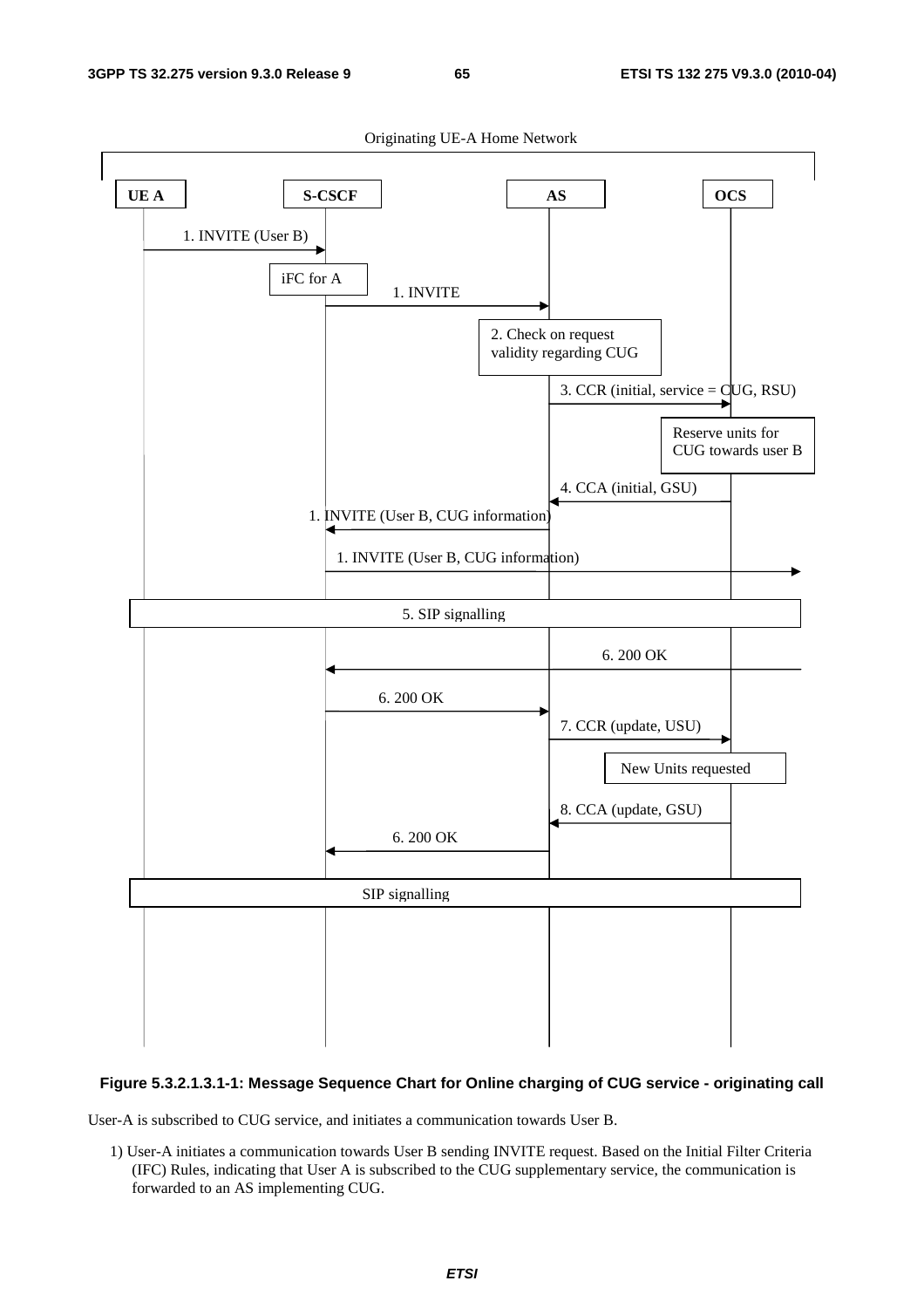- 2) AS performs checks from the request received regarding User A CUG subscription profile, and determines the CUG-communication is allowed for CUG member User-A towards User-B.
- 3-4) As 'online charging' is activated for User A, the AS sends a Credit-Control-Request (INITIAL\_REQUEST, service CUG, ICID.) to the OCS for requesting units for the CUG supplementary service.The OCS grants units in the Credit-Control-Answer response for this request. The AS forwards INVITE via the S-CSCF towards User-B with CUG information included.
- NOTE: In case the result from AS checks indicates non-CUG communication behaviour (for CUG communication with outgoing access…), non-CUG communication charging applies, and CUG information is not included in the forwarded Invite.
- 5) SIP signalling for communication establishment.
- 6-8) 200 OK answer received from User B, and AS sends a Credit-Control-Request (UPDATE, USU) with possible already used units, and requests new units to continue the CUG communication between User A and User B. New units are granted via Credit-Control-Answer, and 200 OK is propagated towards User A.

### 5.3.2.1.3.2 Closed User Group (CUG): Terminating

The following figure shows the Diameter transactions that are required between Application Server implementing the CUG service and OCS, when online charging is applied to a successful terminating communication towards User-B CUG member.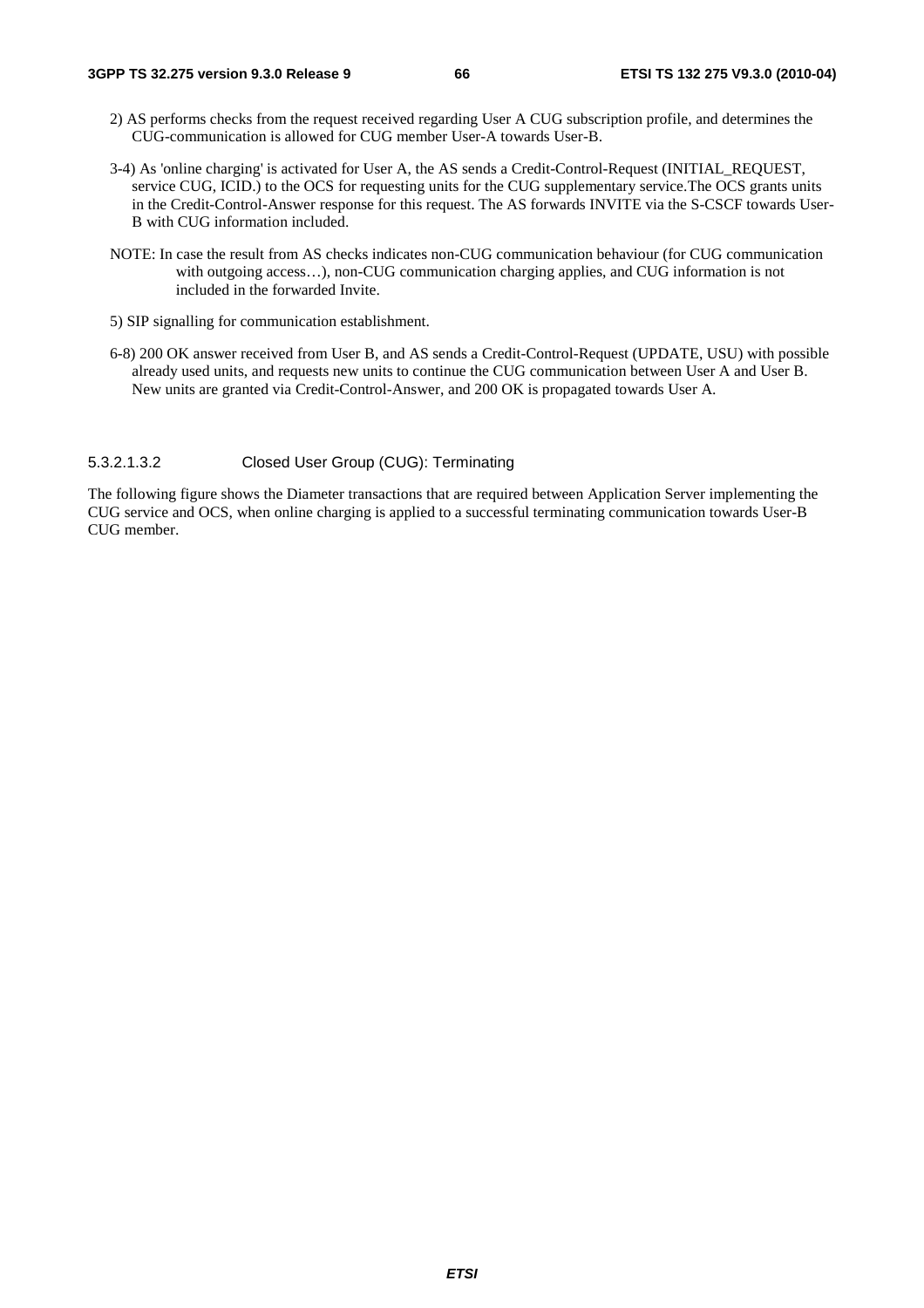

## **Figure 5.3.2.1.3.2-1: Message Sequence Chart for Online charging of CUG service - terminating call**

User-B is subscribed to CUG service.

- 1) Incoming INVITE request with CUG information towards User-B.Based on the Initial Filter Criteria (IFC) Rules, indicating that User B is subscribed to the CUG supplementary services, the communication is forwarded to an AS implementing CUG.
- 2) AS performs checks from the request received regarding User B CUG subscription profile, and determines the CUG-communication is allowed for CUG member User-B from User A.
- 3-4) As 'online charging' is activated for User B, the AS sends a Credit-Control-Request (INITIAL\_REQUEST, service CUG, ICID.) to the OCS for requesting units for the CUG supplementary service.The OCS grants units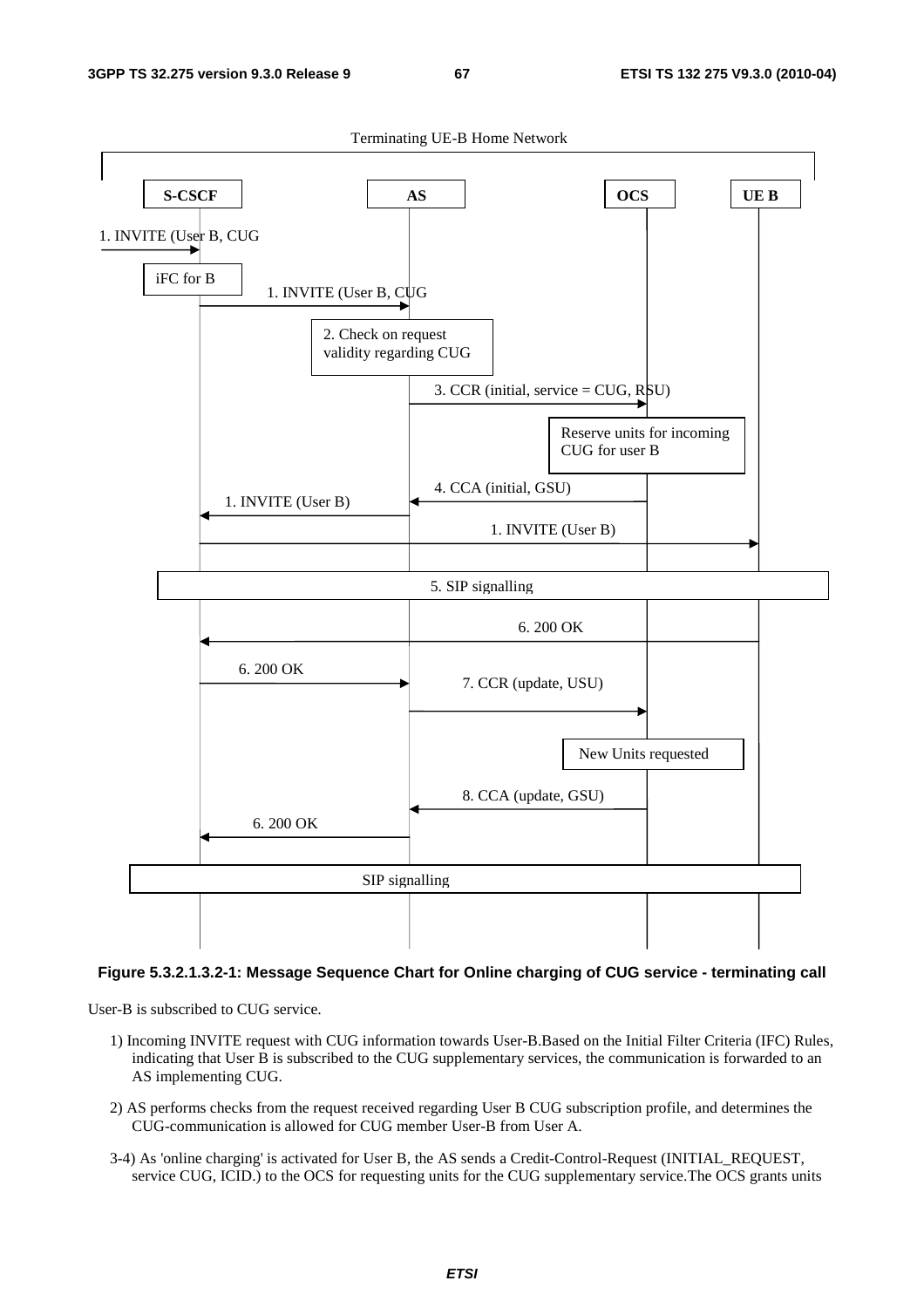in the Credit-Control-Answer response for this request. The AS forwards INVITE via the S-CSCF towards User-B.

- NOTE: In case the result from AS checks indicates non-CUG communication behaviour (incoming access from non-CUG member…), non-CUG communication charging applies.
- 5) SIP signalling for communication establishment.
- 6-8) 200 OK answer received from User B, and AS sends a Credit-Control-Request (UPDATE, USU) with possible already used units, and requests new units to continue the CUG communication between User B and User A. New units are granted via Credit-Control-Answer, and 200 OK is propagated towards User A.

# 5.3.2.1.4 Conference (CONF)

The following figures show the Diameter transactions that are required between Application Server implementing the CONF service and OCS, when online charging is applied to different conference scenarios.

For CONF service, two different set of scenarios are provided for illustrating the situation where ECUR or SCUR apply, depending on operator's policy.





*ETSI*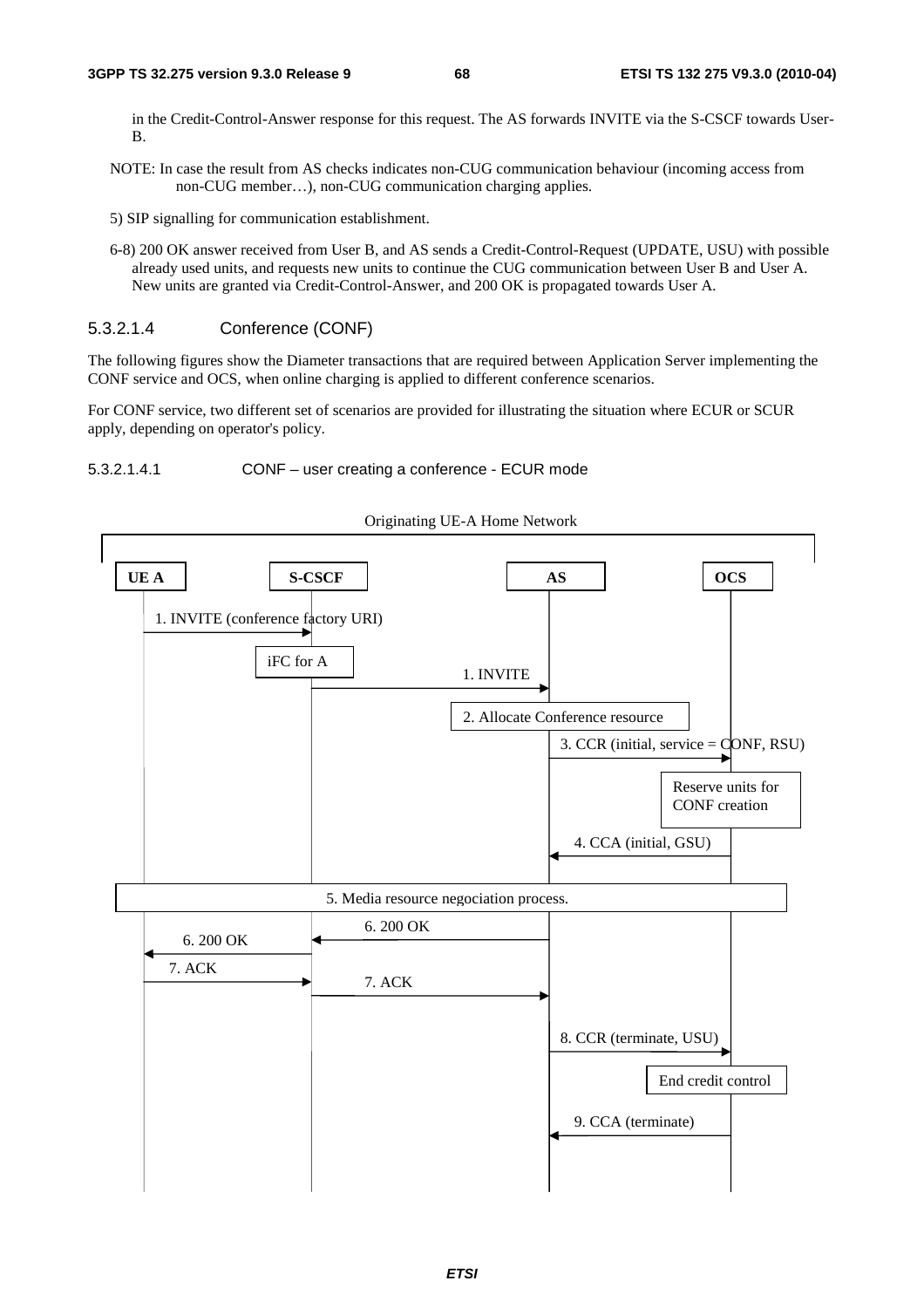## **Figure 5.3.2.1.4.1-1: Message Sequence Chart for Online charging of CONF service- User creating a conference - ECUR mode**

- 1). User-A initiates a conference by sending an INVITE request to S-CSCF. Based on the Initial Filter Criteria (IFC) Rules, indicating that User A is subscribed to the CONF supplementary service, the communication is forwarded to an AS implementing CONF.
- 2). The CONF AS allocates the conference resource.
- 3-4) As 'online charging' is activated, the AS sends a Credit-Control-Request (INITIAL\_REQUEST, service CONF, creation) to the OCS for requesting units for the CONF supplementary service creation.The OCS grants units in the Credit-Control-Answer response for this request.
- 5) Media resource negociation process.
- 6-7) The AS (CONF) sends a 200 OK response replied by ACK from UE-A.
- 8-9) On successful service delivery, AS (CONF) sends Credit-Control-Request (TERMINATION\_REQUEST, USU) for ending credit control, with granted units used for CONF creation.
- 5.3.2.1.4.2 CONF user creating a conference SCUR mode



Originating UE-A Home Network

**Figure 5.3.2.1.4.2-1: Message Sequence Chart for Online charging of CONF service- User creating a conference - SCUR mode**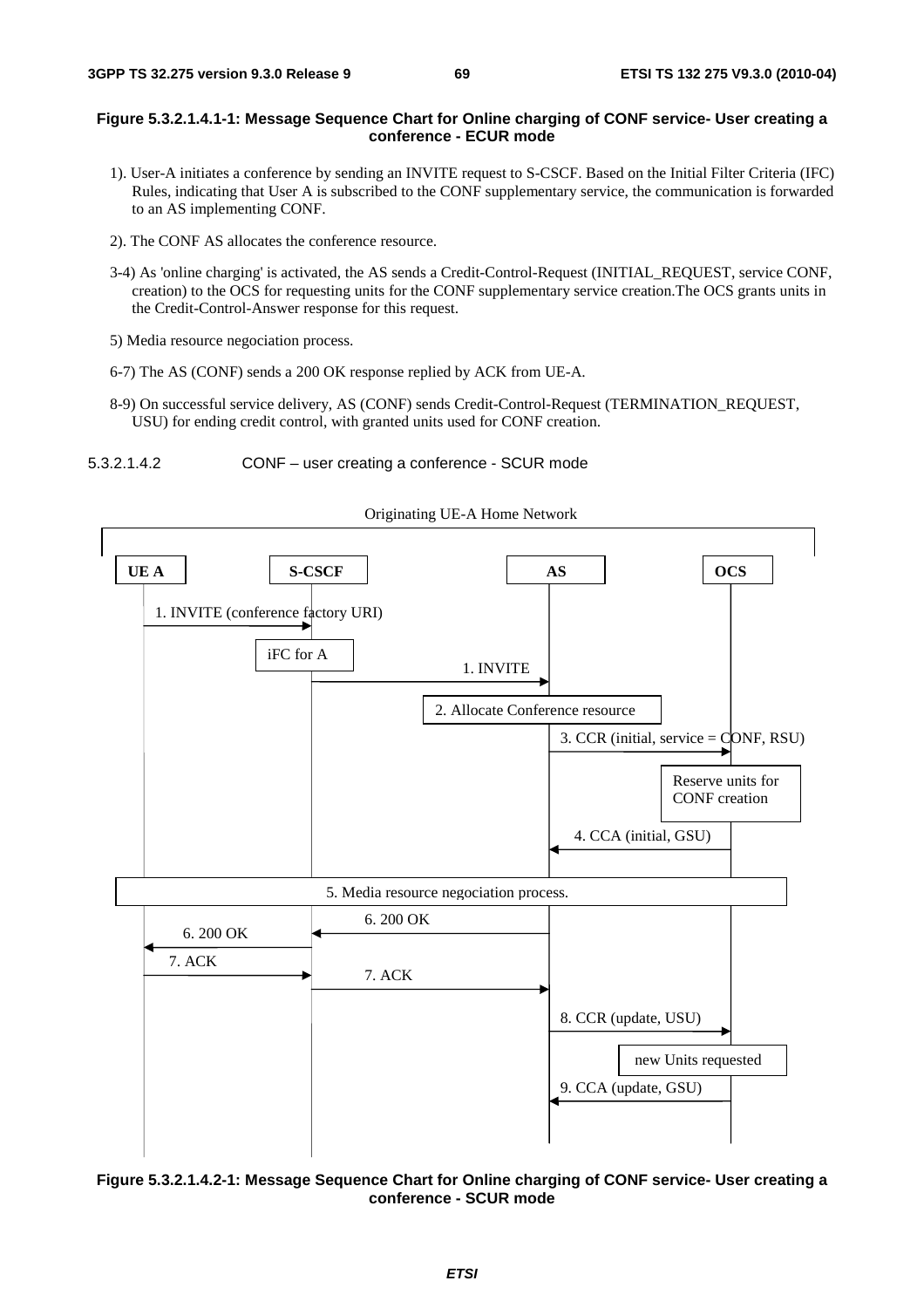- 1). User-A initiates a conference by sending an INVITE request to S-CSCF. Based on the Initial Filter Criteria (IFC) Rules, indicating that User A is subscribed to the CONF supplementary service, the communication is forwarded to an AS implementing CONF.
- 2). The CONF AS allocates the conference resource.
- 3-4) As 'online charging' is activated, the AS sends a Credit-Control-Request (INITIAL\_REQUEST, service CONF, creation) to the OCS for requesting units for the CONF supplementary service creation.The OCS grants units in the Credit-Control-Answer response for this request.
- 5) Media resource negociation process.
- 6-7) The AS (CONF) sends a 200 OK response replied by ACK from UE-A.
- 8-9) As CONF charging is based on duration or other CONF parameters, from start of the service on step 7), new units are subsequently requested by sending Credit-Control-Request (UPDATE, USU) with already used units, for continuing the service when new CONF parameters or values are provided.







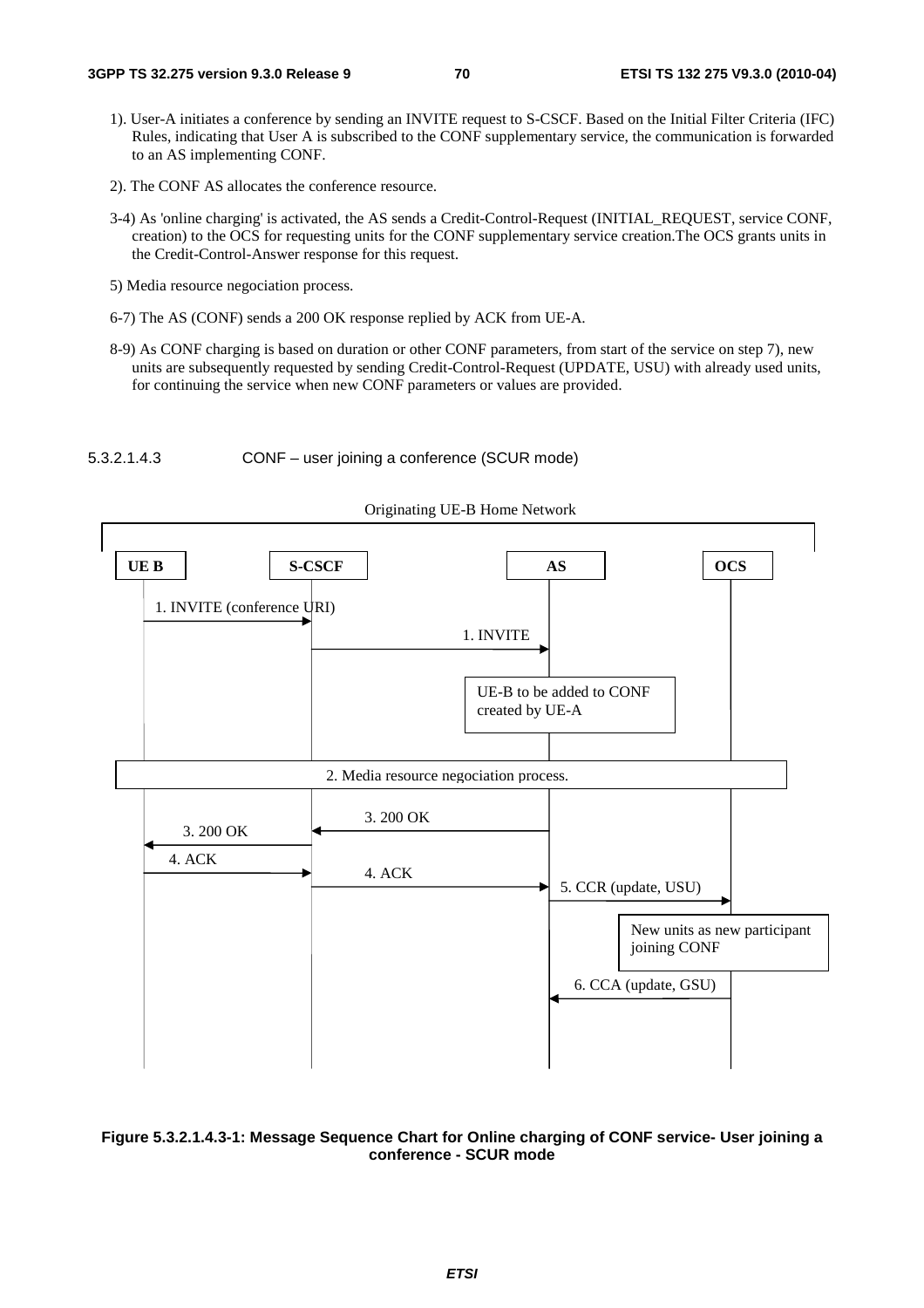- 1) The conference has already been created by User A. User-B sends an INVITE request to S-CSCF in order to join in the conference identified by the conference URI. The communication is forwarded to AS addressed by conference URI.
- 2) Media resource negociation process for adding UE-B to the conference.
- 3-4) The AS (CONF) sends a 200 OK response replied by ACK from UE-B.
- 5-6) This step applies for SCUR mode, when 'Nb of participants' is needed for the 'online charging' running for this conference: the AS(CONF) sends a Credit-Control-Request (UPDATE, USU) with possible already used units, for requesting new units with new number of participants. The OCS grants units in the Credit-Control-Answer response for this request.
- 5.3.2.1.4.4 CONF user inviting another user to a conference (SCUR mode)



Originating UE-A Home Network

**Figure 5.3.2.1.4.4-1: Message Sequence Chart for Online charging of CONF service- User inviting another user to a conference – SCUR mode**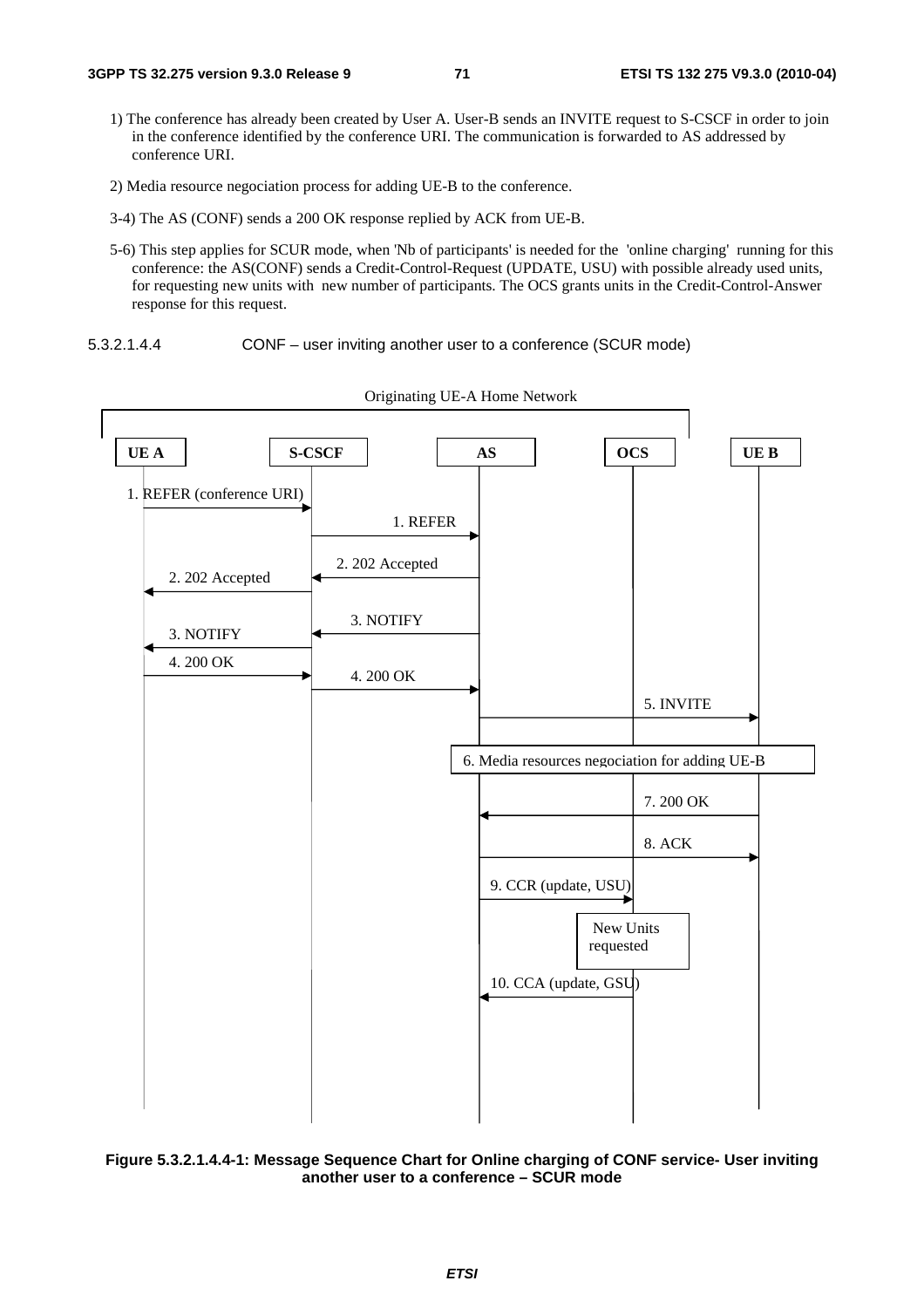- 1) The conference has already been created by User A. User A sends a REFER request to S-CSCF with the conference URI in order to invite User B into the conference. The communication is forwarded to the AS addressed by conference URI.
- 2-4) Sequence between UE-A and AS (CONF) to proceed the REFER (accept, NOTIFY...).
- 5) User B is invited to the Conference by INVITE from AS (CONF).
- 6) Media resource negociation process for adding UE-B to the conference.
- 7-8) UE-B sends 200 OK response when he joins the conf, replied by ACK from AS (CONF).
- 9-10) This step applies for SCUR mode, when 'Nb of participants' is needed for the 'online charging' running for this conference: the AS(CONF) sends a Credit-Control-Request (UPDATE, USU) with possible already used units, for requesting new units with new number of participants. The OCS grants units in the Credit-Control-Answer response for this request.





#### **Figure 5.3.2.1.4.5-1: Message Sequence Chart for Online charging of CONF service- User leaving a conference SCUR mode**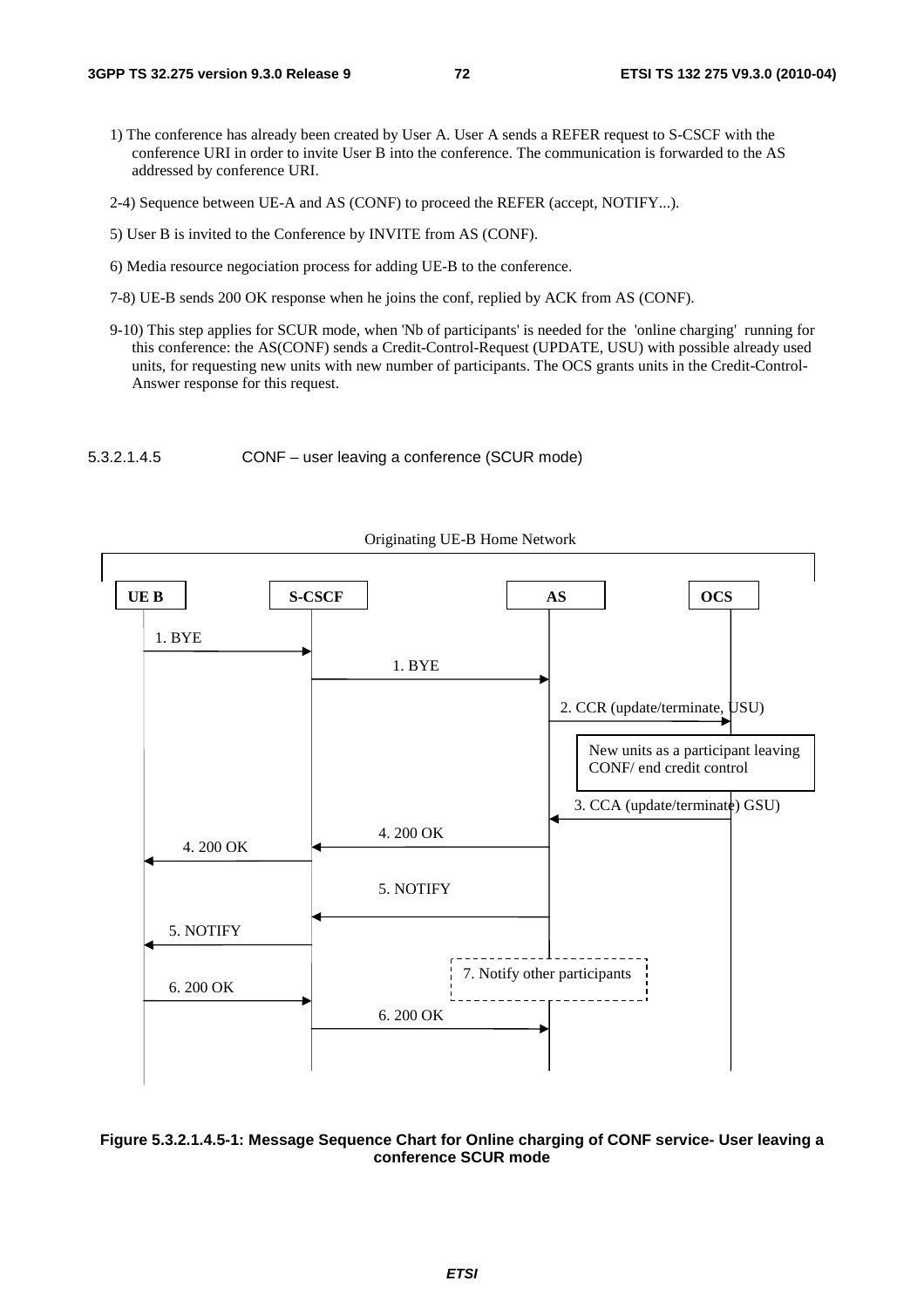1) The conference has already been created. User B sends a BYE request request to the AS (CONF) in order to quit the conference.The communication is forwarded to the AS addressed by conference URI.

2-3) This step applies for SCUR mode:

- In case 'Nb of participants' is needed for the 'online charging' running for this conference, and UE-B leaving does not cause conference termination: the AS(CONF) sends a Credit-Control-Request (UPDATE, USU) with possible already used units, for requesting new units with new number of participants. The OCS grants units in the Credit-Control-Answer response for this request.
- In case UE-B leaving does cause conference termination, the AS(CONF) sends a Credit-Control-Request (TERMINATION\_REQUEST, USU) with used units, for ending credit control.

4) The AS (CONF) sends back SIP 200 ok response to UE-B.

5-6) The AS (CONF) sends a NOTIFY request to UE-B for unsubscribe UE-B to conf event package, replied by 200 OK from UE-B.

7) This step does not apply if conference has terminated: Other conference participants are Notified UE-B has quit the conference.

#### 5.3.2.1.4.6 CONF (3PTY) – successful establishment

The following figures show the Diameter transactions that are required between Application Server implementing the CONF (3PTY) service and OCS, when online charging is applied to a successful 3PTY conference scenario.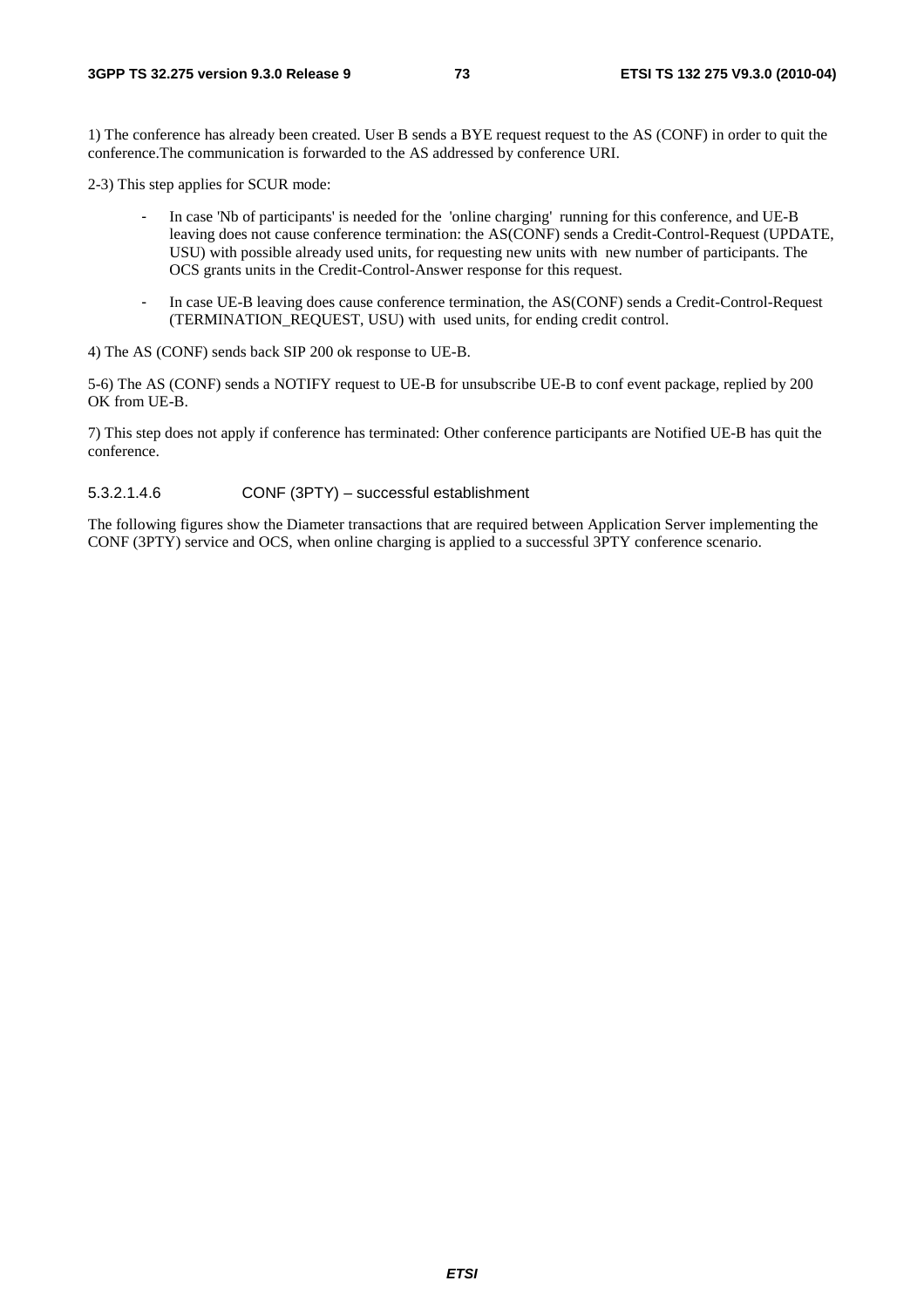

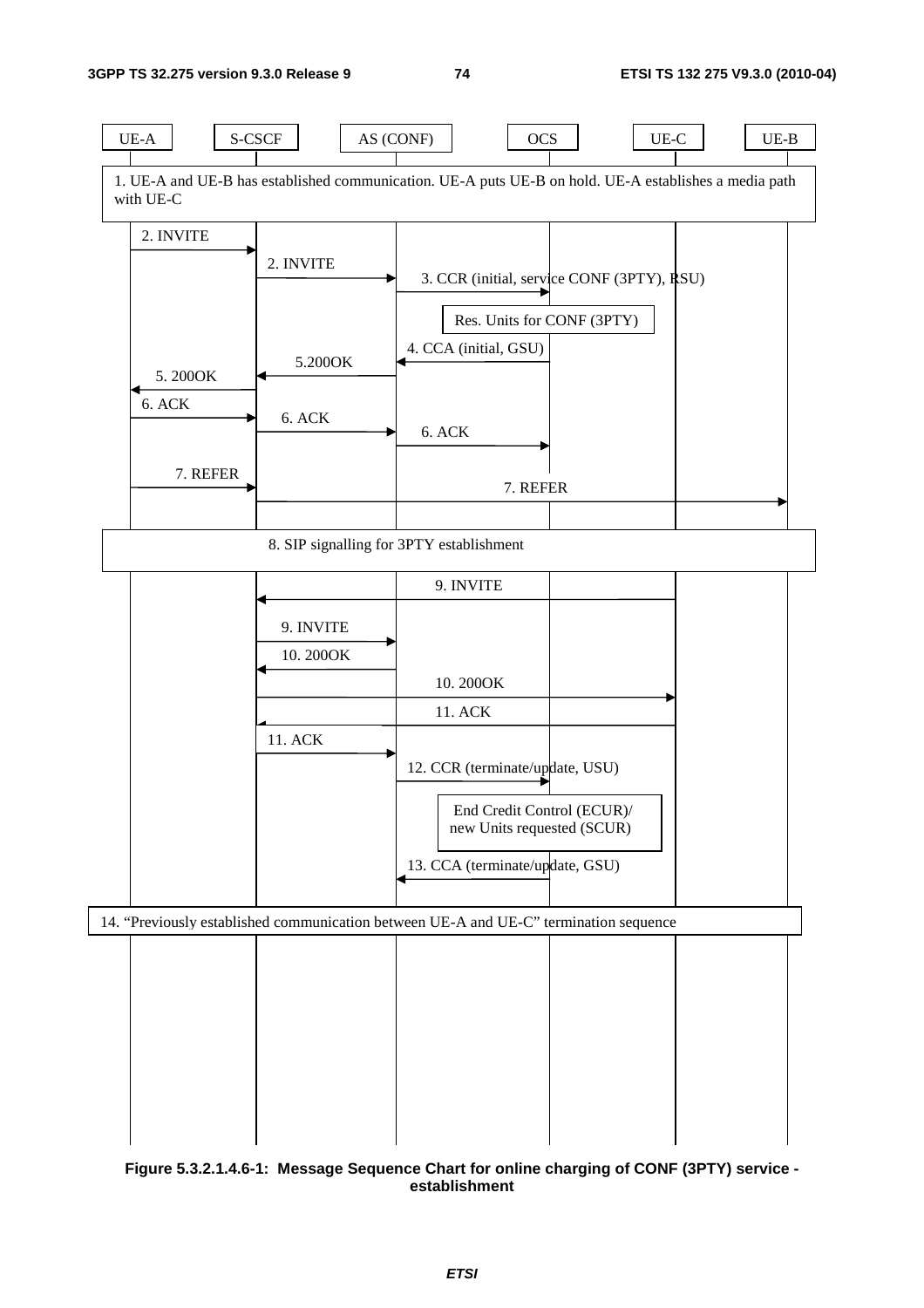- 1) UE-A and UE-B have established communication. UE-A puts UE-B on hold.Before invoking the 3-Way Calling UE-A establishes a communication with UE-C.
- 2) UE-A sends an INVITE request to the AS (CONF) to establish a 3PTY session.
- 3-4) As 'online charging' is activated, the AS (CONF) sends a Credit-Control-Request (INITIAL\_REQUEST, service CONF (3PTY)) to the OCS for requesting units for the service.The OCS grants units in the Credit-Control-Answer response for this request.
- 5-6) The AS (CONF) sends a 200 OK response replied by ACK from UE-A.
- 7) UE-A sends a REFER request to UE-B with the Refer-To header set to the address of the AS (CONF).

8) Sequence for 3PTY establishment:

- REFER sequence (accept, NOTIFY...) between UE-B and UE-A.
- INVITE from UE-B sequence for joining
- Original communication UE-A UE-B sequence termination
- REFER sequence (accept, NOTIFY...) between UE-A and UE-C.
- 9-11) INVITE from UE-C sequence for joining the CONF (3PTY)
- 12-13) In case ECUR mode applies to CONF (3PTY) Charging, on ACK receipt , AS (CONF) sends Credit-Control-Request (TERMINATION\_REQUEST, USU) for ending credit control, with granted units used for 3PTYcreation.

 In case SCUR mode applies to CONF (3PTY) Charging (charging to be based on duration or other parameters), from ACK receipt, new units are subsequently requested by sending Credit-Control-Request (UPDATE, USU) with already used units, for continuing the service when new CONF parameters or values have are provided.

14) Original communication UE-A UE-C sequence termination, occuring at any time from step 11.

### 5.3.2.1.5 Explicit Communication Transfer (ECT)

The following figure shows the Diameter transactions that are required between Application Server implementing the ECT service and OCS, when online charging is applied to a successful Blind Transfert from User A to User C, initiated by User B.

For diagram simplification, only one OCS is shown.

5.3.2.1.5.1 Explicit Communication Transfer (ECT): Blind Transfer with sending REFER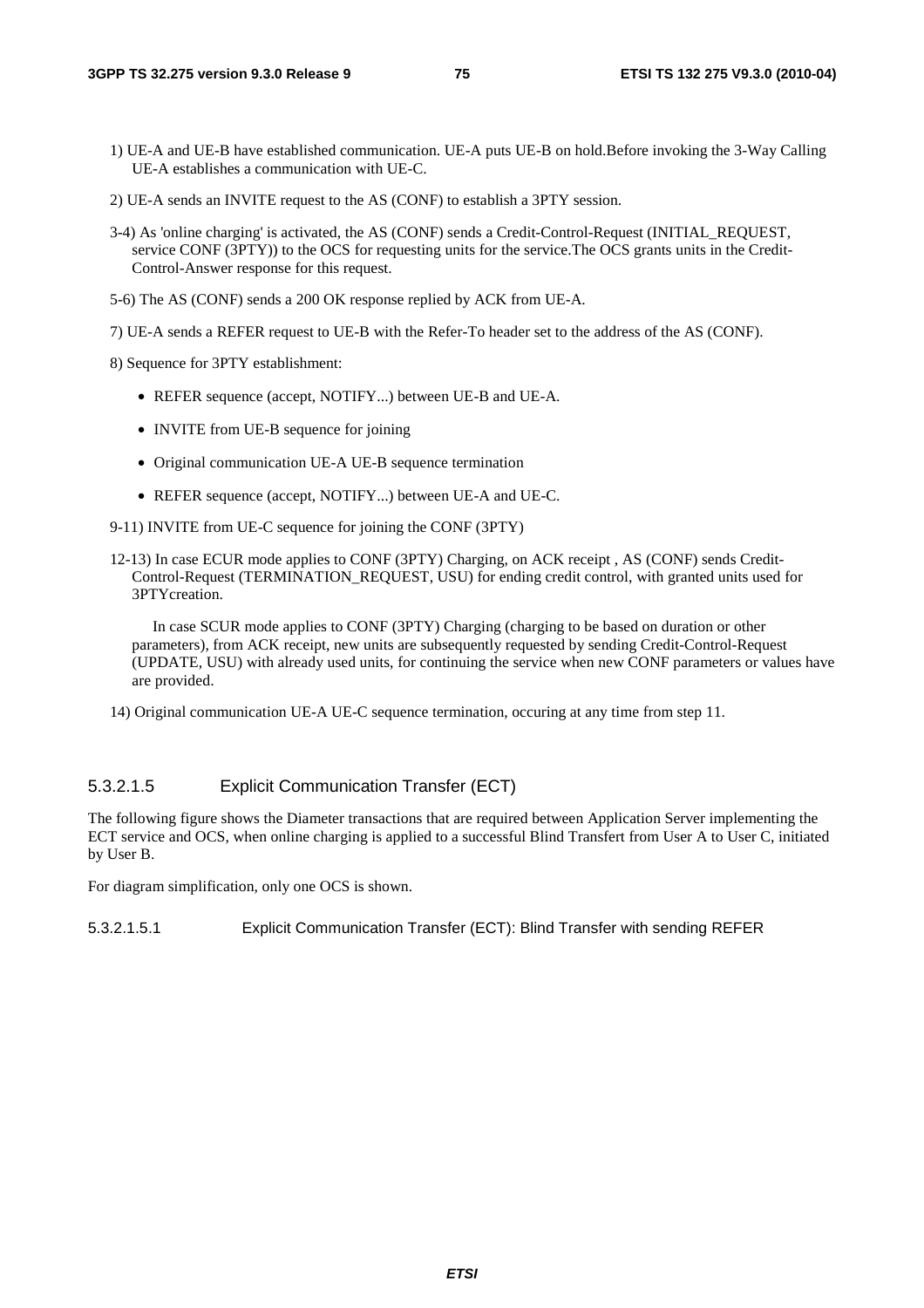

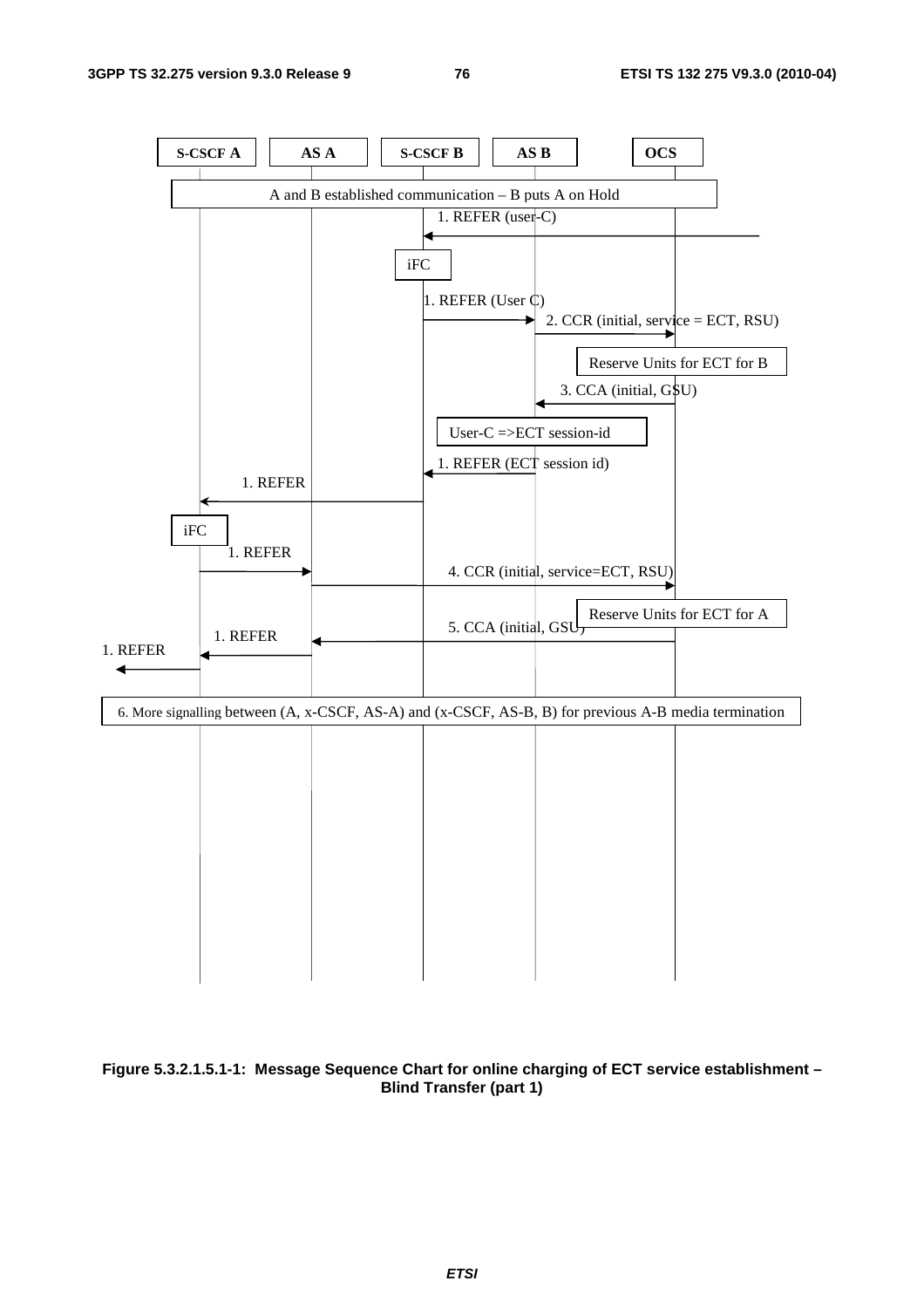

### **Figure 5.3.2.1.5.1-2: Message Sequence Chart for online charging of ECT service establishment – Blind Transfer (part 2)**

In this scenario User A is the transferee, User B is the transferor, and User C is the transfer target.

User A and User B are in an established communication, User B puts User A on Hold.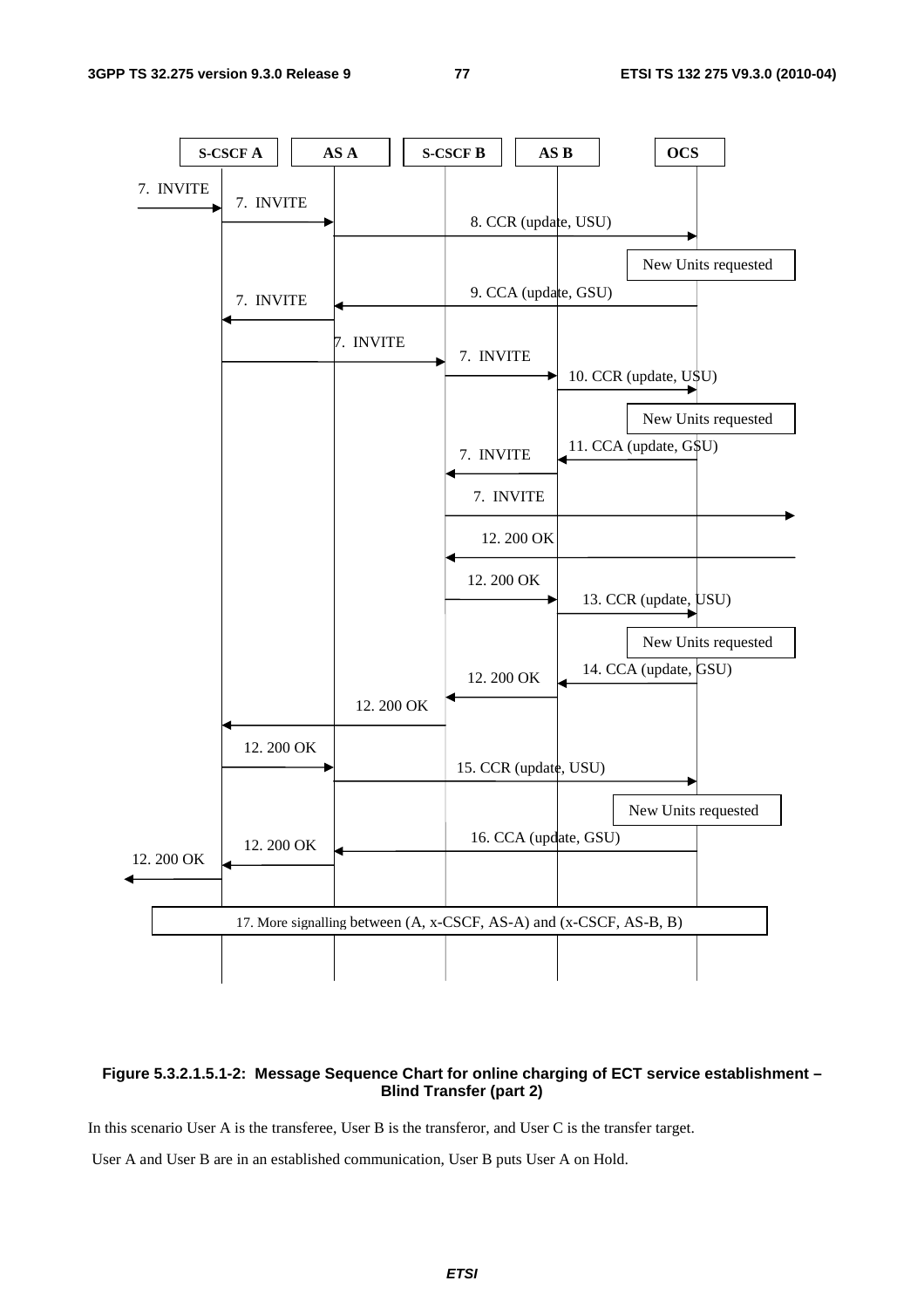- 1) User B sends REFER request in the existing A-B dialog, to initiate transfer User A to User C. Based on the iFC, indicating that User B is subscribed to the ECT supplementary service, the communication is forwarded to AS implementing ECT.
- 2-3) As 'online charging' is activated, the AS sends a Credit-Control-Request (INITIAL\_REQUEST, service ECT) to the OCS for requesting units for the ECT supplementary service. The OCS grants units in the Credit-Control-Answer response for this request. The AS generates an 'ECT Session Identifier' replacing User C as the new destination information and forwards REFER towards User A.
- 4-5) As 'online charging' is activated for User A, the AS sends a Credit-Control-Request (INITIAL\_REQUEST, service ECT) to the OCS for requesting units for the ECT supplementary service for the transferee. The OCS grants units in the Credit-Control-Answer response for this request. The AS forwards REFER towards User-A.
- 6) More signalling between (User A, x-CSCF, AS-A) and (x-CSCF, AS-B, User B) for REFER acceptation sequence and terminating previous media between User A and User B.
- 7) User A initiates a new session by sending an INVITE request with 'ECT Session Identifier'.
- 8-9) AS implementing the ECT service for the transferee correlates this INVITE to the transfer being processed, and new units are requested by sending Credit-Control-Request (UPDATE, USU) with already used units, for continuing the service. The AS forwards INVITE request.
- 10-11) AS implementing the ECT service for the transferor correlates this INVITE to the initial session to be transferred and new units are requested by sending Credit-Control-Request (UPDATE, USU) with already used units, for continuing the service, prior to forwarding INVITE towards UE-C.
- 12) The destination User C party answers, and a final response is received.
- 13-14) On transfer execution, the AS sends a Credit-Control-Request (UPDATE, USU) with possible already used units and requests new units for transferor to continue.
- 15-16) On transfer execution, the AS sends a Credit-Control-Request (UPDATE, USU) with possible already used units and requests new units for transferee to continue.
- NOTE: For "Consultative Transfer" scenario, the same steps apply for interactions with OCS for transferee and transferor: Credit-Control-Request (INITIAL\_REQUEST ...) on REFER initiating, intermediate Credit-Control-Request (UPDATE...) for more units on INVITE for new session, and Credit-Control-Request (UPDATE...) for more units on transfer execution when User C answers.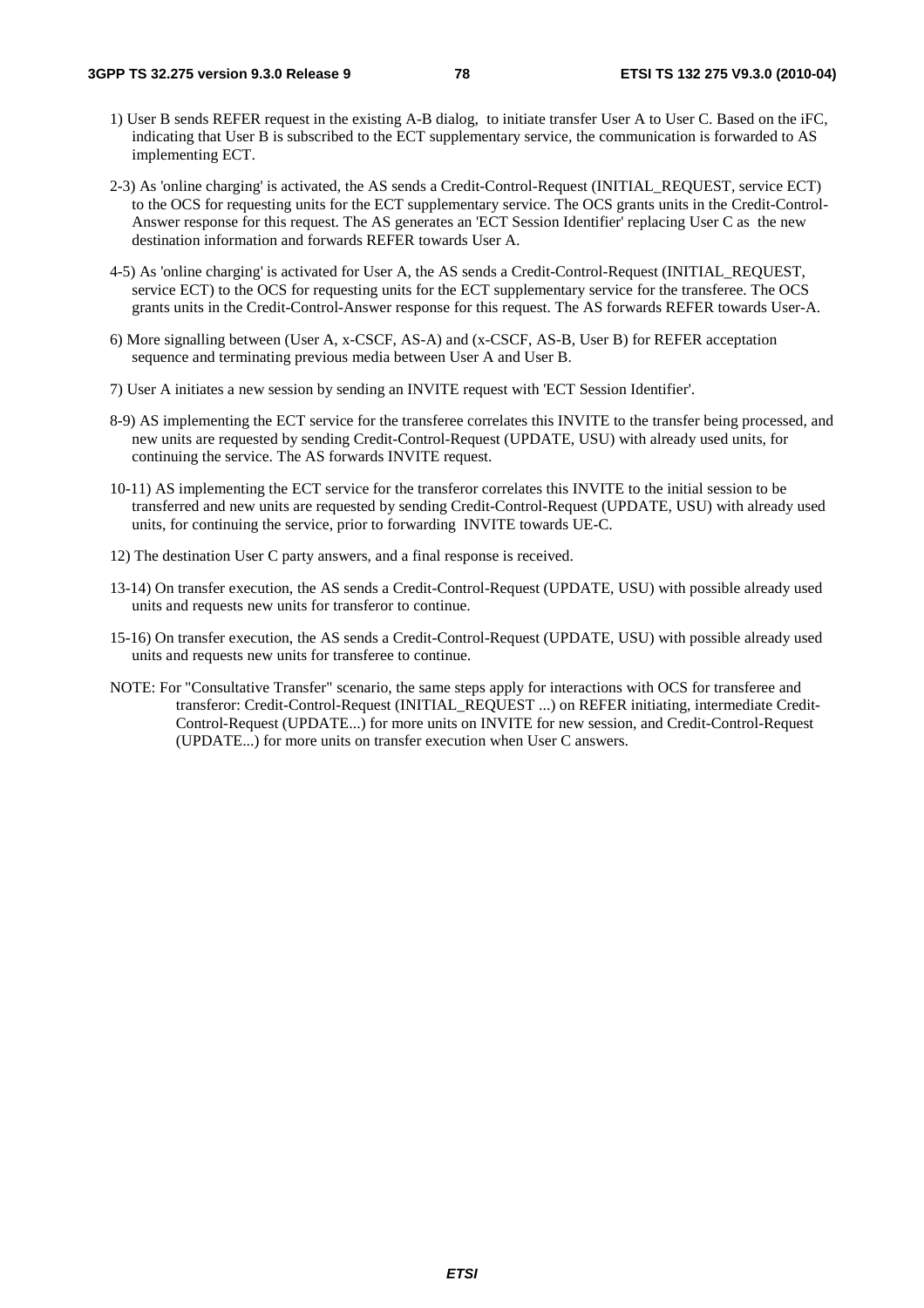5.3.2.1.5.2 Explicit Communication Transfer (ECT): Blind Transfer with 3PCC

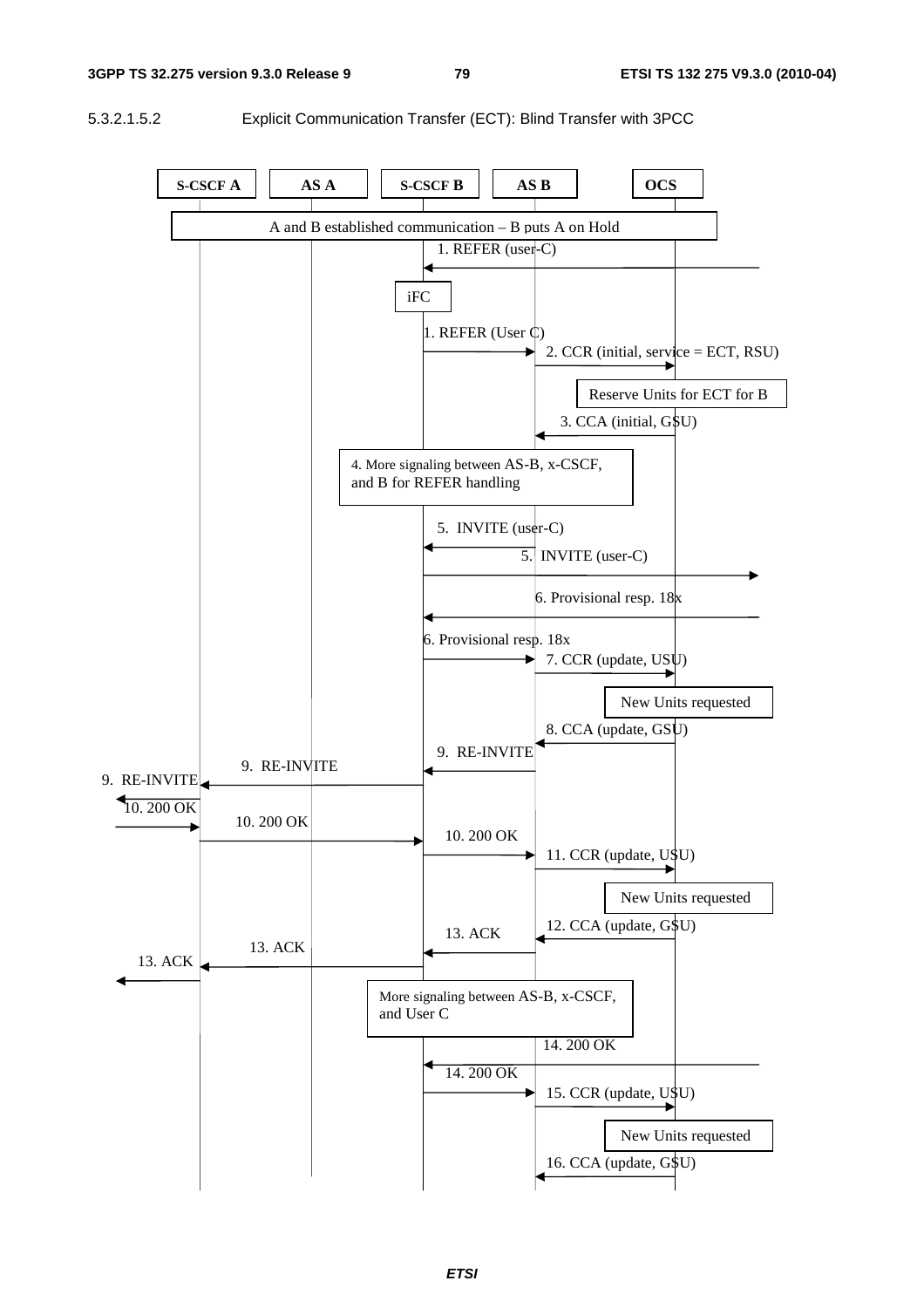### **Figure 5.3.2.1.5.2-1: Message Sequence Chart for online charging of ECT service establishment – Blind Transfer with 3PCC**

In this scenario User A is the transferee, User B is the transferor, and User C is the transfer target, and the User B"s AS acts as a 3PCC (Third Party Call Control) initiating B2BUA:

User A and User B are in an established communication, User B puts User A on Hold.

- 1) User B sends REFER request in the existing A-B dialog, to initiate transfer User A to User C. Based on the iFC, indicating that User B is subscribed to the ECT supplementary service, the communication is forwarded to AS implementing ECT in a 3PCC mode.
- 2-3) As 'online charging' is activated, the AS sends a Credit-Control-Request (INITIAL\_REQUEST, service ECT) to the OCS for requesting units for the ECT supplementary service. The OCS grants units in the Credit-Control-Answer response for this request.
- 4-5) AS B performs the REFER procedure with User B, and sends INVITE towards User C.
- 6-8) On Provisionnal response from User C, the AS sends a Credit-Control-Request (UPDATE, USU) with possible already used units and requests new units for transferor to continue.
- 9) AS B sends Re-INVITE towards User A on existing dialog. From User A side, the basic Re-INVITE procedure applies (ECT service not invoked).
- 10-13) On 200 OK response from User A, the AS sends a Credit-Control-Request (UPDATE, USU) with possible already used units and requests new units for transferor to continue, and sends ACK back to User A.
- 14-16) On 200 OK response from User C, the AS sends a Credit-Control-Request (UPDATE, USU) with possible already used units and requests new units for transferred communication to continue.

5.3.2.1.5.3 Explicit Communication Transfer (ECT): Release

The following figure shows the Diameter transactions that are required between Application Servers implementing the ECT service for the transferor and for the transferee, and OCS: release from User A, after a successful Blind Transfer from User A to User C, initiated by User B.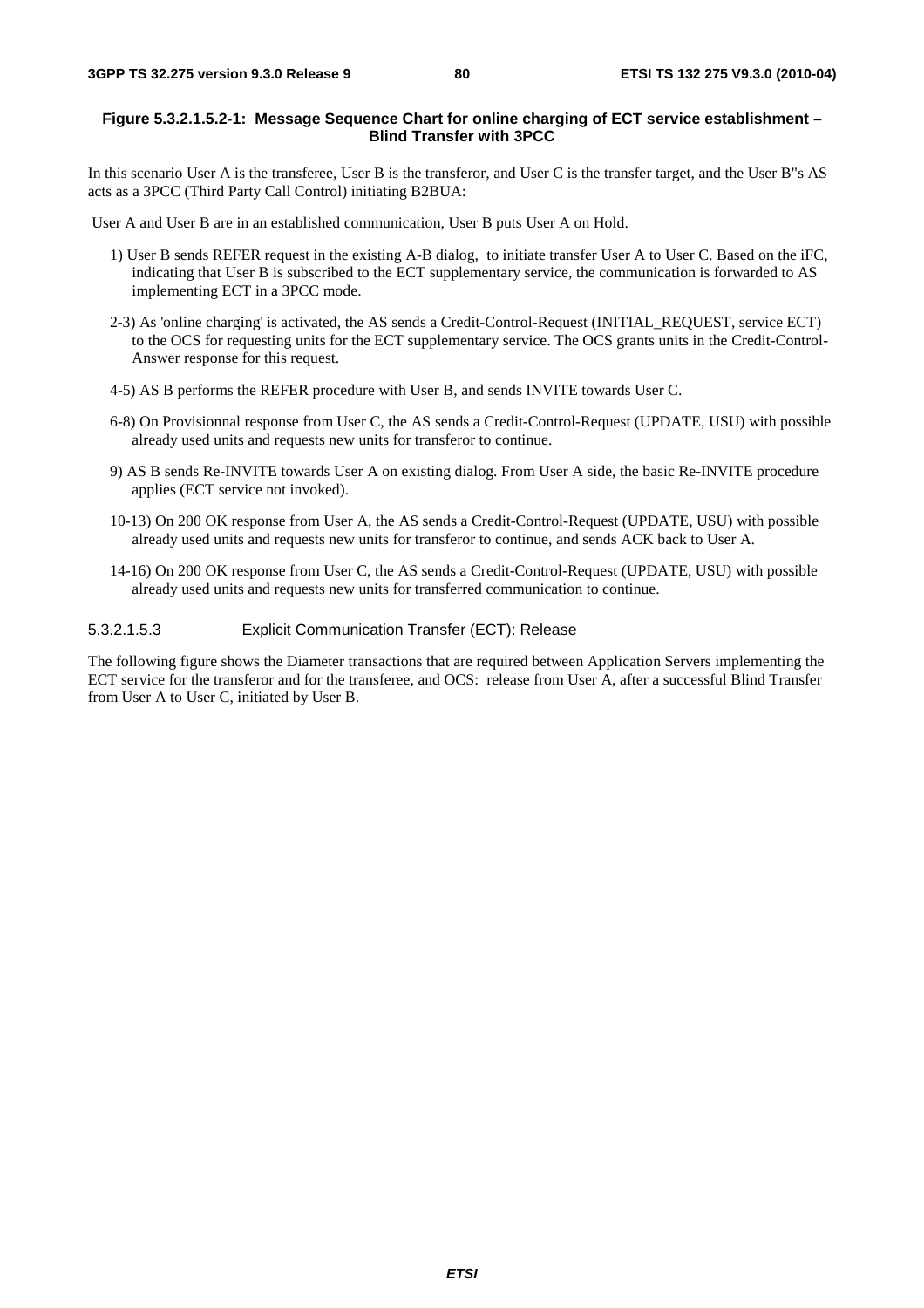

### **Figure 5.3.2.1.5.3-1: Message Sequence Chart for Offline charging of ECT service – Release**

- 1) User A initiates release of the communication
- 2-3) At session termination the AS implementing the ECT service for the transferee, sends a Credit-Control-Request (TERMINATION\_REQUEST, USU) with used units, for ending credit control.
- 4-5) At session termination the AS implementing the ECT service for the transferor, sends a Credit-Control-Request (TERMINATION\_REQUEST, USU) with used units, for ending credit control.
- NOTE: For "Blind Transfer with 3PCC" release scenario, only interactions between AS-B and OCS apply for ECT service.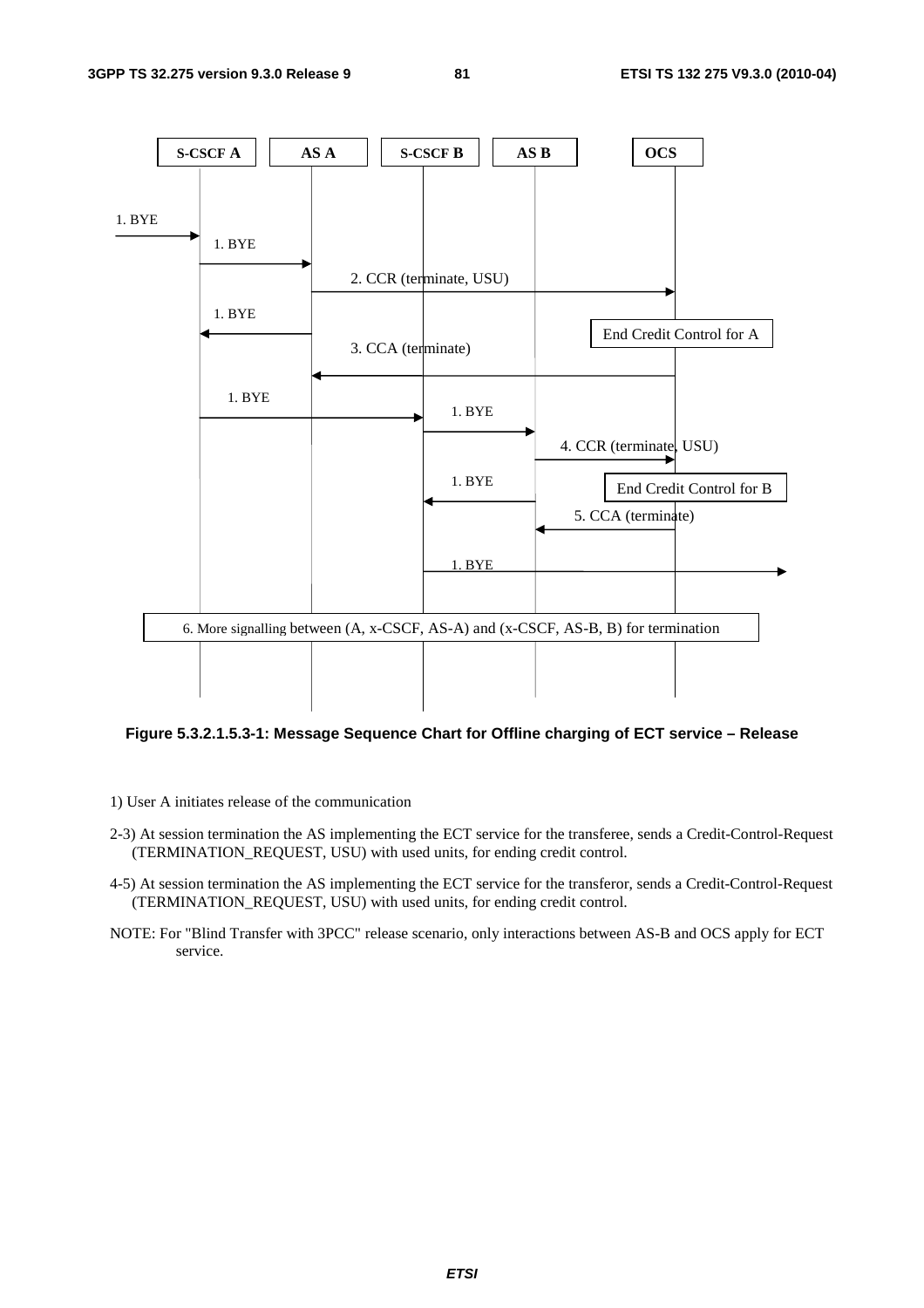### 5.2.2.2 Message Flows - Error Cases and Scenarios

Error cases and Scenarios for SIP related procedures and Diameter related procedures used for MMTel Service and Supplementary Services Charging are defined in TS 32.260 [20].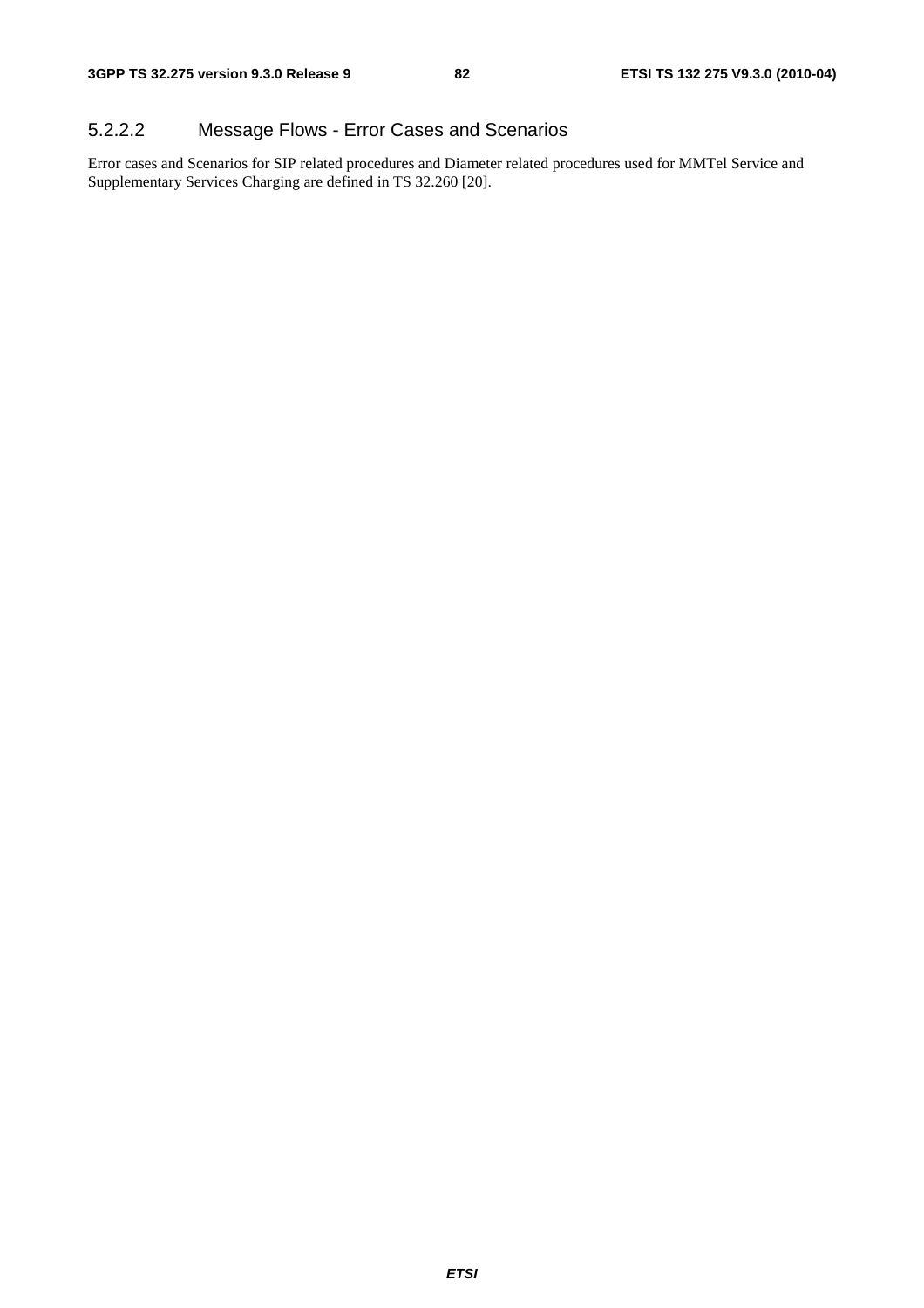## 6 Definition of charging information

### 6.1 Data description for MMTel offline charging

### 6.1.1 Rf message contents

For offline charging, the different service CTFs supporting MMtel specific service charging generate accounting information transferred to the CDF using the Diameter accounting application, as described in the TS 32.299 [50].

The *Charging Data Request* and *Charging Data Response* are used for this MMTel service offline charging, as described in TS 32.260 [20].

### 6.1.1.1 Charging Data-Request Message Description

The generic *Charging Data-Request* message described in TS 32.260[20] used for MMTel offline charging is enhanced with specific MMTel service information.

The following table illustrates the overall *Charging Data-Request* message as used for MMTel offline charging.

### **Table 6.1.1.1 : Charging Data Request Message Contents**

| <b>Field</b>        | <b>Category</b> | <b>Description</b>                                                            |
|---------------------|-----------------|-------------------------------------------------------------------------------|
|                     |                 | See Charging Data-Request message fields described in TS 32.260 [20]          |
| Service Information | Ом              | This field holds the MMTel specific parameter and is described in clause 6.3. |

NOTE: Detailed descriptions of the fields are provided in 3GPP TS 32.299 [50].

### 6.1.1.2 Charging Data Response Message Description

The generic *Charging Data-Responset* message described in TS 32.260[20] is used for MMTel offline charging.

### 6.1.2 GTP" message contents

Not applicable. Refer to subclause 5.2.3 for further information.

### 6.1.3 CDR Description on the Bi Interface

### 6.1.3.1 CDR Field Type

The MMTel CDR content and format description is based on TS 32.260[20] AS-CDR description, enhanced with specific MMTel service information.

The content of MMTel CDR type is defined in the table in clause 6.1.3.3. The field definition includes the field name, category and description. The detailed field descriptions are provided in TS 32.298 [51].

The CDF provides the CDRs at the Bi interface in the format and encoding described in TS 32.298 [51]. Additional CDR formats and contents may be available at the interface to the billing system to meet the requirements of the billing system, these are outside of the scope of 3GPP standardisation.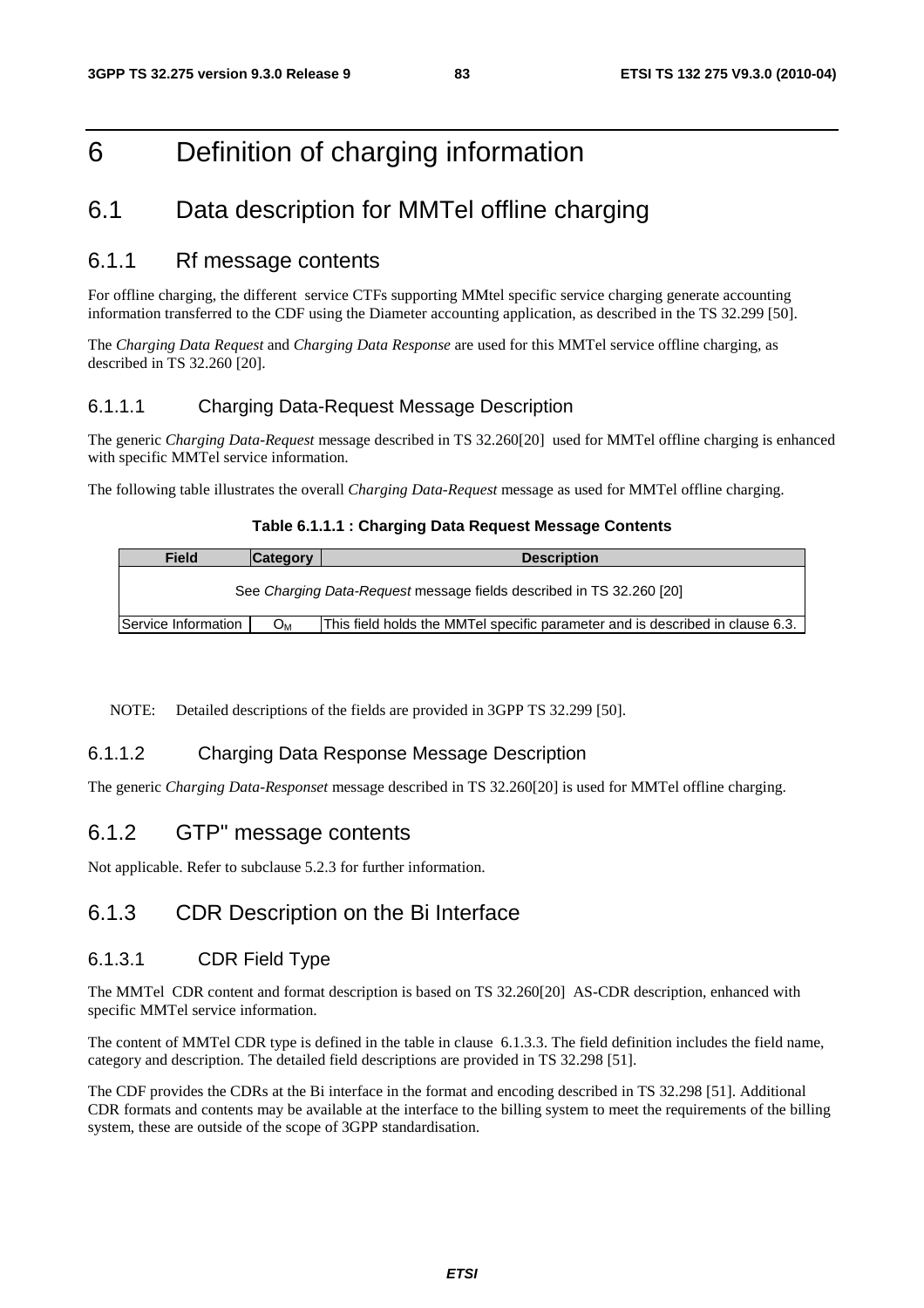### 6.1.3.2 CDR Triggers

Accounting information for MMTel services charging is transferred from the CTFs supporting MMtel service charging to the CDF, using Charging Data Request Start, Interim Stop or Event messages, depending on MMTel service behaviour (detailed in clause 5.2.2). Within the CDF, the CDRs triggering follows the same principle as described for SIP sessions in TS 32.260[20] : MMTel CDR is opened upon reception of a Charging Data Request [Start] message, closed upon reception of a Charging Data Request [Stop] message, updated upon reception of a Charging Data Request [Interim], and created upon reception of a Charging Data Request [Event].

### 6.1.3.3 MMTel-AS CDR Content

The MMTel CDR content and format description is based on TS 32.260[20] AS-CDR description, enhanced with specific MMTel service informations.

The following table illustrating the overall MMTel CDR content, is extracted from TS 32.260[20] AS-CDR Charging data table, and adaptated for MMTel service, with specific descriptions and new MMtel information field.

The detailed description of the field is provided in TS 32.298 [51].

### **Table 6.1.3.3: Charging Data of MMTel CDR**

| <b>Field</b>                           | <b>Category</b>           | <b>Description</b>                                                   |
|----------------------------------------|---------------------------|----------------------------------------------------------------------|
| Record Type                            | М                         | Identifies the MMTel service record.                                 |
| Retransmission                         | O <sub>C</sub>            | Used as defined in 3GPP TS 32.260 [20].                              |
| SIP Method                             | O <sub>C</sub>            | Used as defined in 3GPP TS 32.260 [20].                              |
| Event                                  | O <sub>C</sub>            | Used as defined in 3GPP TS 32.260 [20].                              |
| <b>Expires Information</b>             | O <sub>C</sub>            | Used as defined in 3GPP TS 32.260 [20].                              |
| Role of Node                           | $O_{M}$                   | This fields indicates the role of the AS implementing MMTel service  |
|                                        |                           | and supplementary services                                           |
| Node Address                           | O <sub>M</sub>            | Used as defined in 3GPP TS 32.260 [20].                              |
| Session ID                             | $O_M$                     | Used as defined in 3GPP TS 32.260 [20].                              |
| <b>Session Priority</b>                | O <sub>C</sub>            | Used as defined in 3GPP TS 32.260 [20].                              |
| List Of Calling Party Address          | Oм                        | Used as defined in 3GPP TS 32.260 [20].                              |
| <b>Called Party Address</b>            | ${\mathsf O}_{\mathsf M}$ | Used as defined in 3GPP TS 32.260 [20].                              |
| Number Portability routing information | O <sub>C</sub>            | Used as defined in 3GPP TS 32.260 [20].                              |
| Carrier Select routing information     | O <sub>C</sub>            | Used as defined in 3GPP TS 32.260 [20].                              |
| <b>Requested Party Address</b>         | O <sub>C</sub>            | Used as defined in 3GPP TS 32.260 [20].                              |
| List of Subscription Id                | $O_M$                     | Used as defined in 3GPP TS 32.260 [20].                              |
| List of Called Asserted Identity       | O <sub>C</sub>            | Used as defined in 3GPP TS 32.260 [20].                              |
| Service Request Time Stamp             | $O_{M}$                   | Used as defined in 3GPP TS 32.260 [20].                              |
| Service Delivery Start Time Stamp      | $O_{M}$                   | Used as defined in 3GPP TS 32.260 [20].                              |
| Service Delivery End Time Stamp        | O <sub>C</sub>            | Used as defined in 3GPP TS 32.260 [20].                              |
| Record Opening Time                    | O <sub>C</sub>            | Used as defined in 3GPP TS 32.260 [20].                              |
| <b>Record Closure Time</b>             | ${\mathsf O}_{\mathsf M}$ | Used as defined in 3GPP TS 32.260 [20].                              |
| Inter Operator Identifiers             | O <sub>C</sub>            | Used as defined in 3GPP TS 32.260 [20].                              |
| Local Record Sequence Number           | ${\mathsf O}_{\mathsf M}$ | Used as defined in 3GPP TS 32.260 [20].                              |
| <b>Record Sequence Number</b>          | O <sub>C</sub>            | Used as defined in 3GPP TS 32.260 [20].                              |
| Cause For Record Closing               | $O_M$                     | Used as defined in 3GPP TS 32.260 [20].                              |
| Incomplete CDR Indication              | $\mathsf{O}_\mathbb{C}$   | Used as defined in 3GPP TS 32.260 [20].                              |
| <b>IMS Charging Identifier</b>         | O <sub>M</sub>            | Used as defined in 3GPP TS 32.260 [20].                              |
| List of Early SDP Media Components     | $\mathsf{O}_\mathbb{C}$   | Used as defined in 3GPP TS 32.260 [20].                              |
| List of SDP Media Components           | O <sub>C</sub>            | Used as defined in 3GPP TS 32.260 [20].                              |
| <b>GGSN Address</b>                    | O <sub>C</sub>            | Used as defined in 3GPP TS 32.260 [20].                              |
| Service Reason Return Code             | $O_{M}$                   | Used as defined in 3GPP TS 32.260 [20]                               |
| List of Message Bodies                 | O <sub>C</sub>            | Used as defined in 3GPP TS 32.260 [20].                              |
| <b>Access Network Information</b>      | O <sub>C</sub>            | Used as defined in 3GPP TS 32.260 [20].                              |
| Service Context Id                     | $O_{M}$                   | Used as defined in 3GPP TS 32.260 [20].                              |
| <b>IMS Communication Service ID</b>    | $\mathsf{O}_\mathbb{C}$   | Used as defined in 3GPP TS 32.260 [20].                              |
| <b>MMTel information</b>               | O <sub>C</sub>            | This field includes a list of MMTel supplementary services which may |
|                                        |                           | occur within the same AS.                                            |
|                                        |                           | The MMTel supplementary services related informations are            |
|                                        |                           | described in Clause 6.3.1.2.                                         |
| <b>Record Extensions</b>               | O <sub>C</sub>            | Used as defined in 3GPP TS 32.260 [20].                              |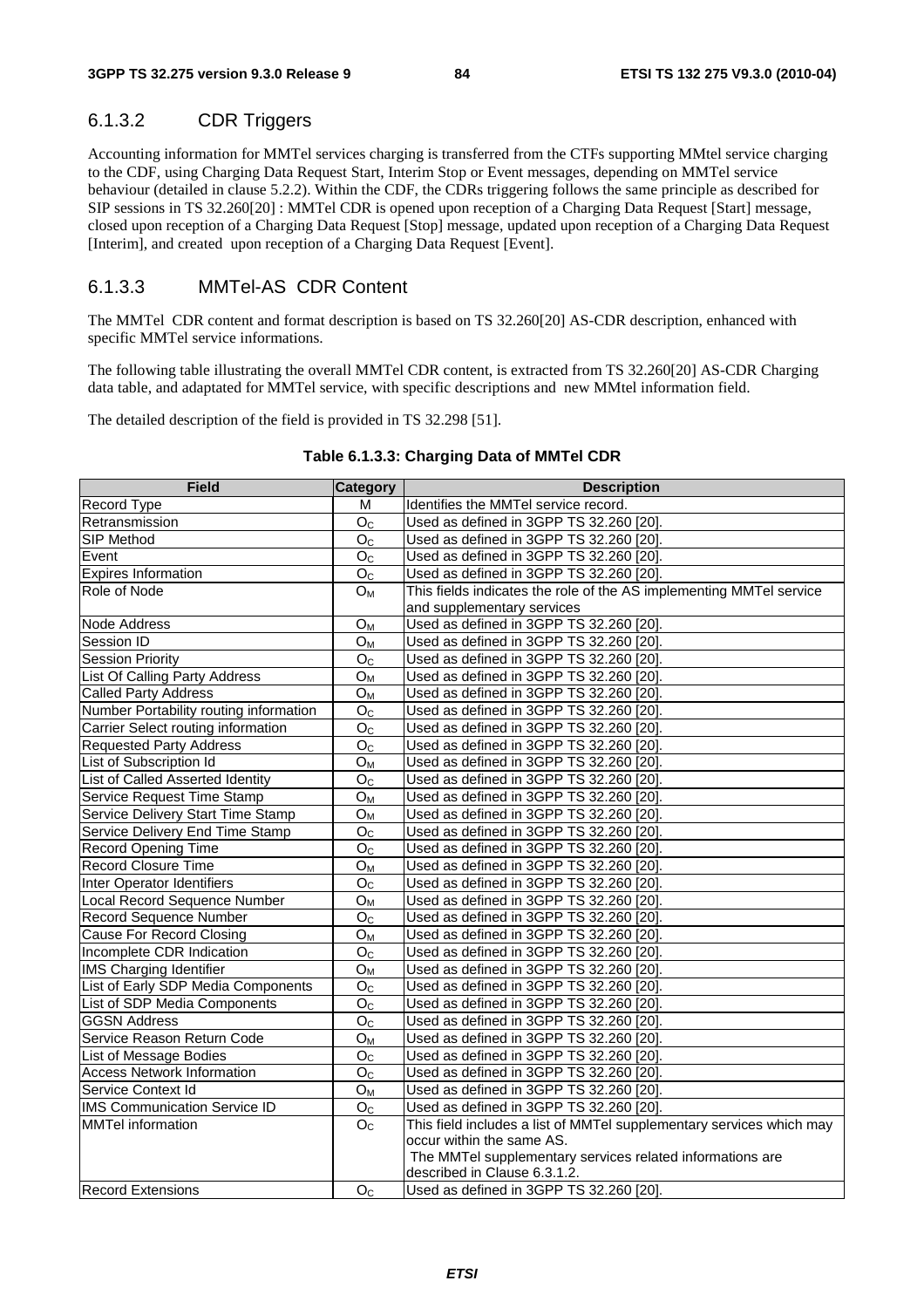### 6.2 Data description for MMTel online charging

### 6.2.1 Ro message contents

For online charging, the different service CTFs supporting MMTel specific service charging, generate debit and reserve units information transferred to the OCF. For this purpose, MMTel online charging utilises the *Debit Units* and *Reserve Units* procedure specified in the Debit / Reserve Units operation in TS 32.299 [50].

The *Debit / Reserve Units Request* and *Debit / Reserve Units Response* messages are used for this MMTel service online charging, as described in TS 32.260 [20].

### 6.2.1.1 Debit and Reserve Units Request Message

The generic *Debit / Reserve Units Request* message described in TS 32.260[20], used for MMTel online charging is enhanced with specific MMTel service information.

The following table illustrates the overall *Debit / Reserve Units Request* message as used for MMTel online charging.

### **Table 6.2.1.1: Debit and Reserve units Request Message Contents**

| <b>Field</b>            | <b>Category</b> | <b>Description</b>                                                                                                          |  |  |
|-------------------------|-----------------|-----------------------------------------------------------------------------------------------------------------------------|--|--|
|                         |                 | NOTE 1                                                                                                                      |  |  |
| Multiple Unit Operation | O <sub>C</sub>  | This field contains all parameters for the quota management.                                                                |  |  |
| Service Identifier      | O <sub>C</sub>  | This field contains identity of MMTel service. It holds the 'Service Type'<br>parameter (described in table 6.3.1.2) value. |  |  |
| NOTE <sub>1</sub>       |                 |                                                                                                                             |  |  |
| Service Information     | $O_{M}$         | This field holds the MMTel specific parameter and is described in clause 6.3.                                               |  |  |
|                         |                 |                                                                                                                             |  |  |

NOTE 1: See *Debit / Reserve Units Request* message fields described in TS 32.260 [20].

NOTE 2: Detailed descriptions of the fields are provided in TS 32.299 [50].

### 6.2.1.2 Debit and Reserve Units Response Message

The generic *Debit / Reserve Units Response* message described in TS 32.260[20] is used for MMTel online charging.

### 6.3 MMTel Charging Specific Parameters

### 6.3.1 Definition of MMTel charging information

The MMTel Information parameter used for MMTel charging is provided in the Service Information parameter.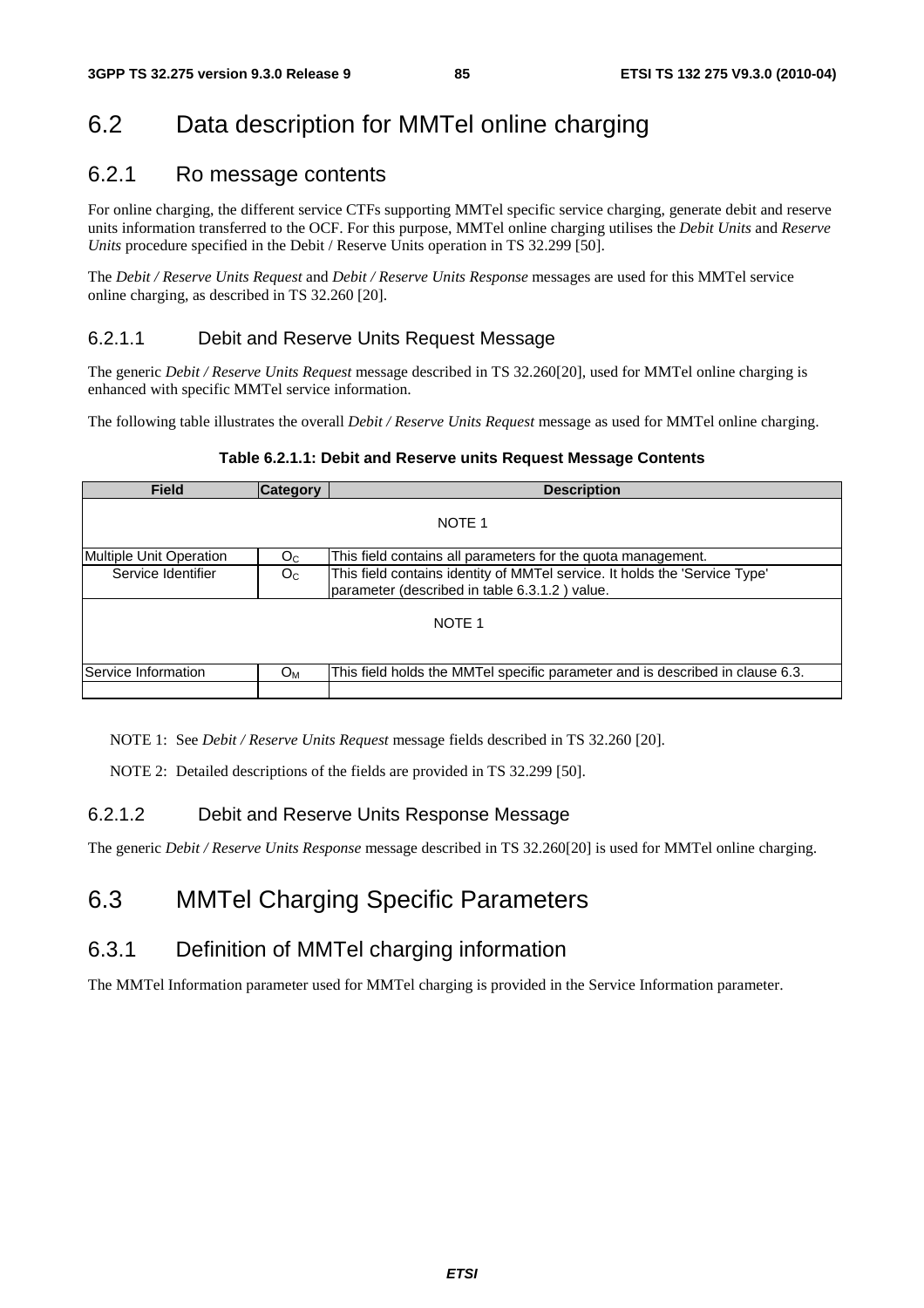### 6.3.1.1 MMTel charging information assignment for Service Information

The components in the Service Information that are use for MMTel charging can be found in Table 6.3.1.1.

| <b>Field</b>                              | Category                  | <b>Description</b>                                                                                                         |
|-------------------------------------------|---------------------------|----------------------------------------------------------------------------------------------------------------------------|
| Service Information                       | $O_{\mathsf{M}}$          | A set of fields hold the 3GPP specific parameter as                                                                        |
|                                           |                           | defined in 3GPP TS 32.299 [50].                                                                                            |
| Subscription Id                           | ${\mathsf O}_{\mathsf M}$ | Used as defined in 3GPP TS 32.260 [20].                                                                                    |
| <b>IMS</b> Information                    | $O_{C}$                   | A set of fields hold the IMS specific parameters. The                                                                      |
|                                           |                           | details are defined in 3GPP TS 32.260 [20].                                                                                |
| Event Type                                | $O_{C}$                   | Used as defined in 3GPP TS 32.260 [20].                                                                                    |
| Role of Node                              | $\overline{O}_C$          | Used as defined in 3GPP TS 32.260 [20].                                                                                    |
| <b>Node Functionality</b>                 | $O_{M}$                   | Used as defined in 3GPP TS 32.260 [20].                                                                                    |
| User Session ID                           | ${\sf O}_{\sf C}$         | Used as defined in 3GPP TS 32.260 [20].                                                                                    |
| <b>Session Priority</b>                   | O <sub>C</sub>            | Used as defined in 3GPP TS 32.260 [20].                                                                                    |
| <b>Calling Party Address</b>              | $\mathsf{o}_{\mathsf{c}}$ | Used as defined in 3GPP TS 32.260 [20].                                                                                    |
| <b>Called Party Address</b>               | $O_{\rm C}$               | Used as defined in 3GPP TS 32.260 [20].                                                                                    |
| Number Portability routing<br>information | ${\mathsf O}_{\mathsf C}$ | Used as defined in 3GPP TS 32.260 [20].                                                                                    |
| Carrier Select routing information        | $O_{C}$                   | Used as defined in 3GPP TS 32.260 [20].                                                                                    |
|                                           |                           |                                                                                                                            |
| <b>Requested Party Address</b>            | $O_{C}$                   | Used as defined in 3GPP TS 32.260 [20].                                                                                    |
| <b>Called Asserted Identity</b>           | $\overline{O}_C$          | Used as defined in 3GPP TS 32.260 [20].                                                                                    |
| Time stamp                                | $O_{C}$                   | Used as defined in 3GPP TS 32.260 [20].                                                                                    |
| Inter Operator Identifier                 | $O_{C}$                   | Used as defined in 3GPP TS 32.260 [20].                                                                                    |
| <b>IMS Charging Identifier</b>            | $O_{C}$                   | Used as defined in 3GPP TS 32.260 [20].                                                                                    |
| <b>Early Media Description</b>            | $O_{\Omega}$              | Used as defined in 3GPP TS 32.260 [20].                                                                                    |
| <b>SDP Session Description</b>            | ${\mathsf O}_{\mathsf C}$ | Used as defined in 3GPP TS 32.260 [20].                                                                                    |
| SDP Media Components                      | $\mathsf{o}_{\mathsf{C}}$ | Used as defined in 3GPP TS 32.260 [20].                                                                                    |
| Message Bodies                            | ${\mathsf O}_{\mathsf C}$ | Used as defined in 3GPP TS 32.260 [20].                                                                                    |
| <b>Access Network Information</b>         | ${\sf O}_{\sf C}$         | Used as defined in 3GPP TS 32.260 [20].                                                                                    |
| <b>IMS Communication Service Id</b>       | $O_{\rm C}$               | Used as defined in 3GPP TS 32.260 [20].                                                                                    |
| Cause Code                                | $O_{C}$                   | Used as defined in 3GPP TS 32.260 [20].                                                                                    |
| <b>MMTel Information</b>                  | $O_{M}$                   | This field holds a set of MMTel services with theirs<br>specific parameters. The details are defined in<br>clause 6.3.1.2. |

### **Table 6.3.1.1: Service Information used for MMTel Charging**

### 6.3.1.2 Definition of the MMTel Information

MMTel specific charging information is provided within the MMTel Information, and the detailed structure of the MMTel Information can be found in table 6.3.1.2.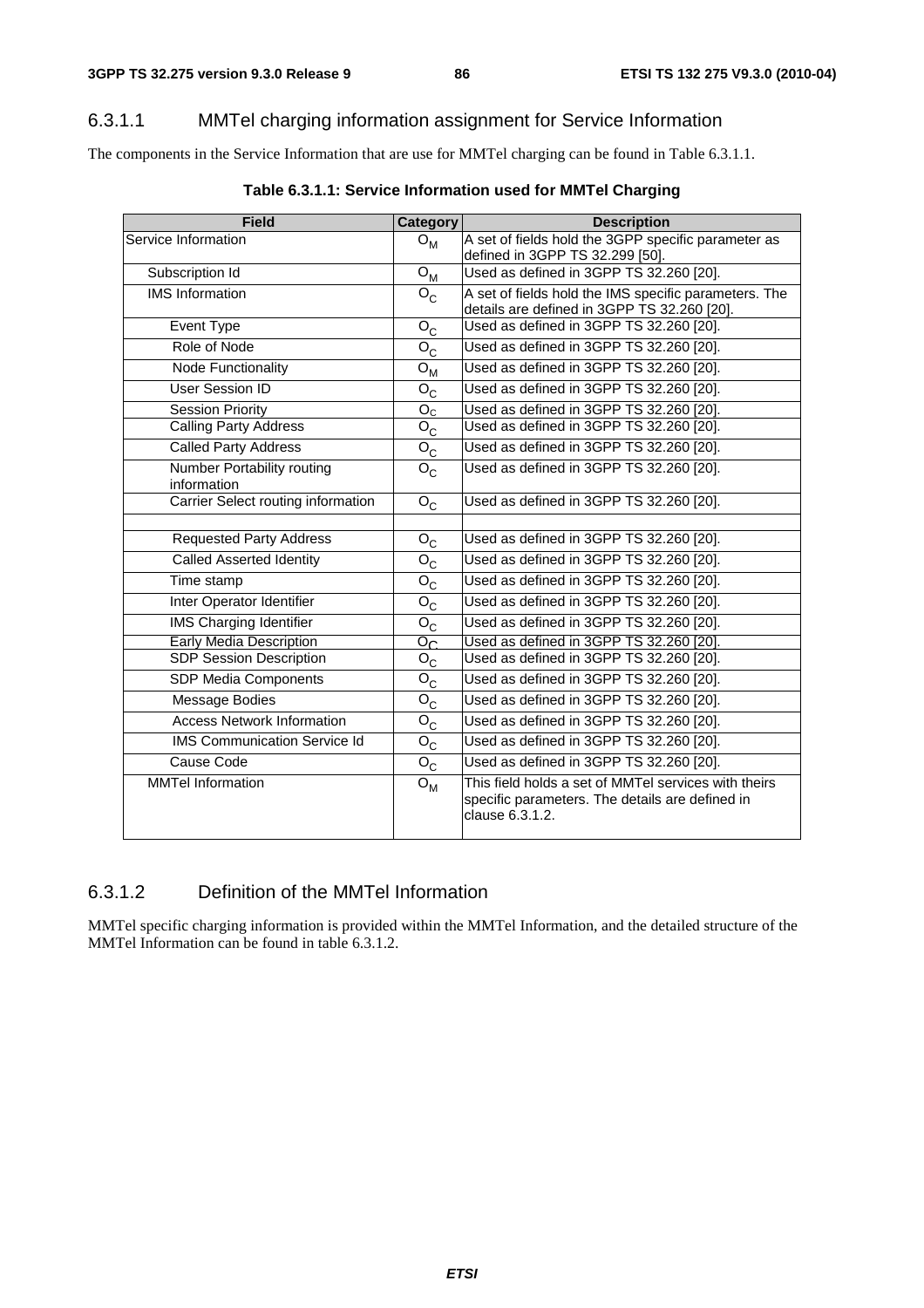| <b>Field</b>                 | <b>Category</b> | <b>Description</b>                                                                                                                                                                                                                                                                                                                                                                                                                                                                                          |
|------------------------------|-----------------|-------------------------------------------------------------------------------------------------------------------------------------------------------------------------------------------------------------------------------------------------------------------------------------------------------------------------------------------------------------------------------------------------------------------------------------------------------------------------------------------------------------|
| <b>Supplementary Service</b> | $O_M$           | This is a grouped field comprising several sub-fields associated with one<br>supplementary service. It can be present multiple times as necessary to<br>present the parallel activity of the different supplementary services.                                                                                                                                                                                                                                                                              |
| Service Type                 | $O_{M}$         | This field holds the type of the Supplementary Service, i.e. OIP, OIR, TIP,<br>TIR, CW, HOLD, CB, MWI, CONF, CDIV, ECT, FA, MCID, CAT, CUG,<br>PNM, CRS.                                                                                                                                                                                                                                                                                                                                                    |
| Service Mode                 | O <sub>C</sub>  | This field holds the mode of specific Service Type, i.e. for CB: ACR, ICB,<br>OC, Bfor CDIV: CFU, CFB, CFNR, CFNRc, CFNL, CFUDB and for CONF:<br>3PTY.                                                                                                                                                                                                                                                                                                                                                      |
|                              |                 |                                                                                                                                                                                                                                                                                                                                                                                                                                                                                                             |
| Number of<br>diversions      | Oc              | This field holds the number of diversions for CDIV.                                                                                                                                                                                                                                                                                                                                                                                                                                                         |
| Associated party<br>address  | O <sub>C</sub>  | This field holds additional party identification needed for the service<br>charging, i.e. for CDIV the 'forwarding party', for ECT the 'transferor', for FA<br>the 'Pilot Identity', for 3PTY the 'Initiator party'.                                                                                                                                                                                                                                                                                        |
|                              |                 |                                                                                                                                                                                                                                                                                                                                                                                                                                                                                                             |
| Service id                   | O <sub>C</sub>  | This field holds the conference ID for CONF supplementary service                                                                                                                                                                                                                                                                                                                                                                                                                                           |
| Change Time                  | O <sub>C</sub>  | This field holds the time of the requested action indicated in the 'Participant<br>Action Type' during the CONF supplementary service. It provides the time<br>stamps for the CONF supplementary service parameters reporting.<br>When the action is set to 'CREATE', this field indicates the start time of the<br>CONF supplementary service.<br>When the action is set to 'QUIT' and Number Of Participants holds the value<br>'0', this field indicates the end time of the CONF supplementary service. |
| Number Of                    | O <sub>C</sub>  | This field holds the number of parties who are currently attached to the                                                                                                                                                                                                                                                                                                                                                                                                                                    |
| Participants                 |                 | Conference at the time stamped indicated in the 'Change Time', for the<br>CONF supplementary service.                                                                                                                                                                                                                                                                                                                                                                                                       |
| <b>Participant Action</b>    | O <sub>C</sub>  | This field holds the participant action type for CONF supplementary service                                                                                                                                                                                                                                                                                                                                                                                                                                 |
| <b>Type</b>                  |                 | (CREATE_CONF, JOIN_CONF, INVITE_CONF, QUIT_CONF) at the time<br>stamped indicated in the 'Change Time'.                                                                                                                                                                                                                                                                                                                                                                                                     |
| <b>CUG Information</b>       | $O_{C}$         | This field holds the CUG information conveyed by the Network and<br>identifies the CUG-communication : it is the 'CUG Interlock Code'.                                                                                                                                                                                                                                                                                                                                                                      |
| Subscriber role              | $O_{M}$         | This field indicates subscriber role (originating party or terminating party) for<br>UE when AS acts as B2BUA role and used for AS only                                                                                                                                                                                                                                                                                                                                                                     |

**Table 6.3.1.2: Structure of the MMTel Information** 

### 6.3.1.3 Support of MMTel Information in MMTel Offline Charging

In table 6.3.1.3, the supported Operation Types for Service Type field within the MMTel Information on the Rf interface are presented. The other MMTel Information fields are not detailed.

The supported Operation Types for Service Information fields, used in the Charging Data Request and Response messages for MMTel charging, other than MMTel Information fields, are described in TS 32.260 [20].

Operation Types for Service Type, encompasse the various situations, where the basic MMTel service Charging Data Request messages are sent from:

a separate entity (another AS or S-CSCF), than the AS implementing the supplementary service,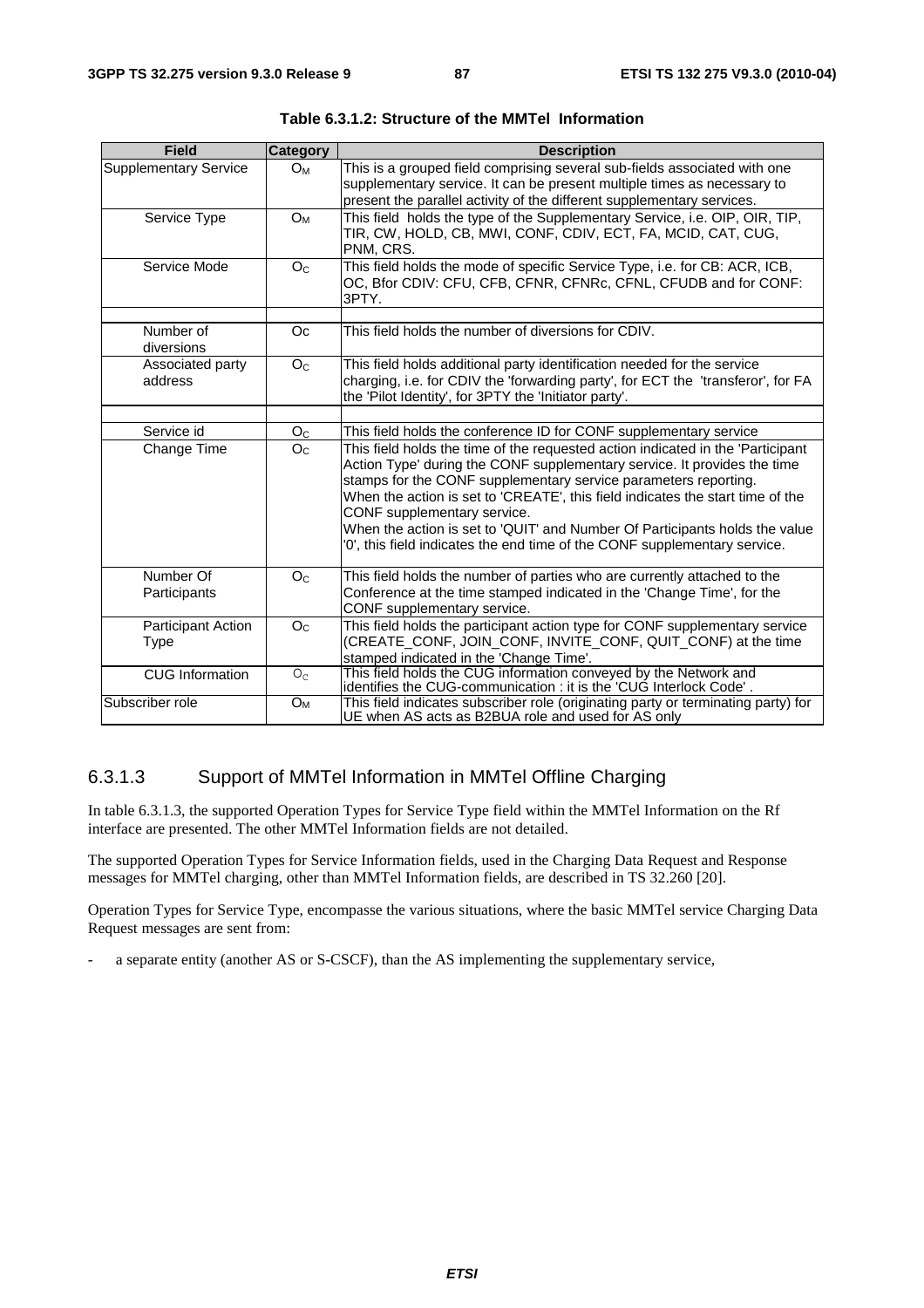the same AS. Each service may be reported through a dedicated Charging Data Request Message or combined Charging Data Request Messages (regrouped supplementary services or with basic MMTel service).

**Table 6.3.1.3: Supported values for Service Type in MMTel Information.** 

| <b>Field</b>                                          |             |  |  |  |
|-------------------------------------------------------|-------------|--|--|--|
| <b>Node Type</b>                                      | <b>AS</b>   |  |  |  |
| <b>Supported Operation Types</b>                      | S/I/S/E     |  |  |  |
|                                                       |             |  |  |  |
| Service Type                                          |             |  |  |  |
| OIP (see note 1)                                      | <b>SISE</b> |  |  |  |
| <b>OIR</b>                                            | <b>SISE</b> |  |  |  |
| <b>TIP</b>                                            | <b>SISE</b> |  |  |  |
| TIR (see note 2)                                      | <b>SISE</b> |  |  |  |
| <b>CW</b>                                             | <b>SISE</b> |  |  |  |
| HOLD (see note 3)                                     | <b>SISE</b> |  |  |  |
| $\overline{\text{CB}}$ (see note 2)                   | <b>SISE</b> |  |  |  |
| <b>MWI</b>                                            | $---E$      |  |  |  |
| CAT                                                   | <b>SISE</b> |  |  |  |
| <b>CCBS</b>                                           | <b>SISE</b> |  |  |  |
| <b>CCNR</b>                                           | <b>SISE</b> |  |  |  |
| <b>CONF</b>                                           | <b>SISE</b> |  |  |  |
| <b>CDIV</b>                                           | <b>SISE</b> |  |  |  |
| <b>CDIVN</b>                                          | <b>SISE</b> |  |  |  |
| <b>ECT</b>                                            | <b>SISE</b> |  |  |  |
| <b>FA</b>                                             | <b>SISE</b> |  |  |  |
| <b>MCID</b>                                           | <b>SISE</b> |  |  |  |
| CUG                                                   | <b>SISE</b> |  |  |  |
| <b>PNM</b>                                            | <b>SISE</b> |  |  |  |
| <b>CRS</b>                                            | <b>SISE</b> |  |  |  |
| NOTE 1: Only present at terminating side.             |             |  |  |  |
| NOTE 2: Terminating side service.                     |             |  |  |  |
| NOTE 3: AS may be involved for announcement purposes. |             |  |  |  |

### 6.3.1.4 Support of MMTel Information in MMTel Online Charging

In table 6.3.1.4 the basic structure of the supported fields within the MMTel Information in the Debit and Reserve Units Request for IMS online charging on the Ro interface are presented. The Operation types are listed in the following order: I (initial)/U (update)/T (terminate)/E (event). Therefore, when all Operation types are possible it is marked as IUTE. If only some Operation types are allowed for a node, only the appropriate letters are used (i.e. IUT or E) as indicated in the table heading. The omission of an Operation type for a particular field is marked with "-" (i.e. IU-E). Also, when an entire filed is not allowed in a node the entire cell is marked as "-".

### **Table 6.3.1.4: Supported values in Debit and Reserve Units Request Message MMTel Information**

| <b>Field</b>      |                                     |           |
|-------------------|-------------------------------------|-----------|
|                   | <b>Node Type</b>                    | <b>AS</b> |
|                   | Supported Operation Types   I/U/T/E |           |
|                   |                                     |           |
| Service Type      |                                     |           |
| OIP (see note 1)  |                                     |           |
| OIR (see note 1)  |                                     |           |
| TIP (see note 1)  |                                     |           |
| TIR (see note 1)  |                                     |           |
| CW (see note 1)   |                                     |           |
| HOLD (see note 1) |                                     |           |
| CB (see note 1)   |                                     |           |
| MWI (see note 1)  |                                     |           |
| CAT (see note 1)  |                                     |           |
| CCBS (see note 1) |                                     |           |
| CCNR (see note 1) |                                     |           |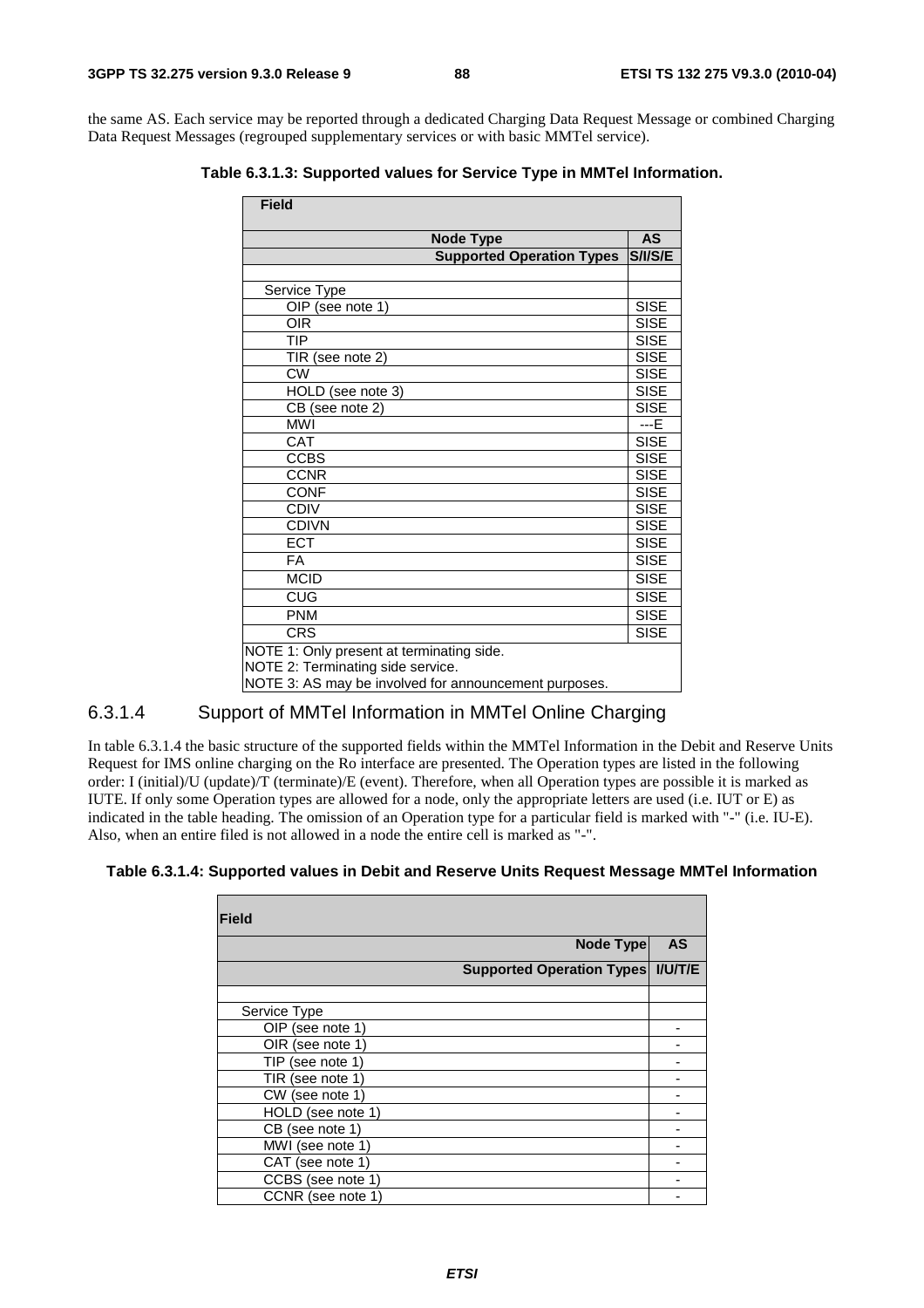| <b>CONF</b>                                | <b>IUTE</b> |
|--------------------------------------------|-------------|
| <b>CDIV</b>                                | IUT-        |
| <b>CDIVN</b>                               | ---E        |
| <b>ECT</b>                                 | IUT-        |
| MCID (see note 1)                          |             |
| PNM (see note 1)                           |             |
| FA                                         | IUT-        |
| <b>CUG</b>                                 | IUT-        |
| <b>CRS</b>                                 | <b>SISE</b> |
| NOTE 1: Only reported in offline charging. |             |
|                                            |             |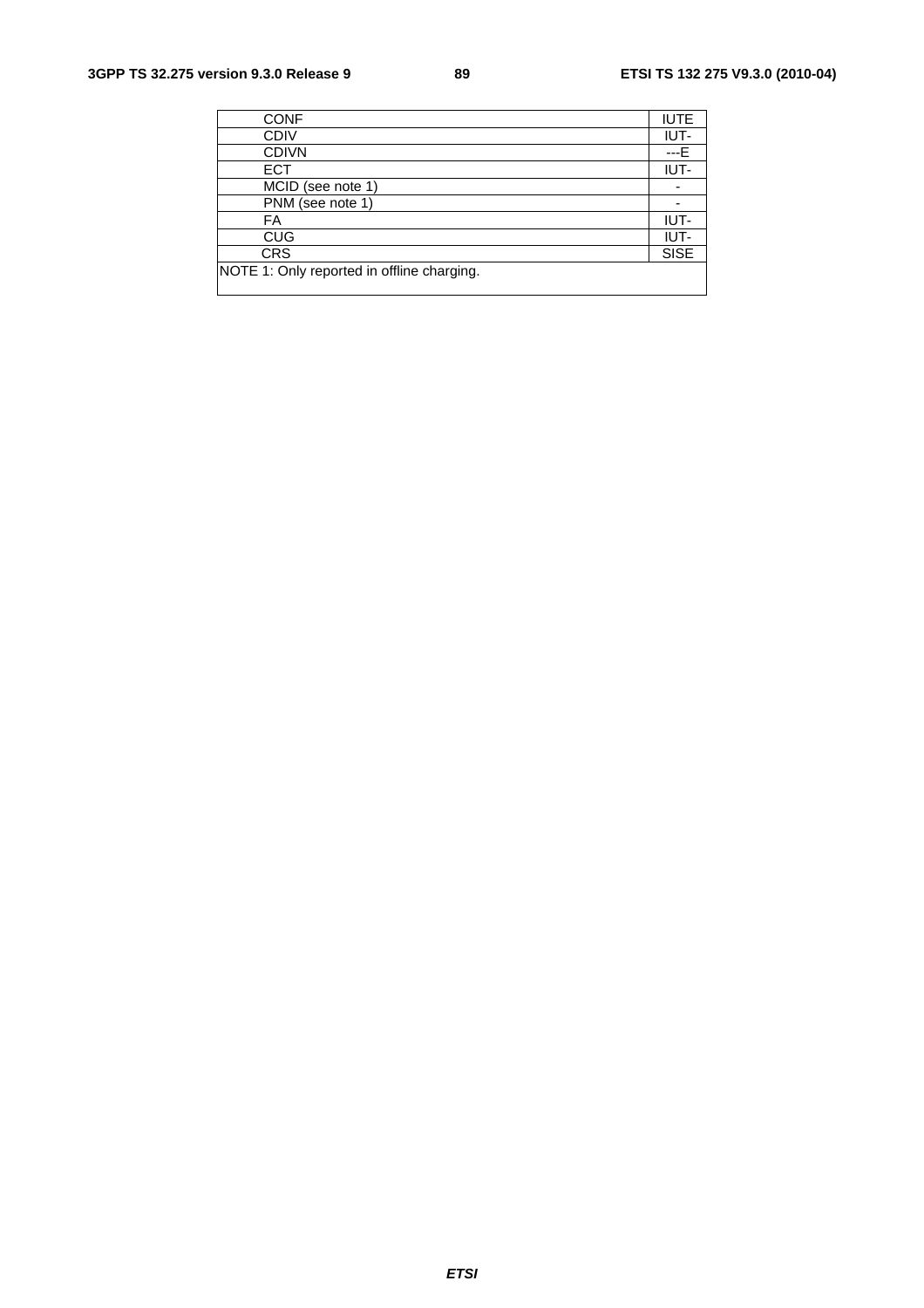## Annex A (informative): **Bibliography**

| a)           | The 3GPP charging specifications                                                                                                                                                                                                       |
|--------------|----------------------------------------------------------------------------------------------------------------------------------------------------------------------------------------------------------------------------------------|
|              | 3GPP TS 32.250: "Telecommunication management; Charging management; Circuit Switched<br>(CS) domain charging".                                                                                                                         |
|              | 3GPP TS 32.251: "Telecommunication management; Charging management; Packet Switched<br>(PS) domain charging".                                                                                                                          |
|              | 3GPP TS 32.252: "Telecommunication management; Charging management; Wireless Local Area<br>Network (WLAN) charging".                                                                                                                   |
|              | 3GPP TS 32.271: "Telecommunication management; Charging management; Location Services<br>(LCS) charging".                                                                                                                              |
|              | 3GPP TS 32.272: "Telecommunication management; Charging management; Push-to-talk over<br>Cellular (PoC) charging".                                                                                                                     |
|              | 3GPP TS 32.273: "Telecommunication management; Charging management; Multimedia<br>Broadcast and Multicast Service (MBMS) charging".                                                                                                    |
|              | 3GPP TS 32.274: "Telecommunication management; Charging management; Short Message<br>Service (SMS) charging".                                                                                                                          |
| $\mathbf{b}$ | <b>Common 3GPP specifications</b>                                                                                                                                                                                                      |
|              | 3GPP TS 23.002: "Network architecture".                                                                                                                                                                                                |
| $\bf c)$     | other Domain and Service specific 3GPP / ETSI specifications                                                                                                                                                                           |
|              | 3GPP TS 22.002: "Circuit Bearer Services (BS) supported by a Public Land Mobile Network                                                                                                                                                |
|              | 3GPP TS 22.003: "Circuit Teleservices Supported by a Public Land Mobile Network (PLMN)".                                                                                                                                               |
|              | 3GPP TS 22.004: "General on Supplementary Services".                                                                                                                                                                                   |
|              | 3GPP TS 23.009: "Handover procedures"                                                                                                                                                                                                  |
|              | 3GPP TS 23.040: "Technical realization of the Short Message Service (SMS)".                                                                                                                                                            |
|              | 3GPP TS 23.140: "Multimedia Messaging Service (MMS); Functional description; Stage 2".                                                                                                                                                 |
|              | 3GPP TS 23.271: "Location Services (LCS); Functional description; Stage 2".                                                                                                                                                            |
| d)           | <b>Relevant ITU Recommendations</b>                                                                                                                                                                                                    |
|              | ITU-T Recommendation E.164: "The international public telecommunication numbering plan".                                                                                                                                               |
|              | ITU-T Recommendation Q.767: "Application of the ISDN user part of CCITT signalling System<br>No.7 for international ISDN interconnections".                                                                                            |
|              | ITU-T Recommendation X.25: "Interface between Data Terminal Equipment (DTE) and Data<br>Circuit-terminating Equipment (DCE) for terminals operating in the packet mode and connected to<br>public data networks by dedicated circuit". |
|              | ITU-T Recommendation X.121: "International numbering plan for public data networks".                                                                                                                                                   |
| e)           | <b>Relevant IETF RFCs</b>                                                                                                                                                                                                              |
|              | IETF RFC 959 (1985): "File Transfer Protocol".                                                                                                                                                                                         |
|              |                                                                                                                                                                                                                                        |

- IETF RFC1350: "The TFTP Protocol (Revision 2)".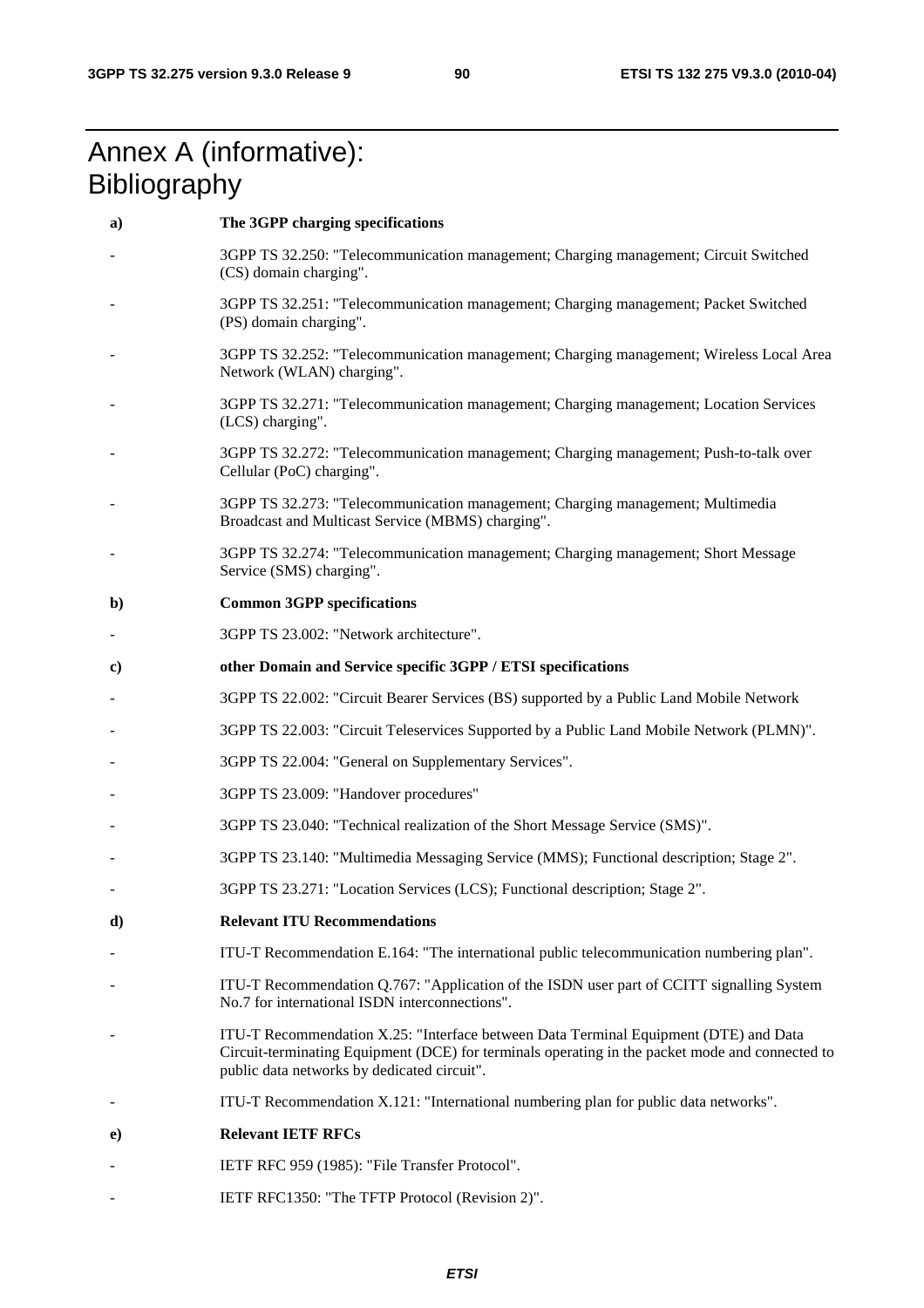# Annex B (informative): Change history

| <b>Change history</b> |                    |           |                 |                          |                                                                 |     |       |            |
|-----------------------|--------------------|-----------|-----------------|--------------------------|-----------------------------------------------------------------|-----|-------|------------|
| <b>Date</b>           | TSG #              | TSG Doc.  | <b>CR</b>       | <b>Rev</b>               | Subject/Comment                                                 | Cat | Old   | <b>New</b> |
| Sep 2008              |                    |           |                 | ц,                       | Presentation to SA Plenary                                      |     | 0.2.0 | 1.0.0      |
| Mar 2009              | SA-43              | SP-090058 | Щ.              | L.                       | Presentation to SA for approval                                 |     | 2.0.0 | 8.0.0      |
| <b>Jun 2009</b>       | <b>SA-44</b>       | SP-090432 | 005             | $\overline{\phantom{a}}$ | Correction of offline charging message flow of Communications   | F   | 8.0.0 |            |
|                       |                    |           |                 |                          | Diversion (CDIV) service                                        |     |       | 8.1.0      |
| Jun 2009              | <b>SA-44</b>       | SP-090432 | 007             | --                       | Correction of offline charging message flow of Explicit         | F   | 8.0.0 |            |
|                       |                    |           |                 |                          | Communication Transfer (ECT) service                            |     |       | 8.1.0      |
| Jun 2009              | <b>SA-44</b>       | SP-090432 | 012             | Ш.                       | Clarification on MMTel charging architecture                    | F   | 8.0.0 | 8.1.0      |
| Jun 2009              | <b>SA-44</b>       | SP-090294 |                 |                          | Add 'Flexible Alerting' MMTel supplementary service Charging    |     |       |            |
|                       |                    |           |                 |                          | description                                                     |     |       |            |
| Jun 2009              | <b>SA-44</b>       | SP-090294 | $\overline{2}$  |                          | Basic principles description for MMTel online charging          | в   | 8.1.0 | 9.0.0      |
| Jun 2009              | <b>SA-44</b>       | SP-090294 | 3               |                          | R9 CR Add CCNR in MMTel Charging                                | B   | 8.1.0 | 9.0.0      |
| Jun 2009              | SA-44              | SP-090294 | 4               |                          | R9 CR Add CCNR in MMTel Charging                                | B   | 8.1.0 | 9.0.0      |
| Jun 2009              | <b>SA-44</b>       | SP-090294 | 6               |                          | Add MMTel CDIV online charging scenario                         | B   | 8.1.0 | 9.0.0      |
| <b>Jun 2009</b>       | <b>SA-44</b>       | SP-090294 |                 |                          | Add CCBS and CCNR MMTel supplementary services in Scope         | B   | 8.1.0 |            |
|                       |                    |           | 8               |                          | chapter. Small cleanups                                         |     |       | 9.0.0      |
| Jun 2009              | <b>SA-44</b>       | SP-090294 |                 |                          | Add 'Malicious Communication Identification (MCID)' MMTel       | В   | 8.1.0 |            |
|                       |                    |           | 9               |                          | supplementary service Charging description                      |     |       | 9.0.0      |
| <b>Jun 2009</b>       | <b>SA-44</b>       | SP-090294 |                 |                          | Add 'Customized Alerting Tone (CAT)' MMTel supplementary        | В   | 8.1.0 |            |
|                       |                    |           | 10              |                          | service Charging description                                    |     |       | 9.0.0      |
| Jun 2009              | <b>SA-44</b>       | SP-090294 |                 |                          | Add 'Closed User Group (CUG)' MMTel supplementary service       | В   | 8.1.0 |            |
|                       |                    |           | 11              |                          | Charging description                                            |     |       | 9.0.0      |
| Jun 2009              | <b>SA-44</b>       | SP-090294 |                 |                          | Add 'Flexible Alerting' MMTel supplementary service Online      | В   | 8.1.0 |            |
|                       |                    |           | 13              |                          | Charging scenario                                               |     |       | 9.0.0      |
| Jun 2009              | <b>SA-44</b>       | SP-090294 |                 |                          | Add 'Closed User Group (CUG)' MMTel supplementary service       | В   | 8.1.0 |            |
|                       |                    |           | 14              |                          | Online Charging scenario                                        |     |       | 9.0.0      |
| Sep-2009              | SA-45              | SP-090538 |                 |                          | Aligning MMTel Charging error cases with TS 32.260 IMS          |     |       |            |
|                       |                    |           | 16              |                          | Charging                                                        | Α   | 9.0.0 | 9.1.0      |
| Sep-2009              | <b>SA-45</b>       | SP-090538 | 17              |                          | Refinement on CUG information in MMTel information              | F   | 9.0.0 | 9.1.0      |
| Sep-2009              | SA-45              | SP-090538 |                 |                          | Setting for Operation Types related to 'service type'values in  |     |       |            |
|                       |                    |           | 19              |                          | ACR for MMTel charging                                          | Α   | 9.0.0 | 9.1.0      |
| Sep-2009              | SA-45              | SP-090538 | $\overline{20}$ |                          | Add 3PTY MMTel supplementary service charging                   | B   | 9.0.0 | 9.1.0      |
| Sep-2009              | <b>SA-45</b>       | SP-090538 |                 |                          | Clarification on generic behaviour for Supplementary services   |     |       |            |
|                       |                    |           | 21              |                          | Online Charging description                                     | С   | 9.0.0 | 9.1.0      |
| Dec 2009              | SA-46              | SP-090722 |                 |                          | Add 'Conference (CONF)' MMTel supplementary service Online      |     |       |            |
|                       |                    |           | 22              |                          | Charging scenario                                               | В   | 9.1.0 | 9.2.0      |
| Dec 2009              | <b>SA-46</b>       | SP-090722 |                 |                          | MMTel Online charging scenarios simplification - IMS-GWF        |     |       |            |
|                       |                    |           | 23              |                          | interaction removal                                             | С   | 9.1.0 | 9.2.0      |
| Dec 2009              | <b>SA-46</b>       | SP-090722 |                 |                          | Add 'CONF (3PTY)' MMTel supplementary service Online            |     |       |            |
|                       |                    |           | 24              |                          | Charging scenario                                               | В   | 9.1.0 | 9.2.0      |
| Dec 2009              | SA-46              | SP-090722 | $\overline{25}$ |                          | Add Messages description for MMTel Online Charging              | B   | 9.1.0 | 9.2.0      |
| Mar 2010              | <b>SA-47</b>       | SP-100044 |                 |                          | Add 'Explicit Communication Transfer (ECT)' MMTel               |     |       |            |
|                       |                    |           | 26              |                          | supplementary service Online Charging scenario                  | В   | 9.2.0 | 9.3.0      |
| Mar 2010              | <b>SA-47</b>       | SP-100040 |                 |                          | Correction on MMTel CDR description for Ealy SDP - Alignment    |     |       |            |
|                       |                    |           | 28              |                          | with TS 32.260                                                  | A   | 9.2.0 | 9.3.0      |
| Mar 2010              | <b>SA-47</b>       | SP-100040 |                 |                          | Correction in MMTel Charging for session priority - Alignment   |     |       |            |
|                       |                    |           | 30              |                          | with TS 32.260                                                  | Α   | 9.2.0 | 9.3.0      |
| Mar 2010              | $SA-47$            | SP-100044 |                 |                          | Add 'Personal Network management' MMTel supplementary           |     |       |            |
|                       |                    |           | 31              |                          | service charging description.                                   | В   | 9.2.0 | 9.3.0      |
| <b>Mar 2010</b>       | $\overline{SA-47}$ | SP-100044 |                 |                          | Add 'Customized Ringing Signal (CRS)' MMTel supplementary       |     |       |            |
|                       |                    |           | 32              |                          | service charging description                                    | B   | 9.2.0 | 9.3.0      |
| Mar 2010              | $SA-47$            | SP-100044 |                 |                          | Add 'Reverse Charging' MMTel supplementary service Charging     |     |       |            |
|                       |                    |           | 33              |                          | not supported                                                   | B   | 9.2.0 | 9.3.0      |
| Mar 2010              | <b>SA-47</b>       | SP-100044 |                 |                          | Completion for Supported values setting for MMTel Information - |     |       |            |
|                       |                    |           | 34              |                          | Online Charging                                                 | В   | 9.2.0 | 9.3.0      |